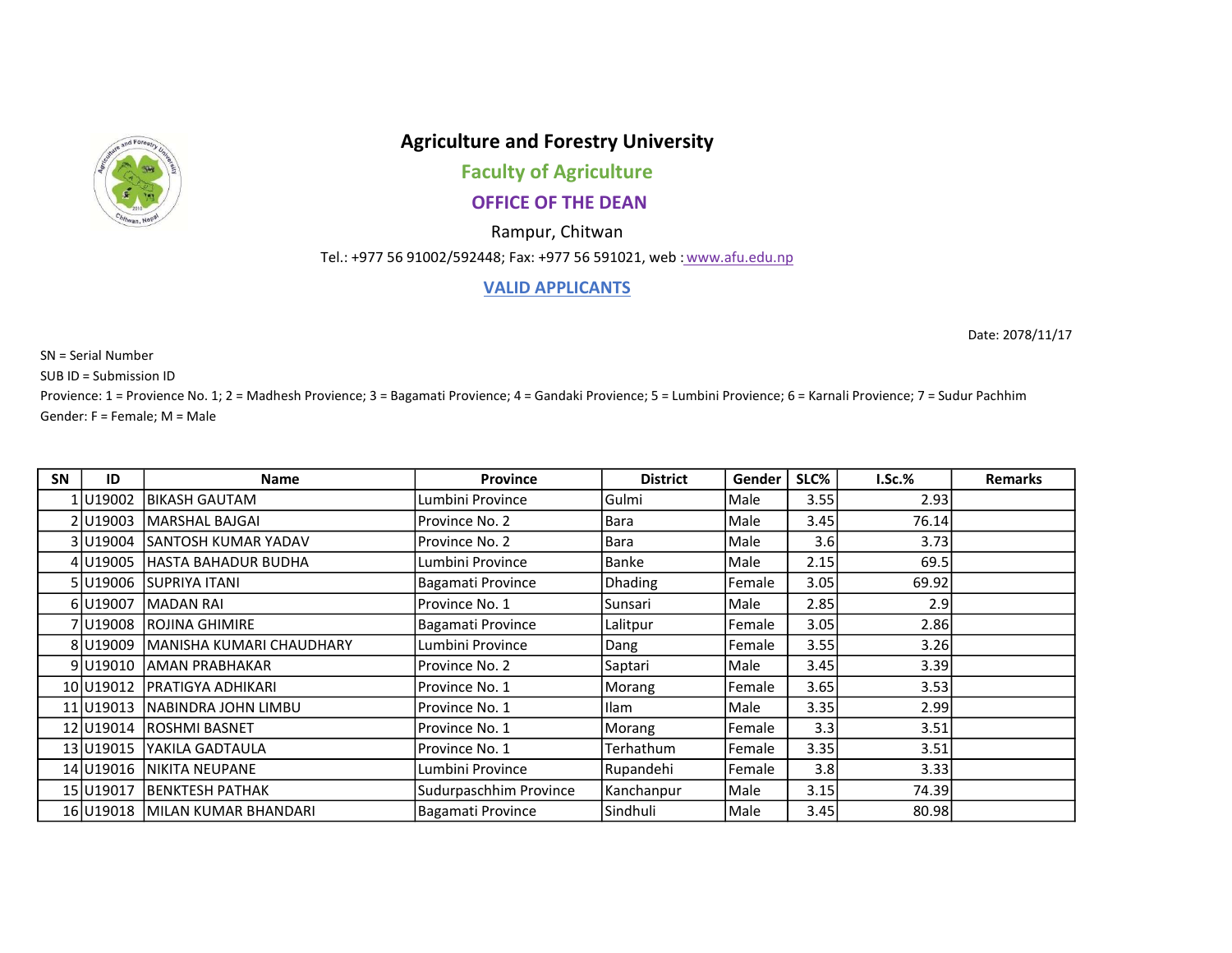|           | 17 U19019 SABIN BOHORA            | Province No. 1         | Panchthar  | Male   | 3.92           | 3.51  |  |
|-----------|-----------------------------------|------------------------|------------|--------|----------------|-------|--|
|           | 18 U19020 SADHANA DANGI           | Province No. 1         | Jhapa      | Female | 3.5            | 3.53  |  |
|           | 19 U19021 MANISH NEUPANE          | Gandaki Province       | Gorkha     | Male   | 3.85           | 3.59  |  |
|           | 20 U19022 SUBHEKSHA ADHIKARI      | Gandaki Province       | Tanahun    | Female | 3.05           | 84.27 |  |
|           | 21 U19023 SRIJANA KUMARI BIST     | Sudurpaschhim Province | Kanchanpur | Female | 3.3            | 3.31  |  |
|           | 22 U19024 ARYA AMATYA             | Province No. 2         | Parsa      | Female | 3.7            | 3.53  |  |
|           | 23 U19025 SHANTI MISHRA           | Province No. 2         | Rautahat   | Female | 3              | 2.63  |  |
|           | 24 U19026 JAY KUMAR CHAUDHARY     | Province No. 2         | Rautahat   | Male   | 3.15           | 3.06  |  |
|           | 25 U19027 PRIYANKA MAHATO         | Province No. 2         | Dhanusa    | Female | 3.6            | 3.59  |  |
|           | 26 U19028 AMRITA BUDHATHOKI       | Gandaki Province       | Myagdi     | Female | 2.3            | 70.41 |  |
|           | 27 U19029 ALISHA BISTA            | Gandaki Province       | Gorkha     | Female | 3.65           | 3.66  |  |
|           | 28 U19030 LISARA THAPA MAGAR      | Lumbini Province       | Rupandehi  | Female | 3.35           | 3.39  |  |
|           | 29 U19031 SAVYATA BHATTARAI       | Lumbini Province       | Rupandehi  | Female | 3.68           | 2.98  |  |
|           | 30 U19032 ANJALI YADAV            | Province No. 2         | Saptari    | Female | 3.8            | 3.59  |  |
|           | 31 U19033 YATHARTHA BOHARA        | Sudurpaschhim Province | Kailali    | Male   | 3.05           | 3.33  |  |
|           | 32 U19035 PRAYASH THAPALIYA       | Bagamati Province      | Kathmandu  | Male   | 3.8            | 3.66  |  |
|           | 33 U19036 PRAPANCHANA KHANAL      | Gandaki Province       | Tanahun    | Female | 2.95           | 79.02 |  |
| 34 U19037 | <b>DIKSHA CHAUDHARY</b>           | Province No. 2         | Saptari    | Female | 2.9            | 3.3   |  |
|           | 35 U19038 PRATIMA PANDEY          | Gandaki Province       | Syangja    | Female | 3.1            | 69.29 |  |
|           | 36 U19039 RANJANA CHAUDHARY THARU | Province No. 2         | Parsa      | Female | 3.2            | 2.66  |  |
|           | 37 U19040 BISWAS POKHREL          | Gandaki Province       | Syangja    | Male   | $\overline{3}$ | 2.93  |  |
|           | 38 U19041 LAMU SHERPA             | Province No. 1         | Ilam       | Female | 3.35           | 2.81  |  |
|           | 39 U19044 INUSHA KARKEE           | Province No. 2         | Sarlahi    | Female | 3.48           | 72.25 |  |
|           | 40 U19045 ANIL KUMAR SHARMA       |                        | 0Dhanusa   | Male   | 2.9            | 2.66  |  |
|           | 41 U19046 RAJMALA ROKA MAGAR      | Lumbini Province       | Pyuthan    | Female | 3.1            | 2.99  |  |
| 42 U19047 | <b>GARIMA KC</b>                  | Lumbini Province       | Dang       | Female | 3.65           | 3.29  |  |
|           | 43 U19048 NABINA KHADKA           | Lumbini Province       | Pyuthan    | Female | 3              | 3.19  |  |
|           | 44 U19049 PRIYANKA RAWAT          | Lumbini Province       | Pyuthan    | Female | $\overline{3}$ | 3.04  |  |
|           | 45 U19050 RAHUL KATTEL            | Province No. 1         | Jhapa      | Male   | 3.2            | 2.75  |  |
|           | 46 U19051 MAHIMA KHATRI           | Karnali Province       | Jumla      | Female | 3.45           | 3.53  |  |
|           | 47 U19052 ANKIT ACHARYA           | Gandaki Province       | Tanahun    | Male   | 3.65           | 3.53  |  |
|           | 48 U19053 RAKESH KUMAR YADAV      | Province No. 2         | Siraha     | Male   | 3.3            | 2.77  |  |
|           | 49 U19055 CHANDAN YADAV           | Province No. 2         | Mahottari  | Male   | 3.45           | 3.26  |  |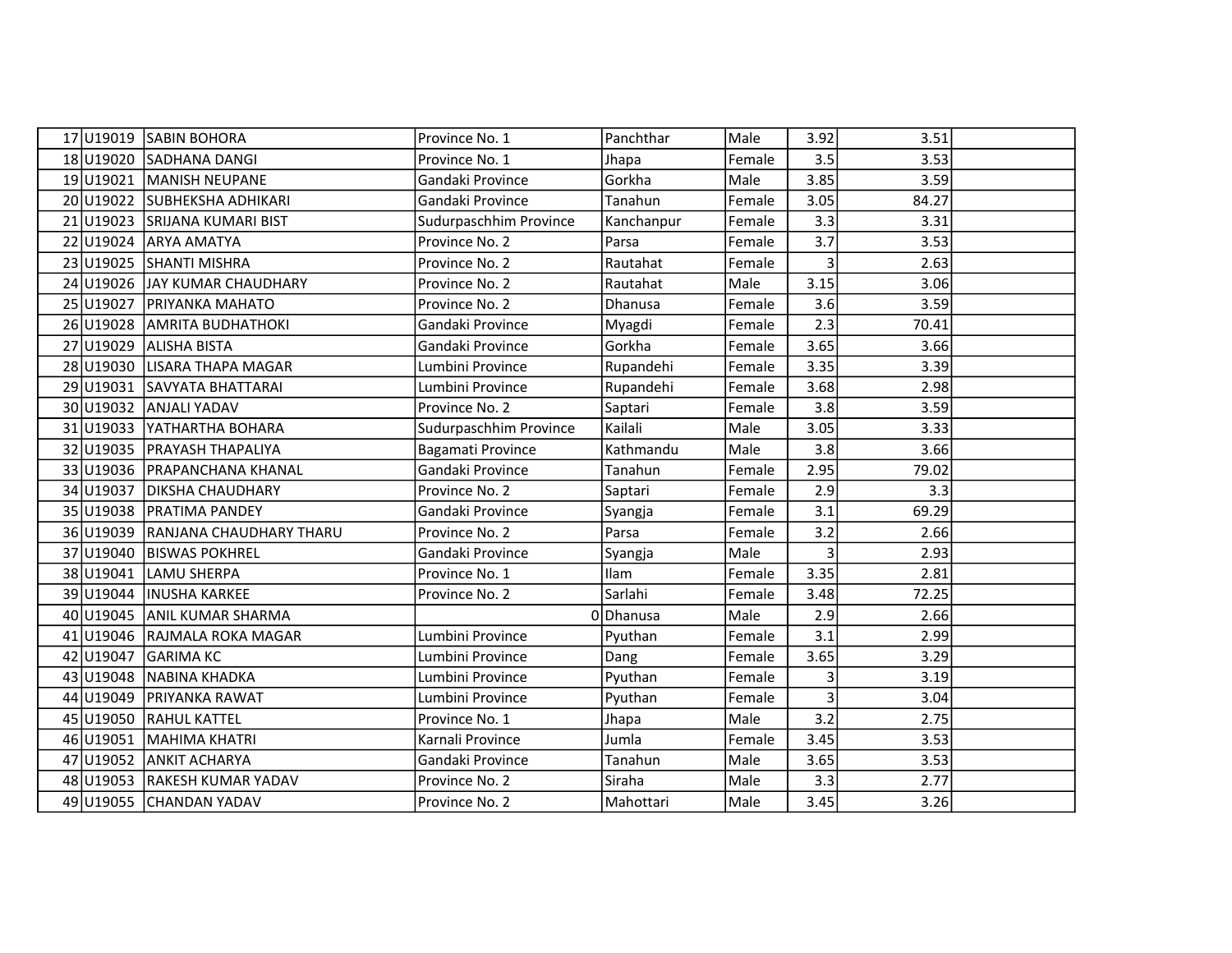|      |           | 50 U19056 SAMRAJ GIRI        | Sudurpaschhim Province | Bajura         | Male   | 3.05 | 3.37  |  |
|------|-----------|------------------------------|------------------------|----------------|--------|------|-------|--|
|      | 51 U19057 | <b>PRASHIKA KARKI</b>        | Province No. 2         | Mahottari      | Female | 2.7  | 72.55 |  |
|      | 52 U19058 | <b>KRISH KUMAR SINGH</b>     | Sudurpaschhim Province | Bajhang        | Male   | 3    | 64.51 |  |
|      | 53 U19059 | <b>APSANA KHATRI</b>         | Province No. 1         | Jhapa          | Female | 3.45 | 3.09  |  |
|      | 54 U19060 | <b>ANWESH ARYAL</b>          | Bagamati Province      | Chitwan        | Male   | 3.85 | 3.46  |  |
|      | 55 U19061 | <b>BINISHA BARALI</b>        | Gandaki Province       | Tanahun        | Female | 3.65 | 3.13  |  |
|      | 56 U19062 | <b>SEEMA GIRI</b>            | Gandaki Province       | Lamjung        | Female | 2.75 | 75.76 |  |
|      | 57 U19063 | JYOTI BHATTA                 | Sudurpaschhim Province | Kanchanpur     | Female | 3.4  | 3.09  |  |
|      | 58 U19064 | <b>SUSHANTA PAUDEL</b>       | Bagamati Province      | Chitwan        | Male   | 3.85 | 3.06  |  |
|      | 59 U19065 | <b>AROJ SAPKOTA</b>          | Bagamati Province      | Chitwan        | Male   | 3.75 | 3.33  |  |
|      | 60 U19066 | <b>ANUSHA MANDAL</b>         | Province No. 2         | Dhanusa        | Female | 3.65 | 3.46  |  |
| 61   | U19067    | <b>SUNITA DAHAL</b>          | Bagamati Province      | Kavrepalanchok | Female | 3.08 | 2.94  |  |
|      | 62 U19068 | <b>BINITA SAPKOTA</b>        | Gandaki Province       | <b>Baglung</b> | Female | 3.15 | 3.33  |  |
| 63 l | U19069    | SADIKSHYA SAPKOTA            | Bagamati Province      | Nuwakot        | Female | 3.85 | 3.59  |  |
|      | 64 U19070 | <b>SAPANA MAHAT</b>          | Gandaki Province       | Myagdi         | Female | 3.35 | 2.73  |  |
|      | 65 U19071 | <b>RABINDRA YADAV</b>        | Province No. 2         | Siraha         | Male   | 3.15 | 3.19  |  |
|      | 66 U19072 | <b>RAJ KUMAR SILWAL</b>      | Bagamati Province      | Ramechhap      | Male   | 3.64 | 3.08  |  |
| 67   | U19073    | HINA YADAV                   | Lumbini Province       | Kapilvastu     | Female | 2.8  | 3.06  |  |
|      | 68 U19074 | <b>RICHAL ROSHYARA</b>       | Sudurpaschhim Province | Dadeldhura     | Female | 3.65 | 3.19  |  |
|      | 69 U19075 | <b>ROSHMI BASNET</b>         | Province No. 1         | Morang         | Female | 3.3  | 3.51  |  |
|      | 70 U19076 | MANISHA ADHIKARI             | Lumbini Province       | Kapilvastu     | Female | 3.8  | 2.75  |  |
|      | 71 U19078 | <b>SAURAV LAMSAL</b>         | Gandaki Province       | Syangja        | Male   | 3.45 | 3.16  |  |
|      | 72 U19080 | HIMANI SHRESTHA              | Gandaki Province       | Nawalpur       | Female | 3.1  | 3.13  |  |
|      | 73 U19081 | <b>GEJALA PRAVEEN</b>        | Province No. 2         | Bara           | Female | 3.05 | 2.71  |  |
|      | 74 U19082 | <b>PRADEEP BAHADUR THAPA</b> | Karnali Province       | Dailekh        | Male   | 3.65 | 3.26  |  |
|      | 75 U19083 | <b>PRAKRITI AMGAIN</b>       | Bagamati Province      | Chitwan        | Female | 3.65 | 3.33  |  |
|      | 76 U19084 | <b>RAAZ CHAUDHARY</b>        | Lumbini Province       | Nawalparasi    | Male   | 3.55 | 2.91  |  |
|      | 77 U19085 | SURAKSHYA LOHANI             | Gandaki Province       | Lamjung        | Female | 3.65 | 3.33  |  |
|      | 78 U19086 | <b>ABISHEK JOSHI</b>         | Sudurpaschhim Province | Kanchanpur     | Male   | 3.55 | 3.53  |  |
|      | 79 U19087 | <b>PRIYA POKHREL</b>         | Lumbini Province       | Rupandehi      | Female | 3.15 | 3.46  |  |
|      | 80 U19088 | <b>BHUWAN ADHIKARI</b>       | Karnali Province       | Kalikot        | Male   | 3.35 | 3.37  |  |
|      | 81 U19089 | <b>BHUMIKA DHUNGANA</b>      | Province No. 1         | Panchthar      | Female | 3.5  | 2.86  |  |
|      |           | 82 U19090 NAYUMA RAI         | Province No. 1         | Jhapa          | Female | 3.3  | 3.04  |  |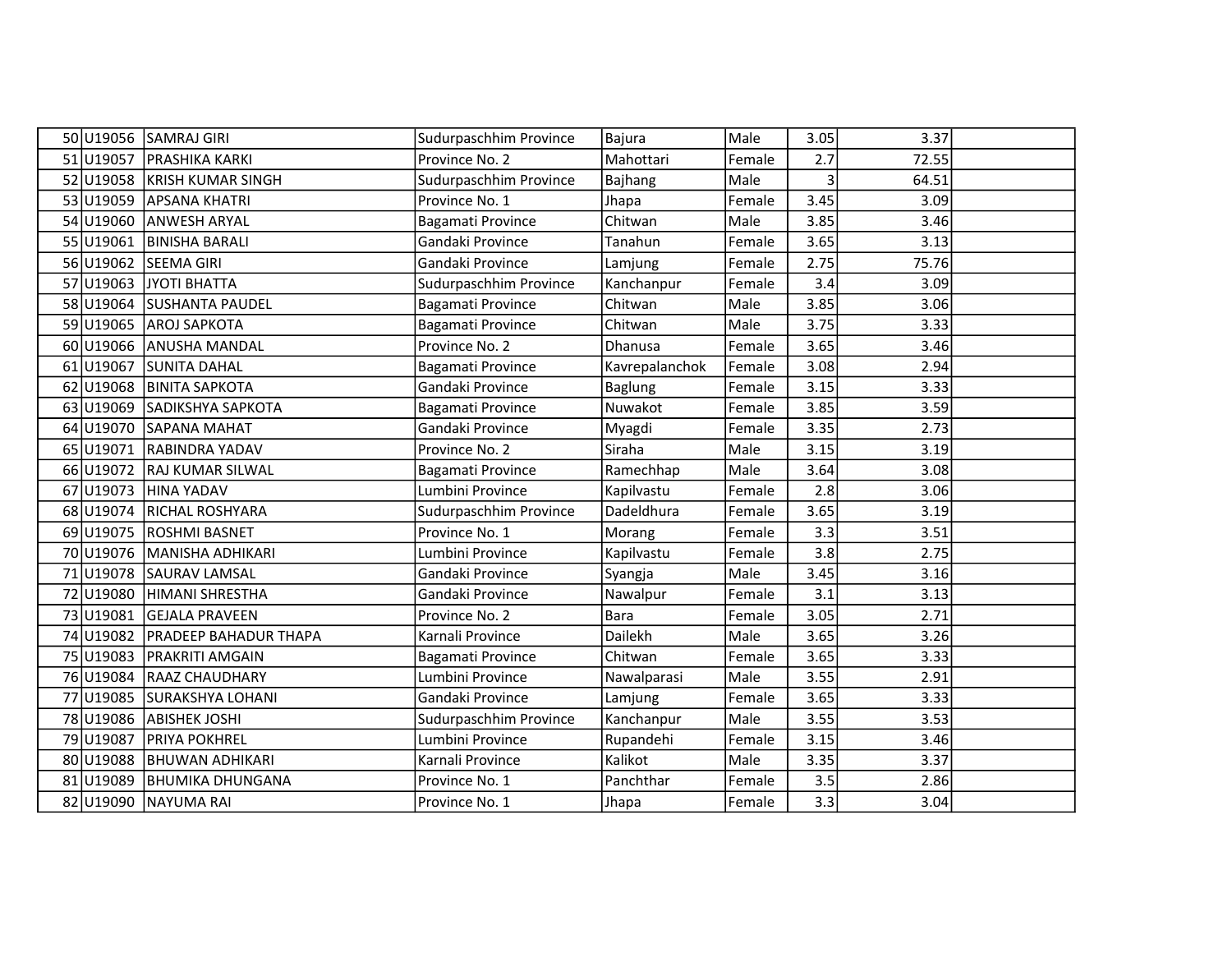|            | 83 U19091 SANDHYA DHAKAL         | Gandaki Province       | Tanahun        | Female | 3.3            | 3.15  |  |
|------------|----------------------------------|------------------------|----------------|--------|----------------|-------|--|
| 84 U19092  | <b>BHOJ RAJ JOSHI</b>            | Sudurpaschhim Province | Kanchanpur     | Male   | 3.45           | 3.06  |  |
| 85 U19093  | <b>PRESITA SHRESTHA</b>          | Gandaki Province       | Tanahun        | Female | 3.5            | 2.84  |  |
| 86 U19094  | <b>SAGAR CHAUDHARY</b>           | Sudurpaschhim Province | Kanchanpur     | Male   | 3.35           | 2.79  |  |
| 87 U19095  | <b>BHAWANA TANDAN CHHETRI</b>    | Lumbini Province       | Rupandehi      | Female | 3.85           | 3.66  |  |
| 88 U19096  | <b>RAKESH JHA</b>                | Province No. 2         | Dhanusa        | Male   | 3.2            | 3.2   |  |
| 89 U19097  | <b>RABINA SONAM</b>              | Karnali Province       | Surkhet        | Female | 2.85           | 72.82 |  |
| 90 U19098  | <b>BIPANA THAPA MAGAR</b>        | Karnali Province       | Surkhet        | Female | 2.45           | 70.47 |  |
| 91 U19099  | <b>BIPIN PARAJULI</b>            | Province No. 1         | Jhapa          | Male   | 3.8            | 3.53  |  |
| 92 U19100  | <b>ABHISHEK KUMAR SAH</b>        | Province No. 2         | Dhanusa        | Male   | 3.2            | 3.07  |  |
| 93 U19101  | <b>DEEPIKA YADAV</b>             | Province No. 2         | Siraha         | Female | 3.8            | 3.79  |  |
| 94 U19102  | <b>BIPASHA PANDIT</b>            |                        | 0 Sunsari      | Female | 3.8            | 3.56  |  |
| 95 U19103  | <b>KESHAB PAUDEL</b>             | Lumbini Province       | Arghakhanchi   | Male   | 2.9            | 72.37 |  |
| 96 U19104  | PRAJWAL ACHARYA                  | Lumbini Province       | Gulmi          | Male   | 3.85           | 3.66  |  |
| 97 U19105  | NINAMMA RAI                      | Province No. 1         | Morang         | Male   | 3.7            | 3.06  |  |
| 98 U19106  | <b>ARUNA POUDEL</b>              | Lumbini Province       | Kapilvastu     | Female | 3.35           | 3.59  |  |
| 99 U19107  | <b>SMARIKA SUBEDI</b>            | Gandaki Province       | Kaski          | Female | 3.9            | 3.66  |  |
| 100 U19108 | <b>PRASHAMSA BARAL</b>           | Bagamati Province      | Ramechhap      | Female | 3.75           | 3.66  |  |
| 101 U19109 | <b>ASMITA MALLA</b>              | Sudurpaschhim Province | Doti           | Female | 3.16           | 2.88  |  |
| 102 U19110 | NIKITA JHA                       | Province No. 2         | Saptari        | Female | 3.45           | 3.39  |  |
| 103 U19112 | <b>AMSIS PANTA</b>               | Gandaki Province       | Gorkha         | Male   | 3.7            | 3.06  |  |
|            | 104 U19113 SURAJ KUMAR PANDIT    | Province No. 2         | Siraha         | Male   | 2.5            | 2.74  |  |
|            | 105 U19114 KUNDAN KUMAR YADAV    | Province No. 2         | Rautahat       | Male   | 2.95           | 2.95  |  |
|            | 106 U19115 SANDESH YADAV         | Province No. 2         | Rautahat       | Male   | 3.6            | 3.53  |  |
|            | 107 U19116 UMANG SHRESTHA        | Lumbini Province       | Nawalparasi    | Male   | $\overline{3}$ |       |  |
| 108 U19117 | <b>BIBEKRAJ YADAV</b>            | Province No. 2         | Dhanusa        | Male   | 3.05           | 3.42  |  |
| 109 U19118 | <b>AAKRITI ADHIKARI</b>          | Gandaki Province       | Kaski          | Female | 3.75           | 3.39  |  |
| 110 U19119 | <b>PRIYANSHI YADAV</b>           | Lumbini Province       | Rupandehi      | Female | 3.55           | 3.03  |  |
| 111 U19120 | HARSHANA SHRESTHA                | Bagamati Province      | Kavrepalanchok | Female | 3.55           | 3.24  |  |
| 112 U19121 | <b>RITIKA YADAV</b>              | Province No. 2         | Siraha         | Female | 3.65           | 3.39  |  |
| 113 U19122 | <b>SABINA CHHETRY</b>            | Lumbini Province       | Rupandehi      | Female | 3.1            | 2.88  |  |
| 114 U19123 | <b>BHUPENDRA KUMAR PRAJAPATI</b> | Province No. 2         | <b>Bara</b>    | Male   | 2.75           | 3.02  |  |
|            | 115 U19124 SONY SAH              | Province No. 2         | Saptari        | Female | 3.45           | 3.39  |  |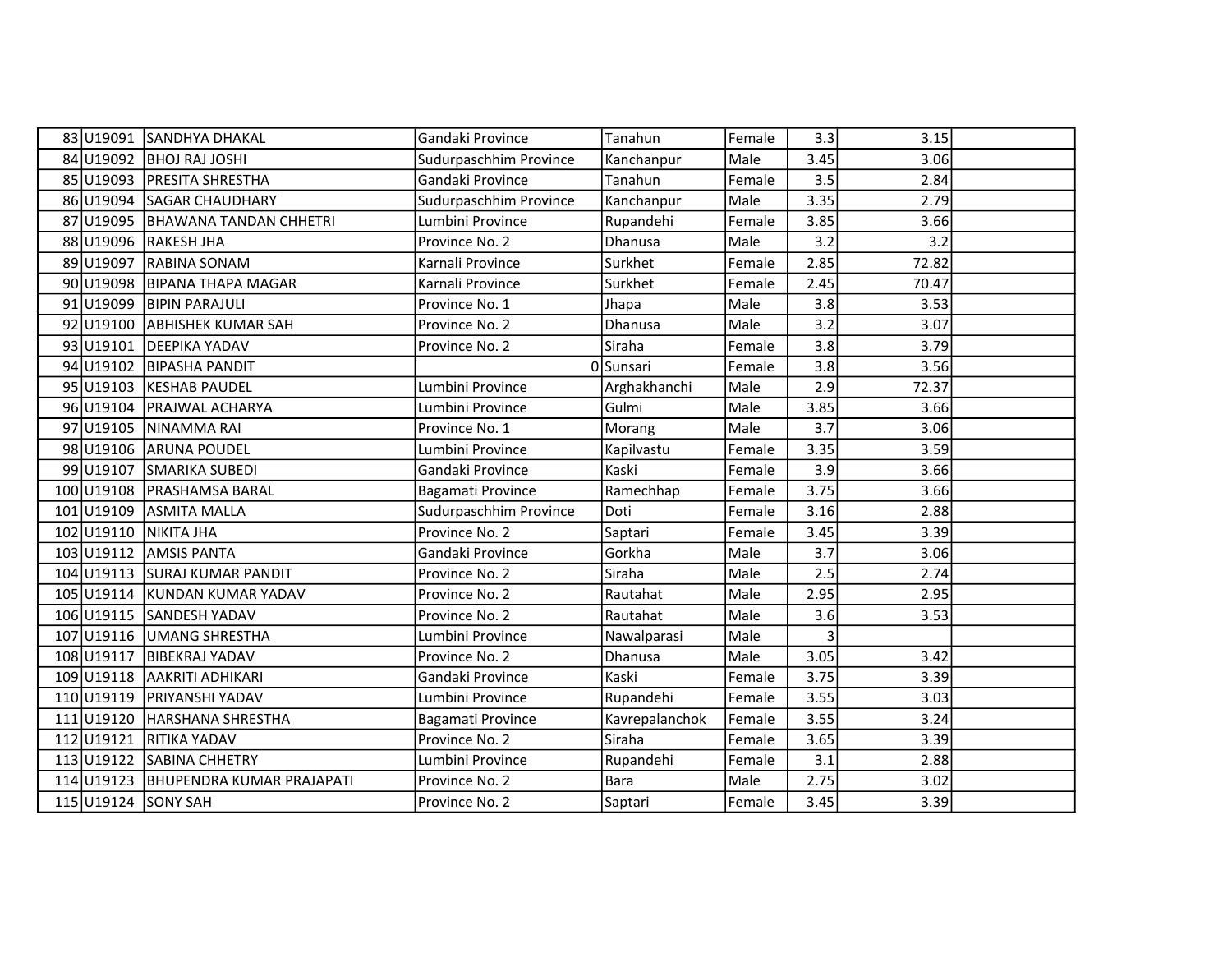|            | 116 U19125 AAKRITI YADAV         | Lumbini Province  | Nawalparasi       | Female | 3.8  | 3.66  |  |
|------------|----------------------------------|-------------------|-------------------|--------|------|-------|--|
| 117 U19126 | <b>PRABESH RIMAL</b>             | Bagamati Province | Chitwan           | Male   | 3.6  | 3.71  |  |
| 118 U19127 | <b>BHASHKAR KUMAR ADHIKARI</b>   | Province No. 2    | Sarlahi           | Male   | 3.25 | 3.19  |  |
| 119 U19128 | <b>PRAGYA POKHAREL</b>           | Bagamati Province | Chitwan           | Female | 3.75 | 3.53  |  |
| 120 U19129 | <b>BISHAL BASNET</b>             | Karnali Province  | Salyan            | Male   | 3.16 | 3.02  |  |
| 121 U19130 | <b>SMRITI SHRESTHA</b>           | Gandaki Province  | Gorkha            | Female | 3.3  | 2.68  |  |
|            | 122 U19131 MANISHA KUMARI SAH    | Province No. 2    | Dhanusa           | Female | 2.9  | 3.53  |  |
|            | 123 U19132 SUSHMITA NEUPANE      | Province No. 2    | Bara              | Female | 2.75 | 74.31 |  |
| 124 U19133 | <b>ANAND PANDIT</b>              | Province No. 2    | Dhanusa           | Male   | 3.5  | 3.06  |  |
|            | 125 U19135 SANDESH POKHREL       | Gandaki Province  | Syangja           | Male   | 3.4  | 3.13  |  |
| 126 U19136 | <b>KRITIKA KANDEL</b>            | Gandaki Province  | Nawalpur          | Female | 3.2  | 3.26  |  |
| 127 U19137 | KHIMRAJ RAWAT                    | Karnali Province  | Surkhet           | Male   | 3    | 2.52  |  |
| 128 U19138 | SAMANWAYA NIRAULA                | Province No. 1    | Jhapa             | Male   | 3.55 | 3.35  |  |
| 129U19139  | <b>SUSAN ADHIKARI</b>            | Gandaki Province  | Syangja           | Male   | 3.7  | 3.59  |  |
| 130 U19140 | <b>ANIMESH ACHARYA</b>           | Bagamati Province | Bhaktapur         | Male   | 3.4  | 3.39  |  |
| 131 U19141 | JHARANA UPADHAYAY                | Karnali Province  | Jumla             | Female | 3.15 | 3.53  |  |
| 132 U19144 | <b>SIYA ACHARYA</b>              | Province No. 1    | Panchthar         | Female | 3.4  | 3.17  |  |
| 133 U19145 | SAMIKSHA PANDEY                  | Gandaki Province  | Gorkha            | Female | 3.25 | 3.26  |  |
|            | 134 U19146 AADITYA DHAKAL        | Gandaki Province  | Lamjung           | Male   | 3.6  | 3.11  |  |
| 135 U19147 | <b>IKHUSHBU KUMARI CHAUDHARY</b> | Province No. 2    | Saptari           | Female | 3.2  | 2.65  |  |
| 136 U19148 | <b>SANDESH ACHARYA</b>           | Gandaki Province  | Tanahun           | Male   | 3.85 | 3.39  |  |
|            | 137 U19150 AASTHA POUDEL         | Lumbini Province  | Arghakhanchi      | Female | 3.85 | 3.66  |  |
|            | 138 U19151 PUSPA UPADHYA NEUPANE | Karnali Province  | Jumla             | Female | 3.5  | 3.53  |  |
| 139 U19152 | <b>SURESH RANA</b>               | Gandaki Province  | Nawalpur          | Male   | 3.85 | 3.53  |  |
| 140 U19153 | <b>DIPTI PARAJULI</b>            | Lumbini Province  | Bardiya           | Female | 2.85 | 3.39  |  |
| 141 U19154 | <b>PRABINA LAMA MOKTAN</b>       | Bagamati Province | Ramechhap         | Female | 3.4  | 3.37  |  |
| 142 U19155 | IBINITA BHATTARAI                | Gandaki Province  | Tanahun           | Female | 2.45 | 75.61 |  |
| 143 U19156 | <b>RASHBI DAWADI</b>             | Bagamati Province | Chitwan           | Female | 3.8  | 3.66  |  |
| 144 U19157 | <b>DAVID CHARLI KHADKA</b>       | Karnali Province  | <b>Rukum West</b> | Male   | 2.9  | 2.73  |  |
| 145 U19158 | <b>SUYOG KOIRALA</b>             | Bagamati Province | Chitwan           | Male   | 3.3  | 3.19  |  |
| 146 U19159 | LOKENDRA BAHADUR YADAV           | Lumbini Province  | Rupandehi         | Male   | 2.85 | 3.57  |  |
| 147 U19160 | YUDINA THULUNG RAI               | Province No. 1    | Sunsari           | Female | 3.8  | 3.05  |  |
|            | 148 U19161 SONIKA PANDEY         | Bagamati Province | Kathmandu         | Female | 3.65 | 3.46  |  |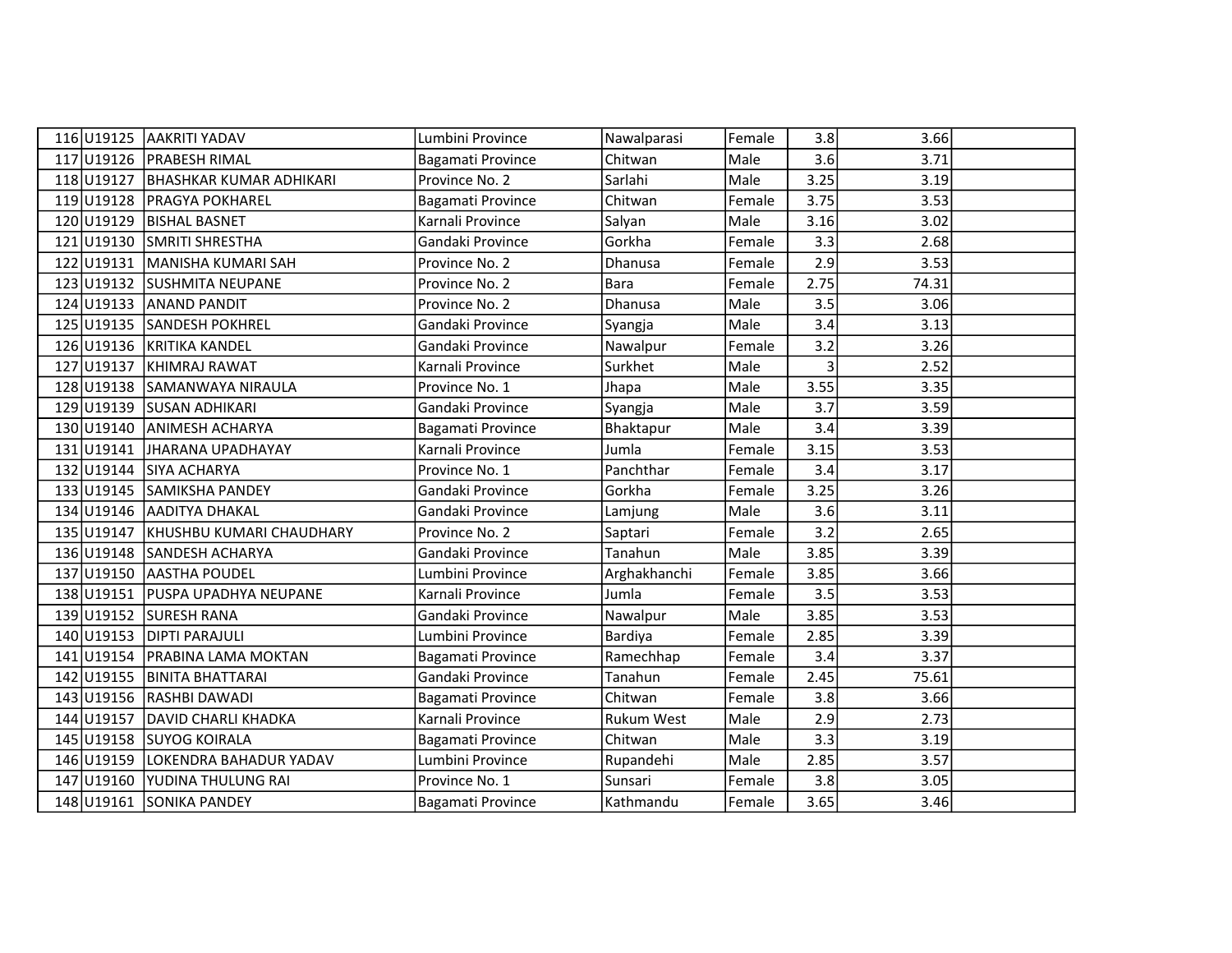|            | 149 U19162 SHRUTI PAUDEL          | Gandaki Province        | Kaski          | Female | 3.7  | 3.26  |  |
|------------|-----------------------------------|-------------------------|----------------|--------|------|-------|--|
|            | 150 U19163 ASHIM ADHIKARI         | Gandaki Province        | Tanahun        | Male   | 3.55 | 3.39  |  |
| 151 U19164 | <b>PRINCI NEUPANE</b>             | Sudurpaschhim Province  | Kailali        | Female | 3.4  | 3.39  |  |
|            | 152 U19165 UMASHANKAR YADAV       | Province No. 2          | Saptari        | Male   | 3.25 | 3.53  |  |
| 153 U19166 | <b>ABISHEKH CHAUDHARY</b>         | Province No. 2          | Rautahat       | Male   | 3.15 | 2.99  |  |
| 154 U19167 | <b>PRADEEP GYAWALI</b>            | Lumbini Province        | Gulmi          | Male   | 3.2  | 2.93  |  |
|            | 155 U19168 APEKSHYA RANA MAGAR    | Lumbini Province        | Arghakhanchi   | Female | 3.6  | 3.53  |  |
|            | 156 U19169 GRISHMA SUNUWAR        | Bagamati Province       | Lalitpur       | Female | 3.6  | 3.39  |  |
| 157 U19170 | KARINA NEUPANE                    | Gandaki Province        | Kaski          | Female | 3.8  | 3.13  |  |
| 158 U19171 | <b>PRABESH SIGDEL</b>             | Province No. 2          | Rautahat       | Male   | 3.65 | 3.33  |  |
|            | 159 U19172 RAJESH ADHIKARI        | Karnali Province        | Surkhet        | Male   | 3.25 | 3.53  |  |
| 160 U19173 | <b>AAKRITI KOIRALA</b>            | Sudurpaschhim Province  | Kanchanpur     | Female | 3.55 | 3.33  |  |
| 161 U19176 | <b>ASHMIT RAJ SINGH</b>           | Province No. 2          | Dhanusa        | Male   | 3.75 | 3.43  |  |
| 162 U19177 | <b>SMRITI ADHIKARI</b>            | Gandaki Province        | Kaski          | Female | 3.4  | 2.72  |  |
|            | 163 U19178   BIPIN PURI           | Lumbini Province        | Palpa          | Male   | 3.5  | 2.73  |  |
| 164 U19179 | <b>PRAGATI PAUDEL</b>             | Gandaki Province        | <b>Baglung</b> | Female | 3.7  | 3.03  |  |
|            | 165 U19180 BIPIN K.C.             | Lumbini Province        | Pyuthan        | Male   | 3.3  | 3.19  |  |
| 166 U19181 | <b>AADITYA PANDEY</b>             | Province No. 2          | Sarlahi        | Male   | 2.85 | 3.13  |  |
|            | 167 U19182 PRAMILA KHANAL         | <b>Bagmati Province</b> | Chitwan        | Female | 3.25 | 2.79  |  |
| 168 U19183 | <b>ANISHA SHREEMAL</b>            | Gandaki Province        | Tanahun        | Female | 3.25 | 2.48  |  |
| 169 U19184 | NISHA PANDIT                      | Bagamati Province       | Chitwan        | Female | 3.2  | 2.96  |  |
| 170 U19185 | <b>SABINA NEUPANE</b>             | Province No. 1          | Jhapa          | Female | 3.35 | 3.33  |  |
|            | 171 U19186 SANDHYA THAPA RAJBANSI | Lumbini Province        | Arghakhanchi   | Female | 3.75 | 3.33  |  |
| 172 U19187 | DAYAMAND OLI                      | Lumbini Province        | Dang           | Male   | 3.3  | 69    |  |
|            | 173 U19188 BIHANI PAUDEL          | Lumbini Province        | Palpa          | Female | 3.65 | 3.42  |  |
|            | 174 U19189 SUSHANT KHANAL         | Lumbini Province        | Pyuthan        | Male   | 3.1  | 3.33  |  |
| 175 U19190 | NAMIKA THAPA                      | Bagamati Province       | Sindhuli       | Female | 2.4  | 79.41 |  |
| 176 U19191 | SHARISHMA SHARMA                  | Bagamati Province       | Chitwan        | Female | 3.7  | 3.53  |  |
|            | 177 U19192 AVYASH RAJ CHALISE     | Gandaki Province        | Kaski          | Male   | 3.8  | 3.37  |  |
|            | 178 U19193 KARINA GIRI            | Bagamati Province       | Sindhuli       | Female | 3.7  | 83.41 |  |
|            | 179 U19194 SUJATA BHUJEL          | Bagamati Province       | Sindhuli       | Female | 3.5  | 78.98 |  |
|            | 180 U19195 SNEHA KUMARI YADAV     | Province No. 2          | Mahottari      | Female | 3.4  | 3.25  |  |
|            | 181 U19197 RAKSHA POKHREL         | Lumbini Province        | Kapilvastu     | Female | 3.9  | 3.46  |  |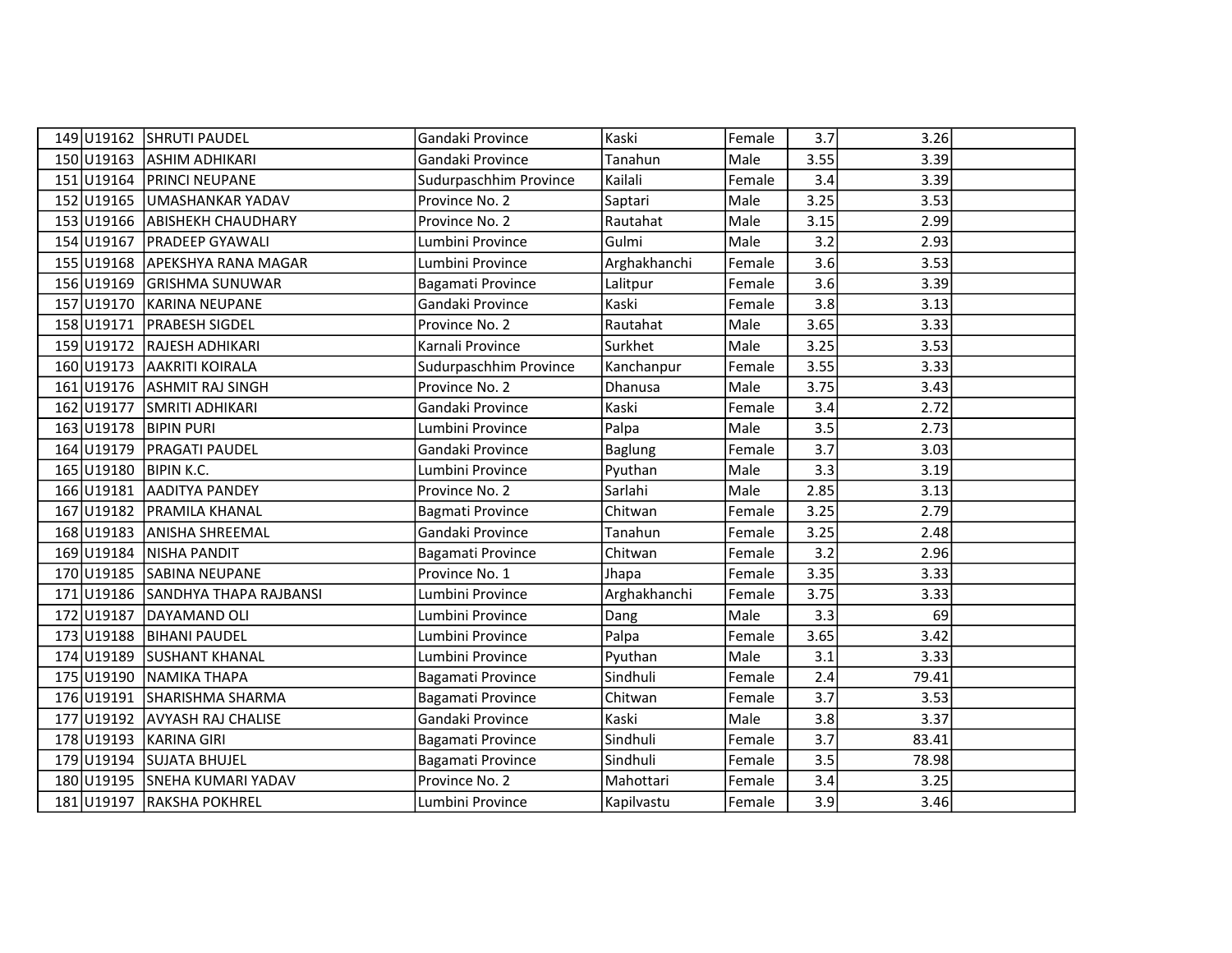|            | 182 U19198 ABISHEK SAH           | Province No. 2         | Dhanusa        | Male   | 3.6             | 2.91  |  |
|------------|----------------------------------|------------------------|----------------|--------|-----------------|-------|--|
| 183U19199  | AARATI KUMARI BOHARA             | Sudurpaschhim Province | Kanchanpur     | Female | 3               | 2.95  |  |
| 184 U19200 | <b>ASHIK KUMAR THANDAR THARU</b> | Province No. 1         | Morang         | Male   | 3.35            | 2.95  |  |
| 185 U19201 | <b>AVISHEK NEUPANE</b>           | Province No. 1         | Morang         | Male   | 3.9             | 3.56  |  |
| 186 U19202 | <b>ASHIKA BARAILY</b>            | Province No. 1         | Bhojpur        | Female | 3.05            | 3.04  |  |
| 187 U19203 | <b>PRASANNA KHADKA</b>           | Province No. 1         | Udayapur       | Female | 3.5             | 3.26  |  |
| 188U19204  | <b>AARJU KHADKA</b>              | Lumbini Province       | Pyuthan        | Female | 3.35            | 76.47 |  |
| 189 U19205 | <b>NEHA MAHATO</b>               | Province No. 2         | Siraha         | Female | 3.3             | 3.26  |  |
| 190 U19206 | <b>RAJANEE SHARMA</b>            | Province No. 2         | Dhanusa        | Female | 3.45            | 3.33  |  |
| 191 U19207 | MAHIMA GHARTI MAGAR              | Gandaki Province       | <b>Baglung</b> | Female | 3.05            | 3.13  |  |
| 192 U19208 | LAXMI SHAH                       | Province No. 2         | Dhanusa        | Female | 3.5             | 3.33  |  |
| 193 U19209 | <b>PRATIKSHYA ADHIKARI</b>       |                        | 0Tanahun       | Female | 2.55            | 71.41 |  |
| 194 U19210 | <b>BASANT GIRI</b>               | Sudurpaschhim Province | Kanchanpur     | Male   | 3.45            | 3.46  |  |
| 195 U19211 | <b>RAM PUKAR MAHATO</b>          | Province No. 2         | Mahottari      | Male   | 3.6             | 3.09  |  |
| 196 U19212 | KRISCHALA CHAULAGAI              | Bagamati Province      | Sindhuli       | Female | 3.04            | 2.92  |  |
| 197 U19213 | <b>SUMIT KUMAR YADAV</b>         | Province No. 2         | Sarlahi        | Male   | 3.6             | 3.13  |  |
| 198 U19214 | MONIKA PANDEYA                   | Sudurpaschhim Province | Kanchanpur     | Female | 2.5             | 74.08 |  |
| 199U19215  | <b>BISHAKA K.C</b>               | Bagamati Province      | Lalitpur       | Female | 3.2             | 2.79  |  |
|            | 200 U19216 BISHAL SHRESTHA       | Gandaki Province       | Gorkha         | Male   | 3.6             | 2.94  |  |
| 201 U19217 | <b>SHREYA THAPA</b>              | Bagamati Province      | Makwanpur      | Female | 3.3             | 3.19  |  |
| 202 U19218 | <b>AAKRITI RAI</b>               | Bagamati Province      | Makwanpur      | Female | 3.7             | 3.46  |  |
| 203 U19219 | <b>ANJALI YADAV</b>              |                        | 0 Saptari      | Female | 3.55            | 3.19  |  |
| 204 U19220 | KRITI BHATTARAI                  | Gandaki Province       | Tanahun        | Female | 3.85            | 3.33  |  |
| 205 U19221 | <b>AADITYA LINGTHEP</b>          | Province No. 1         | Sankhuwasabha  | Male   | 2.65            | 71.8  |  |
| 206 U19222 | <b>AYUSH POUDEL</b>              | Lumbini Province       | Rupandehi      | Male   | 3.1             | 3.53  |  |
| 207 U19223 | <b>PUJA LAMICHHANE</b>           | Gandaki Province       | Gorkha         | Female | 80 <sup>2</sup> | 64    |  |
| 208 U19224 | <b>NIRU LAMSAL</b>               | Lumbini Province       | Rupandehi      | Female | 3.72            | 2.88  |  |
| 209U19225  | SANJANA KUMARI YADAV             | Province No. 2         | Siraha         | Female | 3.35            | 3.17  |  |
| 210 U19226 | <b>BHARAT NEUPANE</b>            |                        | 0Jumla         | Male   | 3.28            | 2.95  |  |
| 211 U19227 | <b>SEMAN GEMI MAGAR</b>          | Bagamati Province      | Chitwan        | Male   | 3.55            | 3.51  |  |
| 212 U19228 | <b>ADARASHA BHATTA</b>           | Gandaki Province       | Lamjung        | Male   | 3.4             | 3.36  |  |
| 213 U19229 | <b>PRATIKSHA MISHRA</b>          | Gandaki Province       | Tanahun        | Female | 2.2             | 71.73 |  |
|            | 214 U19230 AAYUSH POKHAREL       |                        | 0 Morang       | Male   | 3.6             | 3.26  |  |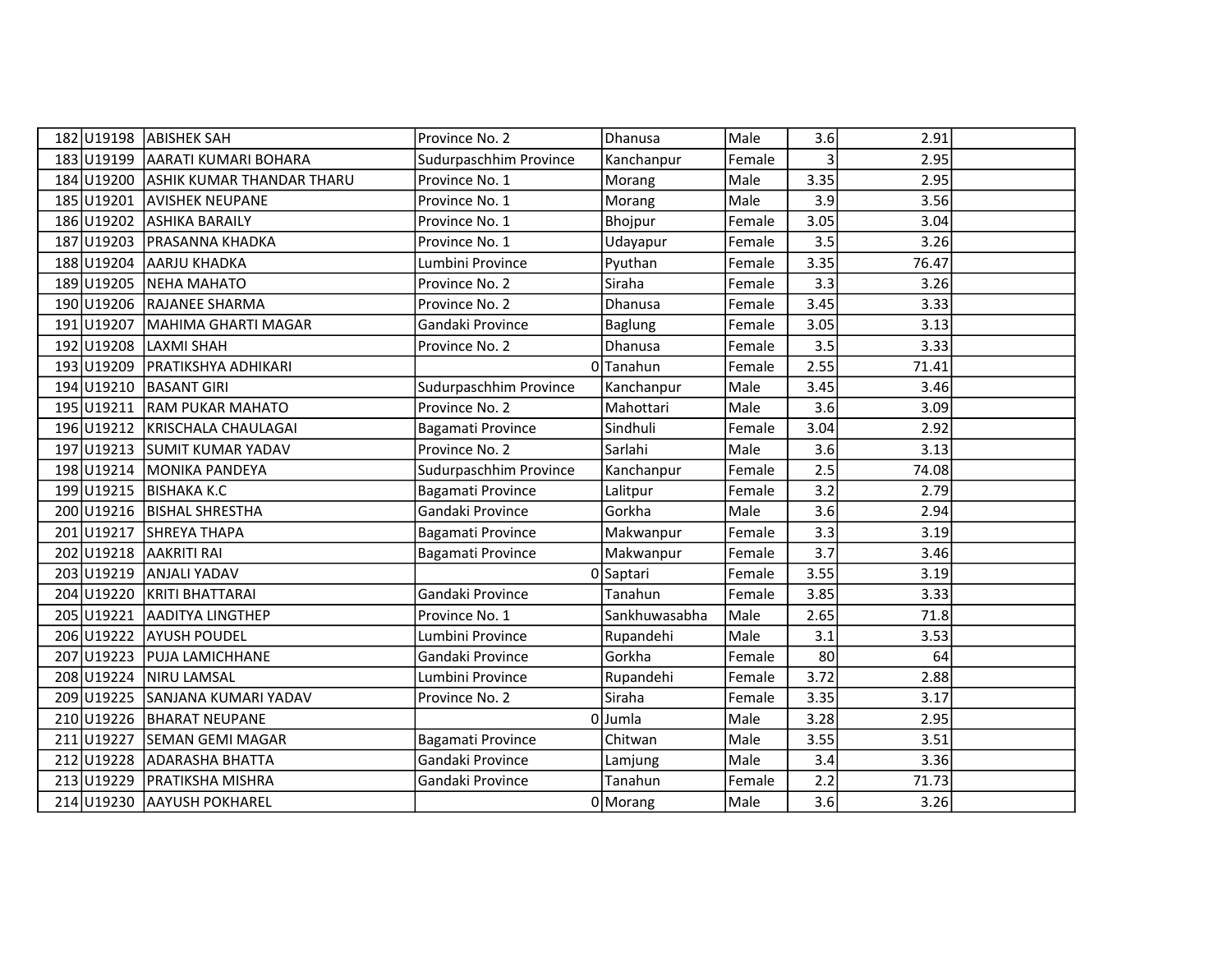|            | 215 U19231 DEEPAK PRASAD CHAUDHARY | Province No. 2         | Bara          | Male   | 3.35  | 3.23  |  |
|------------|------------------------------------|------------------------|---------------|--------|-------|-------|--|
|            | 216 U19232 SANJAY KUMAR YADAV      | Province No. 2         | Saptari       | Male   | 3.1   | 2.75  |  |
|            | 217 U19233 MANSHILA SUBEDI         | Gandaki Province       | Nawalpur      | Female | 3.3   | 3.09  |  |
|            | 218 U19234 RAKSHIKA PRADHAN        |                        | $0$ Jhapa     | Female | 3.65  | 3.46  |  |
| 219 U19235 | <b>ANUJA POUDEL</b>                | Gandaki Province       | Kaski         | Female | 3.55  | 2.71  |  |
| 220 U19236 | <b>ALISHA ROJI</b>                 | Province No. 2         | Dhanusa       | Female | 3.55  | 2.82  |  |
| 221 U19237 | <b>RAHUL PATEL</b>                 |                        | 0 Rautahat    | Male   | 3.45  | 3.13  |  |
|            | 222 U19238 JEEVAN RAJ KARKI        |                        | 0 Bajura      | Male   | 3.85  | 3.03  |  |
|            | 223 U19239 DIBBESHWORI KUNWAR      | Gandaki Province       | Lamjung       | Female | 3.45  | 87.92 |  |
|            | 224 U19240 SAMIP K.C               | Lumbini Province       | Dang          | Male   | 3.2   | 72.82 |  |
|            | 225 U19241 SARIKA KHADKA           | Province No. 1         | Sunsari       | Female | 3.3   | 3.39  |  |
|            | 226 U19242 ANUJ CHAUDHARY          | Province No. 2         | Rautahat      | Male   | 3.5   | 2.83  |  |
|            | 227 U19243 DEEP KUMAR SHRESTHA     | Gandaki Province       | Gorkha        | Male   | 3.75  | 3.29  |  |
|            | 228 U19244 NAMUNA ACHARYA          | Lumbini Province       | Arghakhanchi  | Female | 3.25  | 3.39  |  |
|            | 229 U19245 ARYMAN KATHAYAT         | Province No. 1         | Morang        | Male   | 3.3   | 3.33  |  |
|            | 230 U19246 DIPIKA DUWADI           | Lumbini Province       | Nawalparasi   | Female | 3.3   | 3.66  |  |
|            | 231 U19247 SUSAN MARAHATTA         |                        | 0Gorkha       | Female | 3.6   | 3.59  |  |
|            | 232 U19248 ISHA POUDEL             | Gandaki Province       | Tanahun       | Female | 3.55  | 3.39  |  |
|            | 233 U19249 ANISHA REGMI            |                        | 0 Dang        | Female | 3.7   | 3.39  |  |
| 234 U19250 | <b>KESHAV RAJ REGMI</b>            | Gandaki Province       | Syangja       | Male   | 3.3   | 3.13  |  |
| 235 U19251 | <b>KUSHAL BK</b>                   | Bagamati Province      | Chitwan       | Male   | 3.8   | 2.79  |  |
|            | 236 U19252 RESHMA K.C              | Lumbini Province       | Gulmi         | Female | 3.6   | 2.96  |  |
|            | 237 U19253 PRAKASH KHADAYAT        | Sudurpaschhim Province | Dadeldhura    | Male   | 3.3   | 2.93  |  |
|            | 238 U19254 SHRADDHA ADHIKARI       | Gandaki Province       | Lamjung       | Female | 3.15  | 3.19  |  |
|            | 239 U19255 SMRITI KHADKA           | Bagamati Province      | Sindhupalchok | Female | 3.8   | 3.79  |  |
|            | 240 U19256 SACHIN THAPA            | Gandaki Province       | Kaski         | Male   | 3.35  | 3.23  |  |
|            | 241 U19257 BABITA NEPALI           | Karnali Province       | Surkhet       | Female | 58.75 | 50.1  |  |
|            | 242 U19258 SAROJ NEUPANE           | Bagamati Province      | Nuwakot       | Male   | 3.25  | 2.93  |  |
|            | 243 U19259 AMISHA YADAV            |                        | 0Saptari      | Female | 3.8   | 3.06  |  |
|            | 244 U19260 BIJAYA KUNWAR           | Bagamati Province      | Chitwan       | Male   | 3.65  | 2.98  |  |
| 245 U19261 | <b>RISHAL BASNET</b>               | Province No. 1         | Morang        | Male   | 3.45  | 3.13  |  |
|            | 246 U19262 SONIKA GAIHRE           | Gandaki Province       | Syangja       | Female | 3.16  | 3.04  |  |
|            | 247 U19263 SAMIK NEUPANE           | Province No. 1         | Morang        | Male   | 3.45  | 2.99  |  |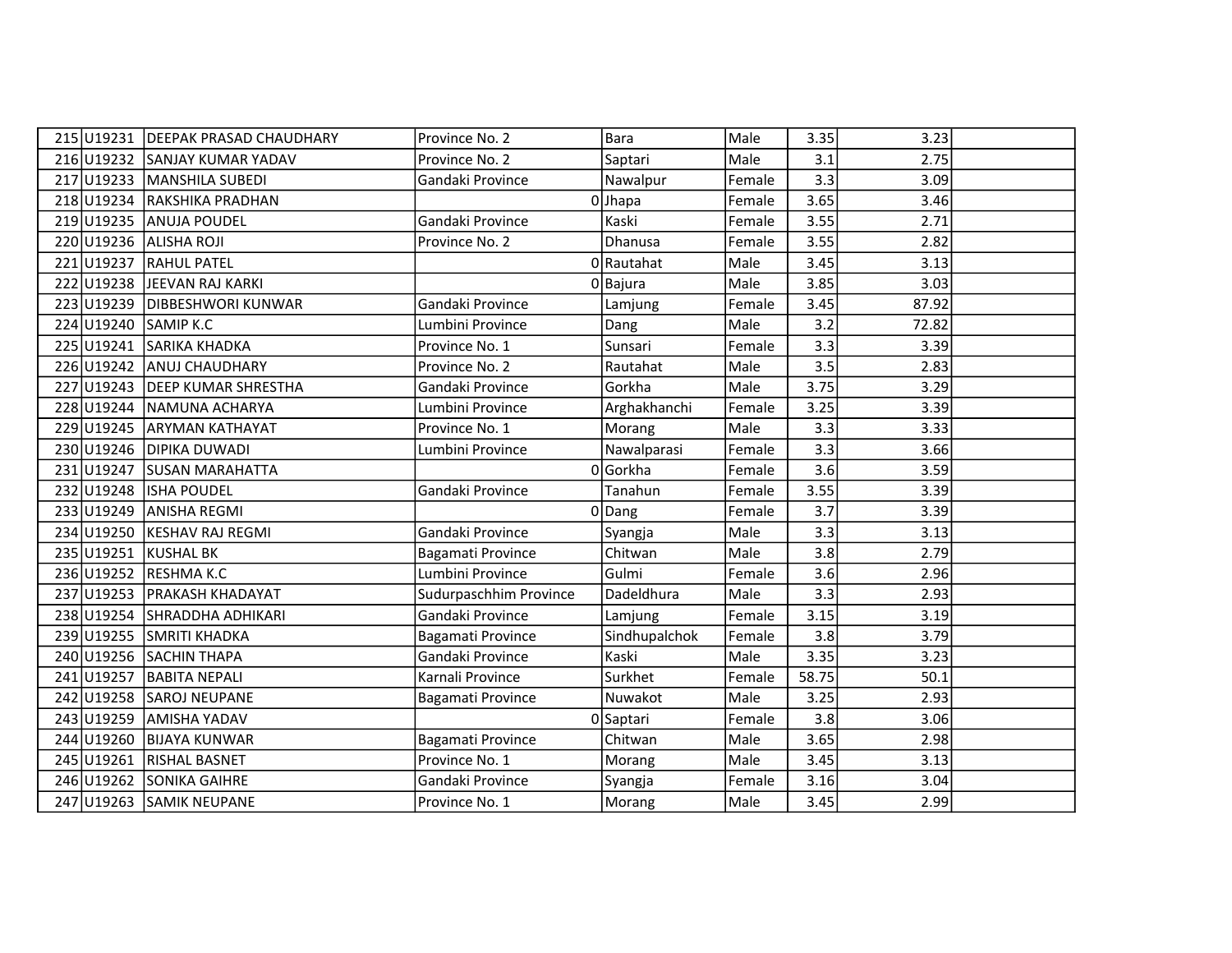|            | 248 U19264 SUPRIMA DAHAL      | Bagamati Province      | Chitwan      | Female | 4         | 3.66  |  |
|------------|-------------------------------|------------------------|--------------|--------|-----------|-------|--|
|            | 249 U19265 SIRJANA SUNAR      | Lumbini Province       | Dang         | Female | 3.15      | 77.98 |  |
|            | 250 U19266 ALISH KATUWAL      | Province No. 2         | <b>Bara</b>  | Male   | 3.65      | 3.26  |  |
|            | 251 U19267 BINITA POUDEL      | Gandaki Province       | Syangja      | Female | 3.4       | 2.79  |  |
| 252 U19268 | <b>SUSMITA SHARMA</b>         | Gandaki Province       | Syangja      | Female | 3.7       | 3.11  |  |
| 253 U19269 | <b>DIPTI PUN</b>              | Lumbini Province       | Rupandehi    | Female | 3.15      | 3.18  |  |
|            | 254 U19270 BHAWANA THAPA      | Lumbini Province       | Arghakhanchi | Female | 2.9       | 75.8  |  |
|            | 255 U19271 SHRISTI SEN        | Lumbini Province       | Dang         | Female | 3.05      | 3.19  |  |
|            | 256 U19272 KABITA BHATT       | Sudurpaschhim Province | Kanchanpur   | Female | 3.6       | 3.13  |  |
|            | 257 U19273 SANDHYA GYAWALI    | Lumbini Province       | Gulmi        | Female | 3.4       | 3.13  |  |
|            | 258 U19274 ANJALI MANDAL      | Province No. 2         | Dhanusa      | Female | 3.55      | 2.89  |  |
|            | 259 U19275 BHAWANA SINGH      | Province No. 2         | Sarlahi      | Female | 3.5       | 3.73  |  |
|            | 260 U19276 SABITRA BHANDARI   | Lumbini Province       | Gulmi        | Female | 3.5       | 3.66  |  |
|            | 261 U19277 BISHAKA BISWAKARMA | Province No. 1         | Sunsari      | Female | 3.15      | 3.19  |  |
|            | 262 U19278 SEEMA TIWARI       | Lumbini Province       | Rupandehi    | Female | 3.3       | 3.13  |  |
|            | 263 U19279 KRISTINA BHATTARAI | Bagamati Province      | Chitwan      | Female | 3.75      | 3.57  |  |
|            | 264 U19280 ANUSHA BOHARA      | Lumbini Province       | Kapilvastu   | Female | 3.56      | 2.93  |  |
|            | 265 U19281 BIMLESH RAY        | Province No. 2         | Dhanusa      | Male   | 3.4       | 3.42  |  |
|            | 266 U19282 SUSHANTA GAUTAM    | Province No. 1         | Morang       | Male   | 3.25      | 78.12 |  |
| 267 U19283 | <b>DIPESH POUDEL</b>          | Province No. 1         | Jhapa        | Male   | 3.3       | 3.39  |  |
|            | 268 U19284 RASIK TIWARI       | Bagamati Province      | Kathmandu    | Male   | 3.65 3,39 |       |  |
|            | 269 U19285 HIRAJAN RAUNIYAR   | Province No. 2         | Sarlahi      | Male   | 3.1       | 3.31  |  |
|            | 270 U19286 BARSHA ADHIKARI    | Lumbini Province       | Kapilvastu   | Female | 3.8       | 3.22  |  |
|            | 271 U19287 ANSHU KUMARI YADAV |                        | 0 Rautahat   | Female | 3.05      | 2.53  |  |
|            | 272 U19288 MANISHA ADHIKARI   | Lumbini Province       | Kapilvastu   | Female | 3.85      | 3.48  |  |
|            | 273 U19289 PRATIKSHYA TANDAN  | Lumbini Province       | Rupandehi    | Female | 3.35      | 2.29  |  |
| 274 U19290 | <b>AASHISH NYOUPANE</b>       | Lumbini Province       | Kapilvastu   | Male   | 3.8       | 3.79  |  |
| 275 U19291 | NABIN CHAND                   | Lumbini Province       | Banke        | Male   | 3.25      | 2.66  |  |
| 276 U19292 | <b>BISHNU DEVI PANDEY</b>     | Lumbini Province       | Gulmi        | Female | 3.75      | 3.26  |  |
|            | 277 U19293 SARIKA JAMARKATEL  | Gandaki Province       | Kaski        | Female | 3.9       | 3.255 |  |
|            | 278 U19294 SANDHYA ARYAL      | Gandaki Province       | Syangja      | Female | 3.25      | 2.52  |  |
|            | 279 U19295 SANGITA BUDHA      |                        | 0 Dolpa      | Female | 3         | 2.73  |  |
|            | 280 U19296 RAM AJAY MUKHIYA   | Province No. 2         | Dhanusa      | Male   | 2.7       | 3.33  |  |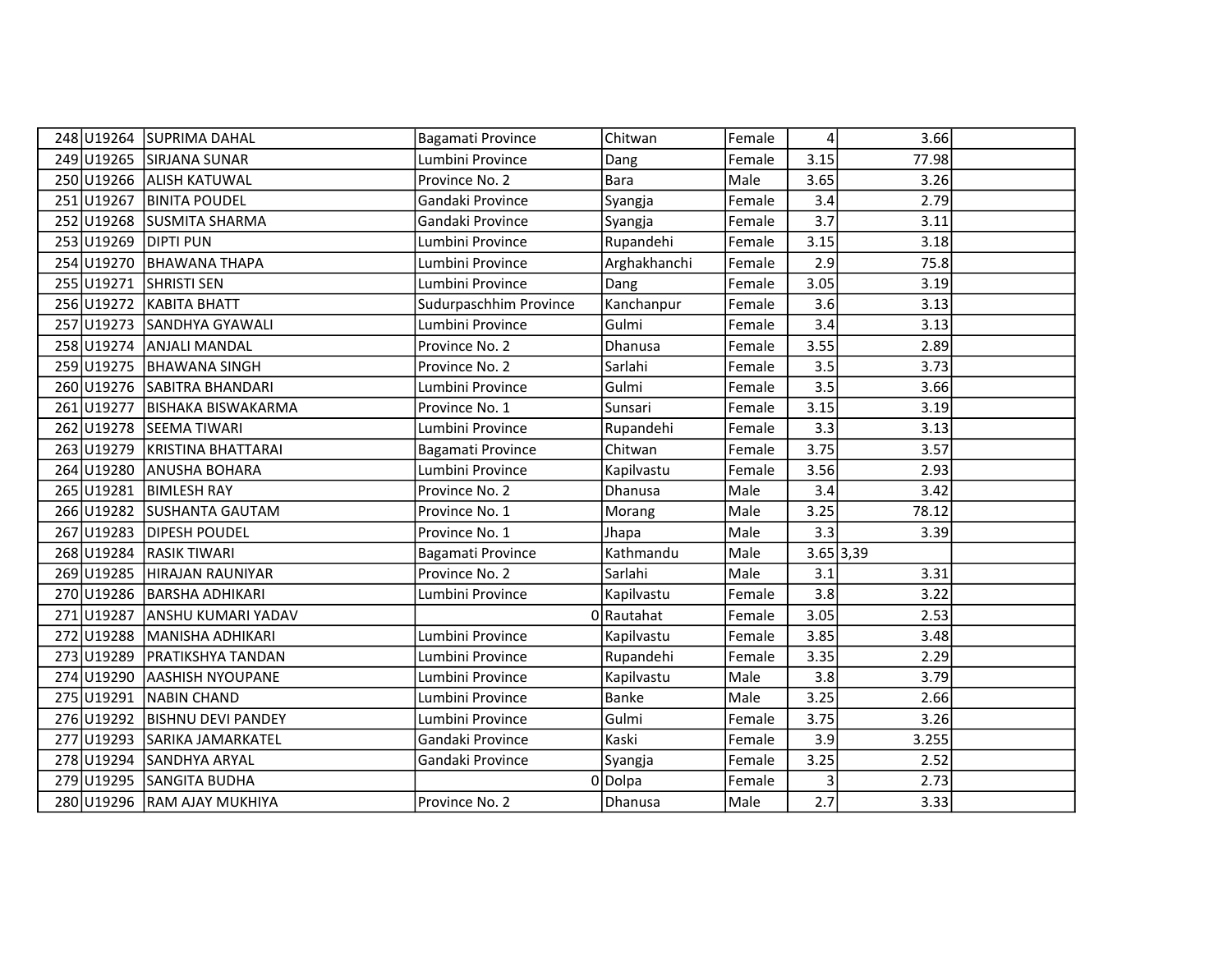|            | 281 U19297 RASHMI PANDAY        | Bagamati Province | <b>Dhading</b>    | Female | 3.85           | 3.39  |  |
|------------|---------------------------------|-------------------|-------------------|--------|----------------|-------|--|
|            | 282 U19298 SHRISTI POKHAREL     | Lumbini Province  | Palpa             | Female | 2.7            | 71.74 |  |
|            | 283 U19299 RAJAT KAPAR          | Province No. 2    | Dhanusa           | Male   | $\overline{3}$ | 2.83  |  |
| 284 U19300 | <b>AMRISH YADAV</b>             | Lumbini Province  | Nawalparasi       | Male   | 3.7            | 2.99  |  |
| 285 U19301 | <b>SUJIKA RANA MAGAR</b>        | Bagamati Province | Chitwan           | Female | 3.95           | 3.53  |  |
| 286U19302  | <b>PRASHANT KUIKEL</b>          | Gandaki Province  | Kaski             | Male   | 3.25           | 2.89  |  |
| 287 U19303 | JUNA DEVKOTA                    | Karnali Province  | <b>Rukum West</b> | Female | 3.55           | 3.33  |  |
|            | 288 U19304 SADIKSHA SEN         | Gandaki Province  | Kaski             | Female | 3.45           | 2.98  |  |
| 289U19305  | MANISH YADAV                    |                   | 0Dhanusa          | Male   | 3.65           | 3.12  |  |
|            | 290 U19306 RABIN KUNWAR KSHETRI | Lumbini Province  | Gulmi             | Male   | 2.7            | 68.64 |  |
|            | 291 U19307 SWASTIKA DAWADI      | Gandaki Province  | Nawalpur          | Female | 3.85           | 3.53  |  |
| 292 U19308 | <b>GAURAV BISHWAS</b>           | Province No. 1    | Sunsari           | Male   | 3.6            | 3.12  |  |
| 293 U19309 | NAWARAJ NIROULA                 | Province No. 1    | Terhathum         | Male   | 3.6            | 3.19  |  |
|            | 294 U19310 MELINA CHHETRI       | Gandaki Province  | Parbat            | Female | 3.4            | 2.79  |  |
|            | 295 U19311 PRIYANKA SHARMA      | Lumbini Province  | <b>Banke</b>      | Female | 3.7            | 3.13  |  |
|            | 296 U19312 BIPANA THAPA         | Gandaki Province  | Parbat            | Female | 3.1            | 3.06  |  |
|            | 297 U19313 HARI MAYA GOTAME     | Gandaki Province  | Kaski             | Female | 3.55           | 2.99  |  |
|            | 298 U19314 BIRENDRA ROKAYA      |                   | 0Jumla            | Male   | 3.6            | 2.93  |  |
|            | 299 U19315 MAHIMA KAPHLE        | Gandaki Province  | Syangja           | Female | 3.75           | 3.46  |  |
|            | 300 U19316 KALPANA KHATRI       | Lumbini Province  | Rupandehi         | Female | 3.7            | 3.5   |  |
| 301 U19317 | <b>SUJAN LAMICHHANE</b>         | Bagamati Province | Rasuwa            | Male   | 3.75           | 3.73  |  |
|            | 302 U19318 SWOSTIKA SAPKOTA     | Bagamati Province | Sindhupalchok     | Female | 3.28           | 2.77  |  |
|            | 303 U19319 SUJAN SARKI          | Province No. 1    | Morang            | Male   | 3.28           | 2.94  |  |
| 304 U19320 | <b>LAXMAN PAUDEL</b>            | Bagamati Province | Rasuwa            | Male   | 3.65           | 3.39  |  |
| 305 U19321 | <b>SHIV SHANKAR YADAV</b>       | Province No. 2    | Saptari           | Male   | 3.05           | 3.13  |  |
|            | 306 U19323 SUJITA SUBEDI        | Gandaki Province  | Parbat            | Female | 3.8            | 3.33  |  |
| 307 U19324 | NEETA KARKI                     | Bagamati Province | Ramechhap         | Female | 3.5            | 3.44  |  |
| 308 U19325 | <b>ANITA ACHHAMI</b>            | Bagamati Province | Sindhuli          | Female | 3.45           | 73.65 |  |
|            | 309 U19326 RUBI MANDAL          | Province No. 2    | Saptari           | Female | 3.15           | 2.73  |  |
|            | 310 U19327 SUJATA LAMICHHANE    | Gandaki Province  | Parbat            | Female | 3.8            | 2.99  |  |
| 311 U19329 | <b>ANU POKHREL</b>              | Gandaki Province  | Kaski             | Female | 3.55           | 3.13  |  |
| 312 U19330 | <b>AJAY KUNWAR</b>              | Gandaki Province  | Gulmi             | Male   | 3.65           | 3.59  |  |
|            | 313 U19331 KANCHA ADHIKARI      | Gandaki Province  | Gorkha            | Female | 3.15           | 2.84  |  |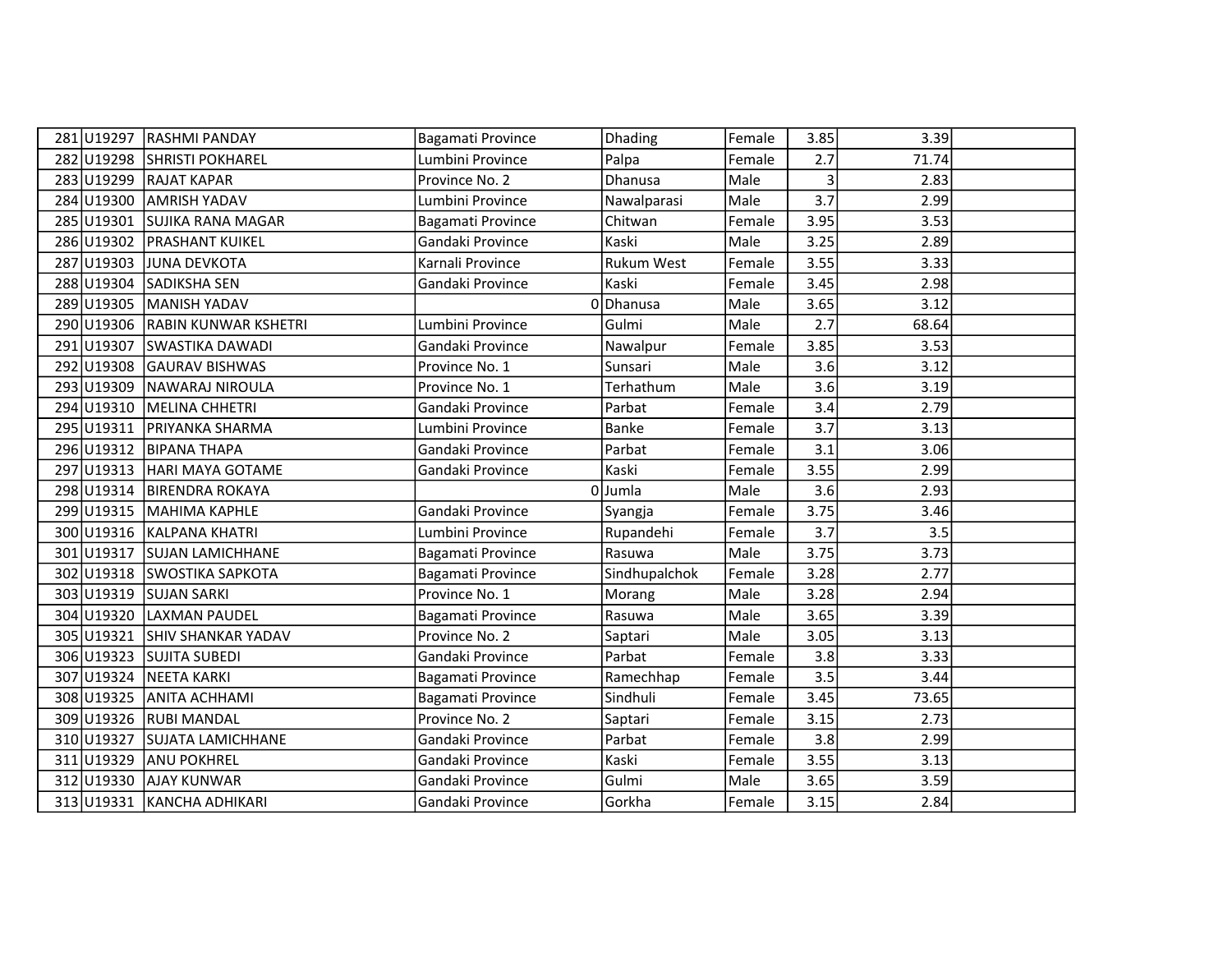|            | 314 U19332 COSMIC SUBEDI         | Gandaki Province       | Parbat      | Female | 3.6  | 3.39  |  |
|------------|----------------------------------|------------------------|-------------|--------|------|-------|--|
|            | 315 U19333 RAKSHA K.C.           |                        | 0Tanahun    | Female | 3.55 | 3.59  |  |
|            | 316 U19334 RUPESH KUMAR GUPTA    | Province No. 2         | Rautahat    | Male   | 2.85 | 3.44  |  |
|            | 317 U19335   INDU KUNWAR CHHETRI | Gandaki Province       | Syangja     | Female | 3.05 | 2.86  |  |
| 318 U19337 | <b>SUGAM BHANDARI</b>            | Province No. 1         | Jhapa       | Male   | 2.8  | 76.63 |  |
|            | 319 U19338 RUPESH PRASAD MAHATO  | Province No. 2         | Dhanusa     | Male   | 3.3  | 2.93  |  |
| 320 U19339 | <b>ANURAG SEN</b>                | Bagamati Province      | Chitwan     | Male   | 3.84 | 3.4   |  |
|            | 321 U19340 GAYATRI BHATTARAI     | Gandaki Province       | Syangja     | Female | 3.35 | 3.19  |  |
| 322 U19341 | LAXMAN KUMAR MAHATO              | Province No. 2         | Mahottari   | Male   | 3.55 | 3.39  |  |
|            | 323 U19342 RADHIKA BHATTARAI     | Gandaki Province       | Kaski       | Female | 2.9  | 2.99  |  |
|            | 324 U19344 RATNA GUPTA           | Province No. 2         | <b>Bara</b> | Female | 3.45 | 2.96  |  |
|            | 325 U19345 RAM BAHADUR BUDHA     | Lumbini Province       | Bardiya     | Male   | 2.7  | 71.25 |  |
|            | 326 U19346 SUSAN GURUNG          | Gandaki Province       | Lamjung     | Male   | 3.8  | 3.53  |  |
| 327 U19347 | NIRAJAN SAH                      | Province No. 1         | Sunsari     | Male   | 3.55 | 2.87  |  |
|            | 328 U19348 AASHIKA BHUJEL        | Bagamati Province      | Sindhuli    | Female | 3.4  | 74.86 |  |
|            | 329 U19350 SHISHIR POUDEL        | Gandaki Province       | Kaski       | Male   | 3.85 | 3.46  |  |
|            | 330 U19351 KRISHNA JAISHI        | Sudurpaschhim Province | Kailali     | Male   | 3.2  | 2.88  |  |
|            | 331 U19352 CHANDA KUMARI YADAV   | Province No. 2         | Siraha      | Female | 3.05 | 78.82 |  |
|            | 332 U19353 TANJIRA FARHEEN       | Province No. 2         | Mahottari   | Female | 3.8  | 3.06  |  |
| 333 U19354 | <b>GOPAL KUMAR YADAV</b>         | Province No. 2         | Dhanusa     | Male   | 2.75 | 3.16  |  |
|            | 334 U19355 NAMRATA PARIYAR       | Gandaki Province       | Kaski       | Female | 3.6  | 3.29  |  |
|            | 335 U19356 SHRISTI KAFLE         | Lumbini Province       | Rupandehi   | Female | 3.2  | 3.26  |  |
|            | 336 U19357 AARATI KHATIWADA      | Bagamati Province      | Chitwan     | Female | 3.55 | 3.29  |  |
|            | 337 U19358 SUMANT KUMAR YADAV    | Province No. 2         | Sarlahi     | Male   | 2.9  | 3.03  |  |
|            | 338 U19359 SIJAN GIRI            | Lumbini Province       | Pyuthan     | Female | 2.85 | 77.1  |  |
|            | 339 U19360 ALISHA KHATRI         | Gandaki Province       | Kaski       | Female | 3.7  | 3.19  |  |
| 340 U19361 | <b>DIKSHYA REGMI</b>             | Gandaki Province       | Parbat      | Female | 3.65 | 3.22  |  |
| 341 U19362 | <b>ANJILA PANDEY</b>             | Bagamati Province      | Dhading     | Female | 3.6  | 3.22  |  |
| 342 U19363 | <b>ANISH DEUJA</b>               |                        | $0$ Jhapa   | Male   | 3.6  | 3.02  |  |
| 343 U19364 | UNISHA ARYAL                     | Bagamati Province      | Chitwan     | Female | 3.75 | 3.66  |  |
| 344 U19365 | <b>ALINA PANDEY</b>              | Bagamati Province      | Dhading     | Female | 3.32 | 3.15  |  |
|            | 345 U19366 SUYASHA PUDASAINI     | Bagamati Province      | Nuwakot     | Female | 3.75 | 3.26  |  |
|            | 346 U19367 ARATI DHUNGANA        | Gandaki Province       | Kaski       | Female | 3.7  | 3.66  |  |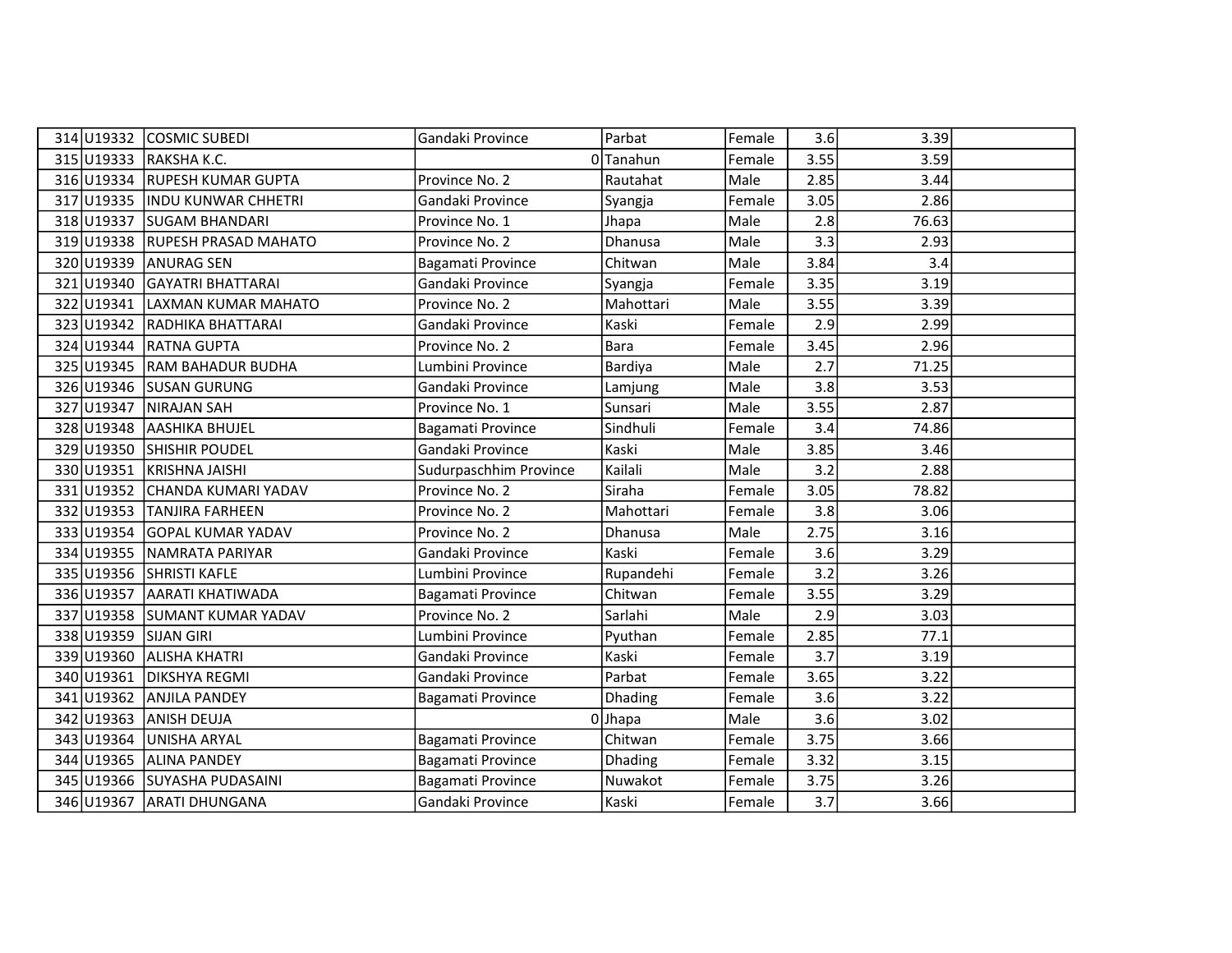|            | 347 U19368 ASTHA SHAH         | Sudurpaschhim Province | Achham         | Female | 3.52  | 3.43  |  |
|------------|-------------------------------|------------------------|----------------|--------|-------|-------|--|
|            | 348 U19369 NIRUTA KARKI       | Bagamati Province      | Ramechhap      | Female | 3.25  | 3.13  |  |
|            | 349 U19370 BARSHA THAPA       | Gandaki Province       | <b>Baglung</b> | Female | 3.1   | 2.86  |  |
|            | 350 U19372 NISMA BHATTARAI    | Lumbini Province       | Rupandehi      | Female | 3.84  | 2.87  |  |
| 351 U19373 | <b>PRAKRITI THAPA</b>         | Gandaki Province       | <b>Baglung</b> | Female | 3.15  | 2.99  |  |
|            | 352 U19374 AMCILLA THAMI      | Province No. 1         | Morang         | Female | 3.35  | 3.33  |  |
|            | 353 U19375 BISHAL KHADKA      | Sudurpaschhim Province | Doti           | Male   | 3.72  | 3.46  |  |
|            | 354 U19377 ANJUM MOKADDAM     | Province No. 2         | Bara           | Female | 89.80 | 94.8  |  |
|            | 355 U19378 ALISHA TIMSINA     | Province No. 1         | Jhapa          | Female | 3.15  | 3.33  |  |
|            | 356 U19379 JYOTI CHAUDHARY    |                        | 0 Rautahat     | Female | 3.45  | 2.59  |  |
|            | 357 U19380 AARSHI KOIRALA     | Province No. 1         | Jhapa          | Female | 3.35  | 3.39  |  |
| 358 U19381 | <b>SUDARSHAN RIJAL</b>        | Sudurpaschhim Province | Kailali        | Male   | 3.60  | 3.53  |  |
|            | 359 U19382 AKRITI CHIDI       | Lumbini Province       | Palpa          | Female | 3.65  | 2.99  |  |
|            | 360 U19383 SUSHMITA PANDEY    | Lumbini Province       | Arghakhanchi   | Female | 3.50  | 3.53  |  |
|            | 361 U19384 SAMIPA SAPKOTA     | Lumbini Province       | Dang           | Female | 3.10  | 70.98 |  |
|            | 362 U19385 SRIJANA THAPA      |                        | 0 Jajarkot     | Female | 3.56  | 2.93  |  |
|            | 363 U19386 AAKRITI RAUT       | Bagamati Province      | Chitwan        | Female | 3.50  | 3.39  |  |
| 364 U19387 | <b>TULASI DURA</b>            | Gandaki Province       | Lamjung        | Female | 3.30  | 2.93  |  |
| 365 U19388 | MANDIRA G.C.                  | Lumbini Province       | Palpa          | Female | 3.40  | 3.06  |  |
| 366 U19389 | <b>MONIKA SEDAI</b>           |                        | 0 Gorkha       | Female | 3.75  | 3.29  |  |
|            | 367 U19390 KABITA NEUPANE     | Lumbini Province       | Kapilvastu     | Female | 3.20  | 2.82  |  |
|            | 368 U19391 SMRITI POUDEL      | Gandaki Province       | Tanahun        | Female | 3.35  | 2.99  |  |
|            | 369 U19392 RUPESH CHAUDHARY   |                        | 0 Rautahat     | Male   | 3.80  | 3.39  |  |
|            | 370 U19393   PRAHALAD YADAV   | Province No. 2         | Saptari        | Male   | 3.40  | 2.53  |  |
|            | 371 U19394 PRATIBHA REGMI     | Gandaki Province       | Baglung        | Female | 3.60  | 3.66  |  |
|            | 372 U19395 NIKUNJA KHANAL     |                        | 0Gorkha        | Male   | 3.25  | 3.33  |  |
|            | 373 U19396 SRIJANA CHAUDHARY  | Lumbini Province       | Kapilvastu     | Female | 3.60  | 3.53  |  |
| 374 U19397 | <b>REKHA KUMARI CHAUDHARY</b> | Lumbini Province       | Kapilvastu     | Female | 3.35  | 3.39  |  |
| 375 U19398 | <b>BIPANA BOHORA</b>          | Karnali Province       | Dolpa          | Female | 3.05  | 3.13  |  |
| 376 U19399 | <b>AMRESH SHARMA</b>          | Province No. 2         | Dhanusa        | Male   | 3.35  | 3.31  |  |
| 377 U19400 | NISHA SAH                     | Province No. 2         | Sarlahi        | Female | 3.60  | 3.35  |  |
| 378 U19401 | <b>GOVINDA BAHADUR RANA</b>   | Karnali Province       | Dailekh        | Male   | 3.70  | 3.16  |  |
|            | 379 U19402 SHANTI SINJALI     | Lumbini Province       | Palpa          | Female | 3.75  | 2.86  |  |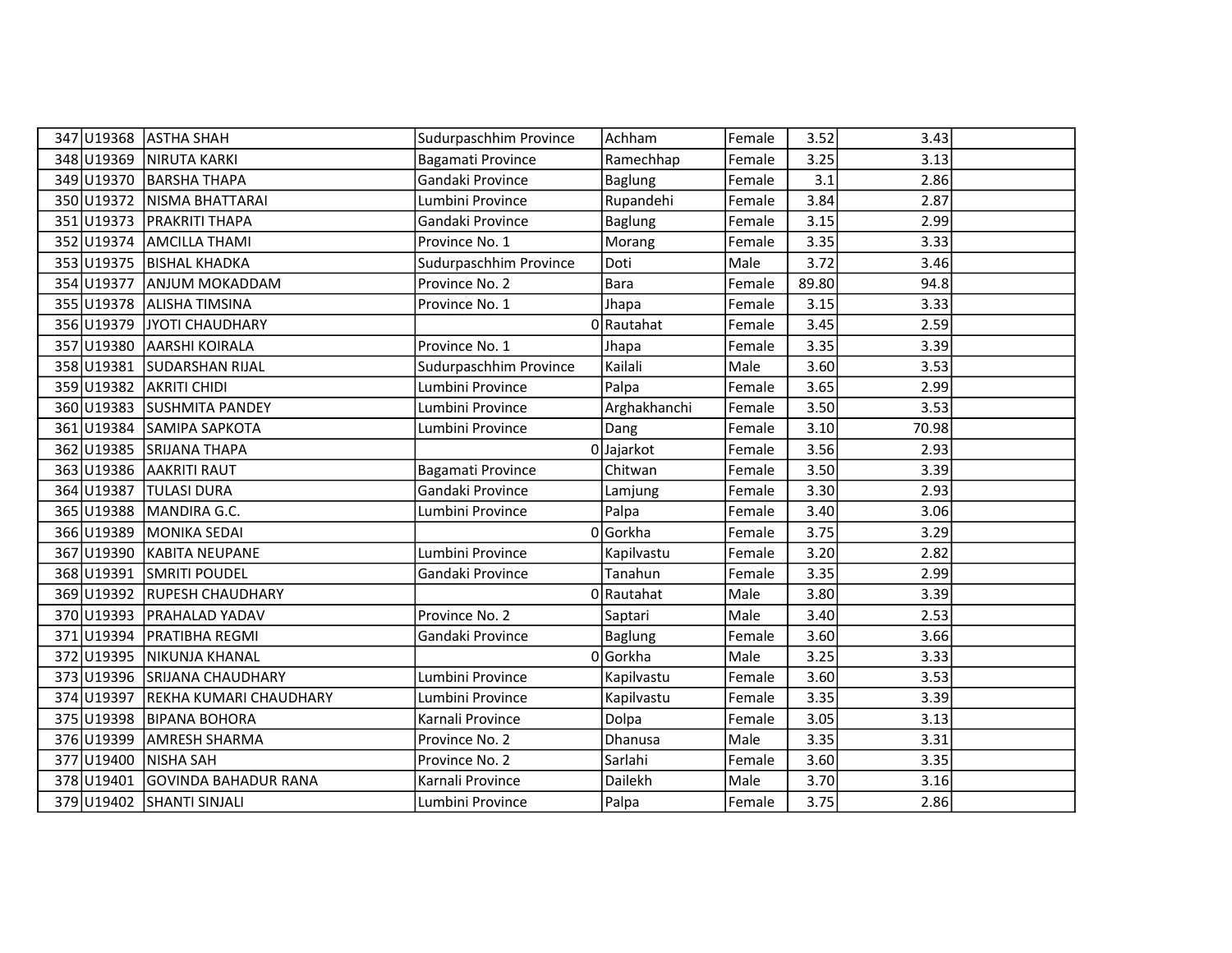|            | 380 U19403 SAMEER POUDEL    | Province No. 1         | Morang     | Male   | 3.40  | 75.41 |  |
|------------|-----------------------------|------------------------|------------|--------|-------|-------|--|
| 381 U19406 | <b>SISHIR TIRUWA</b>        | Sudurpaschhim Province | Bajhang    | Male   | 55.00 | 70.84 |  |
| 382 U19407 | <b>SANDEEP KUMAR KHATRI</b> | Gandaki Province       | Kaski      | Male   | 3.20  | 2.78  |  |
| 383 U19408 | PRAGYA DAHAL                | Province No. 1         | Morang     | Female | 3.15  | 80    |  |
| 384 U19409 | SAMIKSHA DEVI KHATRI        | Gandaki Province       | Kaski      | Female | 3.75  | 3.19  |  |
| 385 U19410 | <b>SUMIT DEO</b>            | Province No. 2         | Saptari    | Male   | 3.30  | 2.74  |  |
| 386 U19411 | <b>BIBHAV JHA</b>           | Province No. 2         | Mahottari  | Male   | 3.70  | 3.16  |  |
| 387 U19412 | <b>SUMITRA LAMICHHANE</b>   | Gandaki Province       | Tanahun    | Female | 3.35  | 3.19  |  |
| 388U19413  | <b>AAKASH SNEHI</b>         | Sudurpaschhim Province | Bajhang    | Male   | 3.80  | 3.16  |  |
| 389U19414  | <b>AAYUSH PANT</b>          | Sudurpaschhim Province | Dadeldhura | Male   | 3.65  | 3.59  |  |
| 390 U19415 | <b>PUJA THAPA</b>           | Lumbini Province       | Rupandehi  | Female | 3.35  | 3.26  |  |
| 391 U19416 | <b>DIKSHYA CHAUDHARY</b>    | Province No. 1         | Sunsari    | Female | 3.30  | 3.15  |  |
| 392 U19417 | ASHIM LAMICHHANE            | Bagamati Province      | Chitwan    | Male   | 3.60  | 3.43  |  |
| 393 U19418 | NIRUTA DANGAL               | Bagamati Province      | Kathmandu  | Female | 3.65  | 3.13  |  |
| 394 U19419 | CHITRA BAHADUR BOHARA       | Bagamati Province      | Sindhuli   | Male   | 3.44  | 3.14  |  |
| 395 U19420 | <b>AKRITI ACHARYA</b>       | Bagamati Province      | Chitwan    | Female | 3.30  | 2.79  |  |
| 396 U19421 | <b>AYUSH THAPA</b>          | Province No. 1         | Dhankuta   | Male   | 2.75  | 2.84  |  |
| 397 U19422 | <b>SOCHANA MAHAT</b>        | Gandaki Province       | Kaski      | Female | 3.60  | 2.84  |  |
| 398 U19423 | NIRMALA THAPA MAGAR         | Bagamati Province      | Chitwan    | Female | 3.30  | 3.13  |  |
| 399 U19424 | <b>SADHANA PANTA</b>        | Lumbini Province       | Dang       | Female | 2.67  | 3.05  |  |
| 400 U19425 | JHARANA GYAWALI             | Lumbini Province       | Dang       | Female | 3.05  | 3.33  |  |
| 401 U19426 | <b>RIGAL SAPKOTA</b>        | Bagamati Province      | Chitwan    | Female | 3.45  | 3.46  |  |
| 402 U19427 | <b>ANKIT NIRAULA</b>        | Province No. 1         | Sunsari    | Male   | 2.90  | 3.19  |  |
| 403 U19428 | SARADA ACHARYA              | Lumbini Province       | Dang       | Female | 2.95  | 2.99  |  |
| 404 U19429 | JYOTI KAFLE                 | Gandaki Province       | Nawalpur   | Female | 3.70  | 3.46  |  |
| 405 U19430 | <b>DHARAM SINGH DHANT</b>   | Sudurpaschhim Province | Baitadi    | Male   | 51.88 | 65.25 |  |
| 406 U19431 | <b>AACHAL PASWAN</b>        | Province No. 2         | Mahottari  | Female | 3.15  | 2.96  |  |
| 407 U19432 | <b>PUSKAR PANTA</b>         |                        | 0Tanahun   | Male   | 3.80  | 3.59  |  |
| 408 U19433 | <b>SACHIN KUMAR MAHATO</b>  | Province No. 1         | Morang     | Male   | 3.30  | 2.72  |  |
| 409 U19434 | <b>PRASHANNA SAPKOTA</b>    | Bagamati Province      | Chitwan    | Male   | 3.45  | 3.29  |  |
| 410 U19435 | <b>SHARMILA SAPKOTA</b>     | Lumbini Province       | Kapilvastu | Female | 3.45  | 3.26  |  |
| 411 U19436 | POOJA YADAV                 | Province No. 2         | Dhanusa    | Female | 3.75  | 3.46  |  |
|            | 412 U19437 JUNA SAUD        |                        | 0 Achham   | Female | 3.75  | 3.66  |  |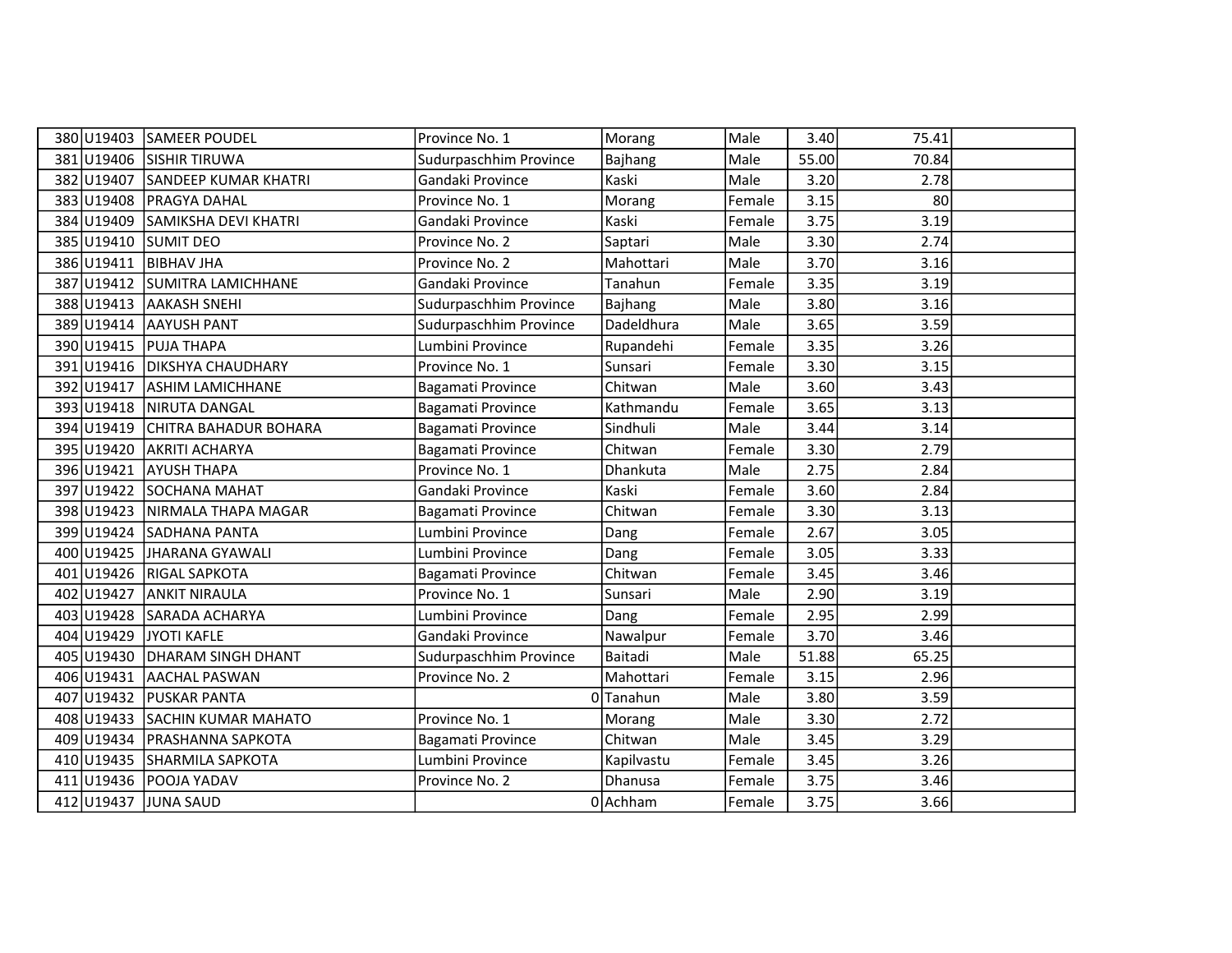|     |            | 413 U19438 SADIKSHYA PUDASAINI | Bagamati Province      | Kathmandu    | Female | 3.65  | 3.03  |  |
|-----|------------|--------------------------------|------------------------|--------------|--------|-------|-------|--|
|     | 414 U19439 | <b>ANJALI KUMARI</b>           | Province No. 2         | Mahottari    | Female | 3.29  | 2.95  |  |
|     | 415 U19440 | <b>NUTAN MANI PAUDEL</b>       | Gandaki Province       | Kaski        | Male   | 3.76  | 3.26  |  |
|     | 416 U19441 | <b>AADARSH MEHRA</b>           | Province No. 2         | Rautahat     | Male   | 3.85  | 3.26  |  |
|     | 417 U19443 | <b>DARSHAN BADAILA</b>         | Sudurpaschhim Province | Doti         | Male   | 3.00  | 78.86 |  |
|     | 418 U19444 | <b>ANJAL KUNWAR</b>            | Gandaki Province       | Kaski        | Male   | 3.50  | 2.98  |  |
|     | 419 U19445 | <b>SAGAR HAMAL</b>             |                        | 0Surkhet     | Male   | 3.45  | 3.13  |  |
|     | 420 U19447 | <b>PAPPU YADAV</b>             | Province No. 1         | Sunsari      | Male   | 2.65  | 2.61  |  |
|     | 421 U19448 | MALISHA NEUPANE                | Bagamati Province      | Chitwan      | Female | 3.40  | 3.26  |  |
|     | 422 U19449 | <b>BINITA ACHARYA</b>          | Bagamati Province      | Chitwan      | Female | 3.10  | 2.59  |  |
|     | 423 U19450 | <b>PRITHAK SILWAL</b>          | Bagamati Province      | Chitwan      | Male   | 3.40  | 3.53  |  |
|     | 424 U19451 | <b>AMRITA PAUDYAL</b>          |                        | 0 Bardiya    | Female | 3.60  | 3.59  |  |
|     | 425 U19452 | <b>USHA SHARMA</b>             | Lumbini Province       | Bardiya      | Female | 2.50  | 67.83 |  |
|     | 426 U19453 | <b>BISHESH BHANDARI</b>        | Bagamati Province      | Sindhuli     | Male   | 3.00  | 70.71 |  |
|     | 427 U19454 | ROJITA BANJARA                 | Bagamati Province      | Makwanpur    | Female | 3.28  | 2.99  |  |
|     | 428 U19455 | KRITIKA SHARMA DHAKAL          |                        | 0 Mahottari  | Female | 3.70  | 2.99  |  |
|     | 429 U19456 | REBIKA SHAHI                   | Karnali Province       | Kalikot      | Female | 3.35  | 3.26  |  |
|     | 430 U19457 | JHARANA DC                     | Lumbini Province       | Dang         | Female | 3.15  | 3.33  |  |
|     | 431 U19458 | <b>DILIP MEHTA</b>             | Province No. 1         | Sunsari      | Male   | 3.45  | 3.16  |  |
|     | 432 U19459 | <b>ARJUN BHATTA</b>            | Sudurpaschhim Province | Dadeldhura   | Male   | 3.15  | 3.36  |  |
|     | 433 U19460 | <b>ASMITA CHAUDHARY</b>        | Province No. 2         | Siraha       | Female | 3.50  | 81.65 |  |
|     | 434 U19461 | MEGHA UPADHYAY                 | Bagamati Province      | Chitwan      | Female | 3.50  | 3.66  |  |
|     | 435 U19462 | <b>ARCHANA NEPAL</b>           | Bagamati Province      | Makwanpur    | Female | 3.08  | 2.85  |  |
|     | 436 U19463 | <b>ASHISH KUMAR SADA</b>       |                        | 0Siraha      | Male   | 3.55  | 3.13  |  |
|     | 437 U19464 | <b>KAMAL SUBEDI</b>            |                        | 0 Parbat     | Male   | 3.55  | 3.46  |  |
|     | 438 U19465 | <b>KARISHMA POKHAREL</b>       | Lumbini Province       | Arghakhanchi | Female | 3.90  | 3.53  |  |
|     | 439 U19466 | <b>ANJALI RAY</b>              |                        | 0 Sarlahi    | Female | 3.35  | 2.83  |  |
|     | 440 U19467 | SAMIKSHA BHATTARAI             | Lumbini Province       | Bardiya      | Female | 37.00 | 3.53  |  |
|     | 441 U19468 | <b>ASHMITA GHALE</b>           | Bagamati Province      | Chitwan      | Female | 3.20  | 2.93  |  |
|     | 442 U19469 | GAGAN BABU ADHIKARI            | Gandaki Province       | Parbat       | Male   | 3.55  | 2.99  |  |
|     | 443 U19470 | <b>AALOK RIMAL</b>             | Bagamati Province      | Nuwakot      | Male   | 3.70  | 3.51  |  |
| 444 | U19471     | DHIRAJ KUMAR GUPTA             | Province No. 2         | Rautahat     | Male   | 53.25 | 52.8  |  |
|     |            | 445 U19472 AMISHA HAMAL        | Bagamati Province      | Sindhuli     | Female | 3.68  | 3.36  |  |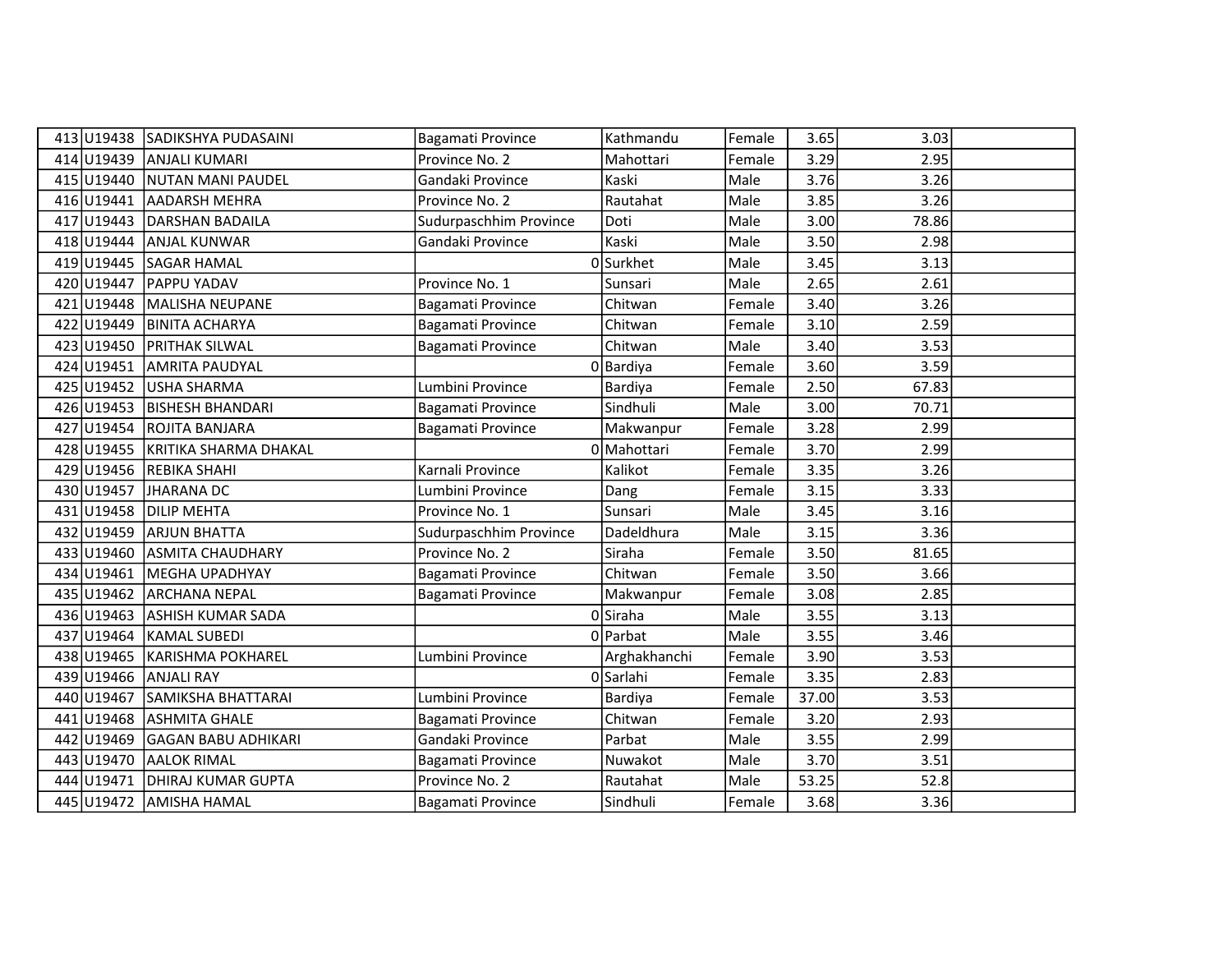| 446 U19473 | <b>SABINA KHATRI</b>         | Gandaki Province        | <b>Baglung</b> | Female | 3.35 | 2.99  |  |
|------------|------------------------------|-------------------------|----------------|--------|------|-------|--|
| 447 U19475 | <b>NABIN SAUD</b>            | Sudurpaschhim Province  | Kanchanpur     | Male   | 3.15 | 2.87  |  |
| 448 U19476 | NARESH BHATTA                | Sudurpaschhim Province  | Dadeldhura     | Male   | 3.15 | 3.09  |  |
| 449 U19478 | <b>BIBHOR JAYSWAL</b>        | Province No. 2          | Rautahat       | Male   | 3.75 | 3.06  |  |
| 450 U19479 | <b>GAMAN SHARMA</b>          | Gandaki Province        | Parbat         | Female | 3.50 | 2.93  |  |
| 451 U19480 | <b>SHUSANT MAHATO</b>        |                         | 0 Dhanusa      | Male   | 3.20 | 3.53  |  |
| 452 U19481 | SHUBHECHCHHA ADHIKARI        | Gandaki Province        | Lamjung        | Female | 3.75 | 3.66  |  |
| 453 U19482 | <b>SUVEKSHYA DHAKAL</b>      |                         | 0Tanahun       | Female | 3.60 | 3.53  |  |
| 454 U19483 | <b>ALIZA GURUNG</b>          |                         | 0Syangja       | Female | 3.50 | 3.46  |  |
| 455 U19485 | <b>PRAKASH YADAV</b>         | Province No. 2          | Saptari        | Male   | 2.70 | 3.03  |  |
| 456 U19486 | SHREEYA CHHANTYAL            |                         | $0$ Baglung    | Female | 3.55 | 3.66  |  |
| 457 U19487 | <b>ANUSHA K.C.</b>           | Gandaki Province        | Syangja        | Female | 3.05 | 3.53  |  |
| 458 U19488 | <b>GYANENDRA KUMAR PATEL</b> | Province No. 2          | <b>Bara</b>    | Male   | 3.30 | 2.72  |  |
| 459 U19489 | KRITIKA GHIMIRE              | Bagamati Province       | Chitwan        | Female | 3.50 | 3.39  |  |
| 460 U19490 | <b>SADIKSHYA DHAKAL</b>      |                         | 0Tanahun       | Female | 3.80 | 3.39  |  |
| 461 U19491 | <b>SUSHIL POUDEL</b>         | Gandaki Province        | Syangja        | Male   | 3.20 | 79.25 |  |
| 462 U19492 | SINDHU SUBEDI                | Province No. 1          | Jhapa          | Female |      | 2.93  |  |
| 463 U19493 | <b>PRADEEP YADAV</b>         | Lumbini Province        | Kapilvastu     | Male   | 3.16 | 2.94  |  |
| 464 U19494 | JEENA KHANAL                 | Province No. 1          | Sankhuwasabha  | Female | 3.45 | 3.46  |  |
| 465 U19495 | <b>SURYA BAHADUR THARU</b>   | Lumbini Province        | Bardiya        | Male   | 3.20 | 2.79  |  |
| 466 U19496 | <b>SANJU KHANAL</b>          | Province No. 1          | Udayapur       | Female | 3.10 | 81.69 |  |
| 467 U19497 | <b>DEEPA GAUTAM</b>          | Province No. 1          | Jhapa          | Female | 3.15 | 80.55 |  |
| 468 U19498 | <b>AMAR KUNWAR</b>           | Sudurpaschhim Province  | Kanchanpur     | Male   | 2.90 | 3.26  |  |
| 469 U19499 | <b>DARPAN KARKI</b>          | <b>Bagmati Province</b> | Makwanpur      | Female | 3.24 | 2.91  |  |
| 470 U19500 | SESEHANG LIMBU               | Province No. 1          | Terhathum      | Male   | 3.40 | 2.91  |  |
| 471 U19501 | RABINA NEPALI                | Bagamati Province       | Rasuwa         | Female | 3.10 | 3.06  |  |
| 472 U19502 | <b>KABITA TIWARI</b>         | Gandaki Province        | Parbat         | Female | 3.60 | 2.84  |  |
| 473 U19503 | AASTHA K. C.                 | Karnali Province        | Dailekh        | Female | 3.10 | 2.79  |  |
| 474 U19504 | <b>GANESH REGMI</b>          | Sudurpaschhim Province  | Kailali        | Male   | 3.20 | 3.46  |  |
| 475 U19505 | <b>ANUPA ADHIKARI</b>        | Gandaki Province        | Gorkha         | Female | 3.20 | 3.29  |  |
| 476 U19506 | ANURADHA PARAJULI            | Gandaki Province        | Lamjung        | Female | 3.75 | 3.16  |  |
| 477 U19507 | <b>DEEPIKA NEUPANE</b>       | Bagamati Province       | Chitwan        | Female | 3.75 | 2.99  |  |
|            | 478 U19508 GOVINDA BALAYAR   | Sudurpaschhim Province  | Doti           | Male   | 3.56 | 3.17  |  |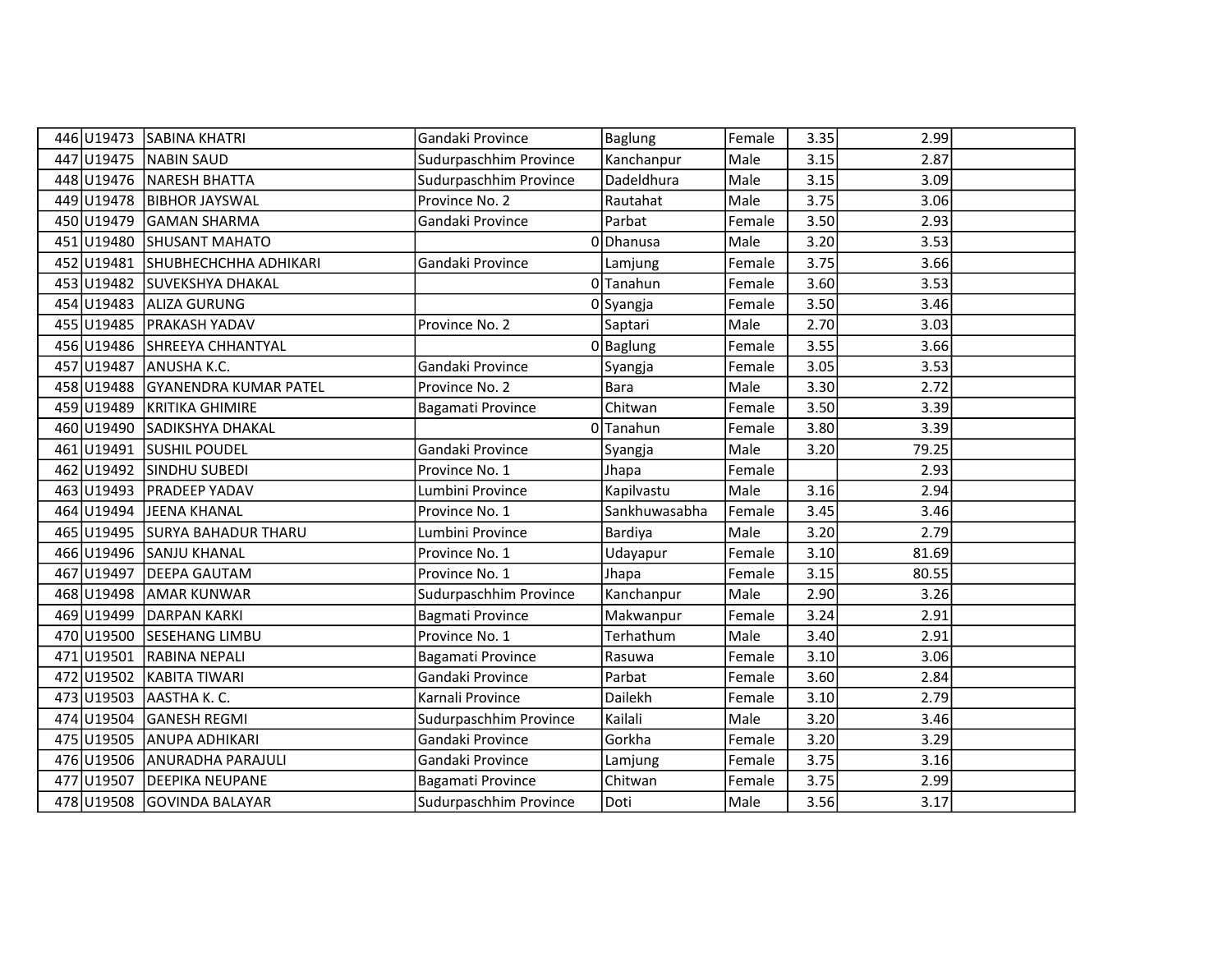| 479 U19509 | <b>SHRIJANA SHARMA</b>           | Bagamati Province      | Chitwan     | Female | 3.60 | 3.73  |  |
|------------|----------------------------------|------------------------|-------------|--------|------|-------|--|
| 480 U19510 | <b>SABINA POUDEL</b>             | Bagamati Province      | Chitwan     | Female | 3.25 | 3.53  |  |
| 481 U19511 | <b>BABITA DEVKOTA</b>            | Gandaki Province       | Gorkha      | Female | 3.90 | 3.59  |  |
| 482 U19512 | <b>BIJAY KANT YADAV</b>          | Province No. 2         | Sarlahi     | Male   | 3.50 | 2.98  |  |
| 483 U19513 | <b>SEJAL YADAV</b>               | Province No. 2         | Saptari     | Female | 3.20 | 2.77  |  |
| 484 U19515 | <b>BIJAYA RAJ JOSHI</b>          | Sudurpaschhim Province | Bajhang     | Male   | 3.30 | 3.39  |  |
|            | 485 U19516 ABISHA SAPKOTA SHARMA | Bagamati Province      | Chitwan     | Female | 3.50 | 3.46  |  |
| 486U19517  | <b>ROHAN SAH</b>                 | Province No. 2         | Dhanusa     | Male   | 3.10 | 2.83  |  |
| 487 U19518 | SAPANA THAPA                     | Province No. 1         | Jhapa       | Female | 3.45 | 2.82  |  |
|            | 488 U19519   PRATIKSHYA OJHA     | Sudurpaschhim Province | Kanchanpur  | Female | 3.55 | 3.26  |  |
| 489 U19520 | <b>BIPANA ADHIKARI</b>           |                        | 0 Chitwan   | Female | 3.60 | 3.13  |  |
| 490 U19521 | JAMUNA SHRESTHA                  | Sudurpaschhim Province | Kanchanpur  | Female | 3.45 | 2.99  |  |
| 491 U19522 | <b>SUJIT POUDEL</b>              | Bagamati Province      | Chitwan     | Male   | 3.55 | 3.33  |  |
| 492 U19523 | <b>AAYUSHMA GHIMIRE</b>          |                        | 0 Parbat    | Female | 3.70 | 3.59  |  |
| 493 U19524 | <b>ISHA KOIRALA</b>              | Bagamati Province      | Chitwan     | Female | 3.75 | 3.66  |  |
| 494 U19525 | ROHIT BAHADUR LAMICHHANE         | Bagamati Province      | Chitwan     | Male   | 3.35 | 3.5   |  |
| 495 U19526 | <b>LIL KUMARI</b>                | Province No. 2         | Mahottari   | Female | 3.64 | 3.21  |  |
| 496 U19527 | SADHANA POUDEL                   | Bagamati Province      | Chitwan     | Female | 2.60 | 74.63 |  |
| 497 U19528 | <b>BINITA DHAKAL</b>             | Bagamati Province      | Chitwan     | Female | 3.30 | 79.57 |  |
| 498 U19529 | <b>AMISHA ADHIKARI</b>           | Gandaki Province       | Tanahun     | Female | 3.65 | 3.06  |  |
| 499 U19530 | <b>DIKSHYA NEUPANE</b>           | Gandaki Province       | Nawalpur    | Female | 3.45 | 2.99  |  |
| 500 U19531 | <b>ABINASH MISHRA</b>            | Gandaki Province       | Tanahun     | Male   | 2.85 | 2.65  |  |
| 501 U19532 | NILAM YADAV                      | Province No. 2         | Saptari     | Female | 3.25 | 3.46  |  |
| 502 U19533 | NEHARIKA 9856035074 SHAHI        | Gandaki Province       | Kaski       | Female | 3.35 | 2.93  |  |
|            | 503 U19534 ALISHA KANDEL         | Bagamati Province      | Chitwan     | Female | 3.15 | 3.07  |  |
| 504 U19535 | UJWAL ARAN                       | Bagamati Province      | Sindhuli    | Male   | 3.40 | 2.99  |  |
| 505 U19536 | <b>SURAKSHYA POUDEL</b>          |                        | 0 Parbat    | Female | 3.55 | 3.53  |  |
| 506 U19537 | <b>SANSKRITI JOSHI</b>           | Sudurpaschhim Province | Kanchanpur  | Female | 3.75 | 3.13  |  |
| 507 U19538 | <b>BINITA RANABHAT</b>           | Bagamati Province      | Chitwan     | Female | 3.30 | 3.53  |  |
| 508 U19539 | <b>SWASTIKA SAPKOTA</b>          | Gandaki Province       | Nawalparasi | Female | 3.35 | 3.06  |  |
| 509 U19540 | SMRITI BHANDARI                  | Bagamati Province      | Chitwan     | Female | 3.60 | 3.46  |  |
| 510 U19541 | <b>ROSHNI BASEL</b>              | Bagamati Province      | Chitwan     | Female | 3.75 | 3.59  |  |
|            | 511 U19542 DIPENDRA BHATT        | Sudurpaschhim Province | Kanchanpur  | Male   | 2.25 | 72.31 |  |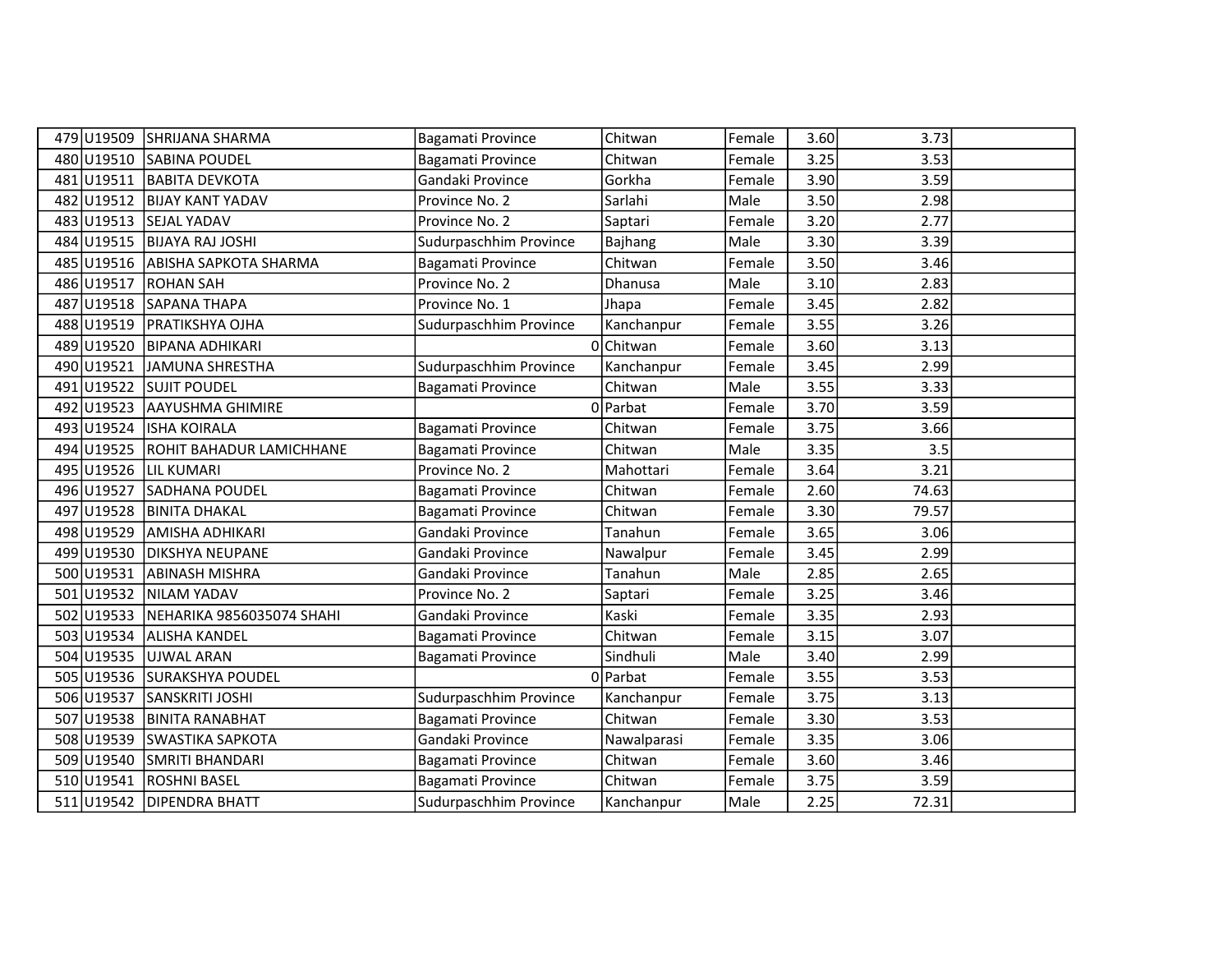|            | 512 U19543 SRISHTA DANGOL        | Bagamati Province      | Lalitpur    | Female | 2.85 | 2.85  |  |
|------------|----------------------------------|------------------------|-------------|--------|------|-------|--|
|            | 513 U19544 BINISHA SAPKOTA       | Bagamati Province      | Chitwan     | Female | 3.45 | 3.26  |  |
|            | 514 U19545 MONIKA RANA           | Lumbini Province       | Palpa       | Female | 3.00 | 2.79  |  |
|            | 515 U19546 RIYA BASNET           | Bagamati Province      | Chitwan     | Female | 3.75 | 3.13  |  |
| 516 U19547 | <b>BIJENDRA KARKI</b>            | Lumbini Province       | Dang        | Male   | 3.40 | 3.33  |  |
| 517 U19548 | KRISHA GAJMER                    | Province No. 1         | Morang      | Female | 3.50 | 3.06  |  |
| 518 U19549 | <b>GARIMA PAUDEL</b>             | Gandaki Province       | Parbat      | Female | 3.76 | 3.19  |  |
|            | 519 U19550 DIKSHA PANDEYA        | Sudurpaschhim Province | Kanchanpur  | Female | 3.35 | 2.86  |  |
| 520 U19551 | <b>ATITHI TIWARI</b>             | Gandaki Province       | Parbat      | Female | 3.32 | 2.84  |  |
|            | 521 U19552 SARITA BHANDARI       | Lumbini Province       | Banke       | Female | 2.75 | 83.61 |  |
|            | 522 U19553 BHAWANA KUMARI SUBEDI | Gandaki Province       | Parbat      | Female | 3.65 | 3.26  |  |
|            | 523 U19554 KRISHALA NEPAL        | Bagamati Province      | Chitwan     | Female | 3.70 | 3.26  |  |
|            | 524 U19555 SUNA RAWAL            | Lumbini Province       | Banke       | Female | 3.36 | 2.84  |  |
|            | 525 U19556 ANISH DUMRE           | Lumbini Province       | Kapilvastu  | Male   | 3.45 | 2.73  |  |
|            | 526 U19557 SHRADDHA BHANDARI     | Lumbini Province       | Nawalparasi | Female | 3.45 | 3.46  |  |
|            | 527 U19558 SAPANA POUDEL         | Gandaki Province       | Parbat      | Female | 3.70 | 3.46  |  |
|            | 528 U19559 MANOJ SAH             | Province No. 2         | Dhanusa     | Male   | 3.10 | 3.59  |  |
|            | 529 U19560 PAWAN CHAUDHARY       |                        | 0Bara       | Male   | 2.55 | 68.9  |  |
|            | 530 U19561 LEEJA GURUNG          |                        | 0 Gorkha    | Female | 3.00 | 2.56  |  |
| 531 U19562 | JASMINE TAMANG                   | Bagamati Province      | Nuwakot     | Female | 3.80 | 3.44  |  |
|            | 532 U19563 PREETI RANABHAT       | Gandaki Province       | Kaski       | Female | 3.00 | 2.86  |  |
|            | 533 U19564 KRISTINA KANDEL       | Gandaki Province       | Gorkha      | Female | 3.20 | 2.79  |  |
|            | 534 U19565 DEVENDRA UPADHAYAY    | Karnali Province       | Dailekh     | Male   | 2.40 | 75.08 |  |
|            | 535 U19566 SUSMITA SAPKOTA       | Bagamati Province      | Chitwan     | Female | 3.25 | 2.89  |  |
|            | 536 U19567 NABINA LAMICHHANE     | Gandaki Province       | Parbat      | Female | 3.30 | 2.99  |  |
|            | 537 U19568 ANJITA KUNWAR         | Gandaki Province       | Parbat      | Female | 3.65 | 3.19  |  |
| 538 U19569 | <b>PRABESH PANTHA</b>            |                        | 0Tanahun    | Male   | 3.80 | 3.59  |  |
| 539 U19570 | JEEVAN SHARMA (GAIRE)            | Karnali Province       | Surkhet     | Male   | 3.55 | 3.53  |  |
| 540 U19571 | <b>ADITI PUDASAINI</b>           | Bagamati Province      | Nuwakot     | Female | 3.45 | 3.39  |  |
|            | 541 U19572 RAJESH SHARMA         | Lumbini Province       | Nawalparasi | Male   | 3.45 | 3.08  |  |
| 542 U19573 | <b>AAKRITI ADHIKARI</b>          | Gandaki Province       | Tanahun     | Female | 3.20 | 2.66  |  |
|            | 543 U19574 AMRENDRA KUSHWAHA     | Province No. 2         | <b>Bara</b> | Male   | 2.90 | 3.39  |  |
|            | 544 U19575 SUDIKSHA GHIMIRE      | Province No. 1         | Okhaldhunga | Female | 3.20 | 3.33  |  |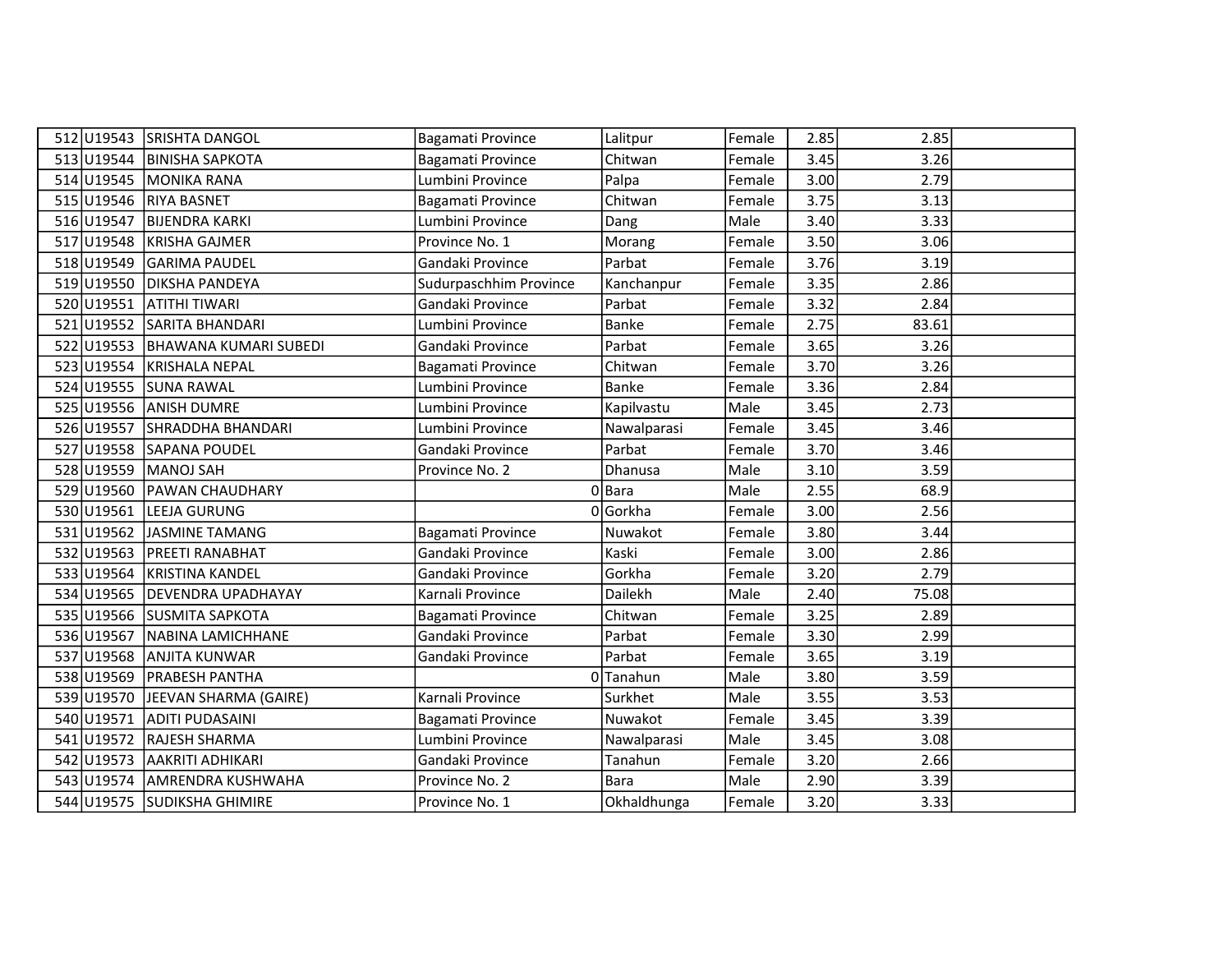| 545 U19576 | KUSHAL GHIMIRE                |                        | 0 Gorkha       | Male   | 3.70 | 3.46  |  |
|------------|-------------------------------|------------------------|----------------|--------|------|-------|--|
| 546 U19577 | <b>DEBAMSHA DEVKOTA</b>       | Gandaki Province       | Gorkha         | Male   | 3.65 | 3.26  |  |
| 547 U19578 | <b>SUSMITA MISHRA</b>         | Province No. 1         | Morang         | Female | 3.40 | 78.67 |  |
| 548 U19579 | <b>DEEPA PAUDEL</b>           | Gandaki Province       | Syangja        | Female | 3.05 | 2.71  |  |
| 549 U19580 | SALINA K.C.                   | Bagamati Province      | Kathmandu      | Female | 3.64 | 3.2   |  |
| 550 U19581 | <b>RIJAN DAHAL</b>            | Province No. 1         | Morang         | Male   | 3.75 | 3.57  |  |
| 551 U19582 | NISHCHAL LUITEL               | Gandaki Province       | Gorkha         | Male   | 3.35 | 3.36  |  |
| 552 U19583 | <b>SUBINA SHRESTHA</b>        | Gandaki Province       | Tanahun        | Female | 3.80 | 3.39  |  |
| 553 U19584 | <b>RUNA KUMARI SHAH</b>       | Province No. 1         | Sunsari        | Female | 3.05 | 3.04  |  |
| 554 U19585 | PRITIKA NEUPANE               | Bagamati Province      | Rasuwa         | Female | 3.10 | 3.11  |  |
| 555 U19586 | <b>SRIJANA MALLA</b>          | Lumbini Province       | Pyuthan        | Female | 2.70 | 73.76 |  |
| 556 U19587 | <b>NISHAN LUINTEL</b>         | Gandaki Province       | Gorkha         | Male   | 3.20 | 3.46  |  |
| 557 U19588 | <b>SACHIN PAUDEL</b>          | Gandaki Province       | Parbat         | Male   | 3.25 | 3.08  |  |
| 558 U19589 | LUMANTI DANGOL                | Bagamati Province      | Lalitpur       | Female | 3.25 | 3.37  |  |
| 559 U19590 | <b>DEEPAK CHAUDHARY THARU</b> | Province No. 2         | Bara           | Male   | 3.25 | 3.66  |  |
| 560 U19591 | UJJWAL DHITAL                 | Gandaki Province       | Gorkha         | Male   | 3.15 | 3.06  |  |
| 561 U19592 | <b>DIKSHYA NEUPANE</b>        | Sudurpaschhim Province | Kailali        | Female | 3.40 | 3.53  |  |
| 562 U19593 | <b>SIMRAN GUPTA</b>           | Lumbini Province       | Rupandehi      | Female | 3.10 | 2.93  |  |
| 563 U19594 | PAWAN MISHRA                  | Province No. 2         | Saptari        | Male   | 3.45 | 3.26  |  |
| 564 U19595 | NEHA CHAND                    | Sudurpaschhim Province | Darchula       | Female | 3.10 | 2.99  |  |
| 565 U19596 | <b>BINITA BARAL</b>           | Gandaki Province       | Kaski          | Female | 3.40 | 2.71  |  |
| 566 U19597 | <b>AASHISH GURAGAIN</b>       | Province No. 1         | Morang         | Male   | 3.30 | 3.24  |  |
| 567 U19598 | <b>SIWANI GIRI</b>            | Lumbini Province       | Pyuthan        | Female | 3.30 | 3.59  |  |
| 568 U19599 | <b>ISHA GIRI</b>              |                        | $0$  Dang      | Female | 3.50 | 2.76  |  |
| 569 U19600 | YOGESH KUMAR CHAUDHARY        | Province No. 2         | Rautahat       | Male   | 3.55 | 3.33  |  |
| 570 U19601 | <b>SUKRITI PARAJULI</b>       | Gandaki Province       | Kaski          | Female | 3.75 | 3.5   |  |
| 571 U19602 | PABITRA REGMI                 | Bagamati Province      | Dolakha        | Female | 2.85 | 3.46  |  |
| 572 U19603 | <b>SHASHI NATH CHAUDHARY</b>  | Province No. 2         | Saptari        | Male   | 2.95 | 2.91  |  |
| 573 U19604 | SURAKSHYA GAUTAM              | Gandaki Province       | <b>Baglung</b> | Female | 3.25 | 3.19  |  |
| 574 U19605 | <b>PRAKASH SHARMA</b>         | Sudurpaschhim Province | Achham         | Male   | 3.28 | 3.06  |  |
| 575 U19606 | <b>BAL GOVINDA YADAV</b>      | Lumbini Province       | Kapilvastu     | Male   | 3.20 | 3.09  |  |
| 576 U19607 | SARASWATI GURUNG              | Gandaki Province       | Lamjung        | Female | 3.15 | 77.45 |  |
|            | 577 U19608 DAVID THAKURI      | Bagamati Province      | Makwanpur      | Male   | 3.80 | 3.39  |  |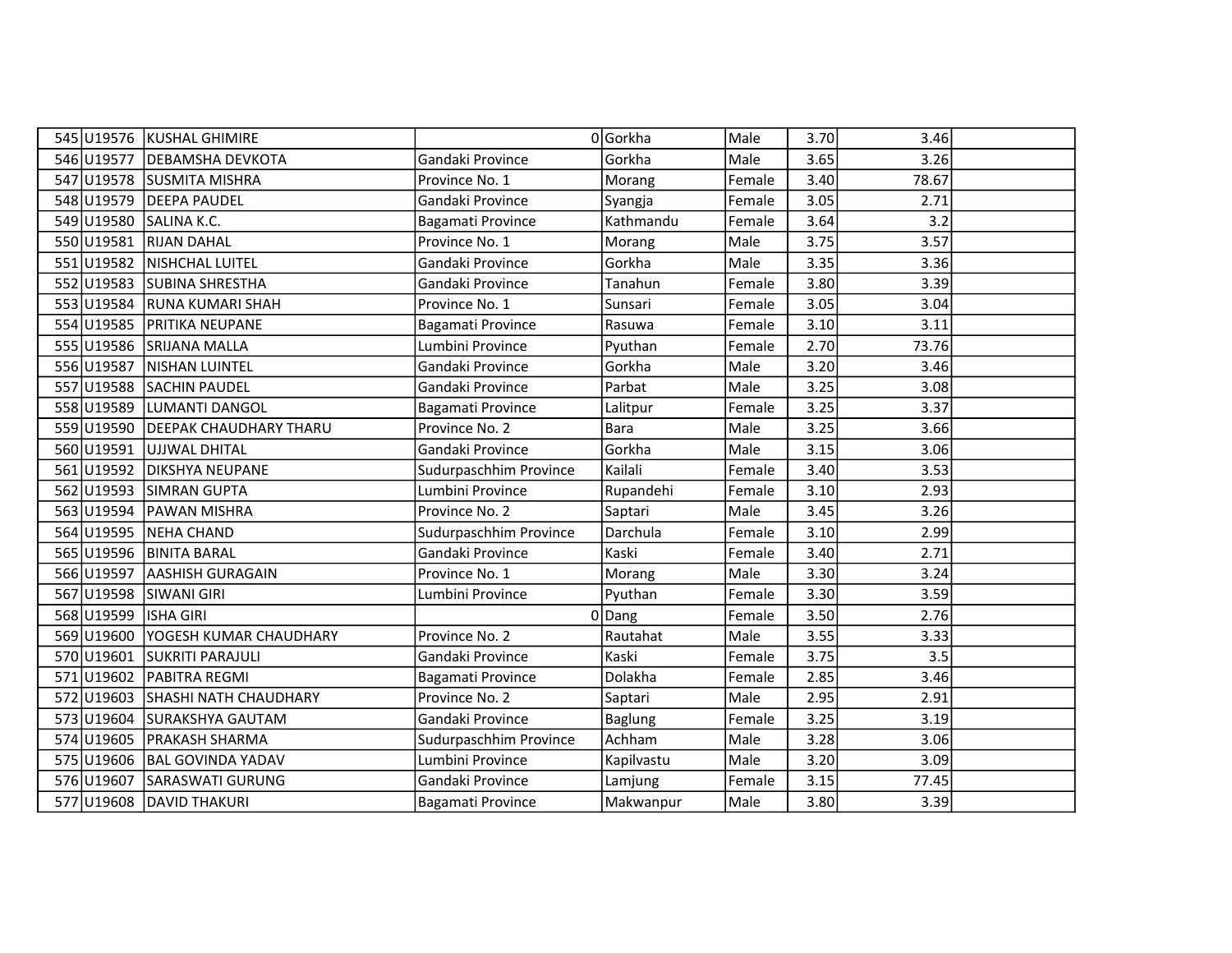|            | 578 U19609 KRITIKA BUDHATHOKI       | Province No. 2         | Mahottari      | Female | 3.30  | 3.59  |  |
|------------|-------------------------------------|------------------------|----------------|--------|-------|-------|--|
|            | 579 U19610 ANISH KHADKA             | Bagamati Province      | Chitwan        | Male   | 3.60  | 3.39  |  |
| 580 U19611 | SAMIKSHYA KAFLE                     | Bagamati Province      | Chitwan        | Female | 3.70  | 3.59  |  |
|            | 581 U19612   RITESH KUMAR CHAUDHARY | Province No. 2         | Saptari        | Male   | 3.90  | 3.33  |  |
| 582 U19613 | <b>BABINA ALE</b>                   | Gandaki Province       | Tanahun        | Female | 3.65  | 3.06  |  |
|            | 583 U19614 BHUPAL KOIRALA           | Province No. 1         | Jhapa          | Male   | 3.70  | 3.59  |  |
|            | 584 U19615 RENUKA PYAKUREL          | Bagamati Province      | Nuwakot        | Female | 3.48  | 2.93  |  |
|            | 585 U19616 NIRMALA B.K.             | Karnali Province       | Surkhet        | Female | 3.05  | 2.64  |  |
| 586 U19617 | SANTOSH KUMAR YADAV                 | Province No. 2         | Dhanusa        | Male   | 3.10  | 3.26  |  |
|            | 587 U19618 NISHA KUMARI             | Province No. 2         | Dhanusa        | Female | 3.25  | 3.39  |  |
|            | 588 U19619 SANTOSH BISHWOKARMA      | Gandaki Province       | Lamjung        | Male   | 3.30  | 3.33  |  |
|            | 589 U19620 BINITA POUDEL            | Gandaki Province       | Kaski          | Female | 3.55  | 2.79  |  |
| 590 U19621 | <b>SANJIL KARKI</b>                 | Province No. 1         | Morang         | Male   | 3.60  | 73.57 |  |
| 591 U19622 | SAILESH KUMAR MAHATO                | Province No. 2         | Dhanusa        | Male   | 3.35  | 3.19  |  |
|            | 592 U19623 SHRISTEE ADHIKARI        | Gandaki Province       | Tanahun        | Female | 2.55  | 81.73 |  |
|            | 593 U19625 RAJAN KUMAR BISTA        | Karnali Province       | Dailekh        | Male   | 50.63 | 2.56  |  |
|            | 594 U19626 BIBEK PRASAD KUSHWAHA    | Province No. 2         | Parsa          | Male   | 2.85  | 2.71  |  |
|            | 595 U19627 KRIPESH BARAL            | Bagamati Province      | Chitwan        | Male   | 3.65  | 3.66  |  |
|            | 596 U19628 ASMITA KHANAL            | Sudurpaschhim Province | Kailali        | Female | 2.85  | 2.78  |  |
| 597 U19629 | <b>SANIYA SHAH</b>                  | Province No. 2         | Dhanusa        | Female | 3.65  | 3.13  |  |
| 598 U19630 | JENISHA SHARMA                      | Gandaki Province       | Parbat         | Female | 3.25  | 2.79  |  |
| 599 U19631 | <b>SANDHYA KUMAL</b>                | Lumbini Province       | Nawalparasi    | Female | 3.45  | 3.46  |  |
|            | 600 U19632 SUMINA DANGAL            | Bagamati Province      | Bhaktapur      | Female | 3.50  | 3.33  |  |
|            | 601 U19633 ROHIT TIMILSENA          | Sudurpaschhim Province | Bajura         | Male   | 3.50  | 2.51  |  |
|            | 602 U19634 NISHAN ARAN              | Bagamati Province      | Sindhuli       | Male   | 3.64  | 3.73  |  |
|            | 603 U19635 SUGAM SILWAL             | Gandaki Province       | <b>Baglung</b> | Male   | 3.90  | 3.26  |  |
|            | 604 U19636 RAJ KUMAR CHAUDHARY      | Lumbini Province       | Kapilvastu     | Male   | 3.30  | 2.96  |  |
| 605 U19637 | <b>ADARSH GUPTA</b>                 | Lumbini Province       | Kapilvastu     | Male   | 2.90  | 2.81  |  |
|            | 606 U19638 APANA KHATRI             | Lumbini Province       | Rupandehi      | Female | 3.20  | 3.46  |  |
|            | 607 U19639 APEKSHYA THAPA           | Bagamati Province      | Kathmandu      | Female | 3.52  | 3.3   |  |
| 608 U19640 | <b>LISA CHAUDHARY</b>               | Sudurpaschhim Province | Kailali        | Female | 3.45  | 2.86  |  |
| 609 U19641 | <b>PRADIP BHATT</b>                 | Sudurpaschhim Province | Kanchanpur     | Male   | 3.50  | 3.64  |  |
|            | 610 U19642 SUPRABHA SHARMA          | Lumbini Province       | Dang           | Female | 3.60  | 3.39  |  |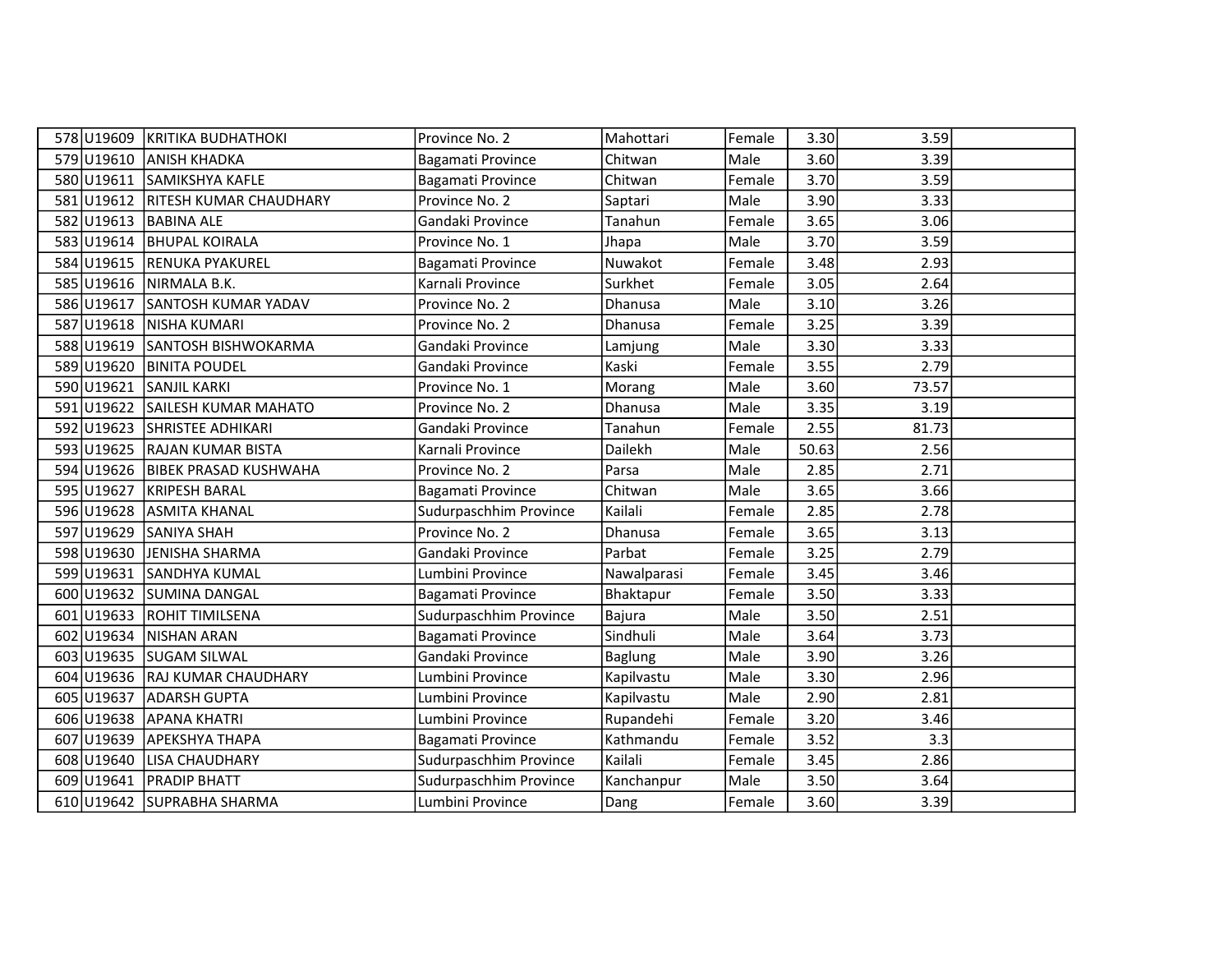|            | 611 U19643 AGRIM DAWADI           | Bagamati Province      | Kathmandu   | Male   | 3.80             | 3.46  |  |
|------------|-----------------------------------|------------------------|-------------|--------|------------------|-------|--|
|            | 612 U19644 SULAV BHANDARI         | Bagamati Province      | Chitwan     | Male   | 3.75             | 3.66  |  |
|            | 613 U19645 KRISHALA GURUNG        | Gandaki Province       | Kaski       | Female | 3.40             |       |  |
|            | 614 U19646 DEEPA GURUNG           |                        | $0$ Manang  | Female | 3.30             | 3.66  |  |
| 615 U19647 | <b>BINDU CHAUDHARY</b>            | Sudurpaschhim Province | Kailali     | Female | 2.90             | 74.89 |  |
| 616 U19648 | <b>AASTHA PARAJULI</b>            | Lumbini Province       | Rupandehi   | Female | 3.80             | 3.11  |  |
|            | 617 U19649 RABINA KUMARI PASMAN   | Province No. 2         | Saptari     | Female | 3.15             | 3.16  |  |
|            | 618 U19650 SABINA MALLA           | Sudurpaschhim Province | Doti        | Female | 3.55             | 3.39  |  |
|            | 619 U19651 SABINA PARAJULI        | Gandaki Province       | Kaski       | Female | 3.16             | 61.42 |  |
|            | 620 U19652 PARASMANI DEVKOTA      | Karnali Province       | Kalikot     | Male   | 3.3 <sub>0</sub> | 76.24 |  |
|            | 621 U19653 NITA CHAUDHARY         | Sudurpaschhim Province | Kailali     | Female | 2.75             | 66.54 |  |
|            | 622 U19654 ANURAG THARU CHAUDHARY | Lumbini Province       | Rupandehi   | Male   | 3.30             | 2.99  |  |
|            | 623 U19655 AKRITI SURYABANSI      | Lumbini Province       | Nawalparasi | Female | 3.40             | 3.39  |  |
|            | 624 U19656 TANU CHAUDHARY         | Lumbini Province       | Nawalparasi | Female | 3.45             | 3.53  |  |
|            | 625 U19657 ROSHAN BAHADUR THAPA   | Sudurpaschhim Province | Bajura      | Male   | 2.60             | 76.63 |  |
| 626 U19658 | <b>AMRESH KUMAR YADAV</b>         | Province No. 2         | Sarlahi     | Male   | 63.25            | 77.21 |  |
|            | 627 U19659 KARUNA BISTA           | Sudurpaschhim Province | Dadeldhura  | Female | 3.60             | 3.26  |  |
|            | 628 U19660 SHUBAS KUMAR           | Province No. 2         | Rautahat    | Male   | 3.10             | 77.92 |  |
| 629 U19661 | <b>GITA PANDEY</b>                | Lumbini Province       | Nawalparasi | Female | 3.20             | 2.82  |  |
| 630 U19662 | <b>TARANATH NIROULA</b>           | Province No. 1         | Morang      | Male   | 3.32             | 2.76  |  |
|            | 631 U19663 SONIYA RANA MAGAR      | Gandaki Province       | Kaski       | Female | 3.85             | 3.66  |  |
|            | 632 U19664 DIKSHA DAHAL           | Province No. 1         | Morang      | Female | 3.00             | 2.98  |  |
|            | 633 U19666 DEVI OJHA              | Sudurpaschhim Province | Doti        | Female | 3.60             | 3.53  |  |
| 634 U19667 | <b>KRITI LAMSAL</b>               | Gandaki Province       | Syangja     | Female | 3.20             | 2.93  |  |
|            | 635 U19668 ABISKAR BHANDARI       | Province No. 1         | Morang      | Male   | 3.60             | 3.46  |  |
|            | 636 U19669 SABINA KATWAL          | Province No. 1         | Morang      | Female | 3.70             | 3.59  |  |
| 637 U19670 | <b>RAJKUMAR MEHTA</b>             | Province No. 2         | Bara        | Male   | 3.05             | 79.57 |  |
| 638 U19671 | <b>ABHISHEK LAMICHHANE</b>        | Bagamati Province      | Kathmandu   | Male   | 3.40             | 3.46  |  |
| 639 U19672 | <b>SADIKSHYA KARKEE</b>           | Province No. 1         | Bhojpur     | Female | 3.35             | 3.59  |  |
|            | 640 U19673 DHAMJIK DOLMA LAMA     | Bagamati Province      | Makwanpur   | Female | 3.16             | 2.81  |  |
| 641 U19674 | <b>DEEPA YADAV</b>                | Lumbini Province       | Rupandehi   | Female | 3.35             | 3.06  |  |
| 642 U19675 | RAKSHA BHANDARI                   | Lumbini Province       | Rupandehi   | Female | 3.40             | 3.33  |  |
|            | 643 U19676 DURGA SIJALI MAGAR     | Province No. 1         | Morang      | Female | 3.40             | 3.1   |  |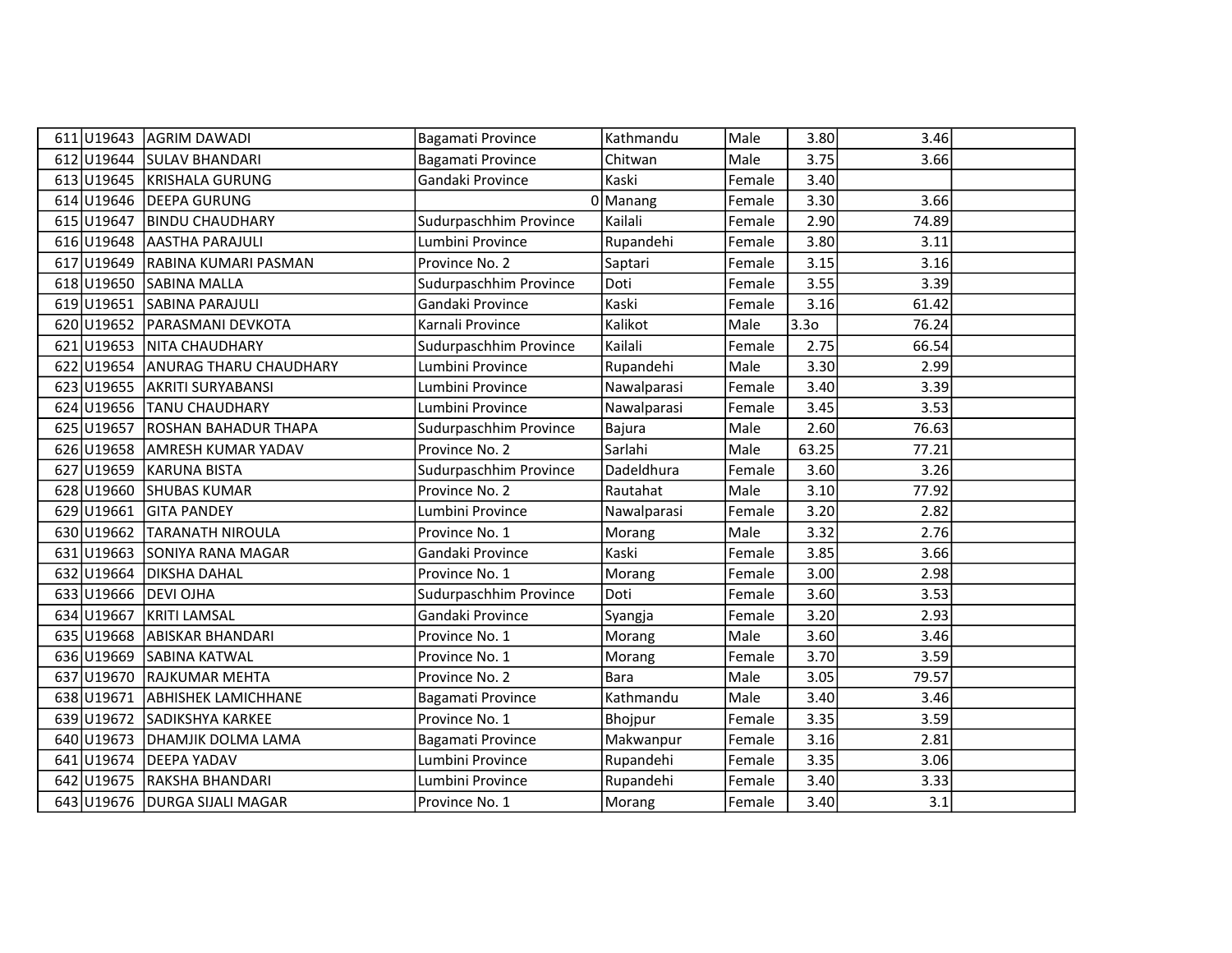| 644 U19677 | <b>RITU GIRI</b>              | Lumbini Province       | Dang        | Female | 3.15 | 3.66  |  |
|------------|-------------------------------|------------------------|-------------|--------|------|-------|--|
| 645 U19678 | <b>ANJANA THARU</b>           | Lumbini Province       | Bardiya     | Female | 2.85 | 75.39 |  |
| 646 U19679 | <b>ANITA CHHETRI</b>          | Bagamati Province      | Makwanpur   | Female | 2.60 | 72.04 |  |
| 647 U19680 | <b>DILIP CHAULAGAIN</b>       |                        | 0 Kalikot   | Male   | 3.10 | 2.99  |  |
| 648 U19681 | <b>SONIKA MAHARJAN</b>        |                        | 0 Makwanpur | Female | 3.25 | 72.9  |  |
| 649 U19682 | <b>MAMATA KHADKA</b>          | Sudurpaschhim Province | Doti        | Female | 2.40 | 67.9  |  |
| 650 U19683 | <b>LAV ACHARYA</b>            | Province No. 1         | Morang      | Male   | 3.20 | 2.96  |  |
| 651 U19684 | MANISHA PANTHA                | Lumbini Province       | Gulmi       | Female | 3.00 | 2.57  |  |
| 652 U19685 | RAMESH BAHADUR ROKAYA         | Sudurpaschhim Province | Bajura      | Male   | 3.80 | 86.08 |  |
| 653 U19686 | <b>SARITA POKHREL</b>         | Lumbini Province       | Rupandehi   | Female | 3.55 | 3.19  |  |
| 654 U19687 | MOHAN UPADHAYAY               | Karnali Province       | Jumla       | Male   | 3.85 | 3.66  |  |
| 655 U19688 | <b>HIMA ARYAL</b>             | Gandaki Province       | Nawalparasi | Female | 3.44 | 2.96  |  |
| 656 U19689 | <b>AMRIT POUDEL</b>           | Lumbini Province       | Pyuthan     | Male   | 3.52 | 3.24  |  |
| 657 U19690 | <b>AARATI RAI</b>             | Province No. 1         | Solukhumbu  | Female | 3.05 | 3.29  |  |
| 658 U19691 | <b>ROSHAN BHATT</b>           | Sudurpaschhim Province | Baitadi     | Male   | 2.65 | 2.87  |  |
| 659 U19692 | <b>SANGAM BHUSAL</b>          | Gandaki Province       | Nawalparasi | Female | 3.44 | 3.27  |  |
| 660U19693  | <b>PRASAN GURUNG</b>          | Gandaki Province       | Kaski       | Male   | 3.70 | 2.99  |  |
| 661 U19694 | RAM PRAKASH YADAV             | Province No. 2         | Sarlahi     | Male   | 3.30 | 3.13  |  |
| 662 U19695 | POOJA SINHA                   | Province No. 2         | Siraha      | Female | 3.45 | 3.06  |  |
| 663 U19697 | <b>PRABIN GAUTAM</b>          | Province No. 1         | Sunsari     | Male   | 3.45 | 75.61 |  |
| 664 U19698 | PRATIVA POKHREL               | Lumbini Province       | Dang        | Female | 3.35 | 3.22  |  |
| 665 U19699 | JASMI GHIMIRE                 |                        | 0 Ramechhap | Female | 3.40 | 2.86  |  |
| 666U19700  | <b>DIKSHYA BUDHATHOKI</b>     | Province No. 1         | Jhapa       | Female | 3.30 | 3.31  |  |
| 667 U19701 | <b>MONIKA KOIRALA</b>         | Province No. 1         | Morang      | Female | 3.55 | 3.08  |  |
| 668 U19702 | MAMTA KUMARI JHA              | Province No. 2         | Saptari     | Female | 2.80 | 2.47  |  |
| 669 U19704 | <b>BISHAL PAUDEL</b>          | Gandaki Province       | Parbat      | Male   | 3.55 | 2.94  |  |
| 670 U19705 | <b>ABINA SAPKOTA</b>          | Gandaki Province       | Lamjung     | Female | 3.25 | 2.79  |  |
| 671 U19706 | <b>DIYA GHIMIRE</b>           | Lumbini Province       | Rupandehi   | Female | 3.30 | 3.13  |  |
| 672 U19708 | REKHA ADHIKARI                | Province No. 1         | Jhapa       | Female | 3.30 | 3.39  |  |
| 673 U19709 | SABITA TIMILSINA              | Lumbini Province       | Nawalparasi | Female | 3.45 | 3.46  |  |
| 674 U19710 | KUSUM BUDHA                   | Lumbini Province       | Palpa       | Female | 3.45 | 2.99  |  |
| 675 U19711 | RAJENDRA SHARKI               | Sudurpaschhim Province | Achham      | Male   | 3.24 | 2.84  |  |
|            | 676 U19712 SUBEKSHYA ADHIKARI | Province No. 1         | Jhapa       | Female | 3.20 | 2.99  |  |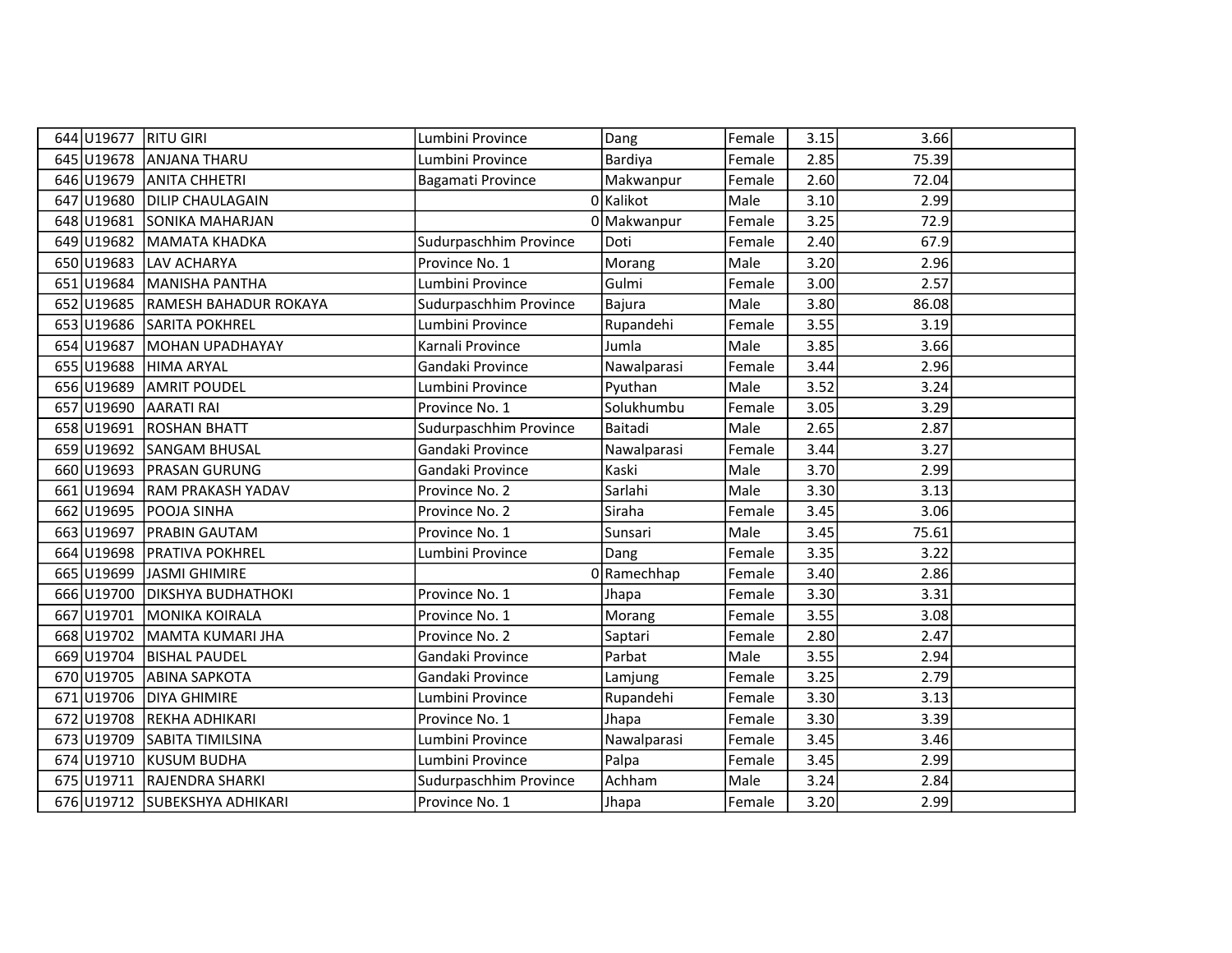|            | 677 U19713 JASNA THAPA          | Gandaki Province       | Kaski          | Female | 3.65  | 3.46  |  |
|------------|---------------------------------|------------------------|----------------|--------|-------|-------|--|
|            | 678 U19714 RIYA BUDHATHOKI      | Province No. 1         | Jhapa          | Female | 3.10  | 3.37  |  |
|            | 679 U19715 ANGEL GHIMIRE        | Lumbini Province       | Rupandehi      | Female | 3.15  | 3.31  |  |
| 680 U19717 | <b>PRAKRITI GHIMIRE</b>         | Lumbini Province       | Nawalparasi    | Female | 3.30  | 3.73  |  |
| 681 U19718 | <b>AISHWARYA RAI</b>            | Province No. 1         | Bhojpur        | Female | 3.60  | 3.53  |  |
|            | 682 U19719 SAFALTA SAPKOTA      | Gandaki Province       | Lamjung        | Female | 3.10  | 3.39  |  |
| 683 U19720 | <b>RONISH YADAV</b>             |                        | 0 Sarlahi      | Male   | 3.30  | 3.39  |  |
| 684 U19721 | <b>BHUMIKA KSHETRI</b>          | Province No. 1         | Sunsari        | Female | 3.05  | 3.19  |  |
| 685 U19722 | MANJU RIJAL                     | Lumbini Province       | Rupandehi      | Female | 3.70  | 2.79  |  |
|            | 686 U19723 PREKSHA PURI         | Province No. 1         | Sunsari        | Female | 3.65  | 2.88  |  |
|            | 687 U19724 ANUJ NEUPANE         |                        | 0Gorkha        | Male   | 3.70  | 3.11  |  |
|            | 688 U19725   PRAMISHA BHATTARAI |                        | $0$ Jhapa      | Female | 3.25  | 2.74  |  |
| 689U19726  | <b>DIKSHYA ADHIKARI</b>         | Province No. 1         | Okhaldhunga    | Female | 3.60  | 2.99  |  |
| 690 U19727 | MILAN MALLA                     | Sudurpaschhim Province | Bajura         | Male   | 2.90  | 2.51  |  |
| 691 U19728 | <b>POOJA HAMAL</b>              | Lumbini Province       | Dang           | Female | 3.60  | 3.46  |  |
| 692 U19729 | MANASI POUDEL                   | Bagamati Province      | Chitwan        | Female | 3.60  | 2.96  |  |
| 693 U19730 | <b>ANISHA SAPKOTA</b>           | Gandaki Province       | <b>Baglung</b> | Female | 3.50  | 3.32  |  |
| 694 U19731 | <b>SUYOG KHADKA</b>             | Province No. 1         | Jhapa          | Male   | 3.70  | 3.26  |  |
|            | 695 U19732 ABHISHEK KUMAR SAH   | Province No. 2         | Saptari        | Male   | 75.00 | 62.5  |  |
| 696 U19733 | <b>AASTIK ACHARYA</b>           | Bagamati Province      | Kathmandu      | Male   | 3.75  | 3.11  |  |
| 697 U19734 | <b>SAWAN MISHRA</b>             | Province No. 2         | Saptari        | Male   | 3.05  | 2.77  |  |
| 698 U19735 | MERISHA ADHIKARI                | Bagamati Province      | Chitwan        | Female | 3.65  | 3.43  |  |
|            | 699 U19736 BHUPENDRA RANA       | Sudurpaschhim Province | Kanchanpur     | Male   | 2.80  | 73.69 |  |
| 700 U19737 | MAHESH SAPKOTA                  | Bagamati Province      | Sindhupalchok  | Male   | 3.65  | 3.66  |  |
| 701 U19738 | <b>CHANDANEE YADAV</b>          | Province No. 2         | Siraha         | Female | 3.55  | 77.65 |  |
|            | 702 U19739 BHUMIKALA SHARMA     |                        | $0$  Baglung   | Female | 3.30  | 3.26  |  |
| 703 U19740 | MANISH PANDIT                   | Province No. 1         | Morang         | Male   | 3.55  | 3.12  |  |
| 704 U19741 | <b>SHRIJANA SHRESTHA</b>        | Bagamati Province      | Sindhuli       | Female | 3.40  | 71.8  |  |
|            | 705 U19742 ASHOK KUMAR SAH      | Province No. 2         | Dhanusa        | Male   | 3.00  | 2.58  |  |
|            | 706 U19743 DIYA RANABHAT        | Gandaki Province       | Kaski          | Female | 3.45  | 3.39  |  |
|            | 707 U19744   PRATIBHA ARYAL     | Lumbini Province       | Rupandehi      | Female | 3.55  | 3.53  |  |
| 708 U19745 | <b>DEEPISHA PAUDEL</b>          | Province No. 1         | Sunsari        | Female | 3.70  | 3.22  |  |
|            | 709 U19746 SABHYATA ACHHAMI     |                        | 0Gorkha        | Female | 3.50  | 3.06  |  |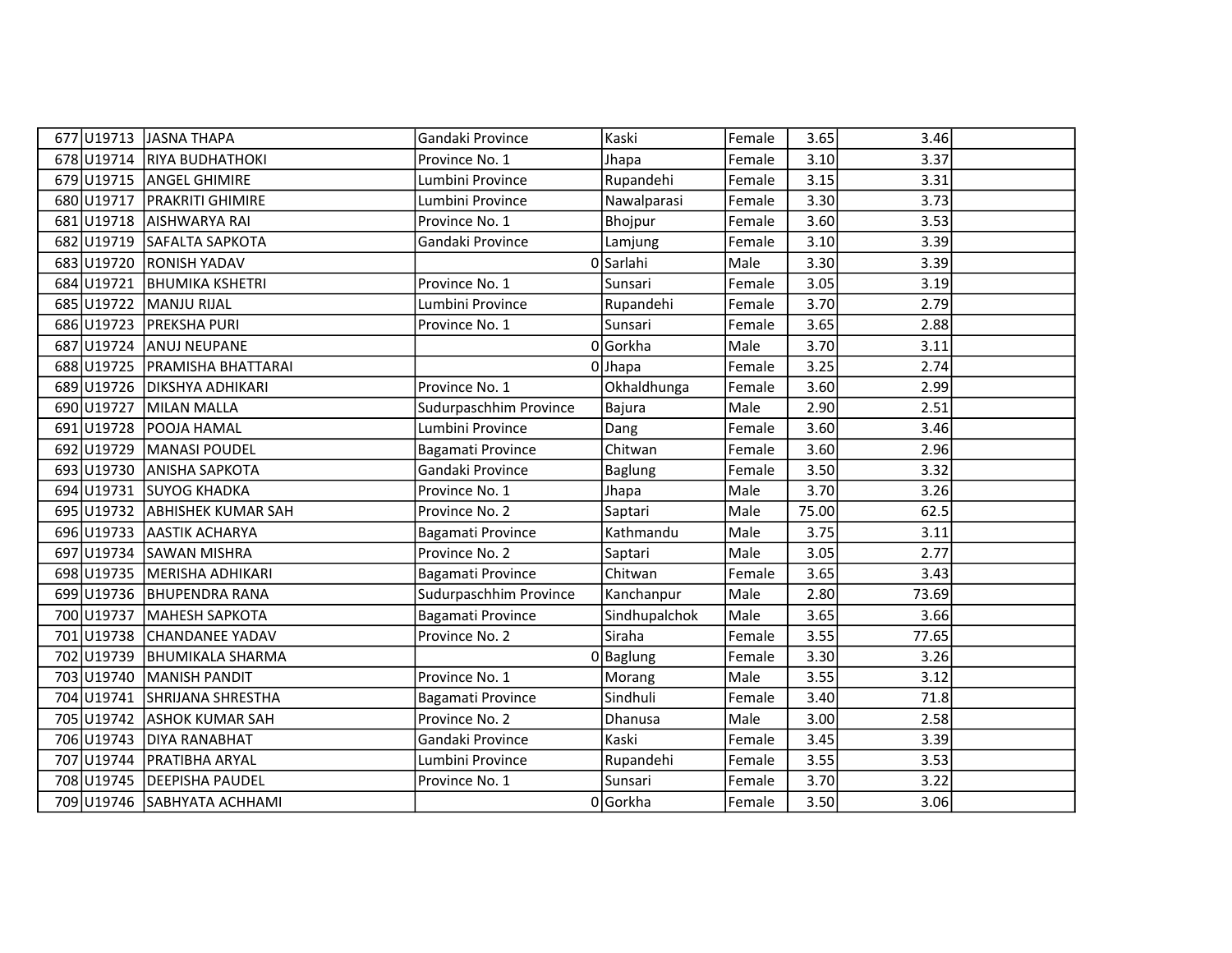|            | 710 U19747 SHIKHA DANGI               | Lumbini Province       | Dang           | Female | 3.90 | 3.66  |  |
|------------|---------------------------------------|------------------------|----------------|--------|------|-------|--|
|            | 711 U19748 SABIN BARAL                | Gandaki Province       | Kaski          | Male   | 3.20 | 3.06  |  |
|            | 712 U19749 SALINA NEUPANE             | Bagamati Province      | Sindhupalchok  | Female | 3.60 | 3.06  |  |
|            | 713 U19750 SIMON SHRESTHA             | Gandaki Province       | Gorkha         | Male   | 3.25 | 3.17  |  |
|            | 714 U19751 RAHUL SHRESTHA             | Lumbini Province       | Rupandehi      | Male   | 3.45 | 3.43  |  |
|            | 715 U19752 DIPJYOTI THAPA MAGAR       | Gandaki Province       | Gorkha         | Female | 3.60 | 3.16  |  |
|            | 716 U19753   PRASHANT KIRAN CHAUDHARY | Province No. 2         | Saptari        | Male   | 3.15 | 2.99  |  |
|            | 717 U19754 AAYUSHA SUBEDI             | Province No. 1         | Sunsari        | Female | 3.25 | 2.86  |  |
|            | 718 U19755 RANJANA BHANDARI           | Gandaki Province       | Kaski          | Female | 3.85 | 2.7   |  |
|            | 719 U19756 SUNIL POUDEL               | Gandaki Province       | Tanahun        | Male   | 3.00 | 2.44  |  |
|            | 720 U19757 PRABIN MASRANGI            | Lumbini Province       | Palpa          | Male   | 3.72 | 2.88  |  |
| 721 U19758 | <b>GANESH REGMI SHARMA</b>            | Gandaki Province       | Syangja        | Male   | 3.80 | 3.33  |  |
|            | 722 U19759 AARATI GURUNG              | Gandaki Province       | Gorkha         | Female | 3.80 | 2.71  |  |
|            | 723 U19760 ANNEY ALE                  | Gandaki Province       | Tanahun        | Female | 3.65 | 3.13  |  |
|            | 724 U19761 SAMIR PANDEY               | Gandaki Province       | Gorkha         | Male   | 3.90 | 3.66  |  |
|            | 725 U19762 ESHA RAI                   | Province No. 1         | Bhojpur        | Female | 3.20 | 75.75 |  |
|            | 726 U19763 GEHENDRA BARAL             | Gandaki Province       | Kaski          | Male   | 3.10 | 82.27 |  |
|            | 727 U19764 ANJU KUMARI SAH            | Province No. 2         | Siraha         | Female | 3.15 | 3.39  |  |
|            | 728 U19765   MAHESH DHAMI             | Sudurpaschhim Province | Kanchanpur     | Male   | 2.75 | 72.82 |  |
| 729 U19766 | <b>IPURUSHOTAM RAY</b>                | Province No. 2         | Sarlahi        | Male   | 2.45 | 2.49  |  |
|            | 730 U19767 SWIKRIT SHARMA             |                        | 0 Nawalparasi  | Male   | 3.45 | 3.26  |  |
|            | 731 U19768 SHRISTI RATNA RANA         | Lumbini Province       | Rupandehi      | Female | 3.85 | 3.59  |  |
|            | 732 U19769 SACHINA CHAUDHARY          | Lumbini Province       | Dang           | Female | 2.75 | 3.13  |  |
|            | 733 U19770 SANKAR SHAH                | Province No. 2         | Dhanusa        | Male   | 3.50 | 3.16  |  |
|            | 734 U19771 NAMITA GHARTI              |                        | 0Gulmi         | Female | 3.90 | 3.46  |  |
|            | 735 U19772 KUSHAL G.C.                |                        | 0Gulmi         | Male   | 3.85 | 3.53  |  |
|            | 736 U19773 AYUSHMA ACHARYA            | Gandaki Province       | <b>Baglung</b> | Female | 3.05 | 3.33  |  |
|            | 737 U19774 RUPESH NIRAULA             | Province No. 1         | Sunsari        | Male   | 3.30 | 2.79  |  |
|            | 738 U19775 AMISHA BHANDARI            | Lumbini Province       | Gulmi          | Female | 3.60 | 3.59  |  |
|            | 739 U19776 BALKRISHNA BHATTARAI       | Lumbini Province       | Palpa          | Male   | 3.50 | 3.26  |  |
| 740 U19777 | SANJAY SIGDEL                         | Gandaki Province       | Tanahun        | Male   | 3.60 | 3.13  |  |
|            | 741 U19778 ANISH UPRETI               | Province No. 2         | <b>Bara</b>    | Male   | 3.45 | 3.33  |  |
|            | 742 U19779 SUMI ADHIKARI              | Gandaki Province       | Kaski          | Female | 3.45 | 3.13  |  |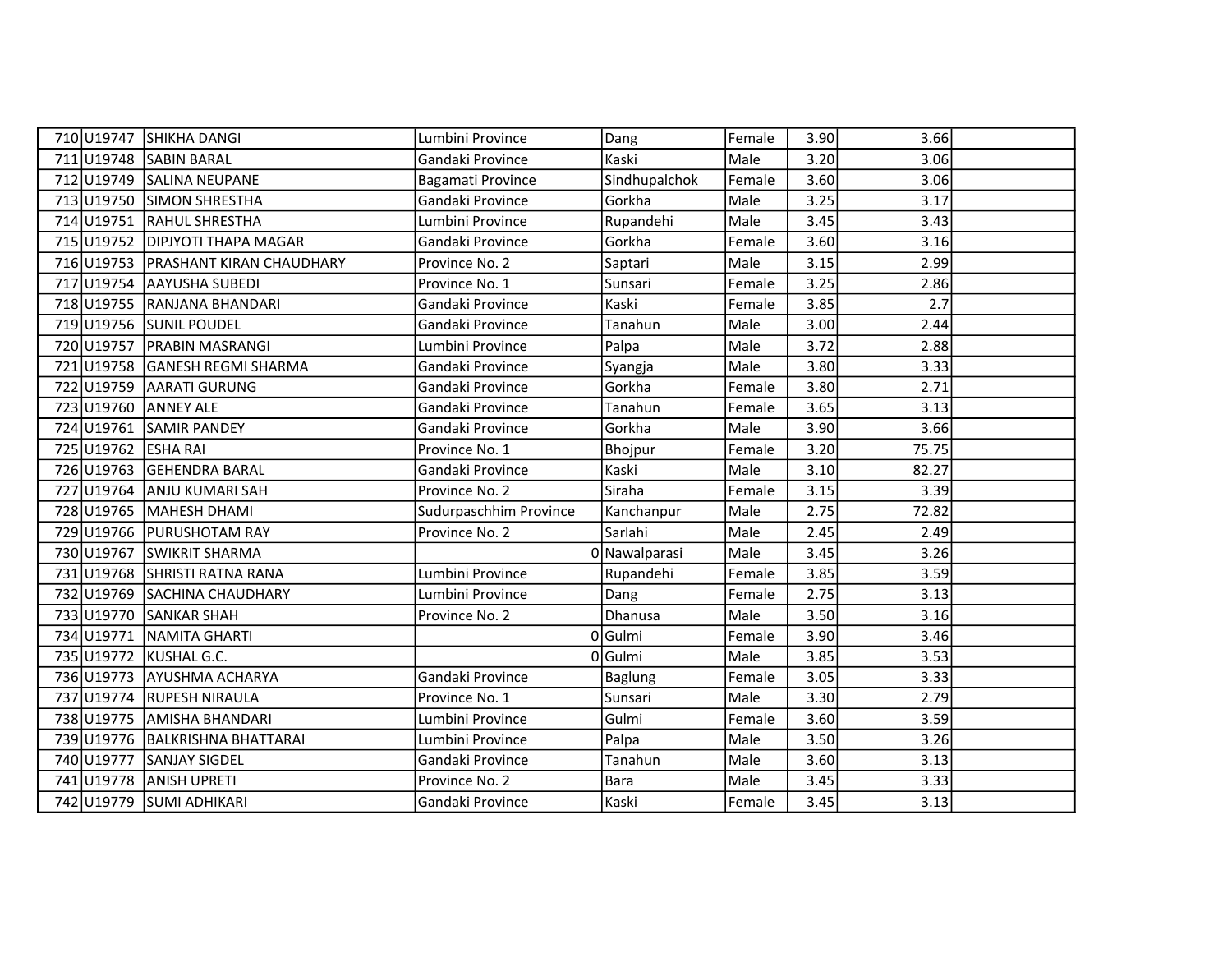|            | 743 U19780 SNEHA KUMARI SAH   | Province No. 2         | Siraha         | Female | 3.40  | 3.53  |  |
|------------|-------------------------------|------------------------|----------------|--------|-------|-------|--|
| 744 U19781 | <b>SHUSILA NEUPANE</b>        | Lumbini Province       | Dang           | Female | 3.20  | 3.39  |  |
|            | 745 U19782 SELINA YADAV       | Province No. 2         | Siraha         | Female | 3.40  | 3.11  |  |
| 746 U19783 | <b>SUREKHA PANDEY</b>         | Sudurpaschhim Province | Kanchanpur     | Female | 2.90  | 2.65  |  |
| 747 U19784 | <b>KIRAN POUDEL</b>           | Gandaki Province       | Kaski          | Female | 3.45  | 2.93  |  |
| 748 U19785 | <b>DEEPAK KUMAR BHANDARI</b>  | Karnali Province       | Dailekh        | Male   | 3.60  | 3.13  |  |
|            | 749 U19786 SUSMITA DEVKOTA    | Gandaki Province       | Kaski          | Female | 3.30  | 2.99  |  |
| 750 U19787 | RAMESH PRASAD AWASTHI         | Sudurpaschhim Province | Dadeldhura     | Male   | 3.05  | 3.13  |  |
| 751 U19788 | <b>ANISH BHUSAL</b>           | Lumbini Province       | Kapilvastu     | Male   | 3.55  | 3.66  |  |
| 752 U19790 | <b>SMITA RANA</b>             | Gandaki Province       | Gorkha         | Female | 3.75  | 3.23  |  |
| 753 U19791 | <b>PRADIP JUNG KUNWAR</b>     | Lumbini Province       | Banke          | Male   | 3.60  | 3.26  |  |
| 754 U19792 | <b>PRASHAMSA ACHARYA</b>      | Lumbini Province       | Rolpa          | Female | 3.05  | 68.04 |  |
| 755 U19793 | <b>ARPANA THARU</b>           | Lumbini Province       | Bardiya        | Female | 46.88 | 69.25 |  |
| 756 U19794 | <b>PRATIK ACHARYA</b>         | Gandaki Province       | <b>Baglung</b> | Male   | 3.10  | 3.13  |  |
| 757 U19795 | <b>SARMILA GC</b>             | Lumbini Province       | Bardiya        | Female | 2.90  | 3.28  |  |
| 758 U19796 | MANIKA KARKI                  | Province No. 1         | Jhapa          | Female | 3.36  | 2.98  |  |
| 759 U19797 | <b>BIDHYA DHAKAL</b>          | Bagamati Province      | Kathmandu      | Female | 3.52  | 3.33  |  |
| 760 U19798 | <b>NITA RAUT</b>              | Province No. 1         | Jhapa          | Female | 3.60  | 3.51  |  |
| 761 U19800 | SMIRTEE SUBEDI                | Karnali Province       | Surkhet        | Female | 3.50  | 3.44  |  |
| 762 U19801 | <b>DIPENDRA NEUPANE</b>       | Karnali Province       | Jumla          | Male   | 3.55  | 3.56  |  |
| 763 U19802 | <b>BIMALA KUMARI SAH</b>      | Province No. 2         | Saptari        | Female | 3.65  | 2.86  |  |
| 764 U19803 | RABINA CHAULAGAIN             | Bagamati Province      | Dolakha        | Female | 2.85  | 75.31 |  |
| 765 U19804 | <b>SIWANI YADAV</b>           | Province No. 2         | Mahottari      | Female | 3.10  | 3.59  |  |
| 766 U19805 | <b>SANJAY KUMAR KARAK</b>     | Province No. 2         | Siraha         | Male   | 3.40  | 2.64  |  |
| 767 U19806 | NIRAJ BAHADUR KHADKA          | Sudurpaschhim Province | Kailali        | Male   | 2.70  | 2.77  |  |
| 768 U19807 | MAHESHWOR ADHIKARI            | Gandaki Province       | Lamjung        | Male   | 3.05  | 2.87  |  |
| 769 U19808 | <b>UTSAV PAGENI</b>           | Gandaki Province       | Kaski          | Male   | 3.85  | 3.13  |  |
| 770 U19809 | REKHA SHRESTHA                | Sudurpaschhim Province | Kanchanpur     | Female | 3.10  | 3.17  |  |
| 771 U19810 | <b>HRITIKA GHIMIRE</b>        | Lumbini Province       | Bardiya        | Female | 3.35  | 3.17  |  |
| 772 U19811 | <b>SUBHASH KUMAR SAH</b>      | Province No. 2         | Dhanusa        | Male   | 3.00  | 2.87  |  |
| 773 U19812 | <b>GAURAV KUMAR YADAV</b>     | Province No. 2         | Saptari        | Male   | 3.35  | 2.91  |  |
| 774 U19813 | <b>DIVYA RAYA CHHETRI</b>     | Province No. 2         | Sarlahi        | Female | 3.40  | 75.59 |  |
|            | 775 U19815   ISHUDASH NEUPANE |                        | $0$ Dhading    | Male   | 3.65  | 3.53  |  |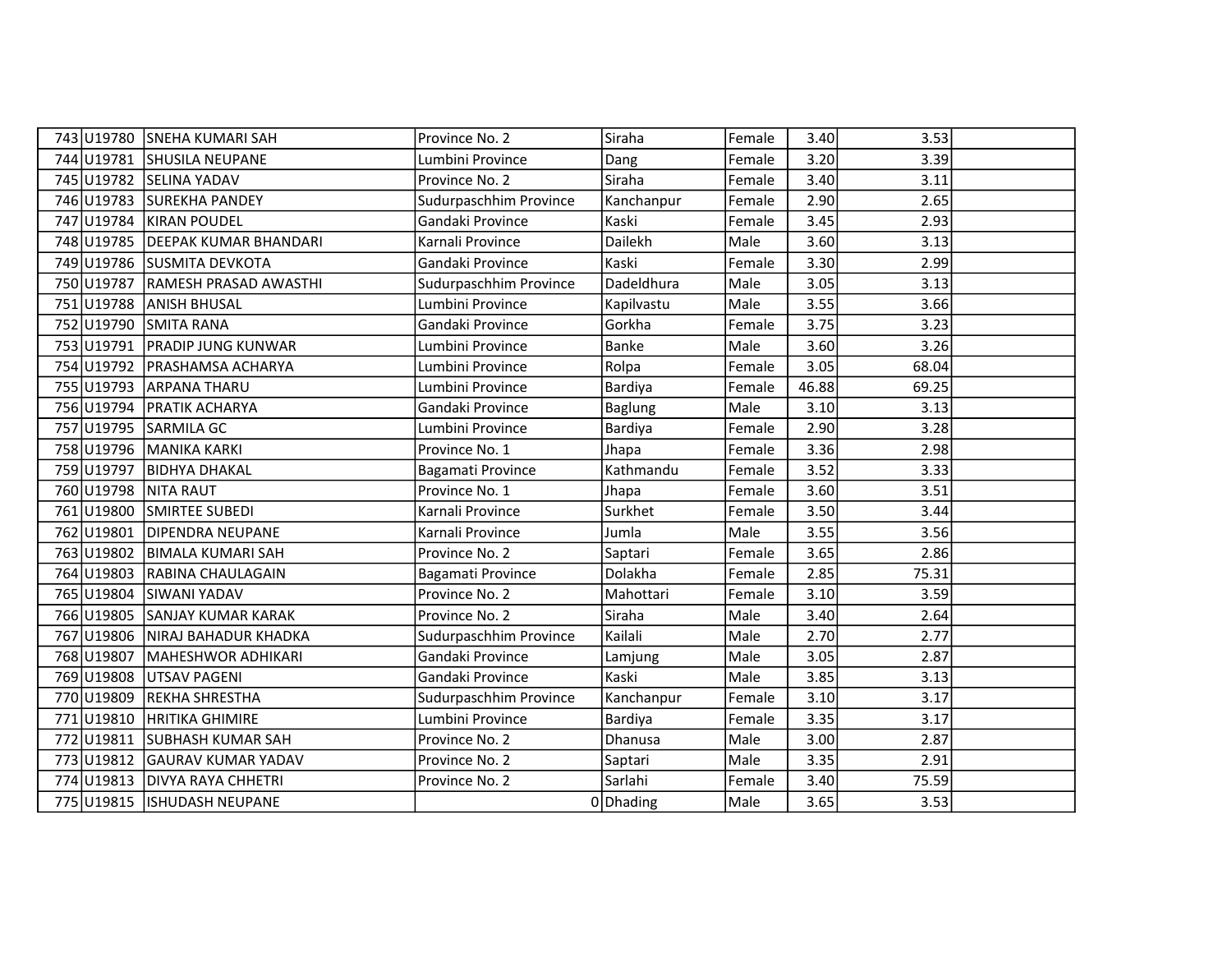| 776 U19816 | <b>ANU SINGH</b>                 |                        | 0 Mahottari    | Female | 3.20 | 2.86  |  |
|------------|----------------------------------|------------------------|----------------|--------|------|-------|--|
| 777 U19817 | <b>SAMIKA SHARMA</b>             | Gandaki Province       | <b>Baglung</b> | Female | 3.15 | 2.99  |  |
|            | 778 U19818 SUJAN RANA MAGAR      | Bagamati Province      | Makwanpur      | Male   | 3.65 | 3.33  |  |
|            | 779 U19819 APEKSHYA BISTA        |                        | 0 Salyan       | Female | 3.15 | 3.06  |  |
| 780 U19820 | <b>CHARCHIT ADHIKARI</b>         | Bagamati Province      | Chitwan        | Male   | 3.15 | 3.39  |  |
| 781 U19821 | <b>SUMJOK SAICHA</b>             | Province No. 1         | Morang         | Female | 3.50 | 3.22  |  |
|            | 782 U19823 SUSAN REGMI           | Lumbini Province       | Palpa          | Male   | 3.65 | 3.53  |  |
| 783 U19824 | <b>CHAKRA DHAKAL</b>             | Sudurpaschhim Province | Kailali        | Male   | 3.10 | 3.59  |  |
| 784 U19825 | <b>KARISHMA PUN</b>              | Lumbini Province       | Pyuthan        | Female | 3.00 | 3.31  |  |
|            | 785 U19826 SABINA GAUTAM         | Province No. 1         | Udayapur       | Female | 3.36 | 3.14  |  |
| 786 U19827 | <b>BABINA B.K</b>                | Gandaki Province       | Tanahun        | Female | 3.35 | 2.91  |  |
| 787 U19828 | CHANDRA THAPA MAGAR              | Gandaki Province       | <b>Baglung</b> | Female | 2.80 | 3.06  |  |
| 788 U19829 | ALIZA DHUNGANA                   | Sudurpaschhim Province | Kailali        | Female | 2.90 | 65.1  |  |
| 789 U19830 | <b>NIRUTA GURUNG</b>             | Province No. 1         | Okhaldhunga    | Female | 3.70 | 3.39  |  |
| 790 U19831 | SABITRA KANDEL                   | Gandaki Province       | <b>Baglung</b> | Female | 3.45 | 3.37  |  |
| 791 U19832 | KABITA SUBEDI                    | Gandaki Province       | Parbat         | Female | 3.28 | 2.94  |  |
| 792 U19833 | <b>ABHISHEK ARYAL</b>            | Gandaki Province       | Syangja        | Male   | 3.25 | 3.19  |  |
| 793 U19834 | <b>PURNIMA BHANDARI</b>          | Lumbini Province       | Rupandehi      | Female | 3.50 | 3.46  |  |
|            | 794 U19835 BHAGIRATHI THAKUR NAU | Lumbini Province       | Nawalparasi    | Male   | 3.52 | 3.26  |  |
| 795 U19836 | <b>PRADIP GAJUREL</b>            | Bagamati Province      | Nuwakot        | Male   | 3.60 | 3.39  |  |
| 796 U19837 | <b>SWASTIKA SHARMA</b>           | Gandaki Province       | Parbat         | Female | 3.45 | 3.13  |  |
|            | 797 U19839 ALI REJA RAIN         | Province No. 2         | Mahottari      | Male   | 3.65 | 3.35  |  |
| 798 U19840 | SAMJHANA KHATIWODA               | Bagamati Province      | Dolakha        | Female | 3.40 | 82.86 |  |
| 799 U19841 | <b>PRATIVA KC</b>                | Bagamati Province      | Makwanpur      | Female | 3.24 | 2.65  |  |
| 800 U19842 | <b>PABITRA RAUT</b>              | Province No. 1         | Sankhuwasabha  | Female | 3.65 | 3.14  |  |
| 801 U19843 | <b>BINITA THAPA MAGAR</b>        | Gandaki Province       | Myagdi         | Female | 3.45 | 3.26  |  |
| 802 U19844 | <b>NABIN SINGH</b>               | Province No. 1         | Morang         | Male   | 3.70 | 69.84 |  |
| 803 U19845 | <b>BIBHASH SHIWAKOTI</b>         | Bagamati Province      | Dolakha        | Male   | 3.40 | 3.33  |  |
| 804 U19847 | <b>DHIRJAN BHANDARI</b>          | Karnali Province       | Mugu           | Male   | 2.80 | 70.04 |  |
| 805 U19848 | <b>SANJAY YADAV</b>              | Province No. 2         | Dhanusa        | Male   | 2.55 | 2.69  |  |
| 806 U19849 | <b>PRABIN KUMAR SINGH</b>        | Province No. 2         | Mahottari      | Male   | 3.60 | 3.46  |  |
| 807 U19850 | <b>SUSMITA THAPA</b>             | Province No. 1         | Udayapur       | Female | 3.20 | 2.87  |  |
|            | 808 U19851 SIJAN KC SUBEDI       | Bagamati Province      | Chitwan        | Male   | 3.25 | 3.19  |  |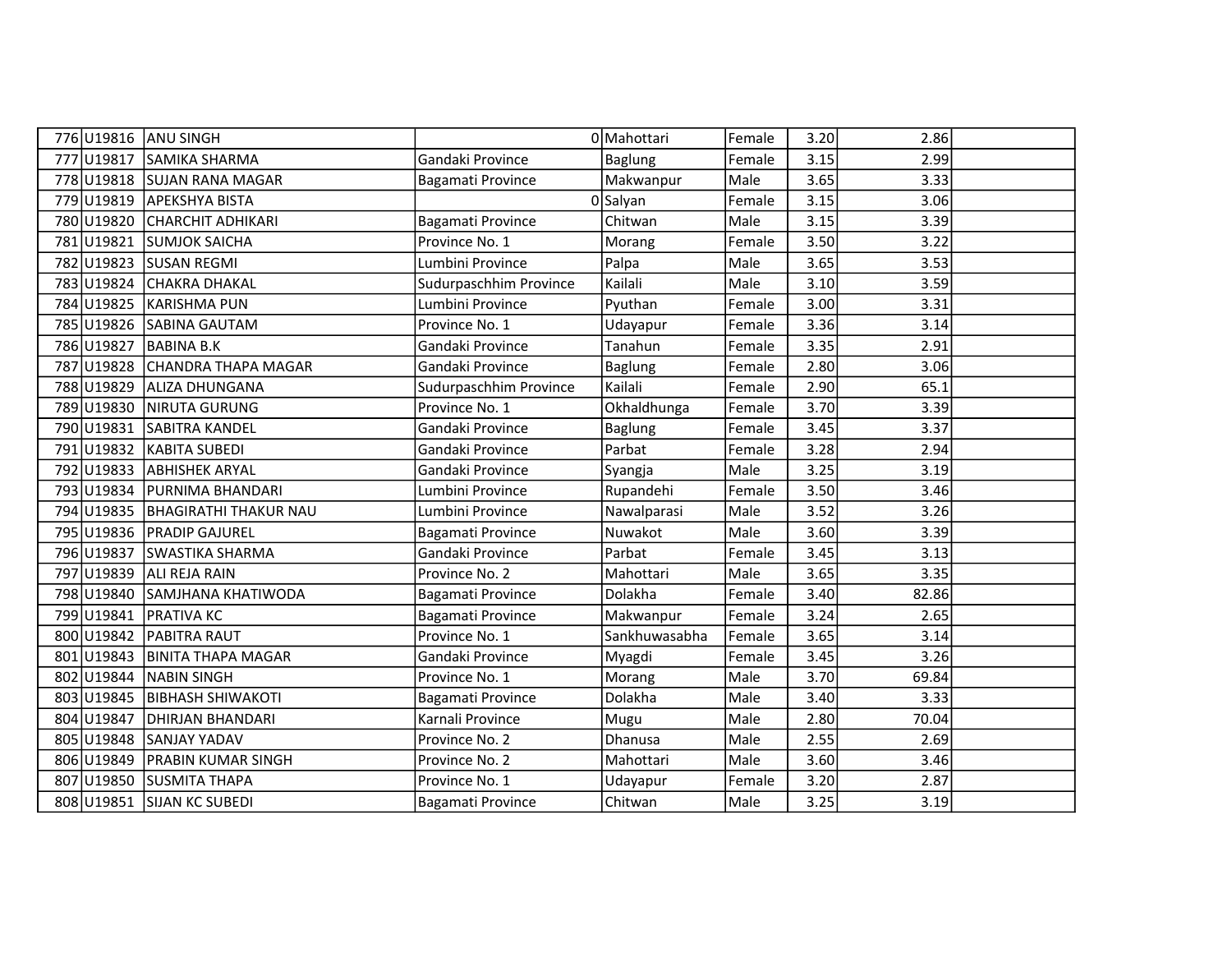|            | 809 U19852 PARISHA SAPKOTA  |                        | 0Tanahun    | Female | 3.70 | 3.59  |  |
|------------|-----------------------------|------------------------|-------------|--------|------|-------|--|
|            | 810 U19853 SHREESHA THAPA   | Bagamati Province      | Dhading     | Female | 3.05 | 74.55 |  |
| 811 U19854 | <b>AMBIKA SUNAR</b>         | Lumbini Province       | Rupandehi   | Female | 3.55 | 3.66  |  |
| 812 U19855 | <b>KESH KUMAR GURUNG</b>    | Gandaki Province       | Lamjung     | Male   | 3.25 | 3.36  |  |
| 813 U19856 | KABITA SHARMA               |                        | $0$ Baglung | Female | 3.90 | 3.53  |  |
| 814 U19857 | <b>ANNEY BACHHAR</b>        | Province No. 2         | Mahottari   | Female | 3.60 | 3.66  |  |
| 815 U19860 | YAMUNA BASTAKOTI            | Gandaki Province       | Gorkha      | Female | 3.35 | 3.73  |  |
| 816 U19861 | <b>BISHWAS SHARMA</b>       | Lumbini Province       | Dang        | Male   | 2.70 | 2.79  |  |
| 817 U19862 | <b>SUNITA BHANDARI</b>      | Gandaki Province       | Nawalparasi | Female | 3.56 | 3.1   |  |
| 818 U19863 | <b>SUSHIL BK</b>            | Lumbini Province       | Banke       | Male   | 3.70 | 3.66  |  |
| 819 U19864 | <b>AAISHA DEVKOTA</b>       |                        | 0 Sarlahi   | Female | 3.80 | 3.29  |  |
| 820 U19865 | <b>SRIJANA BARAILI</b>      | Gandaki Province       | Nawalparasi | Female | 3.12 | 3.17  |  |
| 821 U19866 | LOKESH JOSHI                | Sudurpaschhim Province | Kailali     | Male   | 3.20 | 2.51  |  |
| 822 U19867 | <b>ROSHANI PUN</b>          | Gandaki Province       | Myagdi      | Female | 3.24 | 2.84  |  |
| 823 U19868 | SABINA SHRESTHA             | Province No. 2         | Siraha      | Female | 3.30 | 75.69 |  |
| 824 U19869 | <b>ANISH SUBEDI</b>         | Gandaki Province       | Nawalparasi | Male   | 3.76 | 3.19  |  |
| 825 U19870 | <b>SAMIKSHYA CHAUDHARY</b>  |                        | 0 Bardiya   | Female | 3.15 | 3.51  |  |
| 826 U19871 | <b>SAMIR TIWARI</b>         | Gandaki Province       | Nawalparasi | Male   | 3.00 | 2.92  |  |
| 827 U19872 | SHIVA PRASHAD PANDEY        | Gandaki Province       | Nawalparasi | Male   | 3.40 | 2.86  |  |
| 828 U19873 | YAGNYA PRASAD REGMI         | Gandaki Province       | Syangja     | Male   | 3.44 | 3.12  |  |
| 829 U19874 | NIRAJ SARU MAGAR            | Gandaki Province       | Nawalparasi | Male   | 3.32 | 3.13  |  |
| 830 U19875 | <b>BASANTA KADARIYA</b>     | Gandaki Province       | Lamjung     | Male   | 3.50 | 3.46  |  |
| 831 U19876 | SAMIKSHYA POUDEL            | Lumbini Province       | Kapilvastu  | Female | 3.15 | 72.78 |  |
| 832 U19877 | SUMINA K C                  | Lumbini Province       | Dang        | Female | 3.20 | 68.5  |  |
| 833 U19878 | <b>SURAJ PRAKAS MANADAL</b> | Province No. 2         | Dhanusa     | Male   | 3.55 | 3.44  |  |
| 834 U19879 | <b>SHRISTI POKHREL</b>      | Lumbini Province       | Pyuthan     | Female | 3.48 | 3.18  |  |
| 835 U19880 | <b>DURGA POUDEL</b>         | Lumbini Province       | Rupandehi   | Female | 3.10 | 2.88  |  |
| 836 U19881 | <b>HIKMAT SUTAR</b>         | Sudurpaschhim Province | Kailali     | Male   | 2.80 | 2.51  |  |
| 837 U19882 | <b>BIMALA ACHARYA</b>       | Karnali Province       | Surkhet     | Female | 3.60 | 3.39  |  |
| 838 U19883 | <b>SHASHANK SUBEDI</b>      | Lumbini Province       | Dang        | Male   | 3.45 | 3.26  |  |
| 839 U19884 | <b>MANISHA POKHREL</b>      | Lumbini Province       | Pyuthan     | Female | 3.48 | 3.23  |  |
| 840 U19885 | <b>BIBEK PAUDEL</b>         | Lumbini Province       | Palpa       | Male   | 3.65 | 2.73  |  |
|            | 841 U19886 KANCHAN BHATTA   | Gandaki Province       | Lamjung     | Female | 2.20 | 72.59 |  |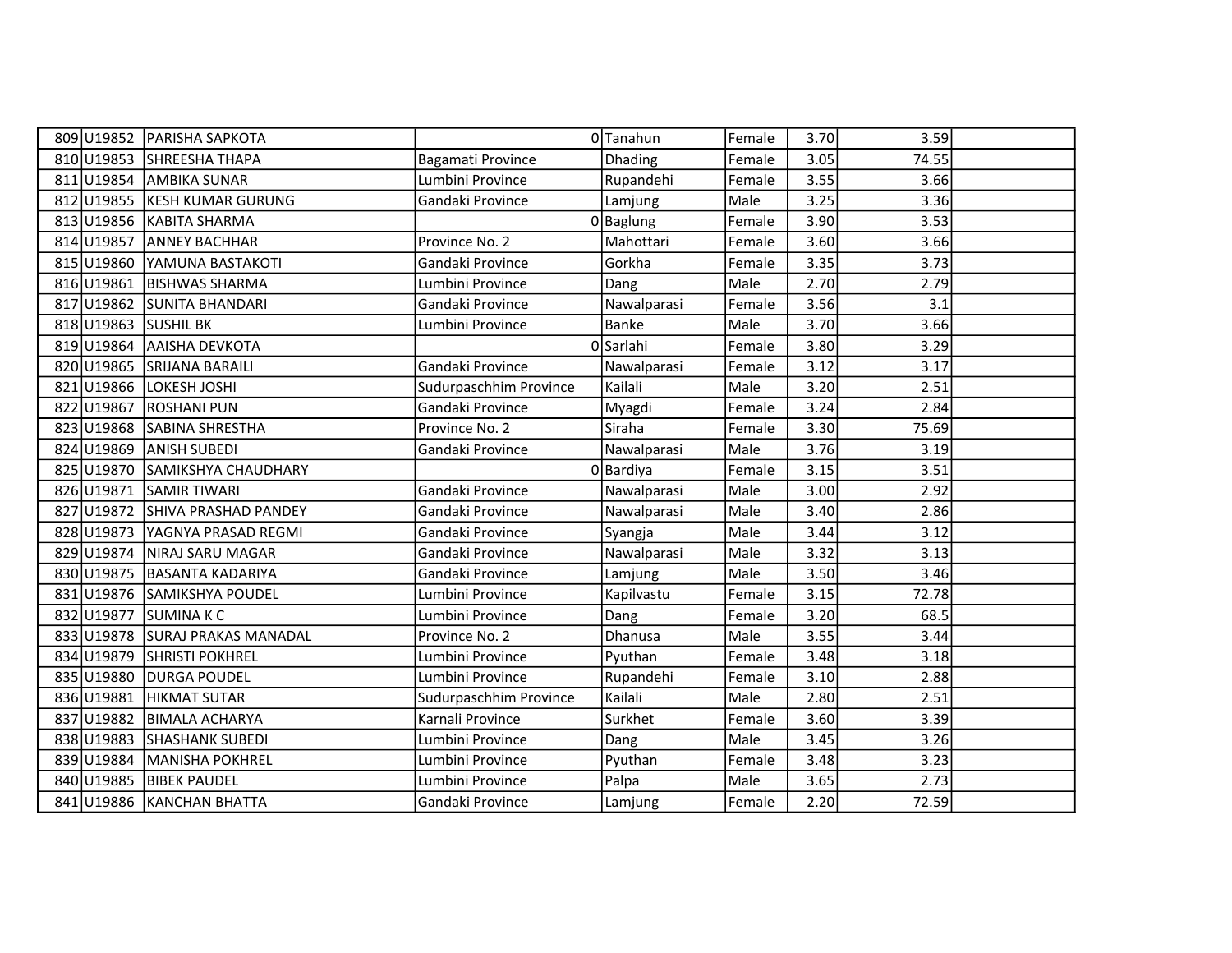|     | 842 U19887 | <b>TRISHNA POUDEL</b>    | Lumbini Province       | Pyuthan      | Female | 3.20  | 2.92  |  |
|-----|------------|--------------------------|------------------------|--------------|--------|-------|-------|--|
|     | 843 U19888 | PRAJWAL KHANAL           | Province No. 1         | Ilam         | Male   | 3.48  | 2.73  |  |
|     | 844 U19889 | <b>APIL THAPA</b>        | Lumbini Province       | Rupandehi    | Male   | 3.65  | 2.73  |  |
|     | 845 U19890 | <b>GOVINDA POKHREL</b>   | Lumbini Province       | Pyuthan      | Male   | 3.60  | 3.17  |  |
|     | 846 U19891 | <b>MAHIMA MOKTAN</b>     | Province No. 1         | Morang       | Female | 3.32  | 3.08  |  |
| 847 | U19892     | <b>SANAM CHAUDHARY</b>   | Sudurpaschhim Province | Kailali      | Male   | 3.20  | 65.82 |  |
|     | 848 U19893 | PUJA CHAUDHARY           | Province No. 2         | Bara         | Female | 56.50 | 69.08 |  |
|     | 849 U19894 | <b>SRIJANA TANDAN</b>    | Gandaki Province       | Arghakhanchi | Female | 2.85  | 82.47 |  |
|     | 850 U19895 | <b>SAMIR REGMI</b>       | Gandaki Province       | Nawalparasi  | Male   | 3.28  | 3.13  |  |
|     | 851 U19896 | <b>SUSHILA PAUDEL</b>    | Bagamati Province      | Chitwan      | Female | 2.65  | 77.16 |  |
|     | 852 U19897 | JAYANT KUMAR SINGH       | Province No. 2         | Mahottari    | Male   | 3.20  | 2.91  |  |
|     | 853 U19898 | <b>SWETA JHA</b>         |                        | 0 Mahottari  | Female | 67.13 | 70.5  |  |
|     | 854 U19899 | <b>NIJAN SHARMA</b>      |                        | 0 Parbat     | Male   | 3.85  | 3.59  |  |
|     | 855 U19900 | <b>MONIK BHURTYAL</b>    | Bagamati Province      | Chitwan      | Male   | 3.40  | 2.99  |  |
|     | 856 U19901 | <b>LAXMI NEPALI</b>      | Lumbini Province       | Bardiya      | Female | 2.70  | 68.47 |  |
|     | 857 U19902 | <b>KASHISH JOSHI</b>     | Bagamati Province      | Chitwan      | Female | 3.30  | 3.46  |  |
|     | 858 U19903 | <b>SAMUN THAPA</b>       | Gandaki Province       | Syangja      | Female | 3.35  | 2.84  |  |
|     | 859 U19904 | <b>ANJILA SHRESTHA</b>   | Bagamati Province      | Chitwan      | Female | 3.75  | 3.66  |  |
|     | 860 U19905 | <b>ANJANA PAUDEL</b>     | Bagamati Province      | Chitwan      | Female | 3.40  | 3.46  |  |
|     | 861 U19906 | TEJ BAHADUR BUDHATHOKI   | Bagamati Province      | Sindhuli     | Male   | 3.05  | 79.02 |  |
|     | 862 U19907 | <b>BIBEK SEDHAIN</b>     | Gandaki Province       | Lamjung      | Male   | 3.05  | 83.14 |  |
|     | 863 U19908 | AASHIKA NEUPANE          | Bagamati Province      | Chitwan      | Female | 3.05  | 3.33  |  |
|     | 864 U19909 | <b>RUBINA BARAL</b>      | Gandaki Province       | Kaski        | Female | 3.75  | 2.78  |  |
|     | 865 U19910 | PURNAMAYA CHAUDHARY      | Lumbini Province       | Nawalparasi  | Female | 3.40  | 2.76  |  |
|     | 866 U19911 | <b>SULAV DHUNGANA</b>    | Province No. 1         | Dhankuta     | Male   | 3.60  | 3.06  |  |
|     | 867 U19912 | <b>BINA PANDEY</b>       | Gandaki Province       | Nawalparasi  | Female | 3.60  | 3.06  |  |
|     | 868 U19913 | <b>KUSHAL LAMICHHANE</b> | Gandaki Province       | Syangja      | Male   | 3.40  | 3.17  |  |
|     | 869 U19914 | <b>NIKITA KOIRALA</b>    | Gandaki Province       | Syangja      | Female | 3.60  | 3.46  |  |
|     | 870 U19915 | <b>PUSHPAN TAMANG</b>    | Bagamati Province      | Chitwan      | Female | 3.95  | 3.79  |  |
|     | 871 U19916 | RABINDRA SINGH BOHARA    | Sudurpaschhim Province | Darchula     | Male   | 3.52  | 66.08 |  |
|     | 872 U19917 | <b>AJITA POKHAREL</b>    | Bagamati Province      | Chitwan      | Female | 3.05  | 2.66  |  |
|     | 873 U19918 | <b>SABIN DHAKAL</b>      | Lumbini Province       | Palpa        | Male   | 3.55  | 3.39  |  |
|     | 874 U19919 | <b>SAMIKSHYA PAUDEL</b>  | Gandaki Province       | Kaski        | Female | 3.70  | 3.19  |  |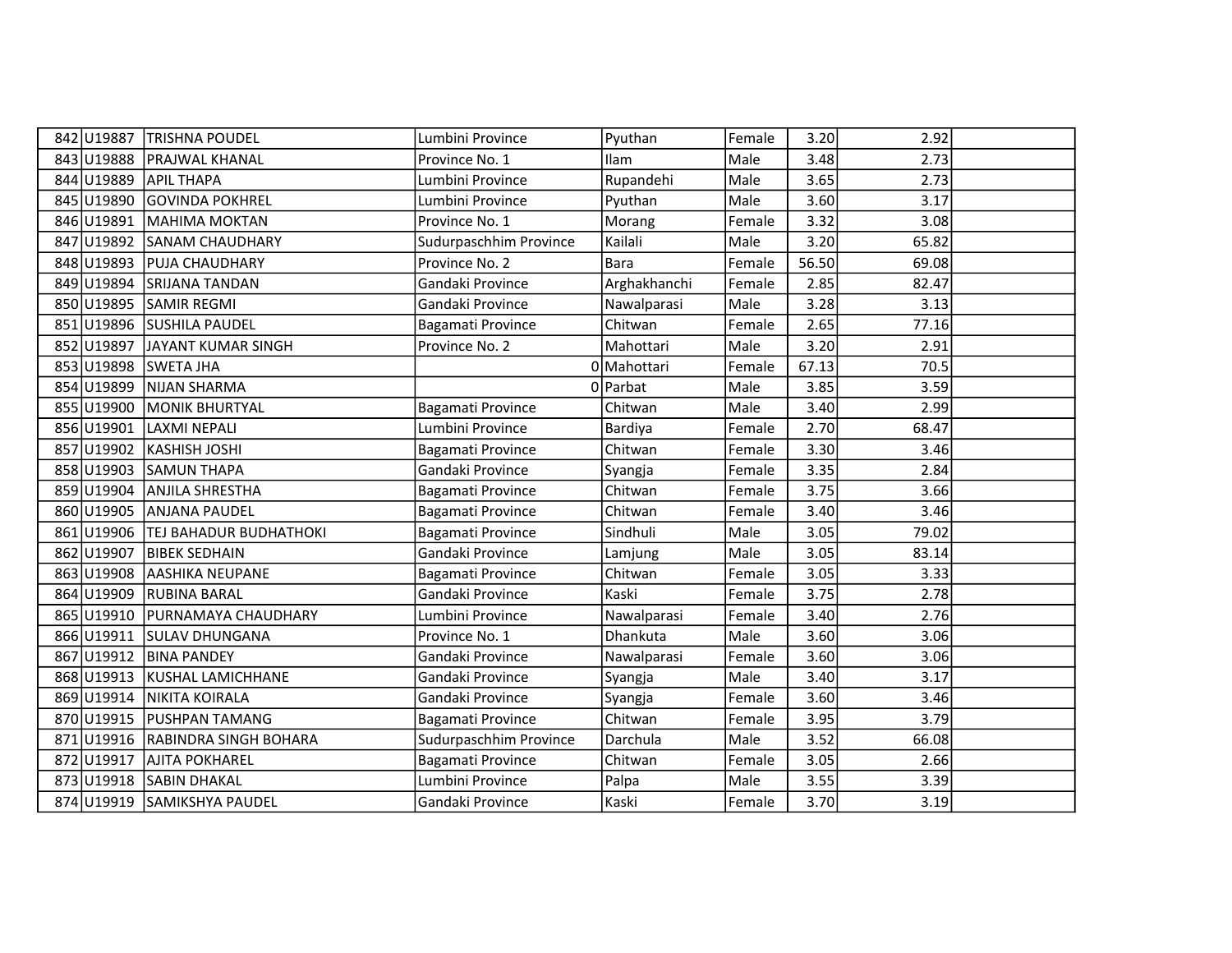|            | 875 U19920 SADIKSHYA KOIRALA    | Bagamati Province      | Kavrepalanchok | Female | 3.70  | 3.19  |  |
|------------|---------------------------------|------------------------|----------------|--------|-------|-------|--|
| 876 U19921 | <b>SAROJ ADHIKARI</b>           | Gandaki Province       | Lamjung        | Male   | 3.40  | 3.09  |  |
| 877 U19922 | <b>SIMA SINGH</b>               | Province No. 2         | Dhanusa        | Female | 3.44  | 3.26  |  |
| 878 U19923 | <b>KRITIK CHAUDHARY</b>         | Province No. 1         | Sunsari        | Male   | 3.40  | 3.39  |  |
| 879 U19925 | KRITIKA GHIMIRE                 |                        | 0 Nawalparasi  | Female | 3.50  | 3.26  |  |
| 880 U19926 | DHIRENDRA KUMAR YADAV           | Province No. 2         | Saptari        | Male   | 3.15  | 2.95  |  |
| 881 U19927 | <b>ISHA THAPA</b>               | Bagamati Province      | Chitwan        | Female | 3.10  | 3.53  |  |
| 882 U19928 | <b>AANCHAL GHIMIRE</b>          | Lumbini Province       | Nawalparasi    | Female | 3.90  | 3.59  |  |
| 883 U19929 | <b>SUSHIL DAHAL</b>             | Bagamati Province      | Nuwakot        | Male   | 3.75  | 3.46  |  |
| 884 U19930 | MONIKA SEDHAI                   | Gandaki Province       | Lamjung        | Female | 3.80  | 3.53  |  |
| 885 U19931 | <b>PRASHAMSHA SHARMA</b>        | Gandaki Province       | Parbat         | Female | 3.45  | 3.39  |  |
| 886 U19932 | <b>RAVI JAISHWAL</b>            | Province No. 2         | Rautahat       | Male   | 65.63 | 72.55 |  |
| 887 U19933 | <b>SUJANA SILWAL</b>            | Gandaki Province       | Tanahun        | Female | 2.80  | 82.59 |  |
| 888U19934  | SAMIKSHA ADHIKARI               | Gandaki Province       | Tanahun        | Female | 2.85  | 80    |  |
| 889U19935  | BARSHA TIMILSINA                | Bagamati Province      | Makwanpur      | Female | 3.45  | 2.93  |  |
| 890 U19937 | <b>SNEHA ADHIKARI</b>           |                        | 0Gorkha        | Female | 3.55  | 3.33  |  |
| 891 U19938 | <b>KASHMILA RANA</b>            | Lumbini Province       | Palpa          | Female | 3.45  | 3.33  |  |
| 892 U19939 | <b>URMILA PUN</b>               | Lumbini Province       | Kapilvastu     | Female | 3.56  | 3.32  |  |
| 893 U19940 | <b>RAMESH MAUNI</b>             | Sudurpaschhim Province | Kailali        | Male   | 3.72  | 3.11  |  |
| 894 U19941 | <b>PRASTUTI CHAULAGAIN</b>      | Bagamati Province      | Makwanpur      | Female | 3.50  | 2.99  |  |
| 895 U19942 | RUJA KUMARI BISHWKARMA          | Province No. 2         | Mahottari      | Female | 2.15  | 72.47 |  |
| 896 U19943 | <b>ANJALI DHAKAL</b>            |                        | 0 Gorkha       | Female | 3.10  | 3.39  |  |
| 897 U19944 | RISHIKA BASNET                  | Province No. 1         | Jhapa          | Female | 3.45  | 3.39  |  |
| 898 U19945 | <b>SHEJAL PRADHAN</b>           | Province No. 1         | Morang         | Female | 3.45  | 3.33  |  |
| 899 U19946 | <b>SURAJ THARU</b>              | Lumbini Province       | Bardiya        | Male   | 2.45  | 3.02  |  |
| 900 U19947 | <b>ASHMITA SHAHI</b>            |                        | 0 Humla        | Female | 3.35  | 2.97  |  |
| 901 U19948 | POOJA SUBEDI                    | Bagamati Province      | Kathmandu      | Female | 3.45  | 2.38  |  |
| 902 U19949 | <b>KABITA RANABHAT</b>          | Gandaki Province       | Tanahun        | Female | 3.75  | 3.39  |  |
| 903 U19950 | POOJA DAWADI                    |                        | 0 Lamjung      | Female | 3.55  | 3.13  |  |
| 904 U19951 | MILAN THAPA MAGAR               | Lumbini Province       | Kapilvastu     | Male   | 3.40  | 3.19  |  |
| 905 U19952 | <b>RIMA GAUTAM</b>              | Bagamati Province      | Sindhuli       | Female | 3.70  | 2.88  |  |
| 906 U19953 | <b>SANJINA GAIRE</b>            | Bagamati Province      | Chitwan        | Female | 3.05  | 2.99  |  |
|            | 907 U19954 KRISHNA KUMAR MAHATO | Province No. 2         | Dhanusa        | Male   | 3.20  | 2.73  |  |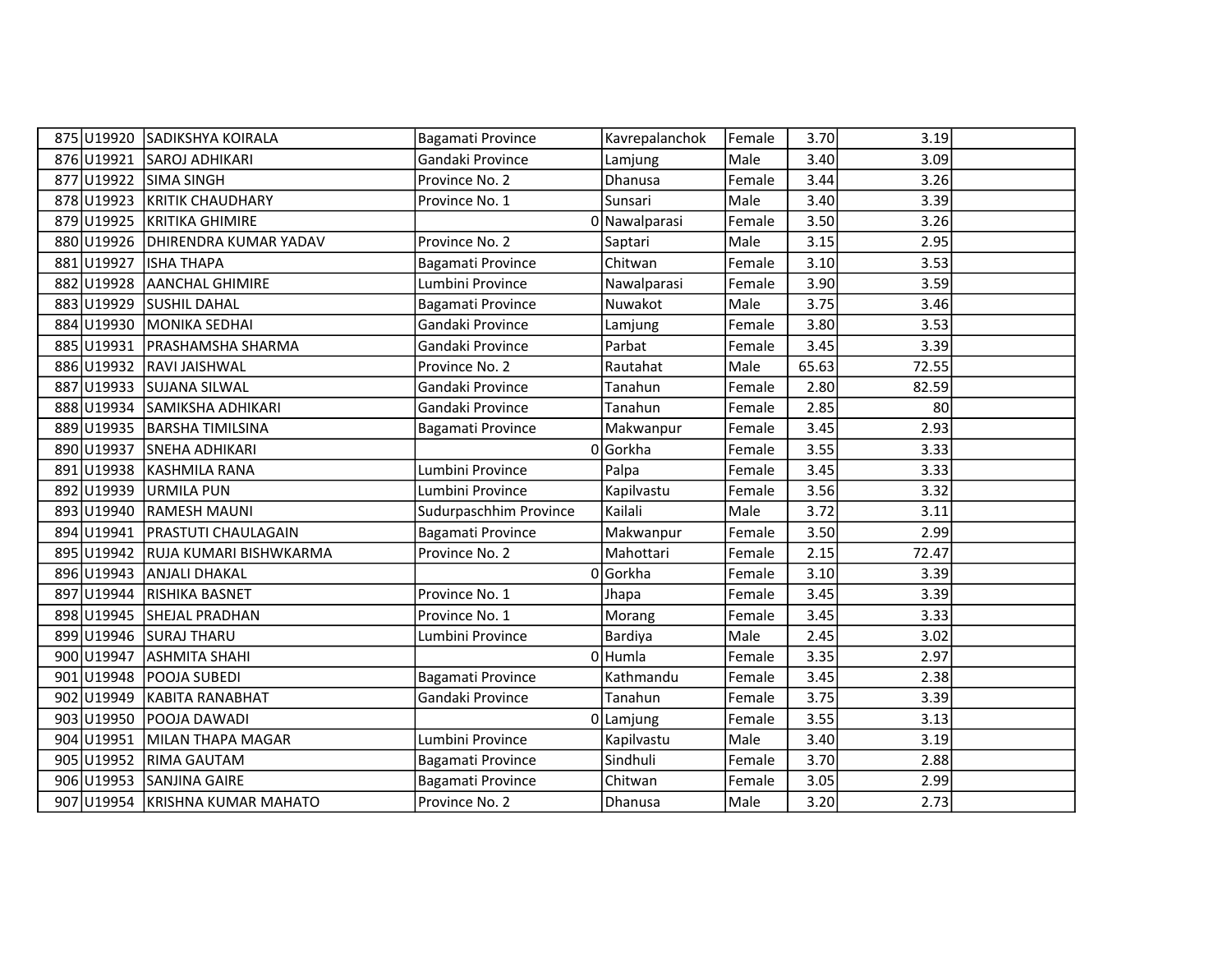| 908 U19955 | <b>SATYAM SUBEDI</b>       | Lumbini Province       | Kapilvastu      | Male   | 2.68  | 2.92  |  |
|------------|----------------------------|------------------------|-----------------|--------|-------|-------|--|
| 909 U19956 | SHIRISTI PAUDEL            | Gandaki Province       | <b>Baglung</b>  | Female | 3.35  | 3.11  |  |
| 910 U19957 | MANISH MARASINI            | Lumbini Province       | Arghakhanchi    | Male   | 3.20  | 3.27  |  |
| 911 U19958 | <b>AAWISHKAR PAUDEL</b>    | Bagamati Province      | Sindhupalchok   | Male   | 2.75  | 68.59 |  |
| 912 U19959 | SUNIL SUBEDI               | Lumbini Province       | Kapilvastu      | Male   | 3.00  | 3.1   |  |
| 913 U19960 | <b>SULAV KANDEL</b>        | Gandaki Province       | Gorkha          | Male   | 3.35  | 2.87  |  |
| 914 U19961 | <b>KISHOR KHATIWADA</b>    | Bagamati Province      | Dhading         | Male   | 3.65  | 3.79  |  |
| 915 U19962 | <b>BARSHA KUTTAL</b>       | Bagamati Province      | Chitwan         | Female | 3.60  | 3.46  |  |
| 916 U19963 | <b>RAJAN RIJAL</b>         | Province No. 1         | Morang          | Male   | 3.40  | 3.06  |  |
| 917 U19964 | SABINA BHANDARI            | Gandaki Province       | Nawalpur        | Female | 3.55  | 3.53  |  |
| 918 U19965 | <b>SWETA RAY</b>           |                        | 0 Mahottari     | Female | 2.90  | 2.66  |  |
| 919 U19966 | <b>BISHAL CHALISE</b>      | Gandaki Province       | Baglung         | Male   | 2.95  | 2.68  |  |
| 920 U19967 | <b>SABIN KATWAL</b>        | Province No. 1         | Okhaldhunga     | Male   | 3.25  | 3.26  |  |
| 921 U19968 | PRASUNA BASNET             |                        | 0 Nawalparasi   | Female | 3.30  | 3.26  |  |
| 922 U19969 | <b>BINUTA THAPA</b>        | Gandaki Province       | Syangja         | Female | 3.45  | 3.39  |  |
| 923 U19971 | MOBINA LAWATI              | Province No. 1         | Panchthar       | Female | 3.24  | 2.91  |  |
| 924 U19972 | <b>PURNIKA REGMI</b>       | Gandaki Province       | <b>Baglung</b>  | Female | 3.35  | 2.93  |  |
| 925 U19973 | <b>SHIRISH BAYALKOTI</b>   | Bagamati Province      | Chitwan         | Male   | 3.40  | 2.89  |  |
| 926 U19974 | SUBEKSHYA BARAL            | Bagamati Province      | Sindhuli        | Female | 3.55  | 3.31  |  |
| 927 U19975 | <b>ROSHANI GUPTA</b>       | Lumbini Province       | <b>Banke</b>    | Female | 3.00  | 3.02  |  |
| 928 U19976 | <b>SMRITI POKHAREL</b>     |                        | $0$  Palpa      | Female | 3.25  | 3.19  |  |
| 929 U19977 | <b>ROCHAK CHAUDHARY</b>    | Province No. 1         | Sunsari         | Male   | 63.63 | 58.3  |  |
| 930 U19978 | <b>BIKASH PARAJULI</b>     | Bagamati Province      | Sindhupalchok   | Male   | 3.16  | 3.01  |  |
| 931 U19979 | <b>BIJAYA NIRAULA</b>      |                        | 0 Sankhuwasabha | Female | 3.90  | 3.53  |  |
| 932 U19980 | <b>KAMAL BHANDARI</b>      | Gandaki Province       | Syangja         | Male   | 3.90  | 3.66  |  |
| 933 U19981 | NIRIKA LAMICHHANE          | Bagamati Province      | Chitwan         | Female | 3.95  | 3.66  |  |
| 934 U19982 | SUPRIMA KUMARI DAS         | Province No. 1         | Morang          | Female | 3.60  | 3.15  |  |
| 935 U19983 | NIRMALA JOSHI              | Sudurpaschhim Province | Kanchanpur      | Female | 3.30  | 2.59  |  |
| 936 U19984 | <b>BED RAJ LUNGELI</b>     | Lumbini Province       | Nawalparasi     | Male   | 3.25  | 3.39  |  |
| 937 U19985 | <b>CHANDAN KUMAR PATEL</b> | Province No. 2         | Rautahat        | Male   | 3.20  | 3.06  |  |
| 938 U19986 | SABITA TIMALSINA           | Bagamati Province      | Lalitpur        | Female | 2.55  | 70.06 |  |
| 939 U19987 | NIRDESH REGMI              |                        | 0Syangja        | Male   | 3.60  | 3.59  |  |
| 940 U19988 | RACHANA NIRAULA            | Province No. 1         | Sankhuwasabha   | Female | 3.35  | 3.33  |  |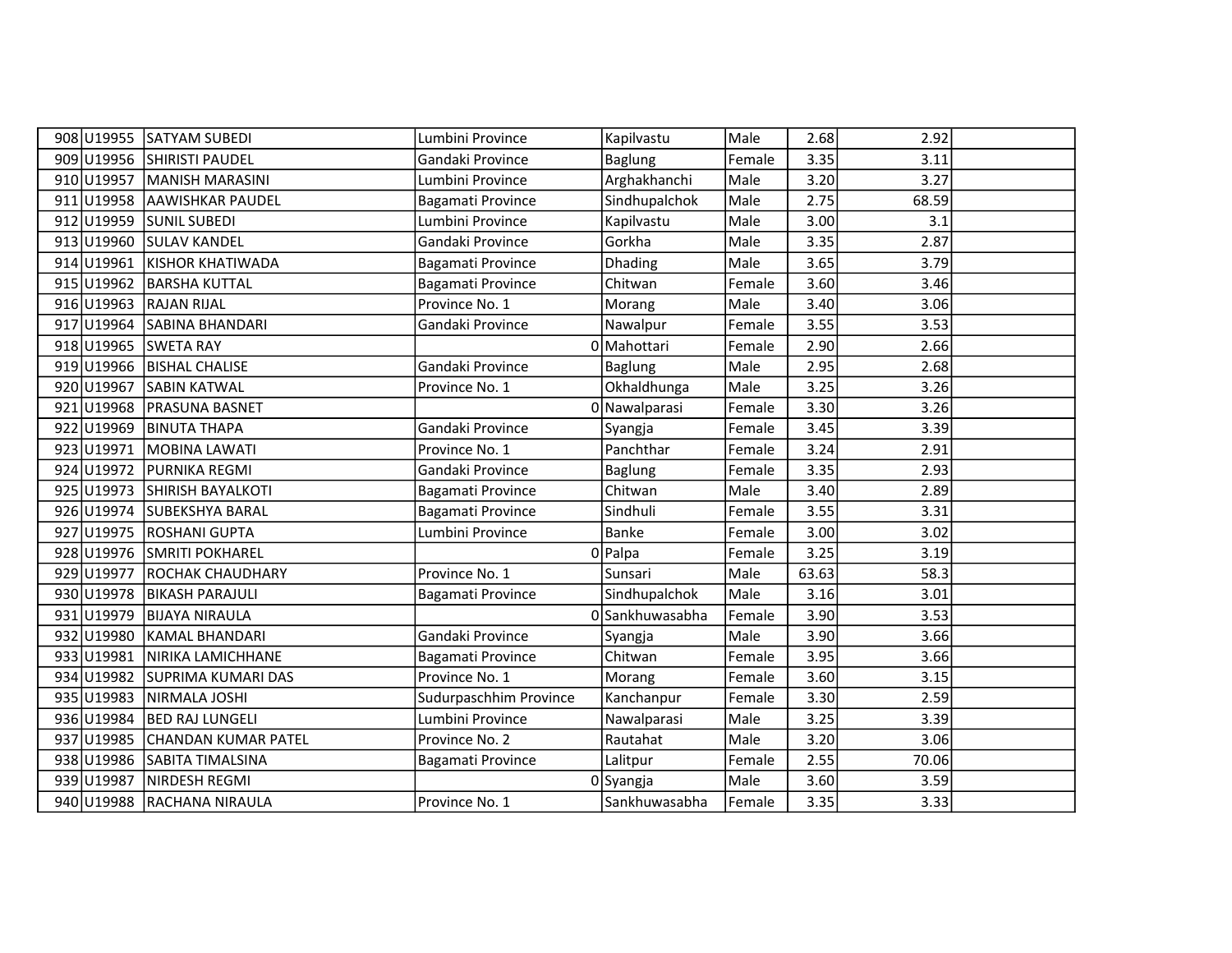|     |            | 941 U19989 DIKSHA ACHARYA   | Gandaki Province       | Kaski        | Female | 3.40 | 3.06  |  |
|-----|------------|-----------------------------|------------------------|--------------|--------|------|-------|--|
|     | 942 U19990 | MANIMA CHAUDHARY            | Lumbini Province       | Dang         | Female | 2.88 | 2.85  |  |
|     | 943 U19991 | <b>SWASTIKA LUITEL</b>      |                        | 0 Sarlahi    | Female | 3.60 | 3.59  |  |
|     | 944 U19992 | <b>BISHAL KHANAL</b>        | Lumbini Province       | Arghakhanchi | Male   | 3.35 | 3.53  |  |
|     | 945 U19995 | <b>SURUCHI KATHAYAT</b>     | Sudurpaschhim Province | Kailali      | Female | 2.40 | 73.29 |  |
|     | 946 U19996 | MANOJ POUDEL                | Gandaki Province       | Parbat       | Male   | 3.75 | 3.26  |  |
|     | 947 U19997 | <b>SUMAN PRASAD KOIRALA</b> | Province No. 1         | Morang       | Male   | 3.50 | 3.06  |  |
|     | 948 U19998 | PRERANA BASTOLA             | Gandaki Province       | Kaski        | Female | 3.40 | 2.84  |  |
|     | 949 U19999 | <b>ARJUN YADAV</b>          | Lumbini Province       | <b>Banke</b> | Male   | 3.50 | 2.99  |  |
|     | 950 U20000 | RESHMA CHAUDHARY            | Bagamati Province      | Chitwan      | Female | 3.33 | 3.11  |  |
|     | 951 U20001 | <b>SUBASH POUDEL</b>        | Gandaki Province       | Lamjung      | Male   | 3.45 | 3.64  |  |
|     | 952 U20002 | AYUSHA BANDANA REGMI        | Gandaki Province       | Syangja      | Female | 3.45 | 2.44  |  |
|     | 953 U20003 | <b>AJAY BHAT</b>            | Lumbini Province       | Arghakhanchi | Male   | 2.90 | 2.81  |  |
|     | 954 U20004 | <b>POSHAN ADHIKARI</b>      | Province No. 1         | Udayapur     | Male   | 2.35 | 68.61 |  |
|     | 955 U20005 | MANISHA BASKE               | Province No. 1         | Morang       | Female | 3.50 | 3.26  |  |
|     | 956 U20006 | KRITIKA GELANG MAGAR        |                        | 0 Nawalpur   | Female | 3.55 | 3.46  |  |
|     | 957 U20007 | MUKESH KHADKA               | Province No. 1         | Jhapa        | Male   | 3.35 | 3.03  |  |
|     | 958 U20008 | SARASWATI DAHAL             | Bagamati Province      | Dolakha      | Female | 2.90 | 77.24 |  |
|     | 959 U20009 | <b>BHAWANA KHATRI</b>       |                        | 0 Jajarkot   | Female | 3.10 | 3.06  |  |
|     | 960 U20010 | <b>AMISHA ADHIKARI</b>      | Lumbini Province       | Kapilvastu   | Female | 3.30 | 2.66  |  |
|     | 961 U20011 | <b>ASHMITA PANDEY</b>       | Lumbini Province       | Palpa        | Female | 3.35 | 3.26  |  |
|     | 962 U20012 | <b>SAMRIDDHI KHATRI</b>     | Gandaki Province       | Kaski        | Female | 3.72 | 3.13  |  |
|     | 963 U20013 | RANJANA KUMARI YADAV        | Province No. 2         | Saptari      | Female | 3.25 | 3.39  |  |
|     | 964 U20014 | KAMALA BHATTARAI            | Gandaki Province       | Kaski        | Female | 3.45 | 3.36  |  |
|     | 965 U20015 | PRITAM BHANDARI             | Province No. 1         | Sunsari      | Male   | 3.35 | 86.04 |  |
|     | 966 U20016 | <b>ANUSHA MARAHATTA</b>     | Gandaki Province       | Gorkha       | Female | 3.80 | 3.66  |  |
| 967 | U20018     | <b>REBANT PARIYAR</b>       | Sudurpaschhim Province | Achham       | Male   | 2.45 | 2.49  |  |
|     | 968 U20019 | <b>BIPLAV DAHAL</b>         |                        | 0 Makwanpur  | Male   | 3.40 | 3.06  |  |
|     | 969 U20020 | <b>SAUGAT CHALISE</b>       | Gandaki Province       | Parbat       | Female | 3.55 | 3.06  |  |
|     | 970 U20021 | NISHA KSHETRI               | Gandaki Province       | Syangja      | Female | 3.75 | 3.73  |  |
|     | 971 U20022 | AAKRITI WAGLE               | Gandaki Province       | Kaski        | Female | 3.80 | 3.29  |  |
|     | 972 U20024 | SHREYA ACHARYA              | Gandaki Province       | Kaski        | Female | 3.30 | 2.86  |  |
|     |            | 973 U20025 ANITA KOIRALA    | Gandaki Province       | Kaski        | Female | 3.70 | 3.13  |  |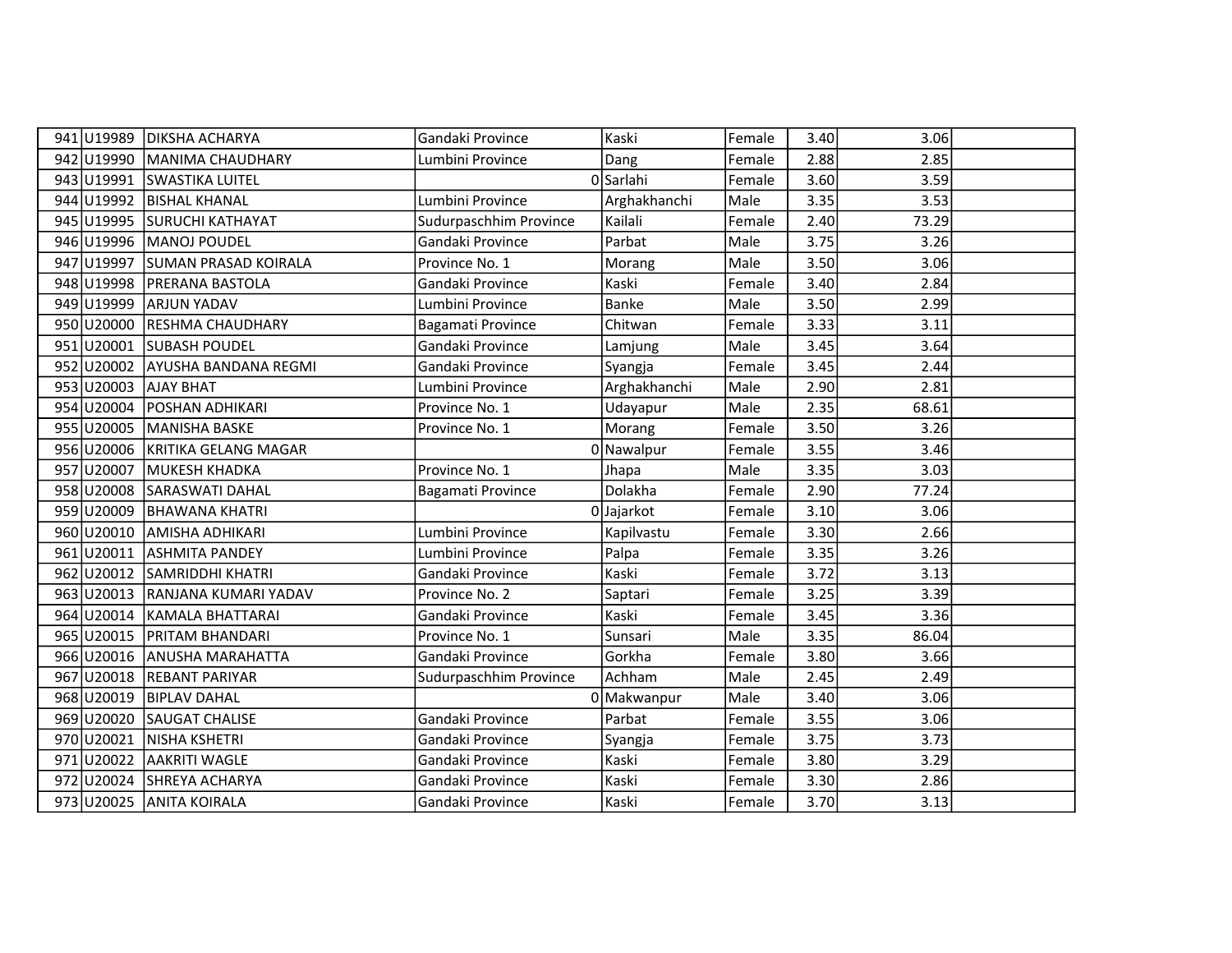|             | 974 U20026 SUJAN KHATIWADA       | Province No. 1         | Jhapa          | Male   | 2.35  | 70.64 |  |
|-------------|----------------------------------|------------------------|----------------|--------|-------|-------|--|
|             | 975 U20027 SANDEEP BHANDARI      | Lumbini Province       | Rolpa          | Male   | 3.15  | 3.39  |  |
|             | 976 U20028 AASHIKA KUMARI PANERU | Sudurpaschhim Province | Dadeldhura     | Female | 3.80  | 3.19  |  |
|             | 977 U20029 PRADIP TIMILSINA      | Gandaki Province       | Kaski          | Male   | 3.25  | 2.68  |  |
| 978 U20031  | <b>AMRIT BISWAKARMA</b>          | Province No. 1         | Morang         | Male   | 3.25  | 2.73  |  |
|             | 979 U20033 SIMRAN ADHIKARI       | Gandaki Province       | Kaski          | Female | 3.60  | 3.46  |  |
|             | 980 U20034 RABIN KANDEL          | Gandaki Province       | Tanahun        | Male   | 3.30  | 2.99  |  |
|             | 981 U20035 SOWARA KUNWAR         | Bagamati Province      | Chitwan        | Female | 3.50  | 3.03  |  |
|             | 982 U20036 KRITI KANDEL          | Bagamati Province      | Chitwan        | Female | 3.40  | 3.73  |  |
|             | 983 U20037 RAM JATAN YADAV       | Province No. 2         | Siraha         | Male   | 3.45  | 2.99  |  |
|             | 984 U20038 AAKRITI SHRESTHA      | Gandaki Province       | Syangja        | Female | 3.20  | 2.79  |  |
| 985 U20039  | JYOTI REGMI                      | Gandaki Province       | Baglung        | Female | 3.15  | 3.13  |  |
| 986 U20040  | <b>PRABIN JAMARKATTEL</b>        | Gandaki Province       | Lamjung        | Male   | 3.05  | 2.66  |  |
| 987 U20041  | AAYUSHMA REGMI                   | Lumbini Province       | Dang           | Female | 3.65  | 3.13  |  |
|             | 988 U20042 RISHIKA LAMICHHANE    | Gandaki Province       | Syangja        | Female | 3.35  | 2.82  |  |
|             | 989 U20043 SHANTI POUDEL         | Gandaki Province       | Nawalpur       | Female | 3.30  | 3.53  |  |
|             | 990 U20044 SARASWOTI ACHARYA     | Gandaki Province       | Kaski          | Female | 3.90  | 3.39  |  |
|             | 991 U20046 SUSMA KATHAYAT        | Sudurpaschhim Province | Doti           | Female | 3.55  | 3.13  |  |
|             | 992 U20047 ASHMA THARU           | Lumbini Province       | Bardiya        | Female | 2.70  | 66.45 |  |
| 993 U20048  | <b>LAXMI SILWAL</b>              | Gandaki Province       | Parbat         | Female | 3.45  | 3.26  |  |
|             | 994 U20049 SANJIT ADHIKARI       |                        | 0Tanahun       | Male   | 3.80  | 3.46  |  |
|             | 995 U20050 PUSPA KUMARI YADAV    | Province No. 2         | Siraha         | Female | 3.60  | 3.53  |  |
|             | 996 U20051 SABINA BISTA          | Gandaki Province       | Tanahun        | Female | 3.70  | 3.19  |  |
|             | 997 U20052 SUSMITA CHALISE       | Gandaki Province       | <b>Baglung</b> | Female | 3.05  | 3.26  |  |
|             | 998 U20053 SUSMITA SHAHI         | Sudurpaschhim Province | Kanchanpur     | Female | 3.20  | 3.53  |  |
|             | 999 U20054 SUDIP BHUSAL          | Gandaki Province       | Nawalparasi    | Male   | 3.80  | 3.39  |  |
| 1000 U20055 | KOPILA ADHIKARI                  | Gandaki Province       | Tanahun        | Female | 3.55  | 3.06  |  |
| 1001 U20056 | NIRU SHRESTHA                    | Bagamati Province      | Nuwakot        | Female | 3.40  |       |  |
| 1002 U20057 | <b>SMARIKA POKHREL</b>           |                        | 0 Panchthar    | Female | 3.75  | 2.99  |  |
| 1003 U20058 | <b>ROMITA RAJBANSHI</b>          | Province No. 1         | Morang         | Female | 3.20  | 3.31  |  |
| 1004 U20059 | <b>DEEPA YADAV</b>               | Province No. 2         | Saptari        | Female | 3.50  | 3.19  |  |
| 1005 U20060 | <b>SAMITA SUBEDI</b>             | Gandaki Province       | Syangja        | Female | 56.13 | 70.08 |  |
|             | 1006 U20061 PRATIKSHA BHUSAL     | Lumbini Province       | Kapilvastu     | Female | 3.70  | 3.16  |  |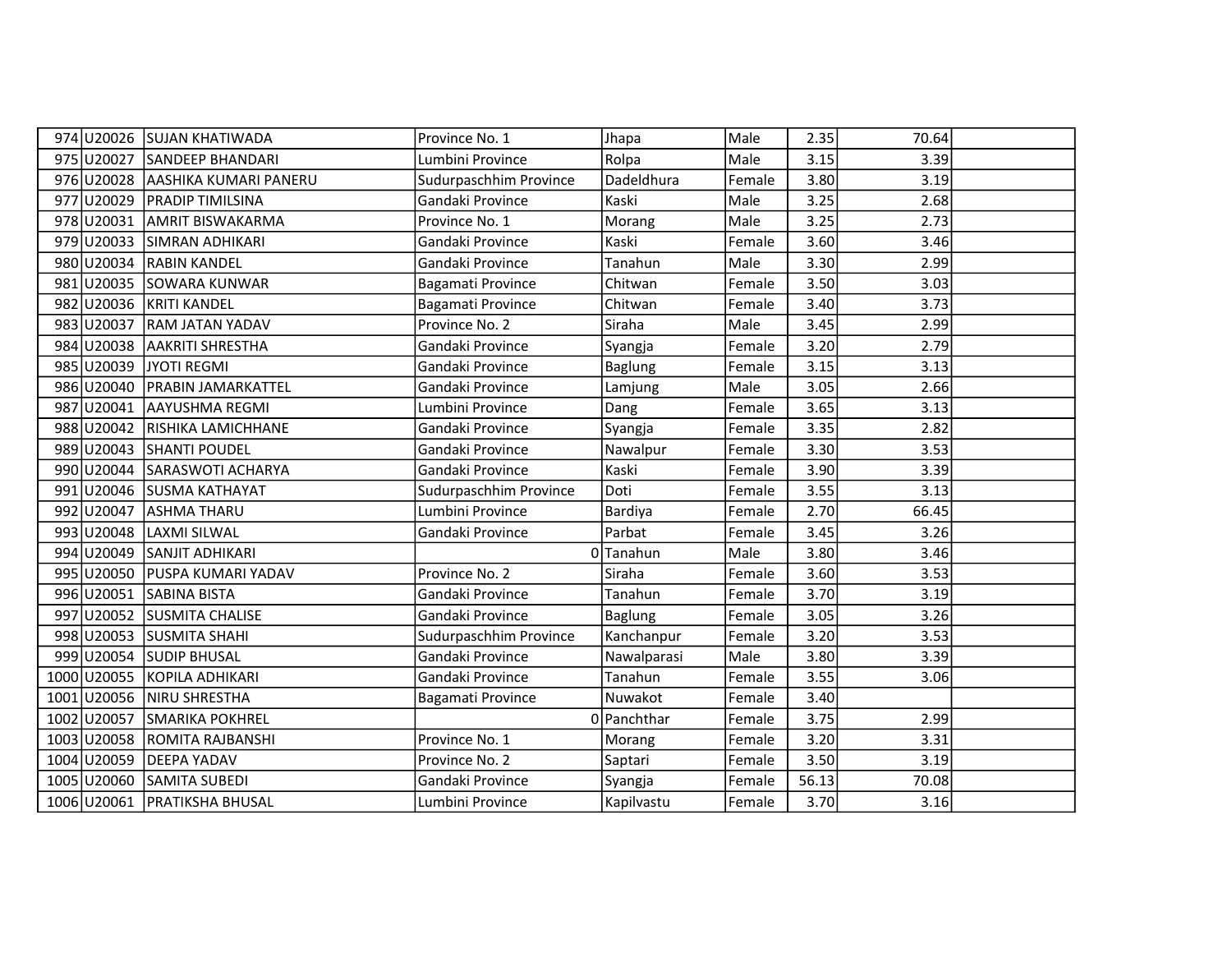| 1007 U20062              | <b>ASHIM BHANDARI</b>        | Lumbini Province       | Gulmi          | Male   | 3.35  | 3.23  |  |
|--------------------------|------------------------------|------------------------|----------------|--------|-------|-------|--|
|                          | 1008 U20063 SWETA CHAUDHARY  | Province No. 2         | Saptari        | Female | 3.50  | 76.24 |  |
|                          | 1009 U20064 DHARAM RAJ YADAV | Lumbini Province       | <b>Banke</b>   | Male   | 3.45  | 3.26  |  |
| 1010 U20065              | <b>BISHAL CHAPAGAIN</b>      | Lumbini Province       | Rupandehi      | Male   | 3.85  | 3.66  |  |
| 1011 U20066              | SHITAL SHRESTHA              | Bagamati Province      | Nuwakot        | Female | 3.55  | 3.57  |  |
| 1012 U20067              | KRISHNA PRASAD BHATTARAI     | Lumbini Province       | Bardiya        | Male   | 3.20  | 2.75  |  |
| 1013 U20068              | <b>RUBINA PAUDEL</b>         | Gandaki Province       | Parbat         | Female | 3.65  | 3.33  |  |
| 1014 U20069              | <b>JENISHA CHAPAGAIN</b>     | Bagamati Province      | Sindhupalchok  | Female | 78.50 | 72.04 |  |
| 1015 U20070              | JHARANA DHAKAL               | Province No. 1         | Morang         | Female | 3.70  | 3.49  |  |
| 1016 U20071              | <b>PRABHAT SINGH K.C.</b>    | Lumbini Province       | Pyuthan        | Male   | 3.50  | 3.33  |  |
| 1017 U20072              | <b>PRANJALI POUDEL</b>       | Bagamati Province      | Chitwan        | Female | 3.75  | 3.59  |  |
| 1018 U20073              | <b>SRISTI GAUTAM</b>         | Gandaki Province       | <b>Baglung</b> | Female | 3.20  | 3.06  |  |
| 1019 U20074              | SAKSHYAM ACHARYA             | Province No. 1         | Morang         | Male   | 3.50  | 3.02  |  |
| 1020 U20075              | <b>BIJAYA CHAUDHARY</b>      | Sudurpaschhim Province | Kailali        | Male   | 3.00  | 2.58  |  |
| 1021 U20076 DILIP SUBEDI |                              | Gandaki Province       | Parbat         | Male   | 3.30  | 2.99  |  |
| 1022 U20077              | <b>ASMITA PANDEY</b>         | Bagamati Province      | Lalitpur       | Female | 3.60  | 3.26  |  |
| 1023 U20078              | KUSAL ADHIKARI               | Gandaki Province       | Lamjung        | Male   | 3.65  | 3.73  |  |
| 1024 U20079              | <b>DILIP GAUTAM</b>          | Gandaki Province       | <b>Baglung</b> | Male   | 3.70  | 3.53  |  |
| 1025 U20080              | <b>RISTA DHAKAL</b>          |                        | 0Gorkha        | Female | 3.30  | 3.53  |  |
| 1026 U20081              | <b>SUBRAT POUDEL</b>         | Bagamati Province      | Chitwan        | Male   | 3.50  | 3.53  |  |
| 1027 U20082              | <b>SUNIL DATT KALAUNI</b>    | Sudurpaschhim Province | Kanchanpur     | Male   | 3.00  | 73.61 |  |
| 1028 U20083              | <b>NARAYAN NEPAL</b>         | Bagamati Province      | Chitwan        | Male   | 3.40  | 3.59  |  |
| 1029 U20084              | <b>ARBIND KUMAR YADAV</b>    | Province No. 1         | Sunsari        | Male   | 3.10  | 2.93  |  |
| 1030 U20085              | <b>SUJESHNA B K</b>          | Bagamati Province      | Chitwan        | Female | 3.55  | 2.99  |  |
| 1031 U20086              | UMA PRASAD DAS               | Province No. 2         | Siraha         | Male   | 3.50  | 3.45  |  |
| 1032 U20087              | <b>YUBRAJ POUDEL</b>         | Gandaki Province       | Tanahun        | Male   | 3.50  | 3.53  |  |
| 1033 U20088              | KABISHA KHADKA               | Province No. 2         | <b>Bara</b>    | Female | 3.00  | 3.46  |  |
| 1034 U20089              | NISCHAL CHAND                | Lumbini Province       | <b>Banke</b>   | Male   | 3.75  | 3.48  |  |
| 1035 U20090              | RACHANA GAJUREL              | Bagamati Province      | Chitwan        | Female | 3.50  | 3.19  |  |
|                          | 1036 U20091 SAJAN GAUDEL     |                        | 0 Parbat       | Male   | 3.90  | 3.46  |  |
| 1037 U20092              | <b>KAPUR SK</b>              | Sudurpaschhim Province | Kanchanpur     | Male   | 3.55  | 2.87  |  |
| 1038 U20093              | <b>PAWAN GHIMIRE</b>         | Bagamati Province      | Chitwan        | Male   | 3.50  | 3.64  |  |
|                          | 1039 U20094 DEVENDRA BAGALE  | Bagamati Province      | Chitwan        | Male   | 3.65  | 3.66  |  |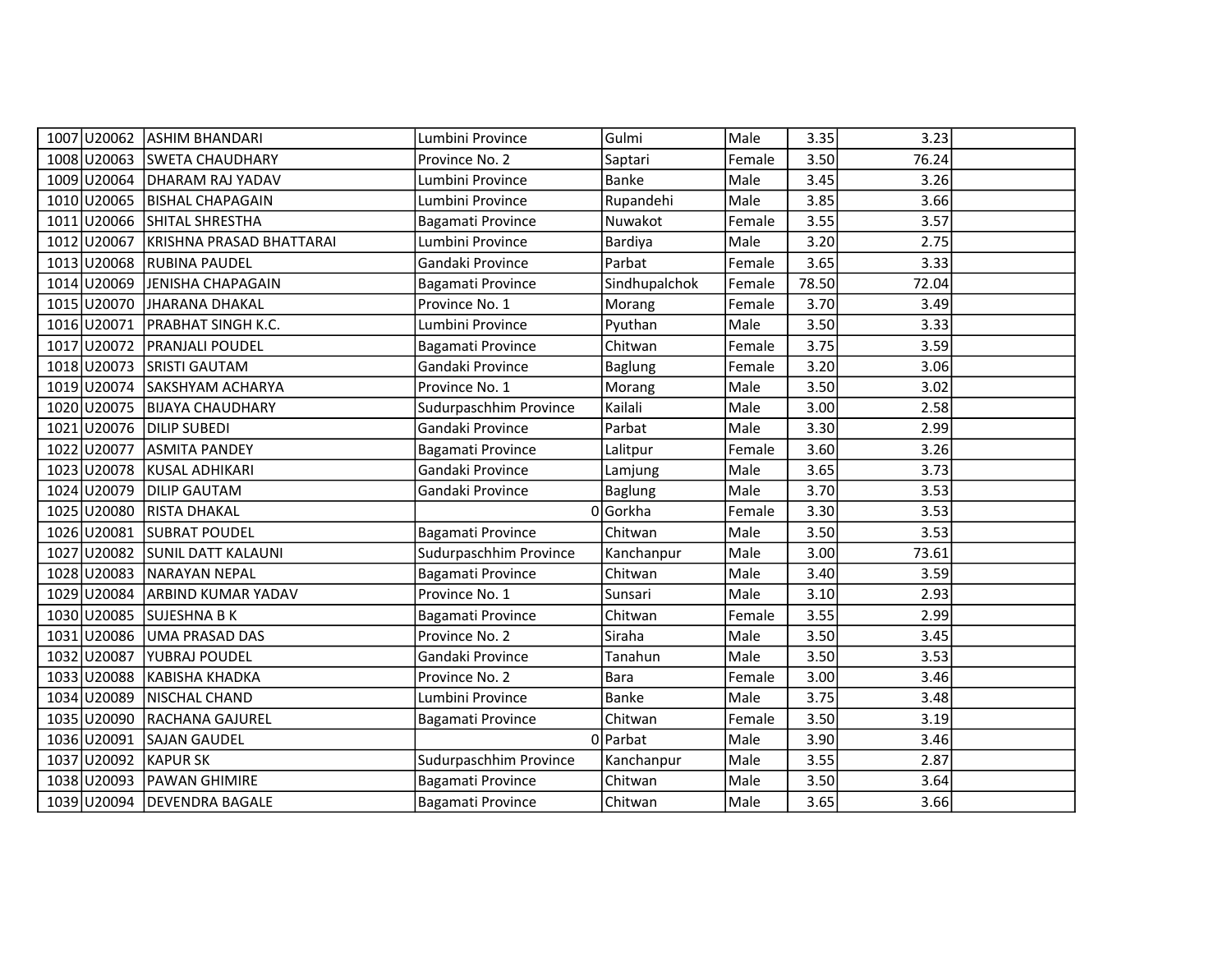|             | 1040 U20095 SMRITEE BARAL        | Bagamati Province | Chitwan      | Female | 3.60 | 3.26  |  |
|-------------|----------------------------------|-------------------|--------------|--------|------|-------|--|
|             | 1041 U20096 RABINDRA KUMAR MALLA | Lumbini Province  | <b>Banke</b> | Male   | 3.25 | 3.33  |  |
|             | 1042 U20098 MANASVEE RIMAL       | Gandaki Province  | Tanahun      | Female | 3.15 | 3.23  |  |
|             | 1043 U20099 DIKSHA RAI           | Province No. 1    | Sunsari      | Female | 3.00 | 76.24 |  |
| 1044 U20100 | <b>AADITYA KUMAR MAHATO</b>      | Province No. 2    | Dhanusa      | Male   | 3.40 | 3.59  |  |
| 1045 U20101 | <b>ANUSKA CHAPAGAIN</b>          | Province No. 1    | Jhapa        | Female | 2.90 | 3.24  |  |
|             | 1046 U20105 ANITA BHANDARI       | Province No. 2    | Mahottari    | Female | 3.75 | 88.75 |  |
|             | 1047 U20106 KALPANA PAUDEL       | Gandaki Province  | Nawalparasi  | Female | 3.50 | 3.26  |  |
| 1048 U20107 | USTIKA K.C.                      | Lumbini Province  | Bardiya      | Female | 3.80 | 3.46  |  |
|             | 1049 U20108 KRITIKA BAM          | Lumbini Province  | Bardiya      | Female | 3.45 | 2.99  |  |
|             | 1050 U20109 NAINA POUDEL         | Gandaki Province  | Nawalpur     | Female | 3.05 | 3.39  |  |
|             | 1051 U20110   PARAG POKHREL      | Lumbini Province  | Bardiya      | Male   | 2.80 | 3.26  |  |
| 1052 U20111 | <b>AAKASH GIRI</b>               | Province No. 2    | Bara         | Male   | 3.00 | 2.73  |  |
|             | 1053 U20112 LOB KUMAR MAHATO     | Bagamati Province | Chitwan      | Male   | 3.20 | 3.57  |  |
|             | 1054 U20113 MALIKA BASNET        | Province No. 1    | Sunsari      | Female | 3.45 | 3.33  |  |
|             | 1055 U20114 SANSKRITI KOIRALA    | Province No. 1    | Jhapa        | Female | 3.45 | 3.59  |  |
|             | 1056 U20115 BINITA SHARMA        | Lumbini Province  | Banke        | Female | 3.55 | 3.04  |  |
|             | 1057 U20116 ANUPAMA GURAGAIN     | Province No. 1    | Dhankuta     | Female | 3.35 | 3.26  |  |
|             | 1058 U20117 BIPANA REGMI         | Karnali Province  | Dailekh      | Female | 3.60 | 3.09  |  |
|             | 1059 U20118 AASTA K.C.           | Gandaki Province  | Syangja      | Female | 3.40 | 2.79  |  |
|             | 1060 U20119 PURNIMA SHRESTHA     | Province No. 1    | Sunsari      | Female | 3.50 | 3.66  |  |
|             | 1061 U20120 SUJATA LAMSAL        | Gandaki Province  | Syangja      | Female | 3.10 | 2.84  |  |
|             | 1062 U20121 NUTAN RAJ BARAL      | Province No. 1    | Ilam         | Male   | 3.10 | 3.02  |  |
|             | 1063 U20123 KHUSHI ACHARYA       | Bagamati Province | Chitwan      | Female | 3.70 | 3.39  |  |
|             | 1064 U20124 ASMITA NEUPANE       | Gandaki Province  | Nawalpur     | Female | 3.60 | 3.16  |  |
|             | 1065 U20125 SANDESH BASNET       | Province No. 1    | Sunsari      | Male   | 3.40 | 3.13  |  |
|             | 1066 U20126 BIPAN SHRESTHA       | Bagamati Province | Chitwan      | Male   | 3.65 | 3.56  |  |
| 1067 U20127 | <b>AMRIT ADHIKARI</b>            | Gandaki Province  | Kaski        | Male   | 3.50 | 3.57  |  |
|             | 1068 U20128 KABITA REGMI         | Bagamati Province | Chitwan      | Female | 3.75 | 3.33  |  |
|             | 1069 U20129 SUSMA ROKAYA         | Karnali Province  | Surkhet      | Female | 3.10 | 2.99  |  |
|             | 1070 U20130 SUJATA ARYAL         | Gandaki Province  | Syangja      | Female | 3.40 | 3.46  |  |
|             | 1071 U20131 SAMEER DEVKOTA       | Gandaki Province  | Kaski        | Male   | 3.75 | 3.51  |  |
|             | 1072 U20132 PRABHA K. C.         | Lumbini Province  | Rolpa        | Female | 3.00 | 3.06  |  |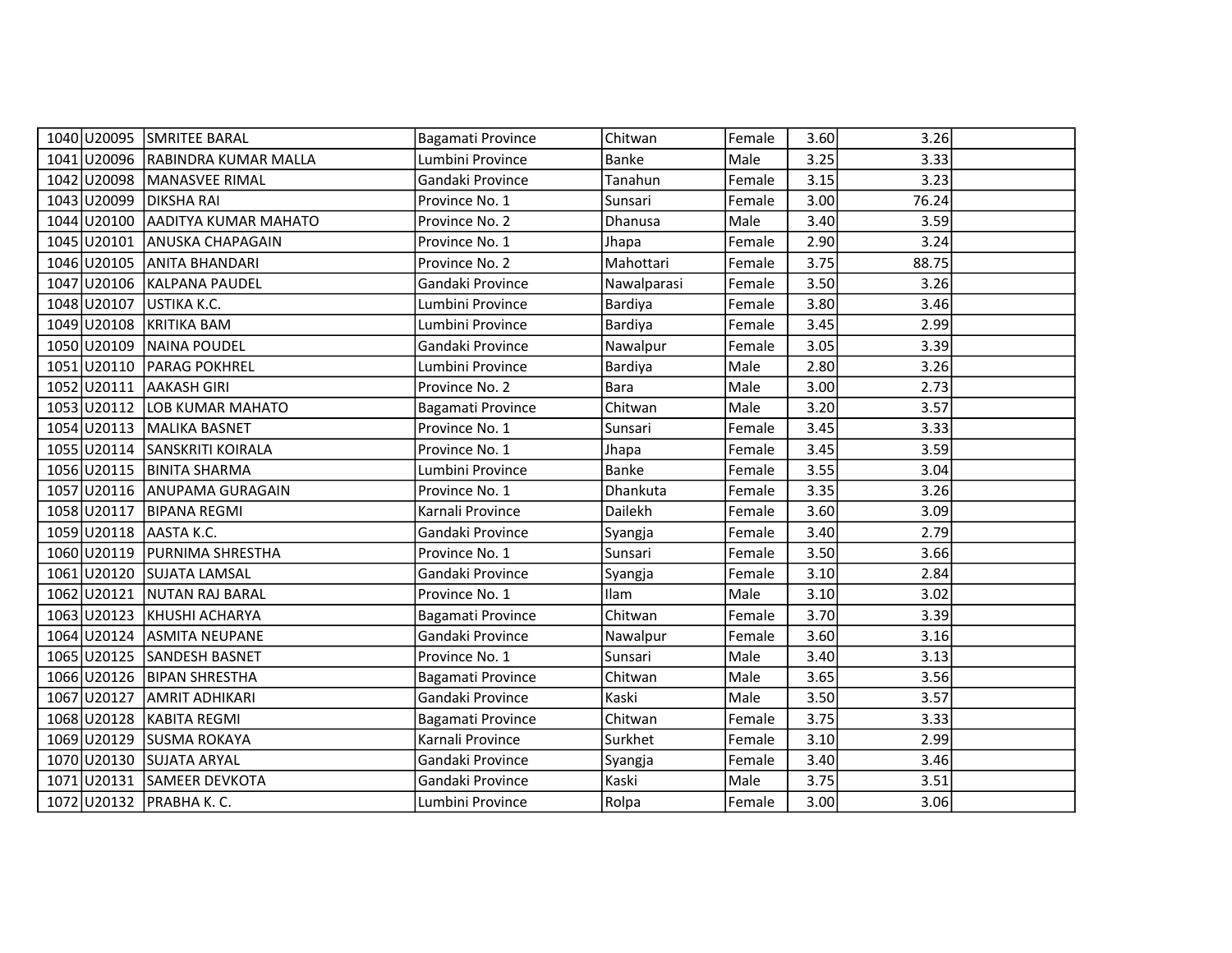|                        | 1073 U20133 RENUKA KUMARI THAKUR   |                        | 0 Rautahat     | Female | 3.50 | 3.26  |  |
|------------------------|------------------------------------|------------------------|----------------|--------|------|-------|--|
|                        | 1074 U20134 KESHAV THAKUR          |                        | 0 Mahottari    | Male   | 3.30 | 3.26  |  |
|                        | 1075 U20135 UMANG MAN SINGH BASNET | Province No. 1         | Morang         | Male   | 3.76 | 3.46  |  |
|                        | 1076 U20136 SUSMITA CHAUDHARY      | Lumbini Province       | Nawalparasi    | Female | 3.60 | 3.66  |  |
| 1077 U20137            | AYUSHMA ADHIKARI                   | Gandaki Province       | Kaski          | Female | 3.35 | 3.19  |  |
| 1078 U20138            | JENESH LIMBU                       | Province No. 1         | Sunsari        | Male   | 2.85 | 2.7   |  |
|                        | 1079 U20139 GIVSONG SHRESTHA       | Lumbini Province       | Pyuthan        | Male   | 3.75 | 3.26  |  |
|                        | 1080 U20140 BANDANA PANGENI        | Gandaki Province       | Syangja        | Female | 3.40 | 3.13  |  |
|                        | 1081 U20141 MANISHA POKHREL        | Lumbini Province       | Rupandehi      | Female | 3.65 | 3.5   |  |
| 1082 U20142 PRABIN KC  |                                    | Gandaki Province       | Myagdi         | Male   | 3.40 | 3.08  |  |
|                        | 1083 U20143   DIPAK UPADHAYAY      | Sudurpaschhim Province | Bajhang        | Male   | 3.30 | 2.59  |  |
| 1084 U20144            | RANJANA RANABHAT                   | Gandaki Province       | Tanahun        | Female | 3.70 | 3.13  |  |
|                        | 1085 U20145 SUJAN SUBEDI           | Bagamati Province      | Dhading        | Male   | 3.60 | 3.59  |  |
|                        | 1086 U20146 MONAL BHANDARI         | Lumbini Province       | Rupandehi      | Male   | 3.60 | 3.06  |  |
|                        | 1087 U20147 SAPANA PANDEY          | Lumbini Province       | Arghakhanchi   | Female | 3.60 | 3.06  |  |
|                        | 1088 U20148 SHRISTI RANABHAT       | Gandaki Province       | Nawalparasi    | Female | 3.60 | 3.39  |  |
|                        | 1089 U20149 ABISHEK SHARMA         | Lumbini Province       | Kapilvastu     | Male   | 3.25 | 3.46  |  |
|                        | 1090 U20150 TULSI SHRESTHA         | Gandaki Province       | Nawalparasi    | Female | 3.45 | 3.53  |  |
|                        | 1091 U20152 PRAKASH DHAKAL         | Province No. 1         | Ilam           | Male   | 2.76 | 2.57  |  |
| 1092 U20153            | <b>SANDIP TAMANG</b>               | Sudurpaschhim Province | Kailali        | Male   | 3.80 | 3.26  |  |
|                        | 1093 U20154 SHRISTI CHALISE        | Gandaki Province       | Nawalparasi    | Female | 3.00 | 3.06  |  |
|                        | 1094 U20155 BIBHUTI SHARMA         | Province No. 1         | Ilam           | Female | 2.92 | 2.79  |  |
|                        | 1095 U20156 YUB RAJ BHANDARI       | Karnali Province       | Salyan         | Male   | 3.50 | 3.53  |  |
|                        | 1096 U20157 SPARSHA NAHARKI        | Bagamati Province      | Chitwan        | Male   | 3.50 | 3.59  |  |
|                        | 1097 U20158 ASHOK CHAUDHARY        | Lumbini Province       | Dang           | Male   | 3.40 | 3.46  |  |
|                        | 1098 U20159 ANIL BOHARA            | Sudurpaschhim Province | Achham         | Male   | 3.24 | 2.96  |  |
| 1099 U20160            | <b>SAJAN KUMAR GUPTA</b>           | Province No. 2         | Rautahat       | Male   | 3.40 | 3.46  |  |
|                        | 1100 U20161 SUSMA THING            | Bagamati Province      | Sindhuli       | Female | 3.55 | 84.55 |  |
|                        | 1101 U20162 YAMUNA POUDEL          | Gandaki Province       | Nawalpur       | Female | 3.80 | 3.19  |  |
|                        | 1102 U20163 ANUPA SHARMA           | Gandaki Province       | <b>Baglung</b> | Female | 3.70 | 3.39  |  |
| 1103 U20164            | <b>SHRISTI THAPA</b>               | Gandaki Province       | Nawalparasi    | Female | 3.25 | 3.06  |  |
| 1104 U20165 SITA REGMI |                                    | Bagamati Province      | Chitwan        | Female | 3.70 | 3.73  |  |
|                        | 1105 U20166 DARPAN BARAL           | Province No. 1         | Dhankuta       | Male   | 3.60 | 3.53  |  |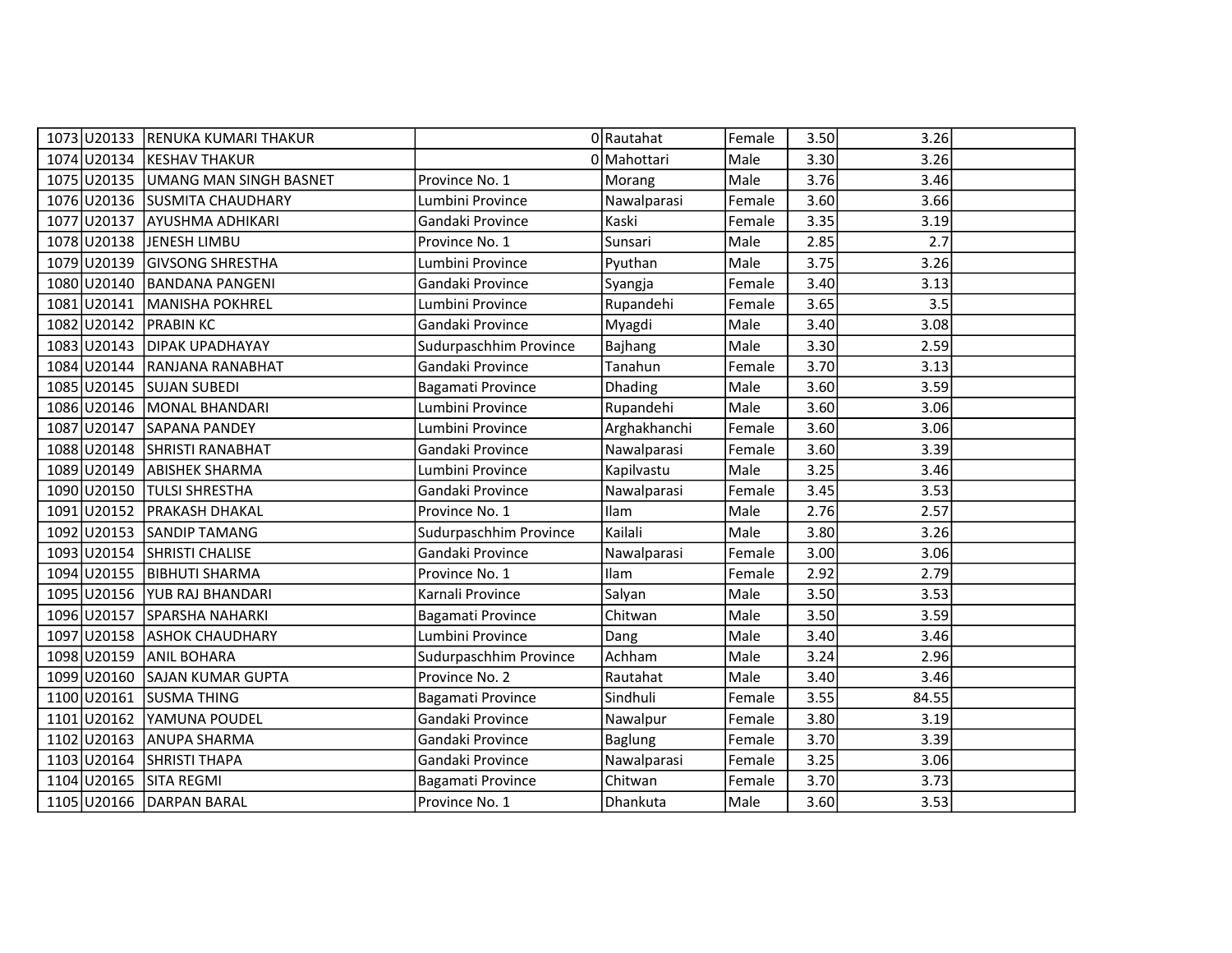| 1106 U20167               | <b>ARUNA CHAUDHARY</b>                |                        | OSarlahi     | Female | 3.35 | 3.39  |  |
|---------------------------|---------------------------------------|------------------------|--------------|--------|------|-------|--|
| 1107 U20168               | <b>YUBARAJ BASNET</b>                 | Bagamati Province      | Dolakha      | Male   | 3.28 | 61.94 |  |
| 1108 U20169 SUDIP SUBEDI  |                                       | Bagamati Province      | Dhading      | Male   | 3.40 | 3.04  |  |
| 1109 U20170               | <b>BRINDA POKHREL</b>                 | Lumbini Province       | Rupandehi    | Female | 3.25 | 3.18  |  |
| 1110 U20171               | <b>BIBEK KHANAL</b>                   | Lumbini Province       | Arghakhanchi | Male   | 3.52 | 3.46  |  |
| 1111 U20172               | <b>ASHISH MARASINI</b>                | Lumbini Province       | Rupandehi    | Male   | 3.75 | 3.13  |  |
|                           | 1112 U20173 TRRIBIKRAM DAHAL          | Province No. 1         | Udayapur     | Male   | 3.50 | 3.33  |  |
| 1113 U20174               | <b>ANIL GELAL</b>                     | Province No. 1         | Morang       | Male   | 3.20 | 2.89  |  |
| 1114 U20175               | <b>SABINA KAFLE</b>                   | Gandaki Province       | Syangja      | Female | 2.95 | 2.44  |  |
| 1115 U20176               | <b>LOCHAN KHATIWADA</b>               | Province No. 1         | Sunsari      | Male   | 3.30 | 2.79  |  |
| 1116 U20177               | <b>ANUSHA ARYAL</b>                   | Gandaki Province       | Syangja      | Female | 3.35 | 3.19  |  |
| 1117 U20178               | <b>DIPESH KUMAR HAJAM</b>             | Province No. 2         | Dhanusa      | Male   | 3.05 | 3.09  |  |
| 1118 U20179               | <b>PRAYASH KUMAR SHRESTHA</b>         | Gandaki Province       | Kaski        | Male   | 3.95 | 3.71  |  |
| 1119 U20180               | <b>ABHINANDAN SHARMA</b>              | Gandaki Province       | Parbat       | Male   | 3.70 | 3.43  |  |
| 1120 U20181 SHRISTI JOSHI |                                       | Sudurpaschhim Province | Darchula     | Female | 3.85 | 3.46  |  |
| 1121 U20182               | <b>CHALIT SHRESTHA</b>                | Gandaki Province       | Kaski        | Male   | 3.45 | 3.52  |  |
| 1122 U20183               | <b>SUSHIL BHUSAL</b>                  | Gandaki Province       | Parbat       | Male   | 3.88 | 2.99  |  |
| 1123 U20184               | KANHAIYA BARAI                        | Lumbini Province       | Rupandehi    | Male   | 3.00 | 2.76  |  |
| 1124 U20185               | AMISHA ADHIKARI                       | Province No. 1         | Morang       | Female | 3.15 | 3.15  |  |
| 1125 U20186               | POOJA BUDHATHOKI                      | Lumbini Province       | Dang         | Female | 3.50 | 3.39  |  |
| 1126 U20187               | <b>SWIKRITI MAHATO</b>                |                        | 0 Parsa      | Female | 3.15 | 2.59  |  |
| 1127 U20188 ANKIT SUBEDI  |                                       | Bagamati Province      | Chitwan      | Male   | 3.65 | 3.75  |  |
|                           | 1128 U20189 AAYAN ANSARI              | Province No. 2         | Parsa        | Male   | 2.85 | 2.65  |  |
| 1129 U20190               | NISHMA THAPA                          | Bagamati Province      | Makwanpur    | Female | 2.85 | 3.34  |  |
| 1130 U20191               | <b>AASTHA KUNWAR</b>                  | Bagamati Province      | Chitwan      | Female | 3.70 | 3.46  |  |
| 1131 U20192 ANISH ARYAL   |                                       | Lumbini Province       | Gulmi        | Male   | 3.50 | 2.86  |  |
| 1132 U20193               | <b>BISHRANTA REGMI</b>                | Bagamati Province      | Chitwan      | Male   | 3.85 | 3.29  |  |
| 1133 U20194               | <b>HEM RAJ PANTA</b>                  | <sup>0</sup>           | Dadeldhura   | Male   | 2.60 | 70.45 |  |
| 1134 U20195               | NISCHAL PANTHI                        | Lumbini Province       | Palpa        | Male   | 3.65 | 3.39  |  |
|                           | 1135 U20196 NIRJWALA KUMARI TIMALSINA | Province No. 2         | Parsa        | Female | 2.48 | 3.01  |  |
| 1136 U20197               | POOJA KUMARI BARAI                    | Lumbini Province       | Rupandehi    | Female | 3.05 | 2.84  |  |
| 1137 U20198               | LALIT BHANDARI                        | Sudurpaschhim Province | Dadeldhura   | Male   | 3.44 | 2.98  |  |
| 1138 U20199 HARI BOHARA   |                                       | Sudurpaschhim Province | Achham       | Male   | 3.35 | 3.19  |  |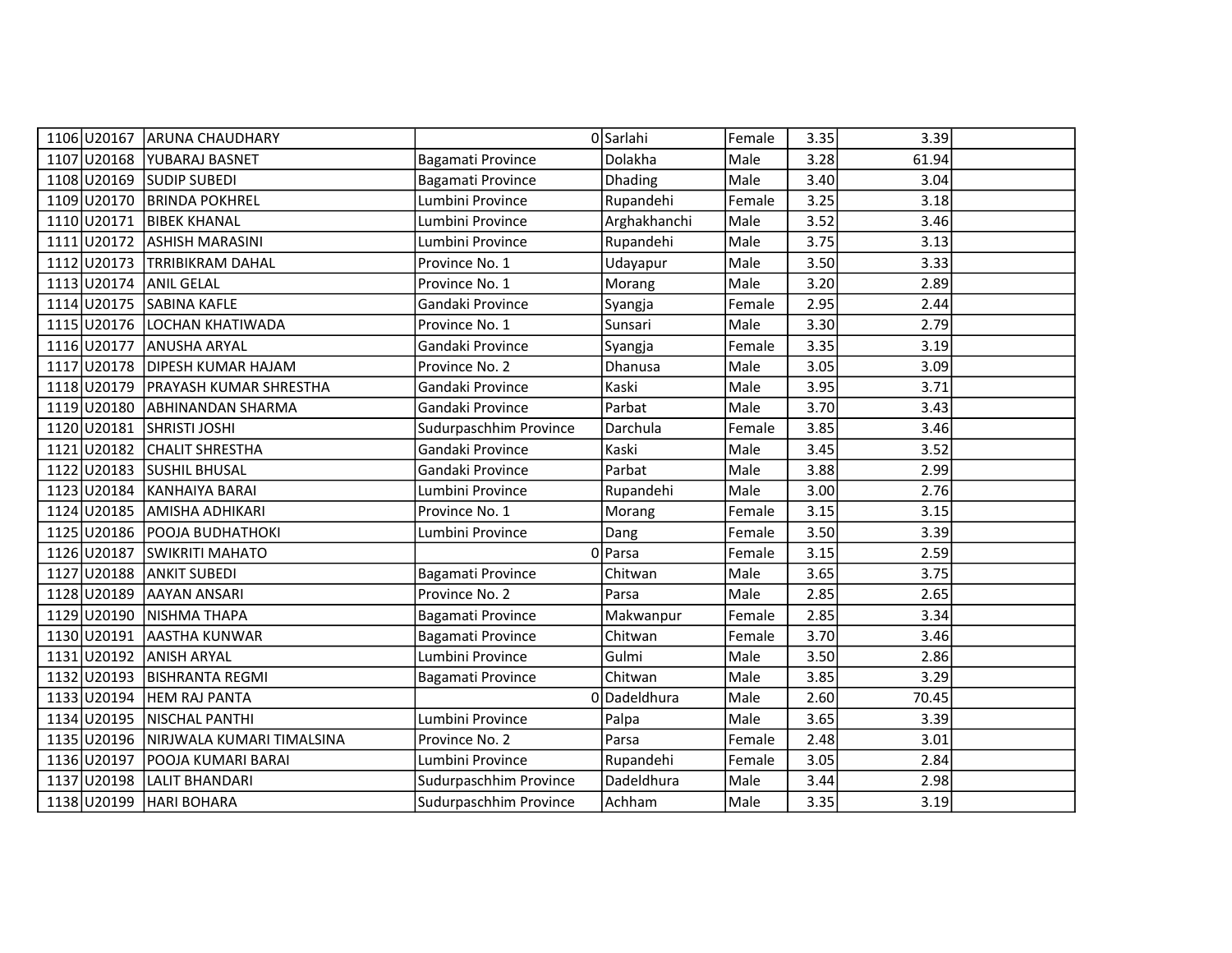|             | 1139 U20200 PRANJU KOIRALA          | Bagamati Province | Chitwan    | Female | 3.90  | 3.66  |  |
|-------------|-------------------------------------|-------------------|------------|--------|-------|-------|--|
|             | 1140 U20201 YUNIK ADHIKARI          | Province No. 1    | Morang     | Male   | 3.70  | 3.73  |  |
|             | 1141 U20202 SAMIR DANGI             | Lumbini Province  | Dang       | Male   | 3.55  | 3.46  |  |
|             | 1142 U20203 BASANT MAINALI          | Bagamati Province | Makwanpur  | Male   | 3.45  | 2.99  |  |
| 1143 U20204 | <b>ARUN THAPA MAGAR</b>             | Province No. 1    | Solukhumbu | Male   | 3.48  | 3.18  |  |
| 1144 U20205 | <b>ASMIN GIRI</b>                   | Lumbini Province  | Pyuthan    | Female | 3.45  | 3.59  |  |
| 1145 U20206 | <b>SAMIKSHYA PARAJULI</b>           | Gandaki Province  | Tanahun    | Female | 3.40  | 3.33  |  |
|             | 1146 U20207 KARUNA DAHAL            | Bagamati Province | Makwanpur  | Female | 3.30  | 3.06  |  |
| 1147 U20208 | <b>ANJANA CHAPAI</b>                | Gandaki Province  | Parbat     | Female | 3.55  | 3.46  |  |
|             | 1148 U20209 RABINA BHATTARAI        | Gandaki Province  | Lamjung    | Female | 3.00  | 2.53  |  |
|             | 1149 U20210   DIPESH SHRESTHA       | Bagamati Province | Bhaktapur  | Male   | 3.45  | 2.93  |  |
| 1150 U20211 | <b>DARPAN BASTOLA</b>               | Province No. 1    | Solukhumbu | Male   | 3.72  | 3.21  |  |
|             | 1151 U20212 SIRJAN SILWAL           | Bagamati Province | Chitwan    | Male   | 3.60  | 3.39  |  |
|             | 1152 U20213 RAJITA TAMANG           | Bagamati Province | Makwanpur  | Female | 3.20  | 2.67  |  |
|             | 1153 U20214 SAMIR KARKI             | Province No. 1    | Solukhumbu | Male   | 3.20  | 2.88  |  |
|             | 1154 U20215 SELENA GYAWALI          | Lumbini Province  | Rupandehi  | Female | 3.50  | 3.26  |  |
|             | 1155 U20216 APARNA CHAUDHARY        | Lumbini Province  | Rupandehi  | Female | 3.75  | 2.94  |  |
|             | 1156 U20217 SURYA SUBEDI            | Gandaki Province  | Syangja    | Male   | 3.50  | 2.87  |  |
|             | 1157 U20218 RAJAN YADAV             | Province No. 2    | Dhanusa    | Male   | 73.38 | 2.43  |  |
|             | 1158 U20219 SAUJAN KULUNG           | Province No. 1    | Solukhumbu | Male   | 3.72  | 3.5   |  |
| 1159 U20220 | <b>DIPENDRA KUMAR MANDAL</b>        | Province No. 2    | Saptari    | Male   | 2.65  | 2.86  |  |
|             | 1160 U20221 SUNANDA ADHIKARI        | Gandaki Province  | Kaski      | Female | 3.05  | 3.06  |  |
|             | 1161 U20222 SONU BHUSAL             | Lumbini Province  | Kapilvastu | Female | 3.50  | 3.66  |  |
|             | 1162 U20223 MADHU YADAV             | Province No. 2    | Mahottari  | Female | 3.40  | 3.46  |  |
|             | 1163 U20224 RACHANA RAI             | Province No. 1    | Ilam       | Female | 2.50  | 75.63 |  |
|             | 1164 U20225   BISHAL AMGAI          | Bagamati Province | Chitwan    | Male   | 3.70  | 3.59  |  |
| 1165 U20226 | <b>BIBEK KHATRI</b>                 | Province No. 1    | Sunsari    | Male   | 3.60  | 3.33  |  |
| 1166 U20227 | <b>ROSHAN KUMAR MEHTA</b>           | Province No. 1    | Sunsari    | Male   | 2.90  | 2.79  |  |
|             | 1167 U20228 ADHISH DULAL            | Bagamati Province | Kathmandu  | Male   | 3.45  | 3.11  |  |
|             | 1168 U20229 SHUV SHRESTHA           | Lumbini Province  | Palpa      | Male   | 3.05  | 67.22 |  |
| 1169 U20231 | <b>SUMAN ADHIKARI</b>               | Lumbini Province  | Rupandehi  | Male   | 3.85  | 3.39  |  |
|             | 1170 U20232 SATI KUMARI GACHCHHADAR | Province No. 1    | Morang     | Female | 3.15  | 67.49 |  |
|             | 1171 U20233 RISTA NEPAL             | Province No. 1    | Morang     | Female | 3.60  | 2.89  |  |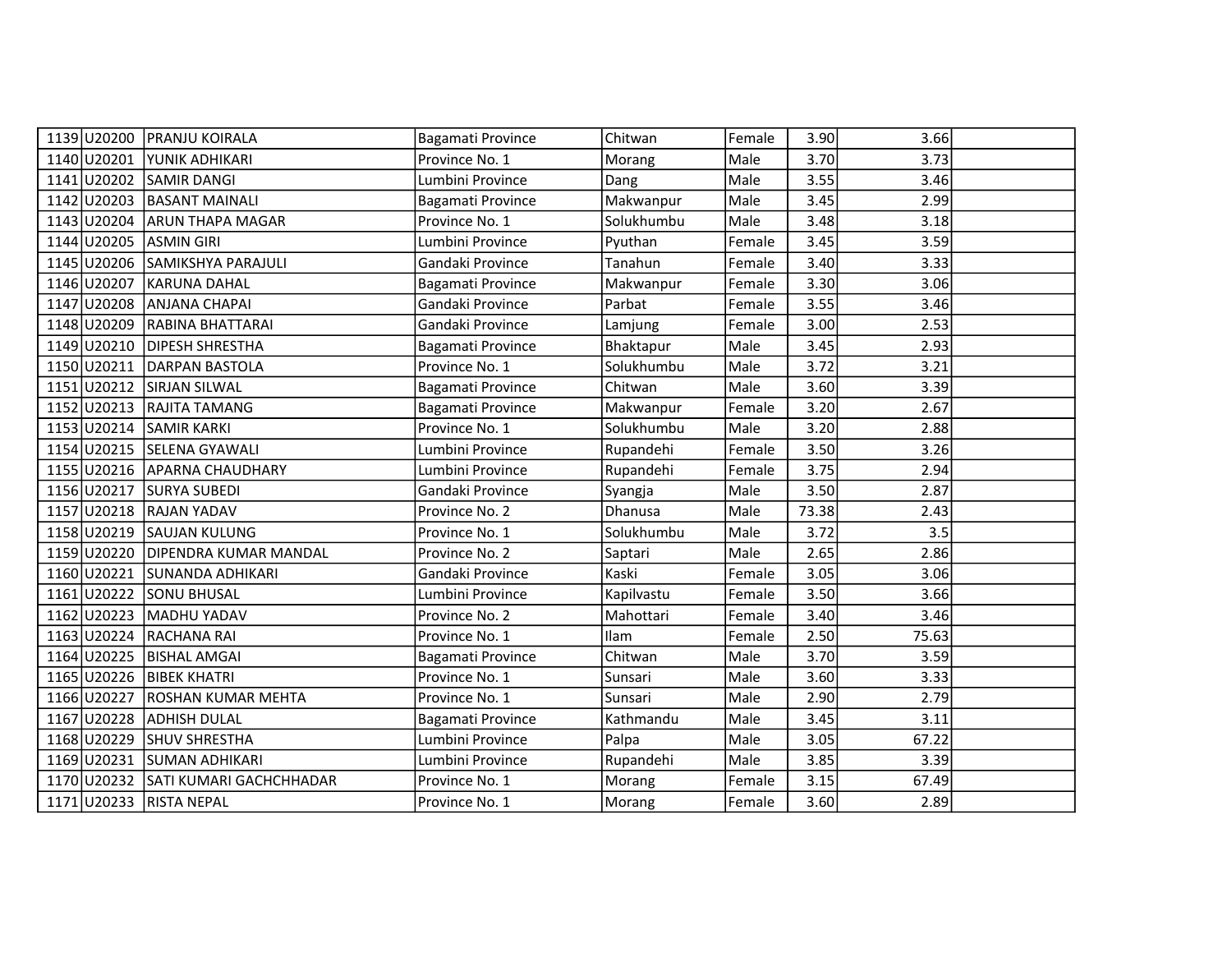|                         | 1172 U20234 SARVESH GHIMERE      | Province No. 1         | Morang       | Male   | 3.50 | 3.39  |  |
|-------------------------|----------------------------------|------------------------|--------------|--------|------|-------|--|
|                         | 1173 U20236 SADIKSHA BUDHATHOKI  | Province No. 1         | Dhankuta     | Female | 3.05 | 2.69  |  |
|                         | 1174 U20237 NABIN NEPAL          | Province No. 2         | Sarlahi      | Male   | 3.85 | 3.66  |  |
| 1175 U20238 ROHAN RIJAL |                                  | Province No. 2         | Saptari      | Male   | 3.70 | 3.26  |  |
| 1176 U20239             | <b>DEEPIKA PARIYAR</b>           | Gandaki Province       | Kaski        | Female | 3.50 | 3.13  |  |
| 1177 U20240             | NISMA GAUTAM                     | Province No. 1         | Morang       | Female | 2.95 | 69.65 |  |
|                         | 1178 U20241 APSARA BOHARA        | Sudurpaschhim Province | Kanchanpur   | Female | 3.00 | 2.73  |  |
| 1179 U20242 SATISH KARN |                                  | Province No. 2         | Dhanusa      | Male   | 2.95 | 2.73  |  |
|                         | 1180 U20243 ANUJA SAPKOTA        | Bagamati Province      | Makwanpur    | Female | 3.10 | 2.93  |  |
|                         | 1181 U20244 LEDISA MAGAR         | Province No. 1         | Solukhumbu   | Female | 3.36 | 3.17  |  |
|                         | 1182 U20245 BIBASH THAPA         | Gandaki Province       | Kaski        | Male   | 3.55 | 3.17  |  |
|                         | 1183 U20246 RAMESH KAMI          | Sudurpaschhim Province | Dadeldhura   | Male   | 3.72 | 3.12  |  |
| 1184 U20247             | <b>HERA GHARTI</b>               | Gandaki Province       | Baglung      | Female | 2.77 | 2.53  |  |
|                         | 1185 U20248 SAMIKSHYA KUMAL      | Gandaki Province       | Lamjung      | Female | 3.35 | 3.08  |  |
|                         | 1186 U20249 RADHA KANWOR         | Lumbini Province       | Dang         | Female | 2.90 | 2.99  |  |
|                         | 1187 U20250 BIRENDRA BHANDARI    | Sudurpaschhim Province | Dadeldhura   | Male   | 3.72 | 3.37  |  |
|                         | 1188 U20252 NIRMALA LIMBU        | Province No. 1         | Morang       | Female | 3.44 | 2.96  |  |
|                         | 1189 U20253 BINITA THAPA CHHETRI | Lumbini Province       | Arghakhanchi | Female | 3.55 | 3.46  |  |
|                         | 1190 U20254 BISHAL ADHIKARI      | Sudurpaschhim Province | Achham       | Male   | 3.25 | 2.79  |  |
| 1191 U20255             | laashish Paudel                  | Lumbini Province       | Palpa        | Male   | 3.64 | 2.93  |  |
|                         | 1192 U20256 ROHIT KADARA         | Sudurpaschhim Province | Kanchanpur   | Male   | 3.60 | 3.19  |  |
|                         | 1193 U20257 SARASWOTI THAKURATHI | Sudurpaschhim Province | Dadeldhura   | Female | 3.36 | 2.69  |  |
|                         | 1194 U20258 SUMITRA TAMANG       | Gandaki Province       | Lamjung      | Female | 3.50 | 3.13  |  |
| 1195 U20259 ARATI ALE   |                                  | Gandaki Province       | Tanahun      | Female | 3.35 | 2.99  |  |
|                         | 1196 U20260 UJWAL BHATTARAI      | Province No. 1         | Sunsari      | Male   | 2.79 | 2.77  |  |
|                         | 1197 U20261 AMIT KUMAR YADAV     | Province No. 1         | Sunsari      | Male   | 3.60 | 3.19  |  |
| 1198 U20262             | <b>SAJJA KATWAL</b>              | Province No. 1         | Sunsari      | Female | 3.60 | 3.19  |  |
| 1199 U20263             | <b>BINITA SHRESTHA</b>           | Bagamati Province      | Sindhuli     | Female | 3.75 | 3.33  |  |
| 1200 U20264             | <b>PRABINA RAI</b>               | Province No. 1         | Sunsari      | Female | 3.60 | 3.5   |  |
|                         | 1201 U20265 DIKSHYA KARKI        | Bagamati Province      | Kathmandu    | Female | 3.80 | 3.46  |  |
| 1202 U20266             | <b>BINU NEUPANE</b>              | Lumbini Province       | Dang         | Female | 3.25 | 3.33  |  |
| 1203 U20267             | SIRJANA THAPA CHHETRI            | Gandaki Province       | Lamjung      | Female | 3.50 | 3.37  |  |
| 1204 U20268 TRIPTI K.C. |                                  | Gandaki Province       | Nawalparasi  | Female | 3.10 | 3.59  |  |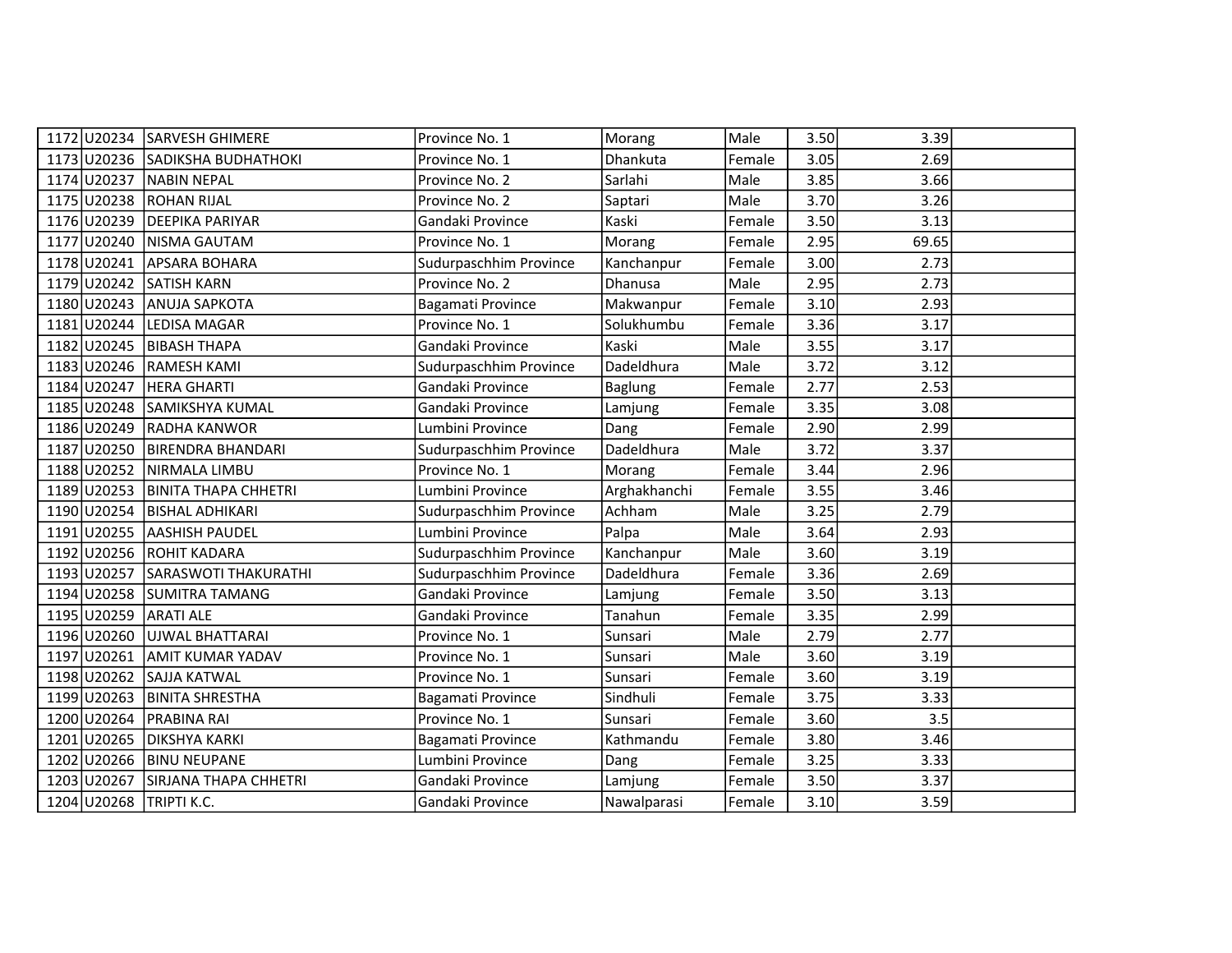|             | 1205 U20269 SAMIKSHYA GHIMIRE        | Lumbini Province       | Gulmi          | Female | 3.30  | 3.13  |  |
|-------------|--------------------------------------|------------------------|----------------|--------|-------|-------|--|
| 1206 U20270 | <b>AAYUSH POUDEL</b>                 | Lumbini Province       | Banke          | Male   | 3.50  | 3.53  |  |
|             | 1207 U20271 BHUMIKA ADHIKARI         | Province No. 1         | Dhankuta       | Female | 2.60  | 69.53 |  |
|             | 1208 U20272 PRIYANKA CHAUDHARY THARU | Province No. 2         | Saptari        | Female | 3.55  | 3.66  |  |
| 1209 U20273 | LAXMI DHUNGANA                       | Bagamati Province      | Nuwakot        | Female | 3.80  | 3.39  |  |
| 1210 U20274 | <b>BIBEK CHANDRA CHAUDHARY</b>       | Province No. 1         | Udayapur       | Male   | 60.75 | 58.17 |  |
|             | 1211 U20275 AARTI KUMARI YADAV       | Province No. 2         | Siraha         | Female | 2.90  | 2.93  |  |
|             | 1212 U20276 NIKITA ADHIKARI          | Province No. 1         | Jhapa          | Female | 3.25  | 3.24  |  |
|             | 1213 U20278 DEEPSHIKHA ADHIKARI      | Bagamati Province      | Chitwan        | Female | 3.75  | 3.53  |  |
|             | 1214 U20279 ANJANA KAFLE             | Gandaki Province       | Parbat         | Female | 3.65  | 3.53  |  |
|             | 1215 U20280 ANUYAN MAGAR             | Province No. 1         | Solukhumbu     | Male   | 3.36  | 3.24  |  |
| 1216 U20281 | MANITA POKHAREL                      | Province No. 1         | Jhapa          | Female | 2.95  | 72.28 |  |
| 1217 U20282 | <b>PRASHAMSA RIMAL</b>               | Gandaki Province       | Lamjung        | Female | 3.45  | 3.44  |  |
|             | 1218 U20283 KALYAN KHADKA            | Bagamati Province      | Kathmandu      | Male   | 3.55  | 3.26  |  |
|             | 1219 U20284 RANDIP CHAUDHARY         | Province No. 2         | Saptari        | Male   | 3.25  | 2.53  |  |
| 1220 U20285 | RAKSHYA DHAMALA                      | Province No. 1         | Jhapa          | Female | 3.40  | 76.95 |  |
|             | 1221 U20286 BINITA KHADKA            | Province No. 1         | Terhathum      | Female | 2.60  | 71.73 |  |
|             | 1222 U20288 MELINA PAUDEL            | Gandaki Province       | Parbat         | Female | 3.36  | 2.87  |  |
|             | 1223 U20289 GAUTAM BAHADUR BOGATI    | Sudurpaschhim Province | Kailali        | Male   | 2.90  | 72.29 |  |
| 1224 U20290 | <b>PRASHANT KUMAR MANDAL</b>         | Province No. 1         | Sunsari        | Male   | 2.90  | 3.33  |  |
| 1225 U20291 | <b>KANCHAN GURUNG</b>                | Gandaki Province       | Lamjung        | Female | 3.40  | 3.46  |  |
|             | 1226 U20292 RISHAV CHAUDHARY         | Province No. 2         | Siraha         | Male   | 3.70  | 3.06  |  |
|             | 1227 U20294 BHAWANI NEPALI           | Gandaki Province       | Kaski          | Female | 3.32  | 2.89  |  |
|             | 1228 U20296 MANIKA KARKI             | Province No. 1         | Morang         | Female | 3.05  | 73.78 |  |
|             | 1229 U20297 SUSHAN RIMAL             | Province No. 2         | Sarlahi        | Male   | 3.52  | 2.93  |  |
|             | 1230 U20298 KISHOR SANJYAL           | Sudurpaschhim Province | Kailali        | Male   | 3.68  | 3.06  |  |
| 1231 U20299 | <b>ABIRAL SHRESTHA</b>               | Province No. 1         | Solukhumbu     | Male   | 3.36  | 3.33  |  |
|             | 1232 U20300 SAJANI REGMI             | Bagamati Province      | Chitwan        | Female | 3.90  | 3.79  |  |
|             | 1233 U20302 RIMESH UPRETI            | Bagamati Province      | <b>Dhading</b> | Male   | 3.84  | 3.48  |  |
|             | 1234 U20303 NIKITA SINGH             | Province No. 2         | Sarlahi        | Female | 3.10  | 2.83  |  |
| 1235 U20304 | ALISHA DARLAMI MAGAR                 | Province No. 1         | Dhankuta       | Female | 3.45  | 3.6   |  |
|             | 1236 U20305   MANISHA UPERKOTI       | Gandaki Province       | Gorkha         | Female | 3.40  | 3.26  |  |
|             | 1237 U20306 SANJAYA TAMANG           | Province No. 1         | Ilam           | Male   | 3.00  | 2.86  |  |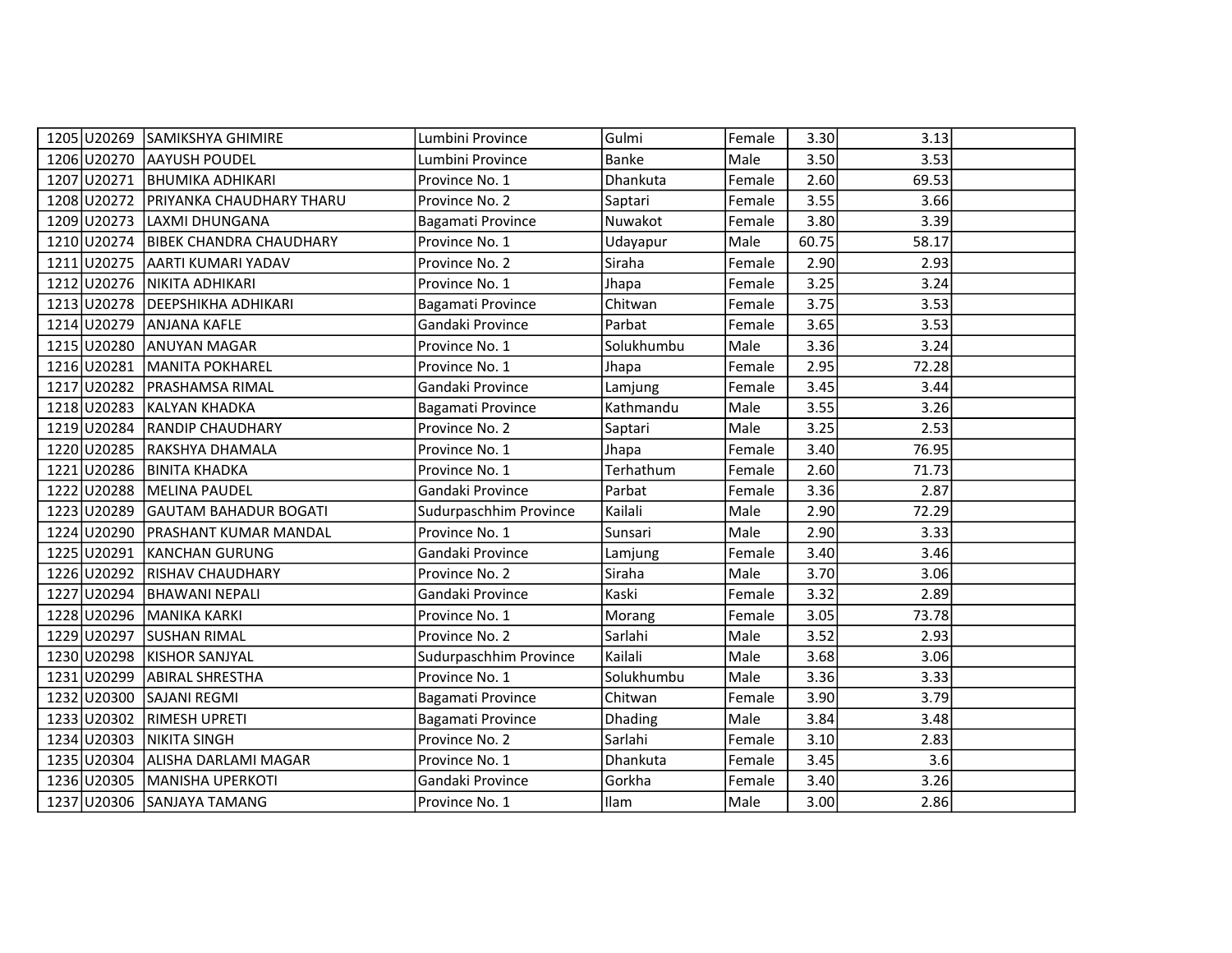|                           | 1238 U20307 SUJIT KUMAR YADAV  | Province No. 2         | Mahottari   | Male   | 3.30 | 3.46  |  |
|---------------------------|--------------------------------|------------------------|-------------|--------|------|-------|--|
|                           | 1239 U20308 SANDIP SHRESTHA    | Gandaki Province       | Lamjung     | Male   | 3.75 | 3.37  |  |
| 1240 U20309 SANDIP K.C.   |                                | Gandaki Province       | Kaski       | Male   | 3.30 | 3.13  |  |
| 1241 U20310 SIJAL PUN     |                                | Lumbini Province       | Dang        | Male   | 3.15 | 80.59 |  |
|                           | 1242 U20311 SAGAR REGMI        | Karnali Province       | Dailekh     | Male   | 3.45 | 3.52  |  |
| 1243 U20312               | <b>KARUNA SINGH</b>            | Sudurpaschhim Province | Bajhang     | Female | 3.30 | 3.33  |  |
| 1244 U20313 VIJAY SINGH   |                                | Province No. 2         | Mahottari   | Male   | 2.95 | 80.55 |  |
|                           | 1245 U20314 SAFALTA KHATIWADA  | Sudurpaschhim Province | Kailali     | Female | 3.45 | 3.13  |  |
| 1246 U20315 SUJAN KC      |                                | Gandaki Province       | Kaski       | Male   | 2.90 | 3.13  |  |
|                           | 1247 U20317 SUJIT BIRAJI YADAV | Province No. 2         | Dhanusa     | Male   | 3.10 | 2.99  |  |
|                           | 1248 U20318 SHAKTI KUMAR RAY   | Province No. 2         | Sarlahi     | Male   | 2.20 | 64.9  |  |
|                           | 1249 U20319 SUMAN NEUPANE      | Gandaki Province       | Parbat      | Male   | 3.40 | 2.71  |  |
|                           | 1250 U20320 SATISH KUMAR YADAV | Province No. 2         | Saptari     | Male   | 3.40 | 67.45 |  |
| 1251 U20322               | NAYAN ADHIKARI                 | Province No. 1         | Morang      | Male   | 2.85 | 3.11  |  |
|                           | 1252 U20323 SUSHIL DANUWAR     | Province No. 1         | Udayapur    | Male   | 3.40 | 3.06  |  |
|                           | 1253 U20324 BIKASH ACHARYA     | Lumbini Province       | Palpa       | Male   | 3.60 | 3.19  |  |
|                           | 1254 U20325 RUPESH KUMAR YADAY | Province No. 2         | Dhanusa     | Male   | 3.10 | 3.1   |  |
| 1255 U20326 SAVYATA OLI   |                                | Karnali Province       | Salyan      | Female | 2.90 | 3.46  |  |
|                           | 1256 U20327 NAGENDRA SAH       | Province No. 2         | Rautahat    | Male   | 3.45 | 3.29  |  |
| 1257 U20328               | MUNA PAHARI                    | Gandaki Province       | Kaski       | Female | 3.40 | 2.93  |  |
|                           | 1258 U20329 BISHNU THAKUR      | Province No. 2         | <b>Bara</b> | Male   | 3.85 | 3.13  |  |
|                           | 1259 U20330 KRITI THAPA MAGAR  | Gandaki Province       | Nawalpur    | Female | 2.90 | 3.04  |  |
| 1260 U20331   ISHWORI RAI |                                | Bagamati Province      | Sindhuli    | Female | 3.00 | 2.9   |  |
|                           | 1261 U20332 DIKSHA NEUPANE     | Gandaki Province       | Parbat      | Female | 3.64 | 2.85  |  |
|                           | 1262 U20333 DEEPAK KUMAR SAH   | Province No. 2         | Mahottari   | Male   | 3.25 | 2.71  |  |
|                           | 1263 U20334 AKRITI KHATRI      | Gandaki Province       | Kaski       | Female | 3.92 | 3.53  |  |
| 1264 U20335               | IKAMANA DAHAL                  | Province No. 1         | Udayapur    | Female | 3.72 | 3.12  |  |
|                           | 1265 U20336 PABITRA PATHAK     | Lumbini Province       | Rupandehi   | Female | 3.04 | 2.81  |  |
| 1266 U20337 NISHA THARU   |                                | Lumbini Province       | Kapilvastu  | Female | 3.40 | 3.43  |  |
|                           | 1267 U20338 ANJILA SUBEDI      | Gandaki Province       | Parbat      | Female | 3.25 | 2.93  |  |
|                           | 1268 U20339 SONIKA KUNWAR      | Bagamati Province      | Chitwan     | Female | 3.15 | 3.13  |  |
| 1269 U20340 AASHA SINGH   |                                | Province No. 2         | Dhanusa     | Female | 3.60 | 2.73  |  |
| 1270 U20341 JYOTI CHAND   |                                | Lumbini Province       | Banke       | Female | 2.90 | 2.73  |  |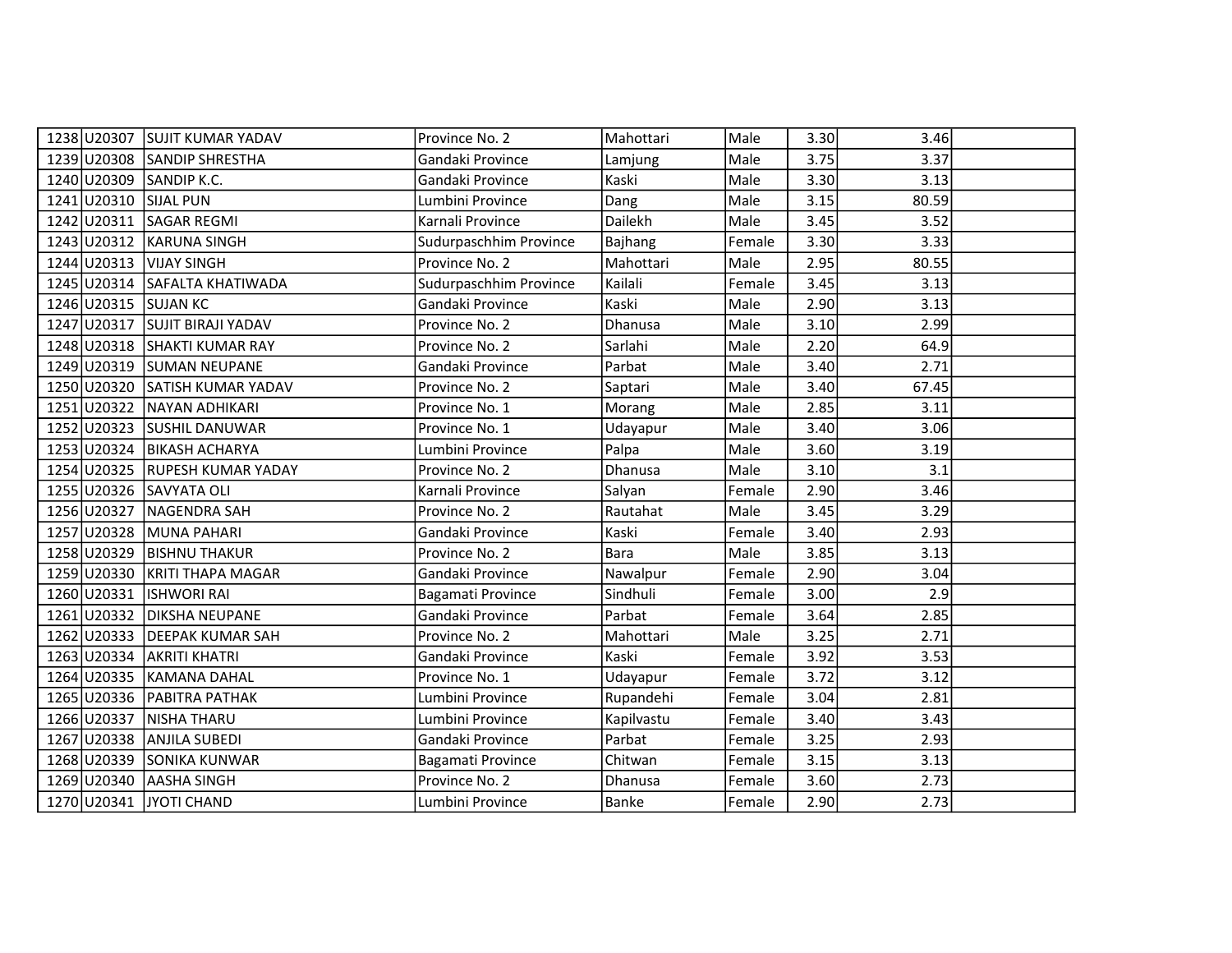| 1271 U20342 | <b>PUSHPA JOSHI</b>          | Sudurpaschhim Province | Bajhang        | Male   | 3.40 | 2.69  |  |
|-------------|------------------------------|------------------------|----------------|--------|------|-------|--|
|             | 1272 U20343 AASTHA ADHIKARI  | Gandaki Province       | Nawalparasi    | Female | 3.45 | 3.46  |  |
|             | 1273 U20344   PRAJWAL CHAND  | Sudurpaschhim Province | Baitadi        | Male   | 3.65 | 3.35  |  |
|             | 1274 U20345 SUSMITA SUBEDI   | Lumbini Province       | Nawalparasi    | Female | 3.35 | 3.16  |  |
| 1275 U20346 | NIHARIKA DHAKAL              | Bagamati Province      | Kathmandu      | Female | 3.60 | 3.13  |  |
| 1276 U20347 | NIKITA ADHIKARI              | Bagamati Province      | Sindhuli       | Female | 2.85 | 69.1  |  |
|             | 1277 U20348 SANJAYA POUDEL   | Gandaki Province       | Kaski          | Male   | 3.72 | 2.99  |  |
|             | 1278 U20349 ANISHA ACHARYA   | Gandaki Province       | <b>Baglung</b> | Female | 2.85 | 3.13  |  |
| 1279 U20350 | MIRA SHAH                    | Sudurpaschhim Province | Achham         | Female | 3.40 | 3.29  |  |
| 1280 U20351 | <b>SUJAB KARKI</b>           | Bagamati Province      | Sindhupalchok  | Male   | 3.35 | 2.73  |  |
|             | 1281 U20352 BIDUR PANGENI    | Gandaki Province       | Syangja        | Male   | 3.20 | 2.83  |  |
| 1282 U20353 | <b>ISHAN KARKI</b>           | Province No. 1         | Sunsari        | Male   | 3.60 | 2.73  |  |
| 1283 U20354 | <b>DURGA BOHARA</b>          | Karnali Province       | Jumla          | Male   | 3.80 | 3.31  |  |
| 1284 U20355 | <b>BISHAL NEUPANE</b>        | Bagamati Province      | Chitwan        | Male   | 3.55 | 2.63  |  |
|             | 1285 U20356 ROJINA SHRESTHA  | Bagamati Province      | Makwanpur      | Female | 3.25 | 2.66  |  |
| 1286 U20357 | MANISHA CHAUDHARY            | Province No. 1         | Morang         | Female | 3.00 | 2.86  |  |
|             | 1287 U20358 PUJA SAPKOTA     | Gandaki Province       | Kaski          | Female | 3.35 | 3.06  |  |
| 1288 U20359 | <b>DEVIKA GAUTAM</b>         | Province No. 1         | Morang         | Female | 3.65 | 3.15  |  |
| 1289 U20360 | MANISHA CHAUDHARY            | Province No. 2         | <b>Bara</b>    | Female | 3.30 | 2.79  |  |
| 1290 U20361 | SUBEKSHYA SHARMA             | Gandaki Province       | Parbat         | Female | 3.40 | 2.59  |  |
| 1291 U20362 | <b>RAVI KUMAR SAH</b>        | Province No. 2         | Mahottari      | Male   | 3.10 | 3.29  |  |
|             | 1292 U20363 PRAJWOL RIJAL    | Bagamati Province      | Chitwan        | Male   | 3.68 | 3.4   |  |
| 1293 U20364 | SIMRAN CHAULAGAIN            | Province No. 1         | Jhapa          | Female | 3.15 | 72.98 |  |
| 1294 U20365 | DILIP KUMAR CHAUDHARY        | Province No. 1         | Sunsari        | Male   | 3.40 | 3.19  |  |
| 1295 U20366 | <b>DINESH CHAUDHARY</b>      | Province No. 2         | <b>Bara</b>    | Male   | 2.80 | 71.29 |  |
| 1296 U20367 | SAMJHANA SHARMA              | Gandaki Province       | Nawalparasi    | Female | 3.50 | 3.06  |  |
| 1297 U20368 | <b>ANJANA GOLE</b>           | Bagamati Province      | Makwanpur      | Female | 3.16 | 3.02  |  |
| 1298 U20369 | DEEPEEKA BARAL               | Bagamati Province      | Chitwan        | Female | 3.30 | 2.79  |  |
| 1299 U20370 | <b>ANISH KARKI</b>           | Province No. 1         | Morang         | Male   | 2.96 | 3.17  |  |
| 1300 U20371 | <b>RATNA KIRAN RAI</b>       | Province No. 2         | Siraha         | Male   | 3.30 | 3.53  |  |
| 1301 U20372 | SANJAY CHANDRABANSHI         | Province No. 1         | Morang         | Male   | 3.10 | 2.75  |  |
|             | 1302 U20373 SAURAV PANDEY    | Lumbini Province       | Kapilvastu     | Male   | 3.45 | 3.59  |  |
|             | 1303 U20374 AAKASH CHAUDHARY | Lumbini Province       | Nawalparasi    | Male   | 3.15 | 2.83  |  |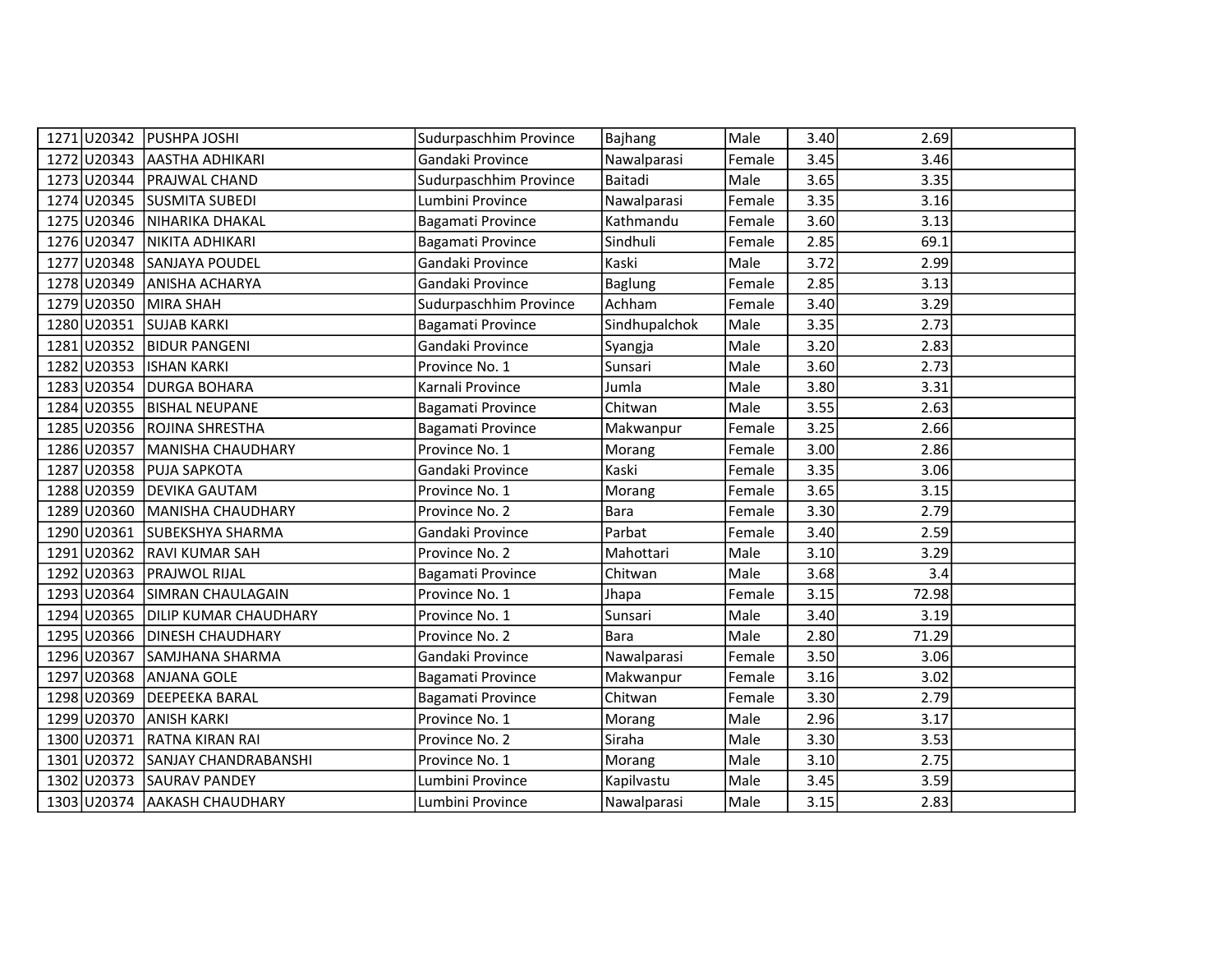| 1304 U20375 ANJAL LUITEL |                                   | Province No. 1    | Jhapa       | Male   | 3.60  | 3.26  |  |
|--------------------------|-----------------------------------|-------------------|-------------|--------|-------|-------|--|
|                          | 1305 U20376  INU CHAUDHARY        | Province No. 2    | Bara        | Female | 53.25 | 72.37 |  |
| 1306 U20377              | <b>SONIYA THING</b>               | Bagamati Province | Makwanpur   | Female | 3.55  | 3.19  |  |
| 1307 U20378              | NETRAJYOTI ROKA MAGAR             | Lumbini Province  | Rolpa       | Female | 3.68  | 2.93  |  |
| 1308 U20379              | KRITIKA KANDEL                    | Bagamati Province | Chitwan     | Female | 3.65  | 3.46  |  |
| 1309 U20380              | <b>BABITA ACHARYA</b>             | Lumbini Province  | Dang        | Female | 3.15  | 3.04  |  |
| 1310 U20381              | <b>SAGAR KARKI</b>                | Province No. 1    | Morang      | Male   | 2.95  | 2.89  |  |
|                          | 1311 U20382 SUDIP KUMAR CHAUDHARY | Lumbini Province  | Nawalparasi | Male   | 3.65  | 3.16  |  |
|                          | 1312 U20383 BHUMIKA BHATTARAI     | Province No. 1    | Morang      | Female | 3.25  | 3.17  |  |
|                          | 1313 U20384 SURUCHI YADAV         | Province No. 2    | Dhanusa     | Female | 3.30  | 3.19  |  |
|                          | 1314 U20385 MONITA SHAH           | Province No. 1    | Sunsari     | Female | 3.70  | 3.49  |  |
| 1315 U20386              | <b>RAJAN SHAHI</b>                | Karnali Province  | Humla       | Male   | 3.25  | 2.77  |  |
| 1316 U20387              | KIRAN BARAL                       | Province No. 1    | Jhapa       | Male   | 3.50  | 3.33  |  |
|                          | 1317 U20388 SABITA GHIMIRE        | Lumbini Province  | Kapilvastu  | Female | 3.68  | 3.73  |  |
|                          | 1318 U20389 BIKALPA NEUPANE       | Gandaki Province  | Tanahun     | Male   | 3.00  | 3.53  |  |
| 1319 U20390              | AMAN KUMAR YADAV                  | Province No. 2    | Mahottari   | Male   | 3.55  | 3.53  |  |
| 1320 U20391              | <b>PRAJWAL ACHARYA</b>            | Province No. 1    | Dhankuta    | Male   | 2.70  | 71.39 |  |
| 1321 U20392              | <b>DIPEN KHATI BISHWAKARMA</b>    | Province No. 1    | Dhankuta    | Male   | 2.70  | 2.59  |  |
|                          | 1322 U20393 SARMILA CHAUDHARY     | Province No. 2    | Siraha      | Female | 3.30  | 73.37 |  |
| 1323 U20394              | <b>PRIYA YADAV</b>                | Lumbini Province  | Nawalparasi | Female | 3.65  | 3.26  |  |
| 1324 U20396              | <b>PREETI YADAV</b>               | Lumbini Province  | Nawalparasi | Female | 3.50  | 3.16  |  |
| 1325 U20397              | <b>BIMAL PAUDEL</b>               | Gandaki Province  | Syangja     | Male   | 3.60  | 2.93  |  |
|                          | 1326 U20398 RUCHI YADAV           | Province No. 2    | Dhanusa     | Female | 3.35  | 3.06  |  |
| 1327 U20399              | NIJAM KHATRI                      | Bagamati Province | Chitwan     | Female | 2.75  | 63.8  |  |
| 1328 U20400              | <b>PUNAM KARKI</b>                | Bagamati Province | Ramechhap   | Female | 3.75  | 3.66  |  |
| 1329 U20401              | <b>AMITA DHAKAL</b>               | Gandaki Province  | Syangja     | Female | 3.50  | 3.39  |  |
| 1330 U20402              | ADITI BHANDARI                    | Gandaki Province  | Kaski       | Female | 3.85  | 3.26  |  |
| 1331 U20403              | DIVYA LAXMI YADAV                 | Province No. 2    | Saptari     | Female | 3.45  | 2.79  |  |
| 1332 U20404              | RABI LAMICHHANE                   | Karnali Province  | Dailekh     | Male   | 45.38 | 63.8  |  |
|                          | 1333 U20405 BIBEK LAMICHHANE      | Gandaki Province  | Parbat      | Male   | 3.45  | 2.75  |  |
| 1334 U20406              | ROSHAN GAUTAM                     | Karnali Province  | Jajarkot    | Male   | 3.35  | 2.66  |  |
| 1335 U20407              | <b>ARBIND KUMAR KUSHWAHA</b>      | Province No. 2    | Sarlahi     | Male   | 2.70  | 2.53  |  |
|                          | 1336 U20408 SWASTIKA KUMARI GIRI  | Province No. 2    | <b>Bara</b> | Female | 3.28  | 3.18  |  |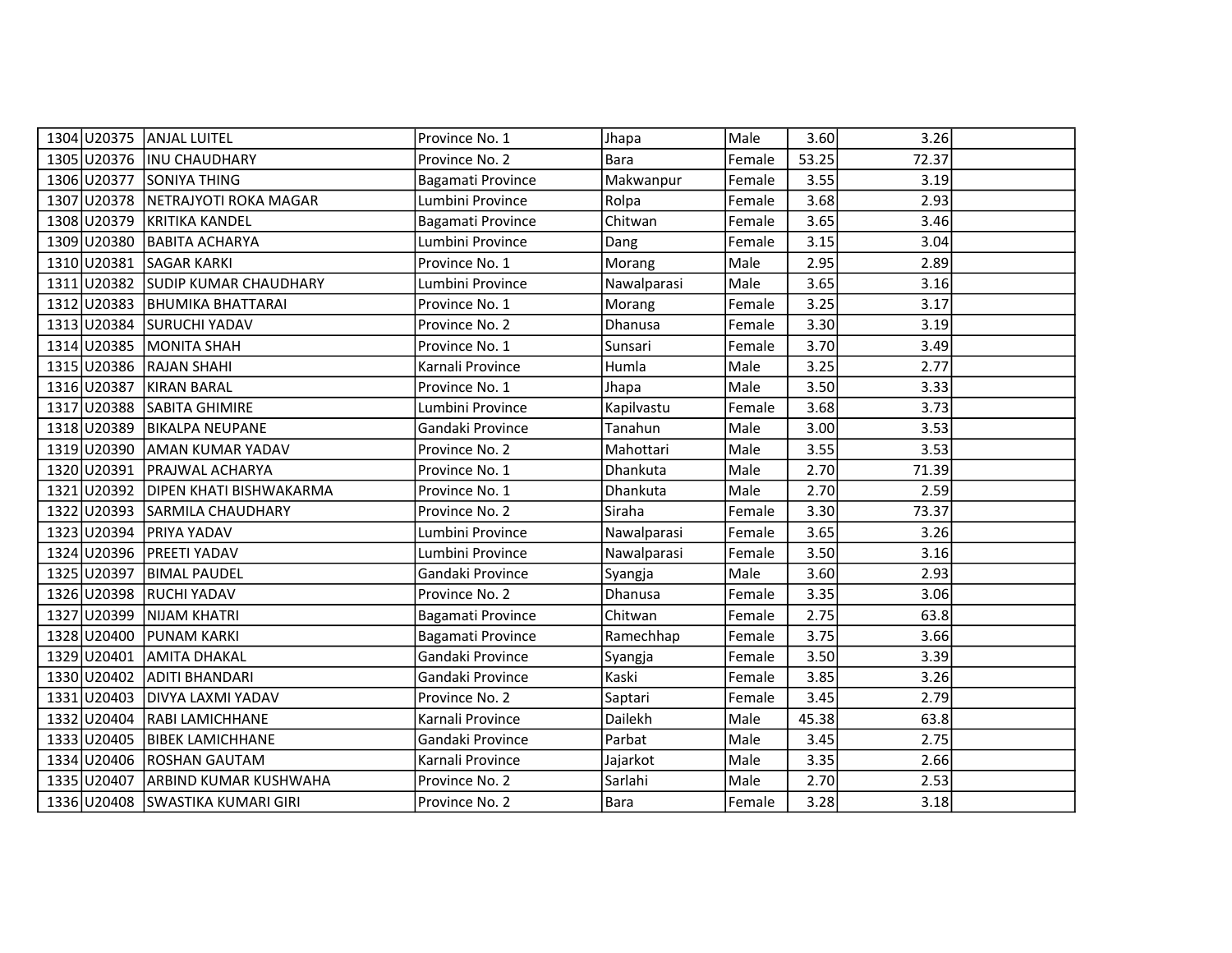|                            | 1337 U20409 SARMILA RAYAMAJHI        | Lumbini Province       | Gulmi          | Female | 3.40  | 2.93  |  |
|----------------------------|--------------------------------------|------------------------|----------------|--------|-------|-------|--|
|                            | 1338 U20410 KALPANA SHAHI            | Karnali Province       | Kalikot        | Female | 2.30  | 69.69 |  |
|                            | 1339 U20411 DHANALAXMI PANDEY        | Karnali Province       | Jumla          | Female | 57.75 | 74.27 |  |
|                            | 1340 U20412 SANTOSH LEKHAK           | Sudurpaschhim Province | Darchula       | Male   | 3.65  | 3.36  |  |
|                            | 1341 U20413 SONISH DHAMALA           | Lumbini Province       | Bardiya        | Male   | 3.70  | 3.66  |  |
|                            | 1342 U20414 CHITRAREKHA KUMARI YADAV | Province No. 2         | Mahottari      | Female | 2.70  | 70.92 |  |
| 1343 U20415   MEJU JUGJALI |                                      | Gandaki Province       | Myagdi         | Female | 2.60  | 80.55 |  |
|                            | 1344 U20416 SUMAN AWASTHI            | Sudurpaschhim Province | Kailali        | Male   | 2.95  | 2.86  |  |
| 1345 U20417                | <b>PRAMISH PAUDEL</b>                | Gandaki Province       | Myagdi         | Male   | 2.50  | 67.41 |  |
| 1346 U20418 ROJI JUGJALI   |                                      | Gandaki Province       | Myagdi         | Female | 2.75  | 75.92 |  |
|                            | 1347 U20419 DEEPTI TIWARI            | Sudurpaschhim Province | Kanchanpur     | Female | 3.50  | 3.29  |  |
| 1348 U20421                | NEHA SHRESTHA                        | Gandaki Province       | Gorkha         | Female | 3.20  | 2.88  |  |
| 1349 U20422                | NEEBHA SHARMA                        | Lumbini Province       | Palpa          | Female | 3.70  | 3.66  |  |
|                            | 1350 U20423 KARISHMA KHATRI          | Lumbini Province       | Rupandehi      | Female | 3.25  | 3.43  |  |
| 1351 U20424 RUBI SAH       |                                      | Province No. 2         | Siraha         | Female | 3.25  | 3.27  |  |
| 1352 U20425                | <b>DIPENDRA KUMAR SHAHI</b>          | Karnali Province       | Jumla          | Male   | 3.55  | 2.93  |  |
|                            | 1353 U20426 DEEPSHIKHA LIMBU         | Province No. 1         | Dhankuta       | Female | 3.05  | 77.57 |  |
| 1354 U20427 RUBI SUBEDI    |                                      | Gandaki Province       | Syangja        | Female | 3.80  | 3.19  |  |
|                            | 1355 U20428 AANAND KUMAR YADAV       | Province No. 2         | Saptari        | Male   | 2.65  | 75.1  |  |
| 1356 U20429                | <b>ASIM KUMAR THARU</b>              | Lumbini Province       | Bardiya        | Male   | 51.00 | 66.68 |  |
| 1357 U20430                | <b>DINESH MAJHI</b>                  | Lumbini Province       | Rupandehi      | Male   | 3.85  | 3.49  |  |
|                            | 1358 U20431 RAKESH KUMAR YADAV       | Province No. 2         | Dhanusa        | Male   | 3.15  | 3.06  |  |
|                            | 1359 U20432 SAPANA POKHREL           | Gandaki Province       | Nawalparasi    | Female | 3.32  | 3.3   |  |
|                            | 1360 U20433 RABINA CHAUDHARY         | Sudurpaschhim Province | Kailali        | Female | 63.50 | 73.47 |  |
|                            | 1361 U20434 SWAPNIL KAFLE            | Lumbini Province       | Palpa          | Male   | 3.45  | 3.45  |  |
|                            | 1362 U20435 SUMINA THAPA MAGAR       | Bagamati Province      | <b>Dhading</b> | Female | 3.90  | 3.59  |  |
| 1363 U20436 POOJA KARKI    |                                      | Sudurpaschhim Province | Kanchanpur     | Female | 3.25  | 3.26  |  |
| 1364 U20437                | <b>PUSPANJALI SUBEDI</b>             | Gandaki Province       | Kaski          | Female | 2.90  | 2.66  |  |
|                            | 1365 U20438 RIPUNANDAN MEHTA         | Province No. 2         | Saptari        | Male   | 3.10  | 2.82  |  |
|                            | 1366 U20439 GANGA BASHYAL            | Lumbini Province       | Palpa          | Female | 3.75  | 3.46  |  |
|                            | 1367 U20440 SUJATA PRASAD YADAV      | Province No. 2         | Saptari        | Female | 3.15  | 3.33  |  |
| 1368 U20441                | <b>TEJUMA KHADKA</b>                 | Province No. 1         | Okhaldhunga    | Female | 3.55  | 3.33  |  |
|                            | 1369 U20442 PABITRA YOGI             | Lumbini Province       | Pyuthan        | Female | 3.45  | 3.26  |  |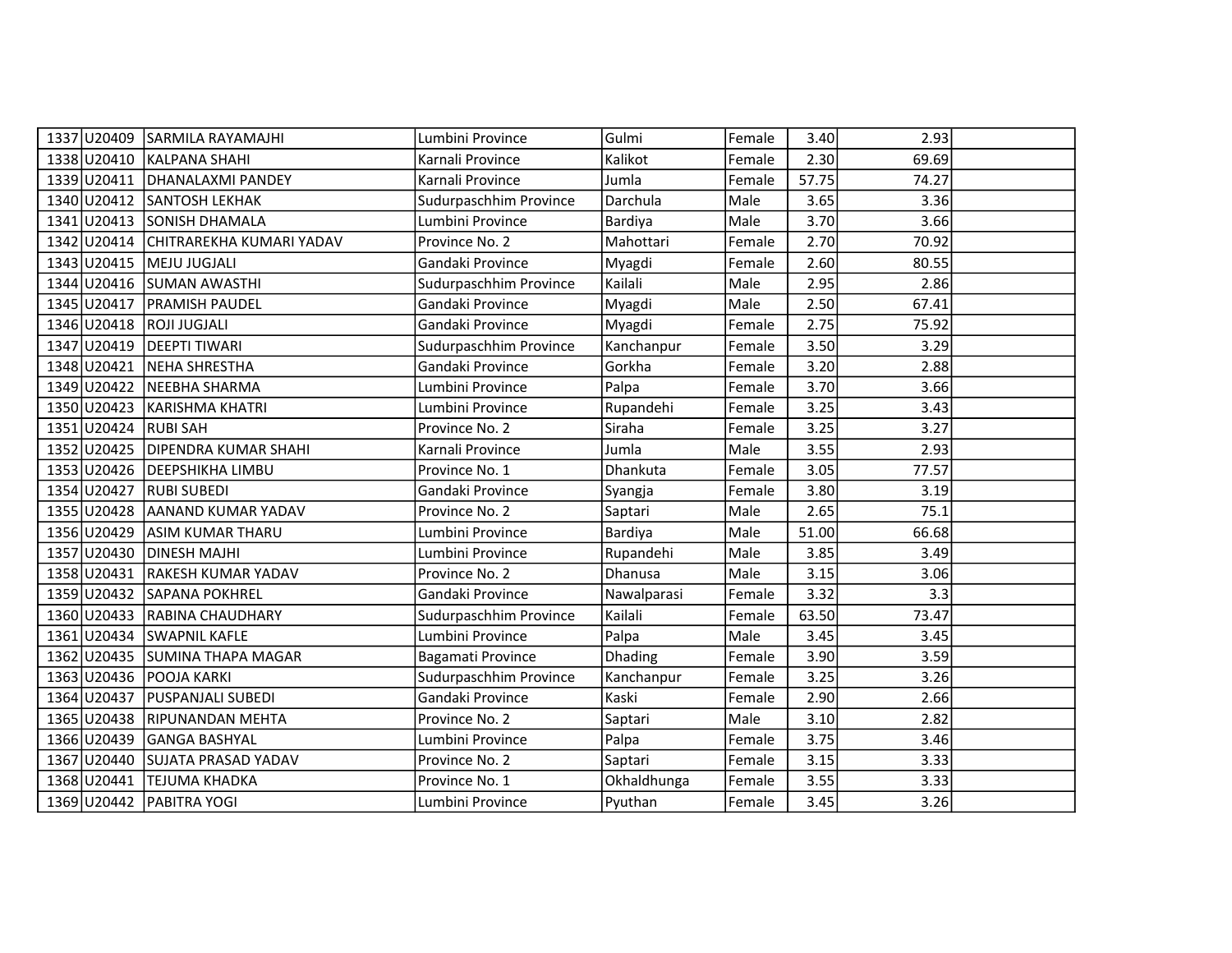|                           | 1370 U20443 NIRAJAN KUMAR MEHTA | Province No. 1    | Sunsari        | Male   | 2.75 | 3.39  |  |
|---------------------------|---------------------------------|-------------------|----------------|--------|------|-------|--|
|                           | 1371 U20444 ANUSHA POUDEL       | Gandaki Province  | Syangja        | Female | 3.70 | 2.99  |  |
| 1372 U20445               | KARMISTA BASNET                 | Karnali Province  | Surkhet        | Female | 3.55 | 3.46  |  |
|                           | 1373 U20446 SUYOG ACHARYA       | Province No. 1    | Sunsari        | Male   | 3.50 | 3.29  |  |
| 1374 U20447               | <b>SAGAR BHANDARI</b>           | Gandaki Province  | Kaski          | Male   | 3.85 | 3.62  |  |
| 1375 U20448               | ADITYA RAJ SINGH                | Province No. 2    | Rautahat       | Male   | 3.40 | 3.03  |  |
| 1376 U20449               | <b>RABIN ARYAL</b>              | Gandaki Province  | Syangja        | Male   | 3.75 | 3.06  |  |
|                           | 1377 U20450 DEEPSIKHA CHAUDHARY | Lumbini Province  | Kapilvastu     | Female | 2.80 | 2.53  |  |
|                           | 1378 U20451 SHRIJAN BABU WAGLE  | Gandaki Province  | Syangja        | Male   | 3.45 | 3.15  |  |
|                           | 1379 U20452 SHADANAND YADAV     | Province No. 2    | Saptari        | Male   | 3.00 | 3.39  |  |
|                           | 1380 U20453 RADHIKA GHIMIRE     | Bagamati Province | Kavrepalanchok | Female | 3.40 | 3     |  |
|                           | 1381 U20454 RABINDRA MALLA      | Karnali Province  | Humla          | Male   | 3.00 | 3.26  |  |
| 1382 U20455               | SANGAM KUMAR GUPTA TELI         | Lumbini Province  | Kapilvastu     | Male   | 3.30 | 2.79  |  |
| 1383 U20456 BIRAJ PAUDEL  |                                 | Lumbini Province  | Bardiya        | Male   | 3.25 | 3.28  |  |
| 1384 U20457 PRADEEP TELI  |                                 | Lumbini Province  | Nawalparasi    | Male   | 3.40 | 2.79  |  |
|                           | 1385 U20458 KSHITIZA KARN       | Province No. 2    | Parsa          | Female | 3.45 | 3.13  |  |
| 1386 U20460   AJIM PATHAN |                                 | Lumbini Province  | Nawalparasi    | Male   | 3.10 | 2.53  |  |
| 1387 U20461               | <b>PRASHAMSA ADHIKARI</b>       | Gandaki Province  | Kaski          | Female | 3.45 | 3.51  |  |
| 1388 U20463               | SHIVA KARAN MAHATO              | Province No. 2    | Sarlahi        | Male   | 3.64 | 3.11  |  |
| 1389 U20464               | SUJATA ACHARYA                  | Province No. 1    | Morang         | Female | 3.55 | 3.02  |  |
|                           | 1390 U20465 SALINA PANDEY       | Bagamati Province | Chitwan        | Female | 3.15 | 3.26  |  |
|                           | 1391 U20466 ROSHAN SUBEDI       | Gandaki Province  | Parbat         | Male   | 2.75 | 2.65  |  |
| 1392 U20467               | <b>PRATAP NEPALI PARIYAR</b>    | Karnali Province  | Salyan         | Male   | 2.75 | 70.57 |  |
|                           | 1393 U20469 ALISHA SUBEDI       | Gandaki Province  | Parbat         | Female | 3.50 | 2.84  |  |
| 1394 U20470               | <b>KESHAB SUBEDI</b>            | Province No. 1    | Jhapa          | Male   | 3.12 | 2.72  |  |
| 1395 U20471               | <b>RASHMI GURUNG</b>            | Bagamati Province | Chitwan        | Female | 3.55 | 3.46  |  |
| 1396 U20472               | <b>KUMARI NEPALI</b>            | Gandaki Province  | Gorkha         | Female | 3.50 | 2.79  |  |
| 1397 U20473               | RAJINA BISHOWKARMA              | Bagamati Province | Chitwan        | Female | 3.05 | 2.76  |  |
| 1398 U20474               | <b>PRASHANT KHATIWADA</b>       | Province No. 1    | Jhapa          | Male   | 3.80 | 3.43  |  |
| 1399 U20475               | MANJIL TUMROK                   | Province No. 1    | Jhapa          | Male   | 3.50 | 3.31  |  |
|                           | 1400 U20476 SHRUTI YADAV        | Province No. 2    | Siraha         | Female | 3.00 | 3.26  |  |
| 1401 U20477               | <b>RITIKA DHUNGANA</b>          | Province No. 1    | Jhapa          | Female | 3.25 | 3.39  |  |
|                           | 1402 U20478 KADAM KUMARI THAPA  | Gandaki Province  | <b>Baglung</b> | Female | 3.05 | 3.33  |  |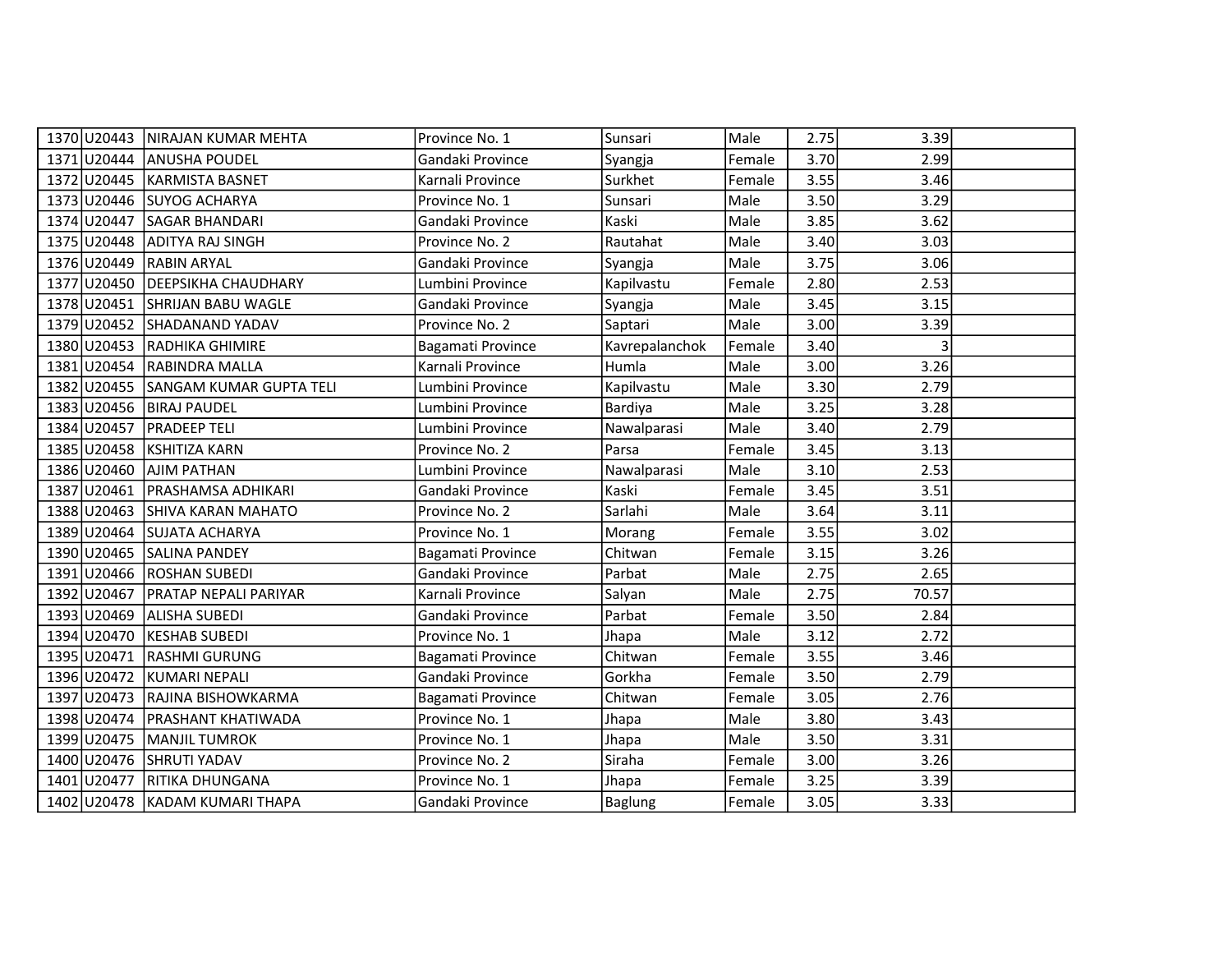|                          | 1403 U20479 KHUSBU KUMARI YADAV       | Province No. 2    | Siraha         | Female | 3.30  | 2.99  |  |
|--------------------------|---------------------------------------|-------------------|----------------|--------|-------|-------|--|
|                          | 1404 U20480 PREETIKA BHATTARAI        | Province No. 1    | Jhapa          | Female | 3.55  | 3.46  |  |
| 1405 U20481              | <b>SABINA KHATUN</b>                  | Bagamati Province | Chitwan        | Female | 3.00  | 2.54  |  |
| 1406 U20482              | <b>TINA SHARMA</b>                    | Lumbini Province  | Dang           | Female | 3.30  | 3.5   |  |
| 1407 U20483              | <b>PRIYA JHA</b>                      | Province No. 2    | Dhanusa        | Female | 3.30  | 3.3   |  |
| 1408 U20484              | <b>ANSHU SAH</b>                      | Province No. 2    | Parsa          | Female | 3.25  | 2.79  |  |
| 1409 U20485              | <b>AASHISH ACHARYA</b>                | Bagamati Province | Chitwan        | Male   | 3.15  | 3.08  |  |
|                          | 1410 U20486 NIRJALA LAKAI CHHETRI     | Bagamati Province | Chitwan        | Female | 3.40  | 2.86  |  |
| 1411 U20487              | MUKESH KUMAR MUKHIYA                  | Province No. 2    | Saptari        | Male   | 2.85  | 2.46  |  |
| 1412 U20488              | <b>AMAN CHAUDHARY</b>                 | Province No. 1    | Udayapur       | Male   | 73.13 | 63.79 |  |
| 1413 U20489              | KAMANA KUMARI SINGH                   | Province No. 2    | Siraha         | Female | 2.95  | 2.93  |  |
| 1414 U20490              | NAMRATA CHHETRI                       | Gandaki Province  | Lamjung        | Female | 3.10  | 3.06  |  |
| 1415 U20491              | NAMRATA KHANAL                        | Gandaki Province  | Kaski          | Female | 3.35  | 3.36  |  |
|                          | 1416 U20492 SALONI THAPA              | Gandaki Province  | Tanahun        | Female | 3.50  | 2.91  |  |
|                          | 1417 U20493 ADITIYA BIKRAM BUDHATHOKI | Lumbini Province  | Banke          | Male   | 3.55  | 3.46  |  |
|                          | 1418 U20494 AASHRAYA ACHARYA          | Bagamati Province | Dolakha        | Female | 3.55  | 3.46  |  |
|                          | 1419 U20495 SANAM BUDHA MAGAR         | Karnali Province  | Surkhet        | Male   | 3.10  | 3.22  |  |
|                          | 1420 U20496 KARUNA KHADKA             | Lumbini Province  | Pyuthan        | Female | 2.95  | 3.06  |  |
|                          | 1421 U20497 JYOTI KUMARI YADAV        | Province No. 2    | Saptari        | Female | 2.85  | 2.99  |  |
| 1422 U20498              | <b>DIKSHYA TIWARI</b>                 | Gandaki Province  | Nawalparasi    | Female | 3.75  | 3.53  |  |
| 1423 U20499              | <b>BAIJAYANTI RAWAT</b>               | Karnali Province  | Jumla          | Female | 2.43  | 2.43  |  |
|                          | 1424 U20500 SUDIP GAUTAM              | Gandaki Province  | Parbat         | Male   | 3.25  | 2.58  |  |
| 1425 U20501              | <b>ANIL KUMAR YADAV</b>               | Province No. 2    | Rautahat       | Male   | 3.55  | 2.51  |  |
| 1426 U20502              | <b>RAKESH CHAUDHARY</b>               | Province No. 2    | Saptari        | Male   | 3.50  | 3.13  |  |
| 1427 U20503 BIKASH BISTA |                                       | Karnali Province  | Dailekh        | Male   | 2.80  | 74.59 |  |
|                          | 1428 U20505 AAKRITI BHANDARI          | Gandaki Province  | Gulmi          | Female | 3.48  | 2.99  |  |
|                          | 1429 U20506 SANDHYA DARLAMI           | Lumbini Province  | Palpa          | Female | 3.50  | 3.66  |  |
| 1430 U20507              | <b>RAMESH KUMAR SAH</b>               | Province No. 2    | Siraha         | Male   | 3.55  | 3.03  |  |
| 1431 U20508              | <b>BISHAL KANDEL</b>                  | Gandaki Province  | <b>Baglung</b> | Male   | 2.90  | 3.53  |  |
|                          | 1432 U20509 KIRAN PRASAD KANDEL       | Gandaki Province  | Nawalparasi    | Male   | 2.99  | 2.99  |  |
| 1433 U20510              | MANISHA SAH                           | Province No. 2    | <b>Dhanusa</b> | Female | 3.40  | 2.89  |  |
| 1434 U20511              | <b>RANJANA SHRESTHA</b>               | Province No. 1    | Sankhuwasabha  | Female | 2.96  | 2.75  |  |
|                          | 1435 U20512 ASHMITA PANGENI           | Gandaki Province  | Syangja        | Female | 3.70  | 2.99  |  |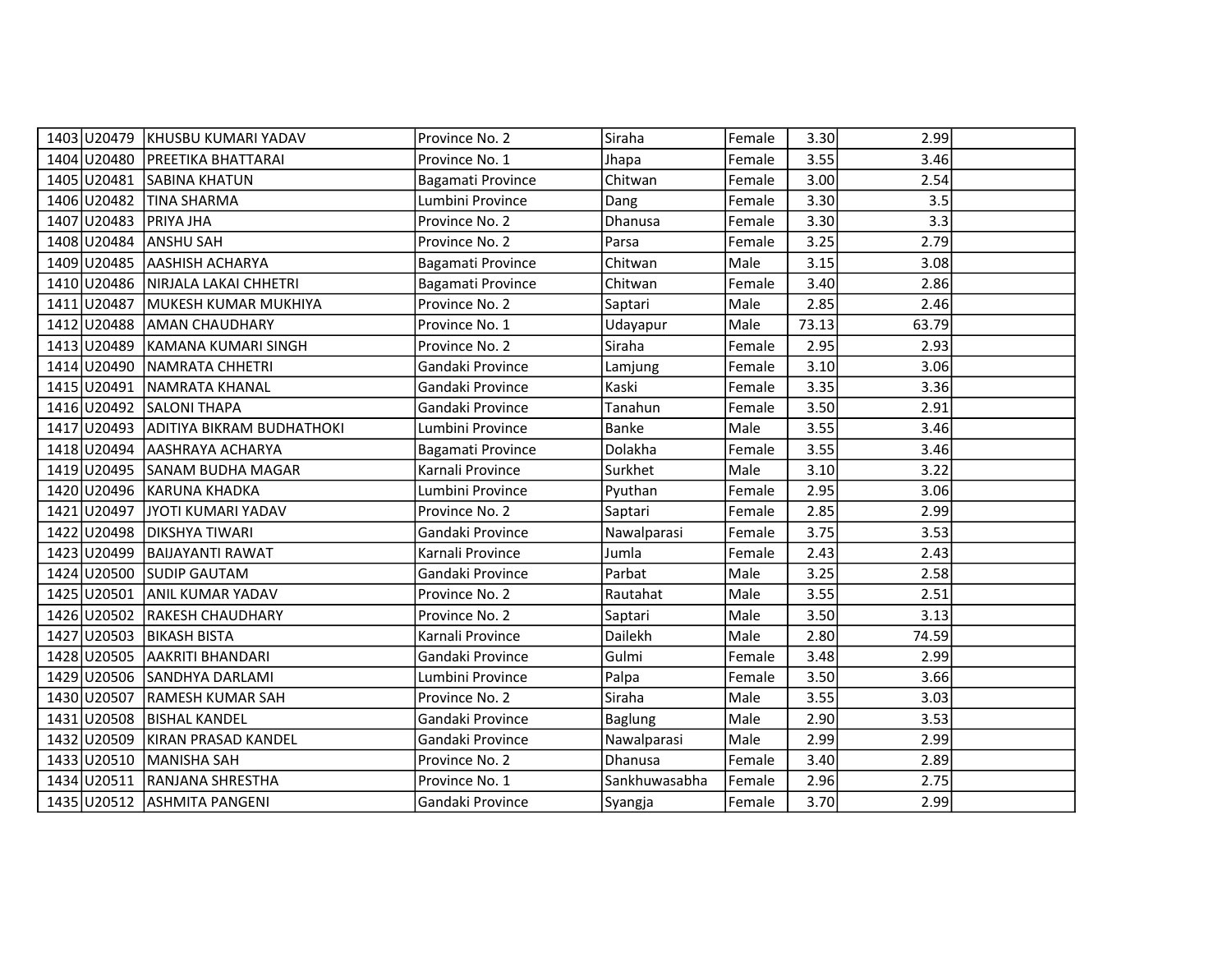|                         | 1436 U20513 BHAGIRATHA BHUSAL      | Lumbini Province       | Arghakhanchi   | Female | 2.60  | 71.04 |  |
|-------------------------|------------------------------------|------------------------|----------------|--------|-------|-------|--|
|                         | 1437 U20514   PRERANA BHATTARAI    | Lumbini Province       | Nawalparasi    | Female | 3.30  | 2.79  |  |
|                         | 1438 U20515 PRIYA SHRESTHA         | Bagamati Province      | Chitwan        | Female | 3.85  | 3.73  |  |
|                         | 1439 U20516   PRATIKASHYA PUN      | Gandaki Province       | <b>Baglung</b> | Female | 2.30  | 69.1  |  |
| 1440 U20517             | <b>BHAWANA PANDEY</b>              | Lumbini Province       | Kapilvastu     | Female | 3.76  | 3.46  |  |
|                         | 1441 U20518 SPRINKA PANDEYA        | Gandaki Province       | Kaski          | Female | 3.15  | 3.26  |  |
|                         | 1442 U20519 KHUM NARAYAN CHAUDHARY | Province No. 2         | <b>Bara</b>    | Male   | 2.65  | 71.75 |  |
|                         | 1443 U20520 SANDHYA MAHATARA       | Karnali Province       | Humla          | Female | 3.35  | 3.26  |  |
|                         | 1444 U20521 RASHILA GHIMIRE        | Bagamati Province      | Kavrepalanchok | Female | 3.60  | 3.05  |  |
|                         | 1445 U20523 KALPANA PUN            | Gandaki Province       | <b>Baglung</b> | Female | 53.88 | 73.85 |  |
|                         | 1446 U20524 ANJAN KUMAR RAY        | Province No. 2         | Siraha         | Male   | 3.80  | 3.46  |  |
| 1447 U20525 SUNIL YADAV |                                    | Province No. 2         | Siraha         | Male   | 3.05  | 2.99  |  |
|                         | 1448 U20526 MITHILESH KUMAR SAH    | Province No. 2         | Siraha         | Male   | 3.25  | 3.24  |  |
|                         | 1449 U20527 RUPESH PRASAD MAHATO   | Province No. 2         | Siraha         | Male   | 3.10  | 3.26  |  |
|                         | 1450 U20529 GHANSHYAM YADAV        | Province No. 2         | Saptari        | Male   | 3.20  | 3.39  |  |
|                         | 1451 U20530 NIRAJ ADHIKARI         | Province No. 2         | Dhanusa        | Male   | 3.05  | 2.93  |  |
|                         | 1452 U20532 NISTHA NEPAL           | Province No. 1         | Taplejung      | Female | 3.10  | 3.46  |  |
|                         | 1453 U20533 UPENDRA PRASAD YADAV   | Province No. 2         | Rautahat       | Male   | 3.55  | 3.26  |  |
|                         | 1454 U20534 AASHISH DHUNGANA       | Lumbini Province       | Palpa          | Male   | 3.70  | 3.41  |  |
| 1455 U20535             | SRIJANA KUMARI BOHARA              | Sudurpaschhim Province | Dadeldhura     | Female | 54.25 | 66.02 |  |
| 1456 U20536 PUJA PUN    |                                    | Lumbini Province       | Banke          | Female | 3.00  | 3.46  |  |
|                         | 1457 U20537 OMKAR POKHAREL         | Lumbini Province       | Bardiya        | Male   | 3.15  | 3.1   |  |
|                         | 1458 U20538 SUSHMA CHAUDHARY       | Lumbini Province       | Dang           | Female | 2.40  | 69.14 |  |
|                         | 1459 U20539 PRASHAMSA GAUTAM       | Lumbini Province       | Gulmi          | Female | 3.15  | 3.13  |  |
|                         | 1460 U20540 SHRISTI PANTHI         | Lumbini Province       | Arghakhanchi   | Female | 3.40  | 3.26  |  |
|                         | 1461 U20541 DIPENDRA GHIMIRE       | Province No. 1         | Sankhuwasabha  | Male   | 3.00  | 2.77  |  |
| 1462 U20542             | <b>DIPESH SIGDEL</b>               | Lumbini Province       | Bardiya        | Male   | 3.65  | 2.75  |  |
|                         | 1463 U20543 SUJANA SILWAL          | Bagamati Province      | <b>Dhading</b> | Female | 3.35  | 3.02  |  |
| 1464 U20544             | <b>DIWASH GHIMIRE</b>              | Province No. 1         | Sankhuwasabha  | Male   | 3.00  | 2.77  |  |
|                         | 1465 U20545 KABITA BHUSAL          | Lumbini Province       | Nawalparasi    | Female | 2.90  | 2.99  |  |
|                         | 1466 U20546 KAMANA LAMICHHANE      | Gandaki Province       | Kaski          | Female | 3.40  | 3.11  |  |
| 1467 U20547             | <b>ANJANA PANDEY</b>               | Province No. 2         | <b>Bara</b>    | Female | 3.32  | 3.25  |  |
|                         | 1468 U20548 SANDHYA SAPKOTA        | Bagamati Province      | Chitwan        | Female | 3.70  | 3.53  |  |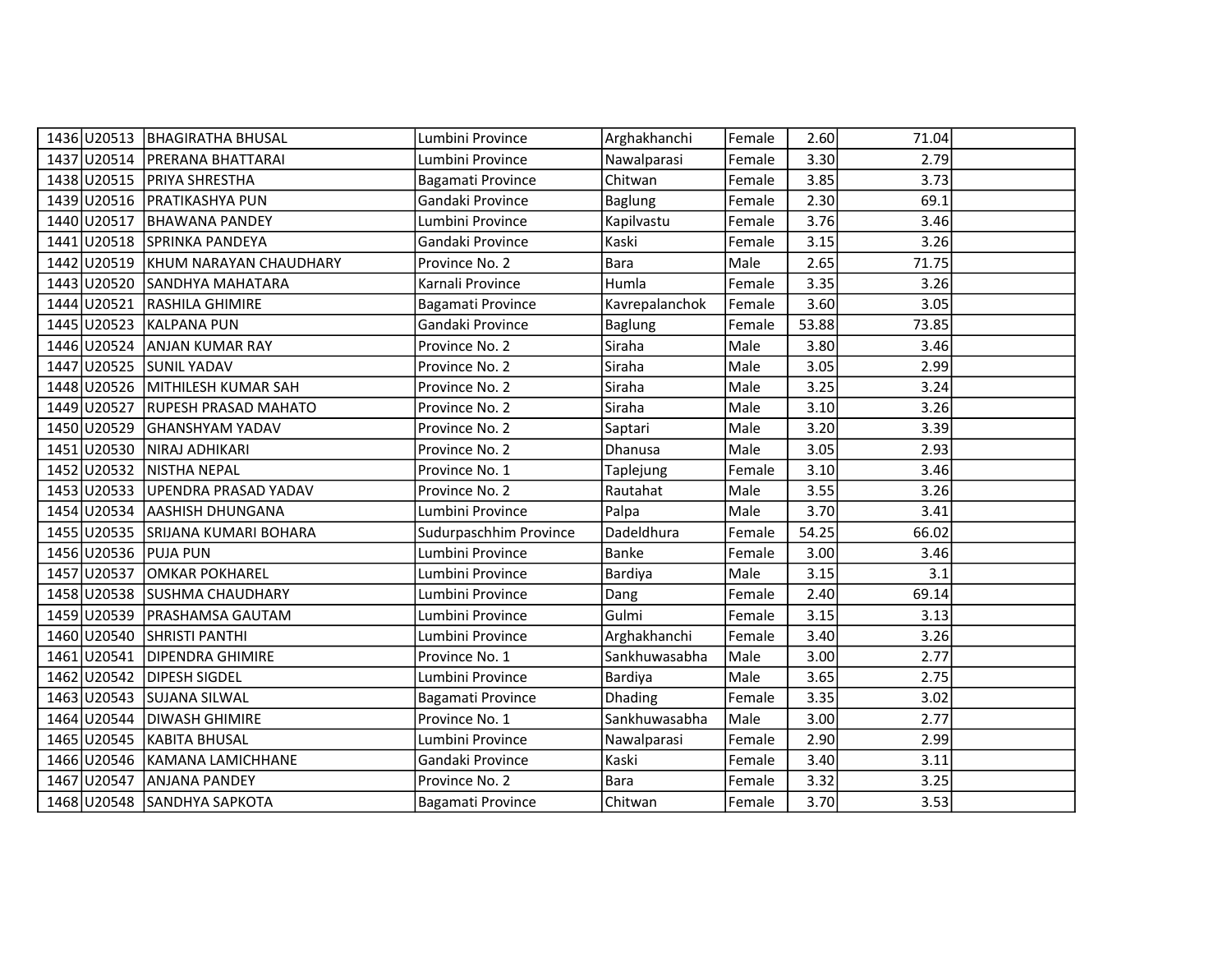|                       | 1469 U20549 PARIKA TAMANG            | Province No. 1         | Solukhumbu        | Female | 3.40 | 3.46  |  |
|-----------------------|--------------------------------------|------------------------|-------------------|--------|------|-------|--|
|                       | 1470 U20550 BINAY KUMAR PAKHRIN      | Bagamati Province      | Sindhuli          | Male   | 3.85 | 3.47  |  |
| 1471 U20551 SUBHA RAI |                                      | Province No. 1         | Sankhuwasabha     | Female | 3.45 | 3.57  |  |
| 1472 U20552           | <b>BHAGAWOTI GHIMIRE</b>             | Bagamati Province      | Kavrepalanchok    | Female | 3.52 | 3.15  |  |
| 1473 U20553           | <b>DEV PRASAD BURTHAPA</b>           | Karnali Province       | Dolpa             | Male   | 2.55 | 2.86  |  |
| 1474 U20554           | <b>PRAKRITI GHIMIRE</b>              | Gandaki Province       | Lamjung           | Female | 3.35 | 3.59  |  |
| 1475 U20555           | <b>SANAM KC</b>                      | Bagamati Province      | Chitwan           | Female | 3.50 | 3.19  |  |
|                       | 1476 U20556 BARSHA DHAKAL            | Gandaki Province       | Lamjung           | Female | 3.35 | 3.46  |  |
| 1477 U20557           | MONISHA KUMARI YADAV                 | Province No. 2         | Dhanusa           | Female | 3.45 | 3.01  |  |
|                       | 1478 U20558 NISCHAL DHAKAL           | Gandaki Province       | Lamjung           | Male   | 3.10 | 3.46  |  |
| 1479 U20559           | <b>DEVRAJ LAUDARI</b>                | Gandaki Province       | Tanahun           | Male   | 3.50 | 2.93  |  |
| 1480 U20560           | <b>BALRAM KHANAL</b>                 | Gandaki Province       | Tanahun           | Male   | 3.35 | 2.86  |  |
| 1481 U20561           | KABITA BASTAKOTI                     | Gandaki Province       | Nawalparasi       | Female | 3.33 | 3.09  |  |
| 1482 U20562           | <b>RASHMI RAI</b>                    | Province No. 1         | Solukhumbu        | Female | 3.44 | 3.23  |  |
|                       | 1483 U20563 SANKET THAPA             | Lumbini Province       | Rupandehi         | Male   | 3.70 | 3.66  |  |
|                       | 1484 U20564 POOJA SHRESTHA           | Gandaki Province       | Lamjung           | Female | 3.80 | 2.99  |  |
| 1485 U20565           | <b>AKANKSHA ATTREYA</b>              | Lumbini Province       | Gulmi             | Female | 3.10 | 3.39  |  |
|                       | 1486 U20566 UPENDRA BAHADUR KATHAYAT | Karnali Province       | Dailekh           | Male   | 2.30 | 76.9  |  |
|                       | 1487 U20567 SABINA ADHIKARI          | Bagamati Province      | Sindhuli          | Female | 3.10 | 75.41 |  |
| 1488 U20568           | CHANDRIKA KUMARI YADAV               | Province No. 2         | Mahottari         | Female | 3.10 | 2.68  |  |
| 1489 U20569           | <b>ANURAG GHIMIRE</b>                | Gandaki Province       | Kaski             | Male   | 2.70 | 2.41  |  |
| 1490 U20570           | <b>RAKSHITA DEUBA</b>                | Province No. 2         | Mahottari         | Female | 3.20 | 3.06  |  |
| 1491 U20571           | <b>SUNDAR NEUPANE</b>                | Gandaki Province       | Parbat            | Male   | 3.00 | 2.94  |  |
| 1492 U20572           | <b>ASMITA PUN MAGAR</b>              | Lumbini Province       | Banke             | Female | 3.05 | 3.03  |  |
| 1493 U20573           | <b>BIGYAN SUBEDI</b>                 | Bagamati Province      | Chitwan           | Male   | 3.85 | 3.46  |  |
| 1494 U20574           | <b>TRISHNA KHANAL</b>                | Gandaki Province       | Gorkha            | Female | 3.60 | 3.39  |  |
| 1495 U20575           | <b>KIRAN KHANAL</b>                  | Gandaki Province       | Tanahun           | Male   | 3.65 | 3.79  |  |
| 1496 U20576           | <b>AMRITA BC</b>                     | Lumbini Province       | <b>Rukum East</b> | Female | 2.65 | 69.08 |  |
| 1497 U20577           | <b>TRIPTI KHATI</b>                  | Sudurpaschhim Province | Kailali           | Female | 2.95 | 2.93  |  |
|                       | 1498 U20578 BINITA GYAWALI           | Lumbini Province       | Gulmi             | Female | 3.70 | 2.99  |  |
| 1499 U20579           | SEEMA SHRESTHA                       | Gandaki Province       | Gorkha            | Female | 3.95 | 3.53  |  |
| 1500 U20580           | SAMIKSHYA POUDEL                     | Bagamati Province      | Chitwan           | Female | 3.45 | 3.33  |  |
|                       | 1501 U20581  ISHWOR LAMSAL           | Gandaki Province       | Kaski             | Male   | 3.60 | 3.46  |  |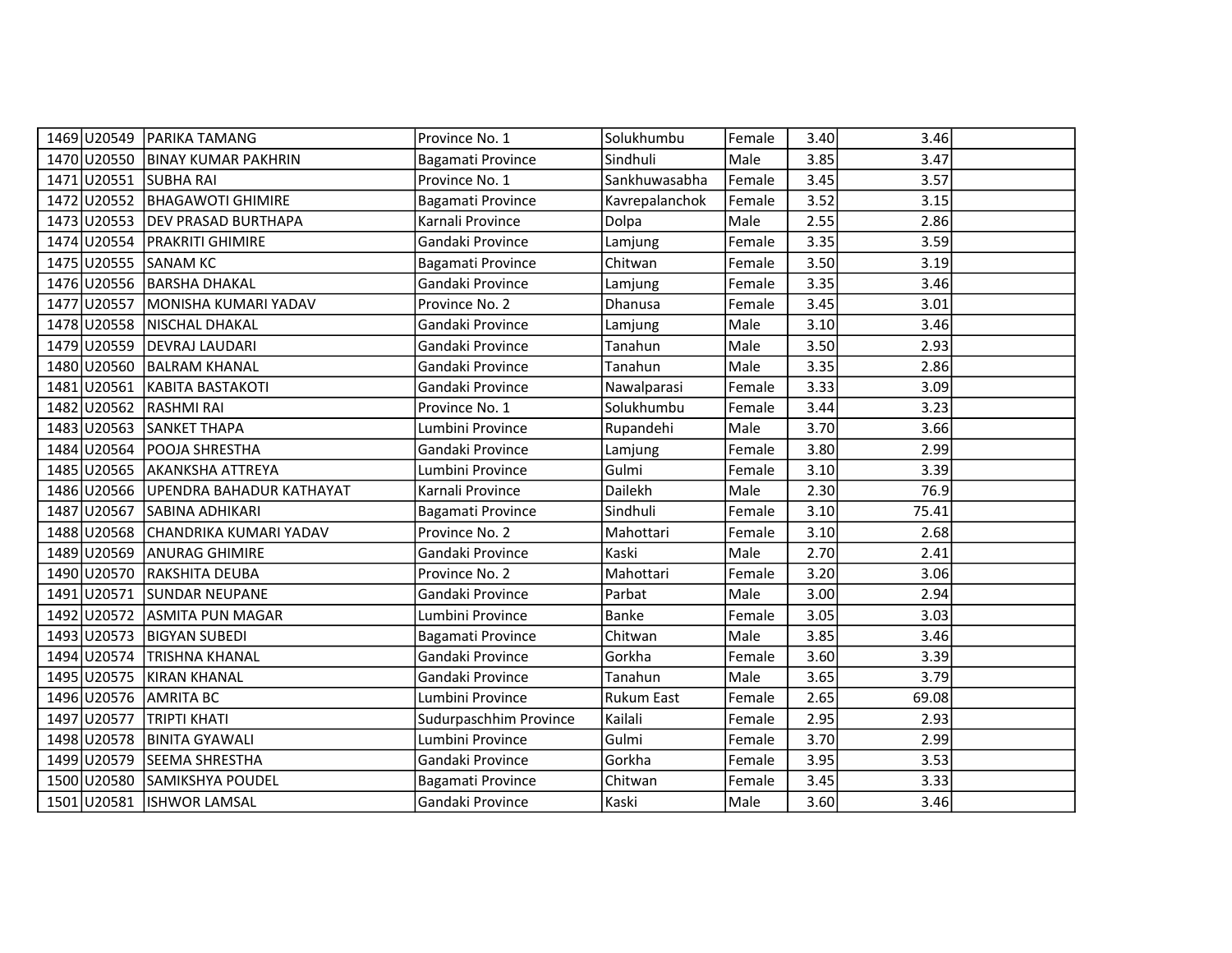|                         | 1502 U20582 BIBHUTI DEVKOTA          | Gandaki Province       | Gorkha         | Female | 3.90 | 3.53  |  |
|-------------------------|--------------------------------------|------------------------|----------------|--------|------|-------|--|
|                         | 1503 U20583 AMRIT NEUPANE            | Gandaki Province       | Syangja        | Male   | 3.70 | 3.49  |  |
|                         | 1504 U20584 ROSHNI PANDEY            | Bagamati Province      | Chitwan        | Female | 3.55 | 3.39  |  |
|                         | 1505 U20585 NITA KUMARI PANDIT       | Province No. 2         | Saptari        | Female | 3.20 | 2.93  |  |
|                         | 1506 U20586 SHIVA PRASAD DHUNGANA    | Gandaki Province       | Kaski          | Male   | 3.64 | 3.40  |  |
|                         | 1507 U20587 SUMNIMA SHARMA POUDEL    | Bagamati Province      | Chitwan        | Female | 3.70 | 3.59  |  |
|                         | 1508 U20588 MANISH SAPKOTA           | Province No. 2         | <b>Bara</b>    | Male   | 3.30 | 3.66  |  |
|                         | 1509 U20589 SADIKSHYA POKHREL        | Gandaki Province       | Nawalparasi    | Female | 3.45 | 3.59  |  |
| 1510 U20590 DIYA POUDEL |                                      | Bagamati Province      | Chitwan        | Female | 3.00 | 3.19  |  |
|                         | 1511 U20591 SAMIKSHA DHAKAL          | Gandaki Province       | Gorkha         | Female | 3.90 | 3.90  |  |
|                         | 1512 U20593 SHRISTI WOSTI            | Gandaki Province       | Tanahun        | Female | 2.95 | 3.42  |  |
|                         | 1513 U20594 SRISHTI WOSTI            | Gandaki Province       | Tanahun        | Female | 2.95 | 3.42  |  |
|                         | 1514 U20595 KANCHAN GHARTI BHUJEL    | Gandaki Province       | Lamjung        | Female | 3.50 | 3.33  |  |
|                         | 1515 U20596 SAMIKSHA BASNET          | Gandaki Province       | Gorkha         | Female | 3.85 | 3.46  |  |
| 1516 U20597 ALISHA SAUD |                                      | Sudurpaschhim Province | Kailali        | Female | 2.80 | 3.01  |  |
|                         | 1517 U20598 DIPLAXMI NIRAULA         | Sudurpaschhim Province | Kailali        | Female | 3.50 | 3.26  |  |
| 1518 U20599 SABIN BISTA |                                      | Gandaki Province       | Gorkha         | Male   | 3.25 | 3.01  |  |
|                         | 1519 U20600 ARCHANA KUMARI SHAH      | Province No. 2         | <b>Dhanusa</b> | Female | 2.30 | 69.79 |  |
|                         | 1520 U20601 SHOVA KUMARI THARU       | Lumbini Province       | Rupandehi      | Female | 3.25 | 3.59  |  |
| 1521 U20602             | <b>SANJU SHRESTHA</b>                | Bagamati Province      | Dhading        | Female | 3.75 | 3.39  |  |
|                         | 1522 U20603 PREKSHYA BHATTA          | Sudurpaschhim Province | Dadeldhura     | Female | 3.65 | 3.46  |  |
|                         | 1523 U20604 AASHISH ACHARYA          | Bagamati Province      | Chitwan        | Male   | 3.65 | 3.57  |  |
|                         | 1524 U20605 ANISH KUMAR SAH          | Province No. 2         | Rautahat       | Male   | 3.70 | 3.21  |  |
|                         | 1525 U20606 SUBEKSHYA BARAL          | Bagamati Province      | Chitwan        | Female | 3.55 | 3.59  |  |
|                         | 1526 U20608 KRISHMA PATHAK           | Bagamati Province      | Dhading        | Female | 3.50 | 3.03  |  |
|                         | 1527 U20609 ASMITA ADHIKARI          | Gandaki Province       | Tanahun        | Female | 3.35 | 3.33  |  |
|                         | 1528 U20610 NALINI RANA MAGAR        | Lumbini Province       | Pyuthan        | Female | 3.60 | 2.64  |  |
|                         | 1529 U20611 AASHIKA KUMARI CHAUDHARY | Province No. 2         | Saptari        | Female | 3.40 | 75.69 |  |
|                         | 1530 U20612 ARYA CHAUDHARY           | Province No. 2         | Dhanusa        | Female | 3.50 | 3.33  |  |
|                         | 1531 U20613 NAMITA THAPA             | Gandaki Province       | Nawalparasi    | Female | 3.45 | 3.66  |  |
|                         | 1532 U20615 BISHAL NEUPANE           | Lumbini Province       | Palpa          | Male   | 3.56 | 3.11  |  |
|                         | 1533 U20616 SALINA DEVKOTA           | Gandaki Province       | Gorkha         | Female | 3.80 | 3.66  |  |
|                         | 1534 U20617 SADIKSHYA KOIRALA        | Bagamati Province      | Kavrepalanchok | Female | 3.70 | 3.33  |  |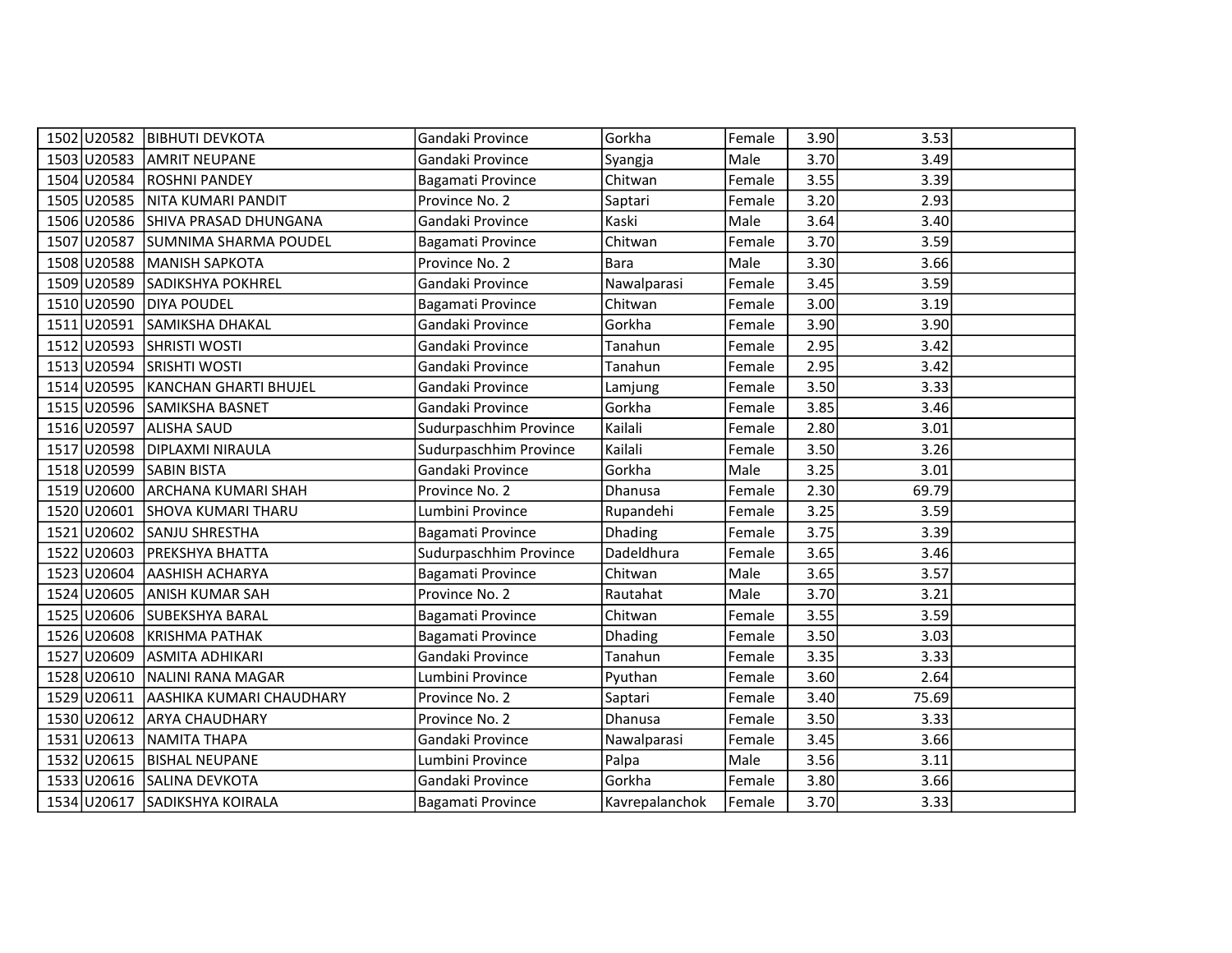|             | 1535 U20618 LAXMI DEVKOTA     | Gandaki Province       | Kaski          | Female | 3.20 | 2.86  |  |
|-------------|-------------------------------|------------------------|----------------|--------|------|-------|--|
|             | 1536 U20619 KABIT BHATTA      | Sudurpaschhim Province | Kailali        | Male   | 3.45 | 2.73  |  |
| 1537 U20620 | <b>BINITA YADAV</b>           | Province No. 2         | Siraha         | Female | 3.20 | 3.20  |  |
|             | 1538 U20621 SWASTIKA SHRESTHA | Lumbini Province       | Nawalparasi    | Female | 3.60 | 2.86  |  |
| 1539 U20622 | <b>SUJATA TAMANG</b>          | Province No. 1         | Sankhuwasabha  | Female | 3.20 | 3.09  |  |
| 1540 U20623 | <b>PREETI LAMSAL</b>          | Gandaki Province       | Syangja        | Female | 3.30 | 3.06  |  |
| 1541 U20624 | <b>SHWETA GYAWALI</b>         | Lumbini Province       | Kapilvastu     | Female | 3.75 | 3.60  |  |
|             | 1542 U20625 SHUSHMA THAPA     | Lumbini Province       | Gulmi          | Female | 3.20 | 3.26  |  |
| 1543 U20626 | <b>DHIRENDRA YADAV</b>        | Province No. 2         | Sarlahi        | Male   | 3.00 | 2.51  |  |
| 1544 U20627 | <b>RAM KRISHNA MAHATO</b>     | Province No. 2         | Dhanusa        | Male   | 2.95 | 3.26  |  |
|             | 1545 U20628 PREKSHYA GHIMIRE  | Province No. 1         | Jhapa          | Female | 3.45 | 78.31 |  |
| 1546 U20629 | <b>SRIJANA LUITEL</b>         | Province No. 1         | Jhapa          | Female | 3.25 | 68.93 |  |
| 1547 U20631 | <b>SABINA CHUDALI</b>         | Lumbini Province       | Kapilvastu     | Female | 3.35 | 3.19  |  |
| 1548 U20632 | <b>PRIYANKA DEO</b>           | Province No. 2         | Saptari        | Female | 3.65 | 3.33  |  |
|             | 1549 U20633  INDU CHAUDHARY   | Sudurpaschhim Province | Kailali        | Female | 2.90 | 2.73  |  |
|             | 1550 U20634 ARJUN NEPALI      | Sudurpaschhim Province | Kailali        | Male   | 3.00 | 2.66  |  |
|             | 1551 U20635 SAILESH YADAV     | Province No. 2         | Siraha         | Male   | 3.35 | 2.87  |  |
|             | 1552 U20636 RAKHI KUMARI SAH  | Province No. 2         | Dhanusa        | Female | 3.35 | 3.19  |  |
|             | 1553 U20637 SAFAL TAMANG      | Province No. 1         | Ilam           | Male   | 2.90 | 2.62  |  |
| 1554 U20638 | llaxmi Gurung                 | Bagamati Province      | Chitwan        | Female | 3.35 | 3.53  |  |
|             | 1555 U20639 SHAMRAT KHATIWADA | Bagamati Province      | <b>Dhading</b> | Male   | 3.55 | 2.91  |  |
| 1556 U20640 | <b>IJAN BARAL</b>             | Gandaki Province       | Nawalparasi    | Male   | 3.00 | 3.29  |  |
|             | 1557 U20641 ANAMIKA TAMANG    | Province No. 1         | Morang         | Female | 3.00 | 2.64  |  |
|             | 1558 U20642 ASMITA SHRESTHA   | Province No. 2         | <b>Bara</b>    | Female | 2.55 | 65.51 |  |
|             | 1559 U20643 NABIN KUMAR RAJAK | Province No. 2         | Saptari        | Male   | 3.05 | 3.26  |  |
| 1560 U20644 | MEGHA KUMARI SHAH             | Province No. 2         | Saptari        | Female | 3.65 | 2.97  |  |
| 1561 U20645 | <b>DIPENDRA KUMAR ARYA</b>    | Lumbini Province       | Rupandehi      | Male   | 2.76 | 2.75  |  |
| 1562 U20646 | ROHAN CHAMLAGAIN              | Province No. 1         | Morang         | Male   | 2.92 | 2.74  |  |
| 1563 U20647 | JALINA DURA                   | Gandaki Province       | Lamjung        | Female | 3.35 | 3.19  |  |
|             | 1564 U20648 SMARIKA NEUPANE   | Province No. 1         | Jhapa          | Female | 3.80 | 3.57  |  |
| 1565 U20649 | <b>PRAMILA GURUNG</b>         | Gandaki Province       | Gorkha         | Female | 3.70 | 3.19  |  |
| 1566 U20650 | LAJJA SHRESTHA                | Province No. 1         | Jhapa          | Female | 3.70 | 3.26  |  |
|             | 1567 U20651 SEEMA BHANDARI    | Lumbini Province       | Palpa          | Female | 3.50 | 3.06  |  |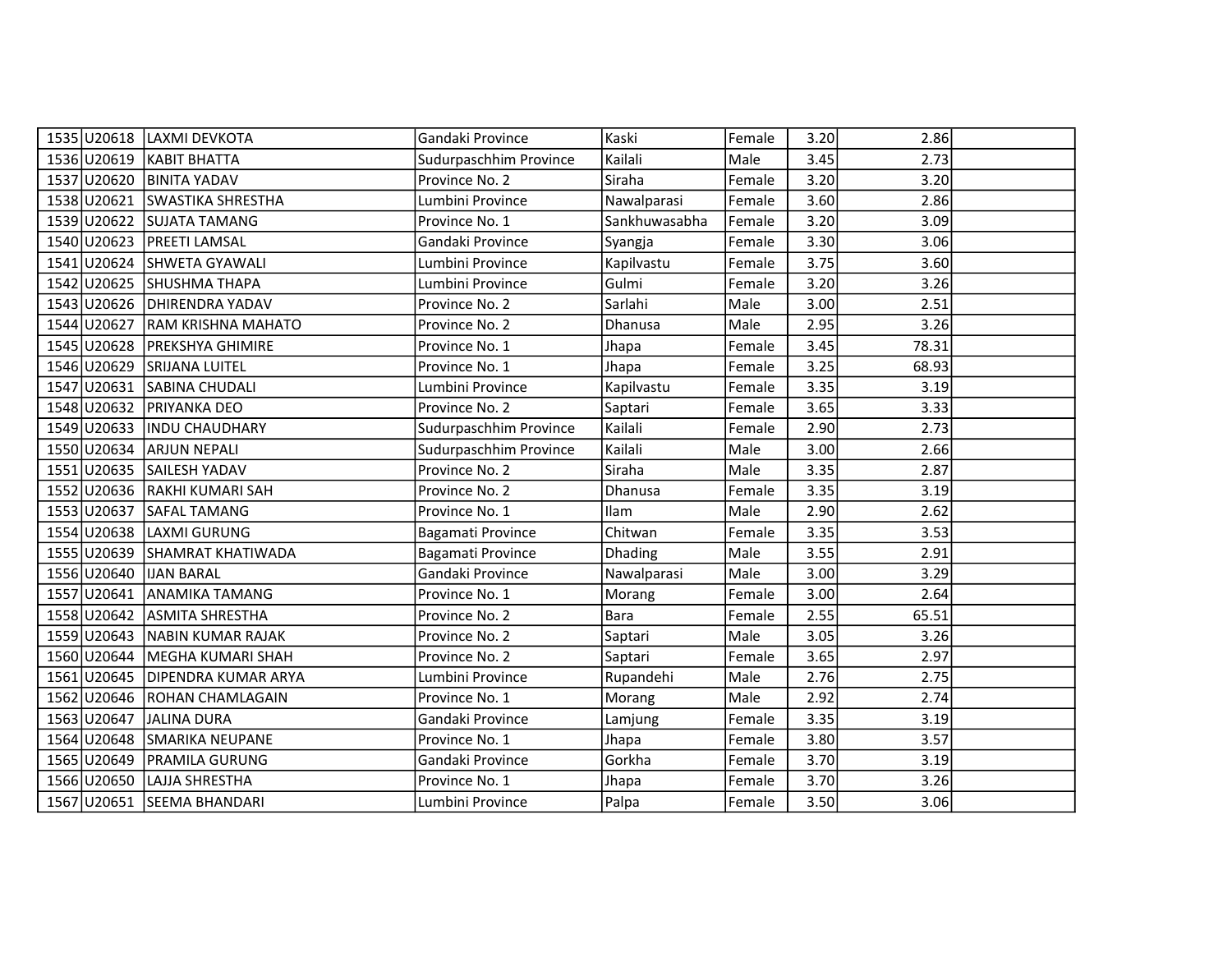| 1568 U20652 | RAJ BAHADUR BOHARA           | Sudurpaschhim Province | Dadeldhura     | Male   | 2.85  | 2.59  |  |
|-------------|------------------------------|------------------------|----------------|--------|-------|-------|--|
|             | 1569 U20653 ASHMA DHAREL     | Gandaki Province       | Nawalparasi    | Female | 3.20  | 3.46  |  |
|             | 1570 U20654 SHREYA TIMILSENA | Gandaki Province       | Kaski          | Female | 3.45  | 2.62  |  |
| 1571 U20655 | <b>KRITI BHANDARI</b>        | Lumbini Province       | Nawalparasi    | Female | 3.60  | 3.06  |  |
| 1572 U20656 | CHIRANJEEVI PUN MAGAR        | Lumbini Province       | Rolpa          | Male   | 3.68  | 2.93  |  |
| 1573 U20657 | <b>BISHAL RAKHAL MAGAR</b>   | Province No. 2         | <b>Bara</b>    | Male   | 3.30  | 3.53  |  |
|             | 1574 U20658 BIPANA DHAMI     | Lumbini Province       | Pyuthan        | Female | 3.20  | 3.53  |  |
|             | 1575 U20659 SANDESH RIMAL    | Gandaki Province       | Parbat         | Male   | 3.55  | 2.59  |  |
| 1576 U20660 | SANDESH ARYAL                | Bagamati Province      | Dhading        | Male   | 3.15  | 3.36  |  |
| 1577 U20661 | LEKHARSAVA SINGH TOMAR       | Karnali Province       | Dailekh        | Female | 3.30  | 3.06  |  |
|             | 1578 U20662 BIRENDRA CHAND   | Sudurpaschhim Province | Kanchanpur     | Male   | 3.60  | 3.06  |  |
| 1579 U20663 | LAKSHMAN KUMAR YADAV         | Province No. 2         | Siraha         | Male   | 65.63 | 72.89 |  |
| 1580 U20664 | <b>PRATIMA PHUYAL</b>        | Bagamati Province      | Sindhuli       | Female | 3.35  | 3.33  |  |
| 1581 U20665 | CHANDANI KUMARI YADAV        | Province No. 2         | Saptari        | Female | 3.50  | 2.99  |  |
| 1582 U20666 | <b>PUJA SHRESTHA</b>         | Bagamati Province      | <b>Dhading</b> | Female | 68.88 | 86.75 |  |
| 1583 U20667 | NISHREYTA LAMSAL             | Gandaki Province       | Tanahun        | Female | 3.80  | 3.59  |  |
| 1584 U20668 | ISHA KUWAR THAPA             | Lumbini Province       | Nawalparasi    | Female | 3.15  | 3.39  |  |
| 1585 U20669 | <b>SUJIT CHILUWAL</b>        | Gandaki Province       | Lamjung        | Male   | 3.76  | 3.66  |  |
| 1586 U20670 | <b>ROSHAN THAMI</b>          | Bagamati Province      | Dolakha        | Male   | 3.30  | 3.76  |  |
| 1587 U20671 | <b>GIBSAN CHAUDHARY</b>      | Lumbini Province       | Dang           | Male   | 2.80  | 72.35 |  |
| 1588 U20672 | SAJINA KHADKA                | Bagamati Province      | Sindhupalchok  | Female | 3.40  | 3.24  |  |
|             | 1589 U20673 GAURAV THAPA     | Province No. 2         | <b>Bara</b>    | Male   | 3.50  | 2.93  |  |
| 1590 U20675 | SOMNI MANDAL                 | Province No. 2         | Mahottari      | Female | 53.00 | 2.49  |  |
|             | 1591 U20676 SARISMA KHADKA   | Bagamati Province      | Dolakha        | Female | 3.30  | 3.26  |  |
| 1592 U20678 | <b>BISHOW RAJ DEVKOTA</b>    | Bagamati Province      | Chitwan        | Male   | 3.75  | 2.86  |  |
| 1593 U20679 | <b>BISHAL REGMI</b>          | Bagamati Province      | Chitwan        | Male   | 3.30  | 3.46  |  |
| 1594 U20680 | lsaugat tharu                | Lumbini Province       | Bardiya        | Male   | 3.15  | 3.15  |  |
| 1595 U20681 | <b>SUMOL SAUD</b>            | Sudurpaschhim Province | Dadeldhura     | Male   | 3.60  | 3.06  |  |
| 1596 U20682 | <b>PRAJWAL BHUSAL</b>        | Lumbini Province       | Rupandehi      | Male   | 3.25  | 3.46  |  |
| 1597 U20684 | <b>PRASHNA SIWAKOTI</b>      | Province No. 1         | Jhapa          | Female | 3.10  | 3.19  |  |
| 1598 U20685 | <b>SARINA MAGAR</b>          | Province No. 1         | Okhaldhunga    | Female | 3.65  | 3.39  |  |
| 1599 U20687 | <b>SIMA THAPA</b>            | Gandaki Province       | Gorkha         | Female | 3.35  | 3.62  |  |
|             | 1600 U20689 SAMIR ADHIKARI   | Province No. 1         | Ilam           | Male   | 3.10  | 3.06  |  |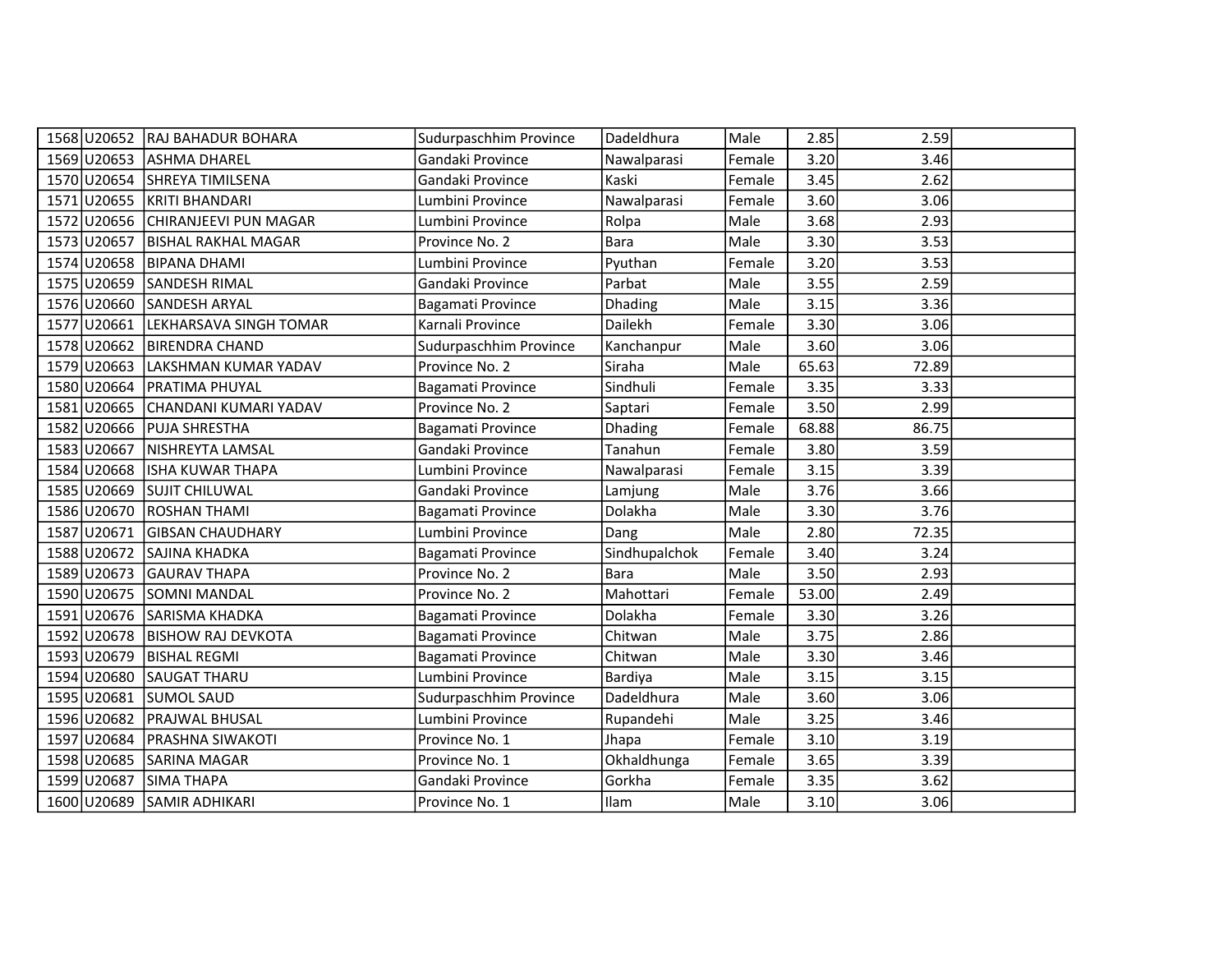|             | 1601 U20690 SANTOSH RATALA JOSHI | Sudurpaschhim Province | Bajhang        | Male   | 3.45  | 3.26  |  |
|-------------|----------------------------------|------------------------|----------------|--------|-------|-------|--|
| 1602 U20691 | <b>BINUSKA BASYAL</b>            | Gandaki Province       | Nawalpur       | Female | 3.45  | 3.59  |  |
| 1603 U20692 | <b>SUGAM GURAGAIN</b>            | Province No. 1         | Jhapa          | Male   | 3.55  | 2.81  |  |
|             | 1604 U20693 SANDESH NEUPANE      | Sudurpaschhim Province | Kanchanpur     | Male   | 3.64  | 3.26  |  |
| 1605 U20694 | AMAN B.K.                        | Sudurpaschhim Province | Kailali        | Male   | 81.25 | 73.25 |  |
| 1606 U20695 | <b>GANESH CHAUDHARY</b>          | Lumbini Province       | Dang           | Male   | 3.40  | 3.19  |  |
| 1607 U20696 | JYOTI SILWAL                     | Province No. 1         | Sankhuwasabha  | Female | 48.20 | 2.79  |  |
|             | 1608 U20697 SWETA GAURO THARU    | Province No. 2         | Parsa          | Female | 3.55  | 3.06  |  |
| 1609 U20698 | <b>REGAN YADAV</b>               | Province No. 2         | Saptari        | Female | 2.70  | 2.63  |  |
|             | 1610 U20699 KRISHNA KUMAR YADAV  | Lumbini Province       | Kapilvastu     | Male   | 3.75  | 3.59  |  |
|             | 1611 U20700 ARCHITA MASBE        | Bagamati Province      | Chitwan        | Female | 3.25  | 3.09  |  |
| 1612 U20701 | <b>DIPTI GIRI</b>                | Bagamati Province      | Kavrepalanchok | Female | 3.75  | 3.53  |  |
| 1613 U20702 | <b>SABINA POKHREL</b>            | Lumbini Province       | Dang           | Female | 3.25  | 79.06 |  |
| 1614 U20703 | <b>ASMITA KUMARI SAH</b>         | Province No. 2         | Siraha         | Female | 3.15  | 3.13  |  |
| 1615 U20704 | <b>ANU BISTA</b>                 | Province No. 1         | Jhapa          | Female | 3.35  | 2.95  |  |
| 1616 U20705 | <b>SUBISTA MARAHATTA</b>         | Gandaki Province       | Gorkha         | Female | 3.25  | 2.93  |  |
|             | 1617 U20706 SEEMA SHARMA         | Karnali Province       | Dailekh        | Female | 2.85  | 2.96  |  |
| 1618 U20707 | <b>KAUSAL KOIRALA</b>            | Province No. 1         | Jhapa          | Male   | 3.40  | 3.53  |  |
|             | 1619 U20708 SHRISTY KUMARI YADAV | Province No. 2         | Saptari        | Female | 2.90  | 2.79  |  |
| 1620 U20709 | <b>ARAV BABU PANDEY</b>          | Karnali Province       | Surkhet        | Male   | 3.45  | 3.39  |  |
| 1621 U20711 | SHYAM KUMAR SHRESTHA             | Bagamati Province      | <b>Dhading</b> | Male   | 62.75 | 74.76 |  |
|             | 1622 U20712 SONU SHRESTHA        | Bagamati Province      | Chitwan        | Female | 3.60  | 3.53  |  |
| 1623 U20713 | <b>DIKSHA ADHIKARI</b>           | Bagamati Province      | Chitwan        | Female | 3.50  | 2.99  |  |
| 1624 U20714 | <b>DINESH BHAT</b>               | Sudurpaschhim Province | Kanchanpur     | Male   | 3.70  | 3.33  |  |
|             | 1625 U20715   DIPESH DHAKAL      | Karnali Province       | Surkhet        | Male   | 3.45  | 3.33  |  |
| 1626 U20716 | <b>ULLASH PRASAI</b>             | Bagamati Province      | Chitwan        | Male   | 3.95  | 3.73  |  |
| 1627 U20717 | PRASANSHA KUMARI BHATTA          | Sudurpaschhim Province | Dadeldhura     | Female | 3.60  | 3.13  |  |
| 1628 U20718 | MUSKAN BASNET                    | Province No. 1         | Taplejung      | Male   | 3.00  | 2.94  |  |
| 1629 U20719 | <b>KARISHMA KSHETRI</b>          | Sudurpaschhim Province | Baitadi        | Female | 3.25  | 2.48  |  |
|             | 1630 U20720 RABIN ACHARYA        | Bagamati Province      | Chitwan        | Male   | 3.85  | 3.33  |  |
| 1631 U20721 | <b>SANDHYA POKHREL</b>           | Bagamati Province      | Chitwan        | Female | 3.75  | 3.59  |  |
| 1632 U20722 | MENUKA G.C                       | Gandaki Province       | Tanahun        | Female | 3.50  | 3.53  |  |
|             | 1633 U20723 PANKAJ DHAKAL        | Bagamati Province      | Chitwan        | Male   | 3.64  | 3.19  |  |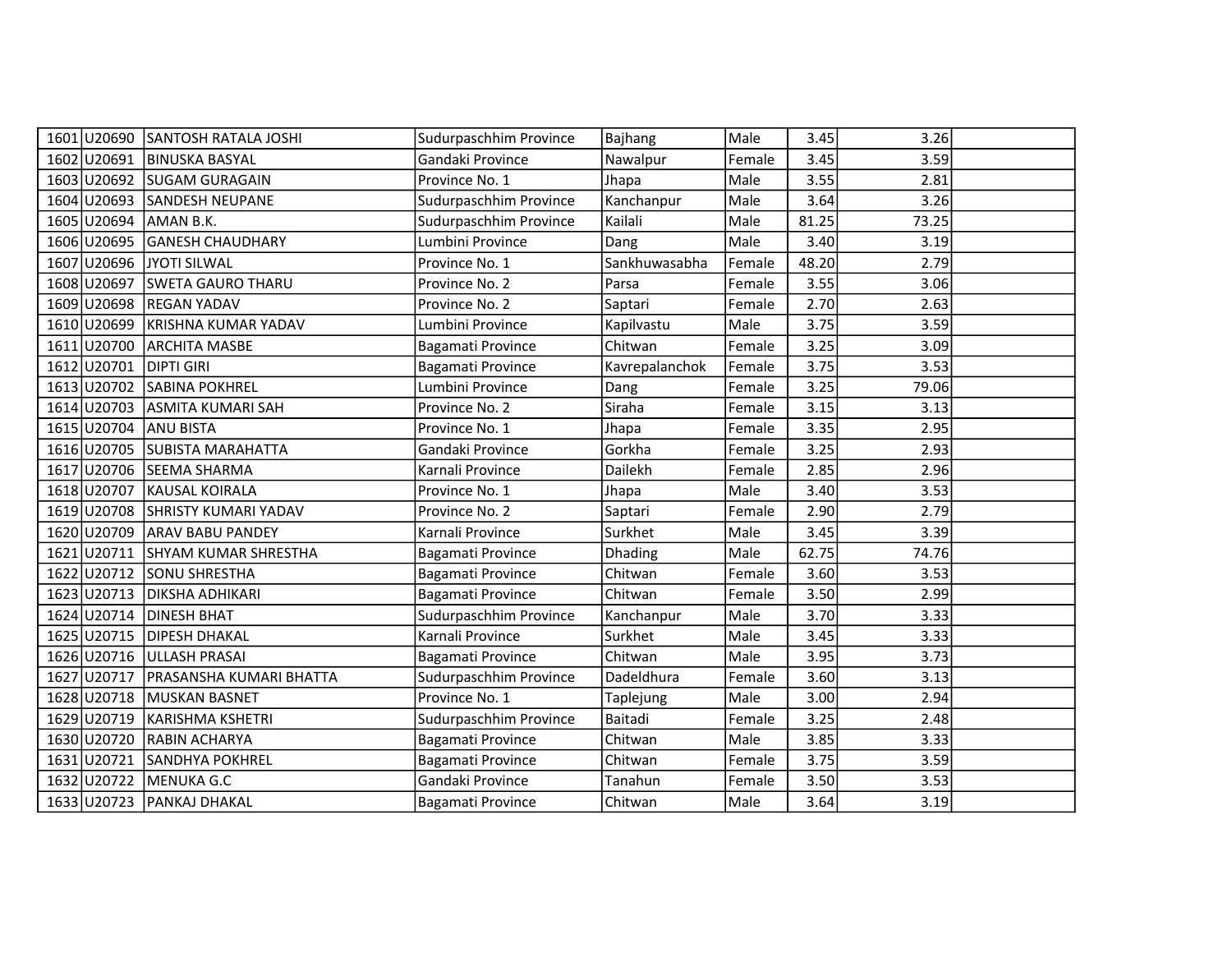|                         | 1634 U20724 SANSKRITI PANGENI        | Gandaki Province  | Syangja        | Female | 3.50  | 3.19  |  |
|-------------------------|--------------------------------------|-------------------|----------------|--------|-------|-------|--|
|                         | 1635 U20725 ANJALI SHRESTHA          | Gandaki Province  | Gorkha         | Female | 3.30  | 3.13  |  |
|                         | 1636 U20726   PRASHAMSA DHAKAL       | Lumbini Province  | Bardiya        | Female | 3.05  | 3.26  |  |
|                         | 1637 U20728 RUPSHI SHRESTHA          | Gandaki Province  | Tanahun        | Female | 3.70  | 3.19  |  |
| 1638 U20729             | AAKREETI GAUTAM                      | Gandaki Province  | <b>Baglung</b> | Female | 3.32  | 2.84  |  |
| 1639 U20730             | <b>PRAKASH NEPALI</b>                | Karnali Province  | Jumla          | Male   | 49.00 | 68.90 |  |
|                         | 1640 U20731 PARUL NEMBANG            | Province No. 1    | Panchthar      | Male   | 3.65  | 3.52  |  |
|                         | 1641 U20732 RICHA GHIMIRE            | Bagamati Province | Chitwan        | Female | 3.80  | 3.66  |  |
|                         | 1642 U20733 KABITA PARAJULI          | Bagamati Province | Chitwan        | Female | 3.60  | 3.53  |  |
|                         | 1643 U20735 SHALINA BHATTARAI        | Gandaki Province  | Tanahun        | Female | 3.50  | 3.33  |  |
| 1644 U20736 LAXMI BARAL |                                      | Bagamati Province | Chitwan        | Female | 2.90  | 3.39  |  |
| 1645 U20737             | <b>ANISHA GURUNG</b>                 | Bagamati Province | Chitwan        | Female | 3.30  | 3.59  |  |
| 1646 U20738             | NIRJAL KUNWAR                        | Bagamati Province | Chitwan        | Male   | 3.55  | 3.26  |  |
|                         | 1647 U20739 AMBIKA SUBEDI            | Karnali Province  | Surkhet        | Female | 3.15  | 2.71  |  |
|                         | 1648 U20741 KUSHMA PURI              | Bagamati Province | Chitwan        | Female | 3.25  | 3.46  |  |
|                         | 1649 U20742 SURESH ADHIKARI          | Bagamati Province | Chitwan        | Male   | 3.40  | 3.46  |  |
|                         | 1650 U20743 VERSHA ACHARYA           | Lumbini Province  | Pyuthan        | Female | 3.45  | 3.33  |  |
|                         | 1651 U20744 KABITA THAPA             | Lumbini Province  | Palpa          | Female | 3.30  | 3.46  |  |
|                         | 1652 U20745 PRAGATI DANGAL           | Province No. 1    | Chitwan        | Female | 3.30  | 3.33  |  |
|                         | 1653 U20746 UTSARGA DHAKAL           | Bagamati Province | Chitwan        | Male   | 3.35  | 2.99  |  |
| 1654 U20747             | NISHAN UPRETY                        | Bagamati Province | Chitwan        | Male   | 3.70  | 3.19  |  |
|                         | 1655 U20748   PRASHNA THAPA          | Bagamati Province | Chitwan        | Female | 3.35  | 3.33  |  |
|                         | 1656 U20749 SUSMITA DHUNGANA         | Province No. 1    | <b>Ilam</b>    | Female | 3.60  | 3.59  |  |
|                         | 1657 U20750 BHUWAN KHADKA            | Lumbini Province  | <b>Banke</b>   | Male   | 3.40  | 2.99  |  |
|                         | 1658 U20751 SAMIKSHA ADHIKARI        | Bagamati Province | Nuwakot        | Female | 3.80  | 3.73  |  |
|                         | 1659 U20752 NILAM SUNAR              | Karnali Province  | Surkhet        | Female | 3.80  | 3.66  |  |
| 1660 U20753             | SAMJHANA DARLAMI                     | Bagamati Province | Makwanpur      | Female | 3.35  | 2.72  |  |
| 1661 U20754             | <b>KRITI BISTA</b>                   | Province No. 1    | Morang         | Female | 3.45  | 2.86  |  |
|                         | 1662 U20755 JYOTI KUMARI SAH         | Province No. 2    | Siraha         | Female | 3.20  | 2.97  |  |
|                         | 1663 U20756 MANISHA SARU THAPA MAGAR | Bagamati Province | Makwanpur      | Female | 2.80  | 67.18 |  |
| 1664 U20757             | <b>SUSMITA BARAL</b>                 | Province No. 2    | Sarlahi        | Female | 3.56  | 3.08  |  |
|                         | 1665 U20758   MRITUNJAY KUMAR PATHAK | Lumbini Province  | Kapilvastu     | Male   | 3.00  | 2.93  |  |
|                         | 1666 U20760 RITU CHAUDHARY           | Province No. 2    | Saptari        | Female | 3.00  | 2.99  |  |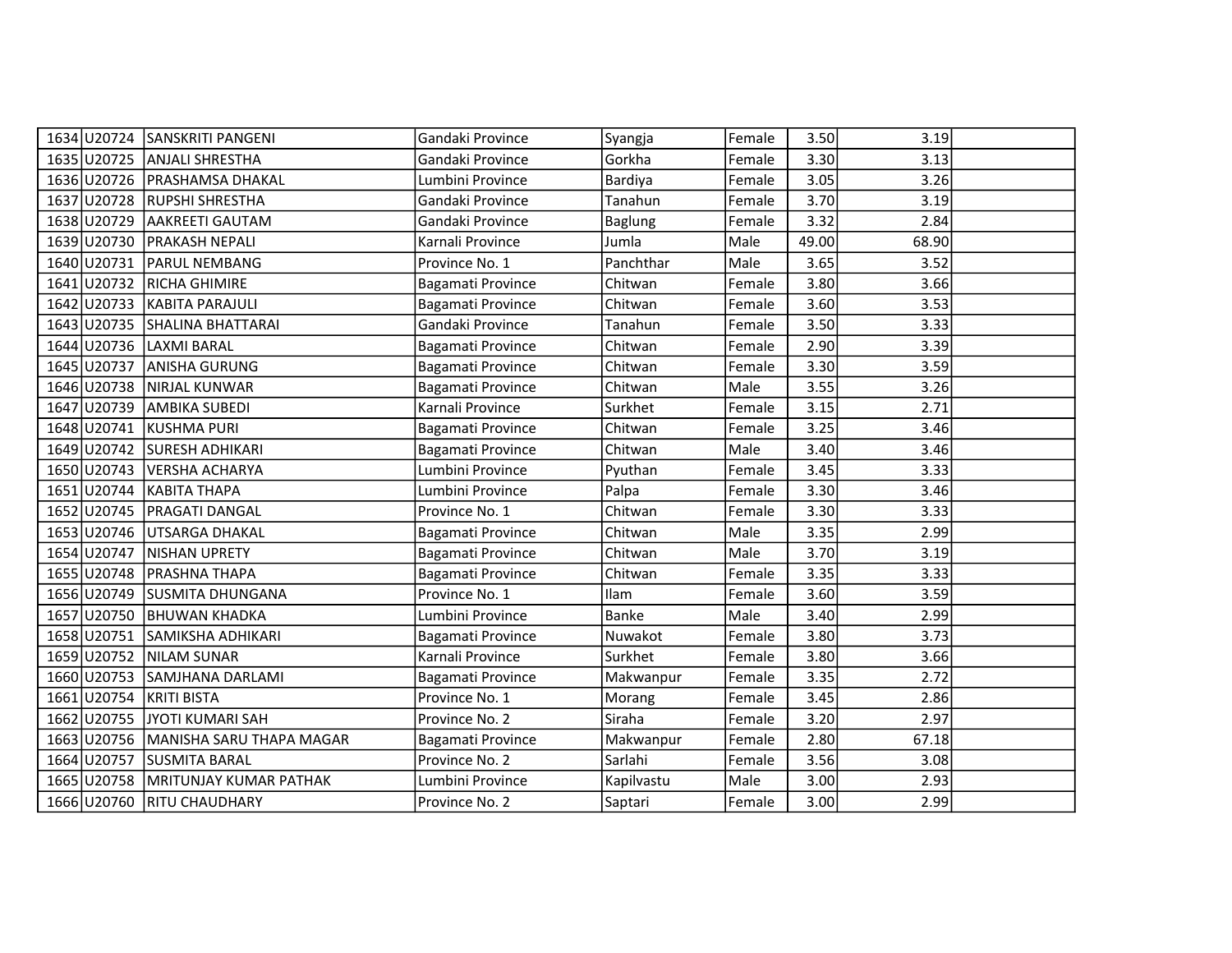| 1667 U20761 | <b>TIRTH NARAYAN YADAV</b>     | Province No. 2         | Saptari     | Male   | 2.95 | 3.19  |  |
|-------------|--------------------------------|------------------------|-------------|--------|------|-------|--|
| 1668 U20763 | <b>DIBYA ADHIKARI</b>          | Gandaki Province       | Tanahun     | Female | 3.55 | 3.66  |  |
| 1669 U20764 | <b>SHISHIR SUBEDI</b>          | Bagamati Province      | Chitwan     | Male   | 3.70 | 3.53  |  |
| 1670 U20765 | <b>ROHAN LAMICHHANE</b>        | Gandaki Province       | Gorkha      | Male   | 3.50 | 3.53  |  |
| 1671 U20766 | SHREEYASI ACHARYA              | Bagamati Province      | Chitwan     | Female | 3.30 | 3.39  |  |
| 1672 U20767 | NARESH KUMAR SHAH              | Province No. 1         | Morang      | Male   | 3.15 | 3.05  |  |
| 1673 U20768 | <b>DEEPIKA YADAV</b>           | Province No. 2         | Dhanusa     | Female | 3.46 | 3.46  |  |
| 1674 U20769 | LOCHAN BHATTARAI               | Province No. 1         | Jhapa       | Male   | 3.25 | 3.46  |  |
| 1675 U20770 | <b>GANESH BHANDARI</b>         | Gandaki Province       | Tanahun     | Male   | 3.80 | 3.33  |  |
| 1676 U20771 | <b>ALISHA SHRESTHA</b>         | Bagamati Province      | Chitwan     | Female | 3.75 | 3.53  |  |
| 1677 U20772 | <b>KRIPESH THAPA</b>           | Bagamati Province      | Chitwan     | Male   | 3.90 | 3.58  |  |
| 1678 U20773 | <b>ARUNA CHAPAGAIN</b>         | Province No. 1         | Jhapa       | Female | 3.55 | 3.33  |  |
| 1679 U20774 | HRIDYANJAL TAMANG              | Bagamati Province      | Chitwan     | Male   | 3.60 | 91.00 |  |
| 1680 U20775 | <b>SONAM DHAKAL</b>            | Gandaki Province       | Gorkha      | Female | 3.30 | 3.46  |  |
|             | 1681 U20776 ROSHNI SHARMA      | Lumbini Province       | Nawalparasi | Female | 2.95 | 3.06  |  |
| 1682 U20779 | <b>SUBINA KUMARI CHAUDHARY</b> | Province No. 2         | Rautahat    | Female | 3.95 | 3.53  |  |
| 1683 U20780 | <b>BANDANA SHARMA</b>          | Bagamati Province      | Chitwan     | Female | 3.55 | 3.39  |  |
| 1684 U20781 | <b>PRAKIRTI BASTAKOTI</b>      | Bagamati Province      | Chitwan     | Female | 3.75 | 3.53  |  |
| 1685 U20782 | LAXMI BUDHATHOKI               | Lumbini Province       | Dang        | Female | 3.33 | 3.33  |  |
| 1686 U20783 | YAGYA PRASAD ACHARYA           | Bagamati Province      | Chitwan     | Male   | 3.55 | 3.66  |  |
| 1687 U20784 | ANJALI KUMARI MAHATO           | Lumbini Province       | Nawalparasi | Female | 2.95 | 2.79  |  |
| 1688 U20785 | <b>DIKSHYA KHANIYA</b>         | Bagamati Province      | Chitwan     | Female | 3.10 | 3.66  |  |
| 1689 U20786 | SAMIKSHYA ADHIKARI             | Bagamati Province      | Chitwan     | Female | 3.45 | 3.19  |  |
| 1690 U20787 | NISCHAL RAI                    | Province No. 1         | Morang      | Female | 3.25 | 3.25  |  |
| 1691 U20788 | <b>RITA DHAKAL</b>             | Bagamati Province      | Chitwan     | Female | 3.68 | 3.53  |  |
| 1692 U20789 | <b>ARJUN KHATRI</b>            | Lumbini Province       | Dang        | Male   | 3.08 | 2.62  |  |
| 1693 U20790 | <b>KRITI KHAREL</b>            | Bagamati Province      | Chitwan     | Female | 3.50 | 3.13  |  |
| 1694 U20791 | LAL MAYA SARU MAGAR            | Gandaki Province       | Nawalparasi | Female | 3.55 | 3.13  |  |
| 1695 U20792 | <b>KHUSBU MAHATO</b>           | Gandaki Province       | Nawalparasi | Female | 3.50 | 3.66  |  |
| 1696 U20793 | PRANJAL RANABHAT               | Bagamati Province      | Chitwan     | Male   | 3.50 | 3.22  |  |
| 1697 U20794 | SUSHMITA CHAUDHARY             | Province No. 2         | Saptari     | Female | 3.60 | 69.10 |  |
| 1698 U20795 | <b>BINA POKHREL</b>            | Lumbini Province       | Nawalparasi | Female | 3.10 | 3.19  |  |
|             | 1699 U20796 DEEPAK CHAUDHARY   | Sudurpaschhim Province | Kanchanpur  | Male   | 2.80 | 2.89  |  |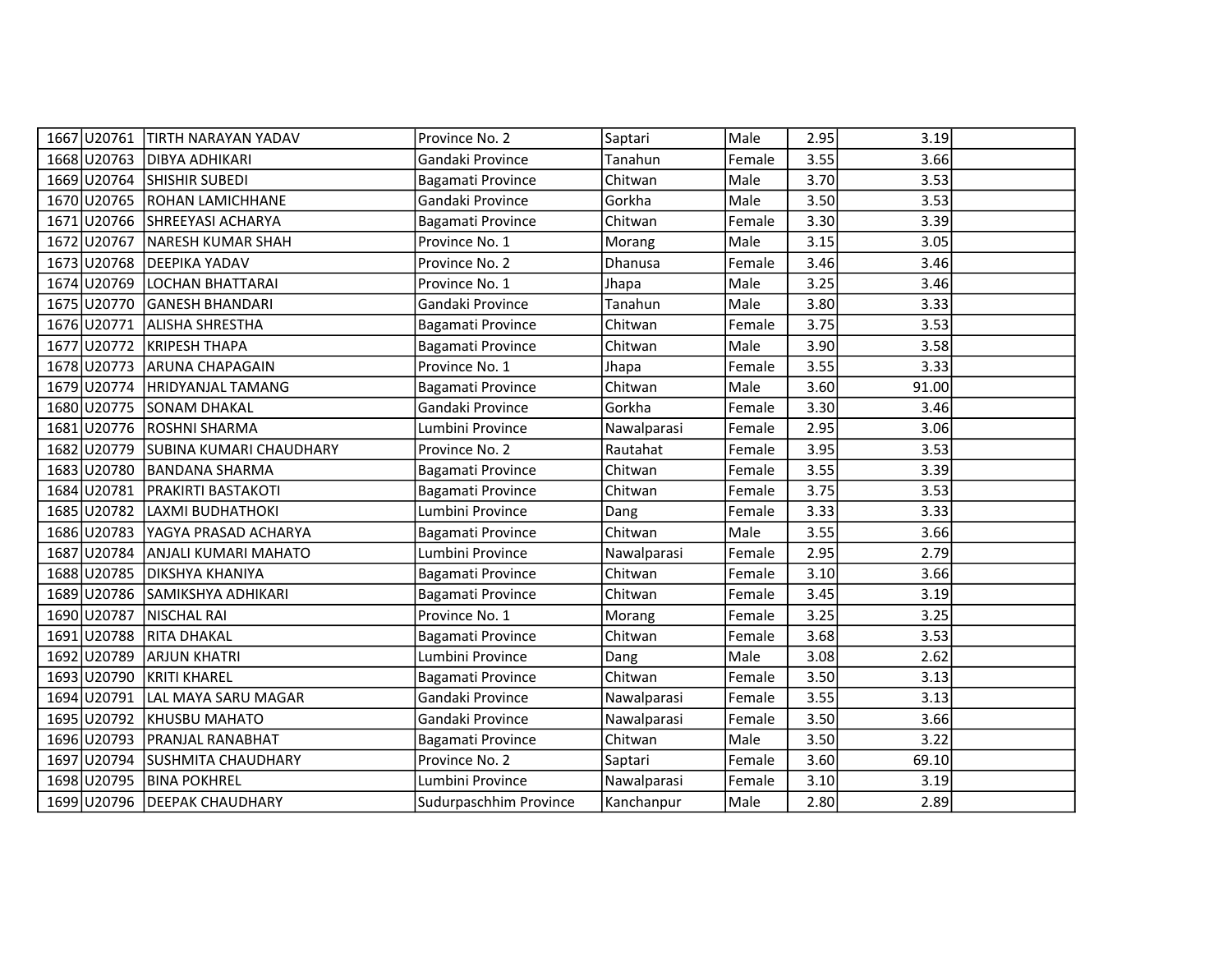|                        | 1700 U20797 SUNESH CHAUDHARY     | Sudurpaschhim Province | Kanchanpur     | Male   | 3.52 | 3.22  |  |
|------------------------|----------------------------------|------------------------|----------------|--------|------|-------|--|
|                        | 1701 U20798 PUSPA KANDEL         | Gandaki Province       | <b>Baglung</b> | Female | 2.95 | 3.66  |  |
| 1702 U20799            | <b>TARA SAPKOTA</b>              | Bagamati Province      | Kavrepalanchok | Female | 3.85 | 3.26  |  |
| 1703 U20800            | <b>MATRIKA ADHIKARI</b>          | Bagamati Province      | Chitwan        | Male   | 3.84 | 3.27  |  |
| 1704 U20801            | <b>LALITA KSHETRI</b>            | Sudurpaschhim Province | Baitadi        | Female | 3.10 | 2.82  |  |
| 1705 U20802            | <b>SAROJ KUNWAR</b>              | Gandaki Province       | Parbat         | Male   | 3.56 | 3.17  |  |
| 1706 U20803            | YASODA KUMARI ADHIKARI           | Province No. 1         | Udayapur       | Female | 2.25 | 66.02 |  |
|                        | 1707 U20804 KRISHNA PRASAD THARU | Lumbini Province       | Bardiya        | Male   | 3.80 | 3.46  |  |
| 1708 U20805            | <b>RASMI BARAL</b>               | Gandaki Province       | Kaski          | Female | 3.15 | 3.19  |  |
|                        | 1709 U20806 AAYUSHMA RANA        | Gandaki Province       | Tanahun        | Female | 3.30 | 3.46  |  |
|                        | 1710 U20807 SHOBIK ARYAL         | Bagamati Province      | Chitwan        | Male   | 3.70 | 3.53  |  |
| 1711 U20808            | MENUKA BAGALE                    | Gandaki Province       | Tanahun        | Female | 3.40 | 3.53  |  |
| 1712 U20809            | AMIT KUMAR YADAV                 | Province No. 2         | Siraha         | Male   | 2.70 | 84.98 |  |
| 1713 U20810            | <b>TIKA GIRI</b>                 | Gandaki Province       | <b>Baglung</b> | Female | 3.60 | 2.94  |  |
|                        | 1714 U20811 MANISHA BHATTARAI    | Gandaki Province       | Kaski          | Female | 3.05 | 2.82  |  |
|                        | 1715 U20812 ANJALI KUMARI THAKUR | Province No. 2         | Saptari        | Female | 3.20 | 3.36  |  |
|                        | 1716 U20813 ABDUL REHEMAN KHAN   | Lumbini Province       | Banke          | Male   | 3.60 | 3.25  |  |
|                        | 1717 U20814 BASANT KUMAR YADAV   | Province No. 2         | Siraha         | Male   | 2.50 | 3.06  |  |
| 1718 U20815 GAUTAM JHA |                                  | Province No. 2         | Dhanusa        | Male   | 2.65 | 3.28  |  |
| 1719 U20816            | MAHESH BHANDARI                  | Bagamati Province      | Sindhupalchok  | Male   | 3.46 | 3.05  |  |
| 1720 U20817            | MEGHA HAMAL ACHARYA              | Lumbini Province       | Rolpa          | Female | 3.60 | 65.00 |  |
|                        | 1721 U20818 ANISH BILASH PANTA   | Bagamati Province      | Chitwan        | Male   | 3.45 | 3.07  |  |
| 1722 U20820            | MAUSHAM POKHREL                  | Gandaki Province       | Syangja        | Male   | 3.65 | 3.06  |  |
|                        | 1723 U20821 SALINA THAPAMAGAR    | Karnali Province       | Surkhet        | Female | 3.35 | 2.93  |  |
| 1724 U20822            | <b>SUSHANT SUBEDI</b>            | Bagamati Province      | Chitwan        | Male   | 3.55 | 3.26  |  |
|                        | 1725 U20823 SAMIKSHYA DHUNGANA   | Gandaki Province       | Syangja        | Female | 3.80 | 3.46  |  |
| 1726 U20825            | ISUDHAMSHU LAMICHHANE            | Gandaki Province       | Kaski          | Male   | 3.60 | 3.46  |  |
|                        | 1727 U20826 SANIA KUNWAR MAGAR   | Lumbini Province       | Dang           | Female | 3.50 | 3.06  |  |
| 1728 U20827            | <b>DIKSHA BHARATI</b>            | Province No. 1         | Jhapa          | Female | 3.25 | 2.88  |  |
|                        | 1729 U20828 AMITA BHUJEL         | Bagamati Province      | Chitwan        | Female | 3.70 | 3.39  |  |
| 1730 U20829            | SAMIKSHYA DHAKAL                 | Gandaki Province       | Gorkha         | Female | 3.90 | 3.59  |  |
| 1731 U20830            | <b>KUSHAL KHANAL</b>             | Lumbini Province       | Gulmi          | Male   | 3.85 | 3.19  |  |
|                        | 1732 U20831 SONIKA BHUSAL        | Gandaki Province       | Nawalpur       | Female | 3.10 | 3.19  |  |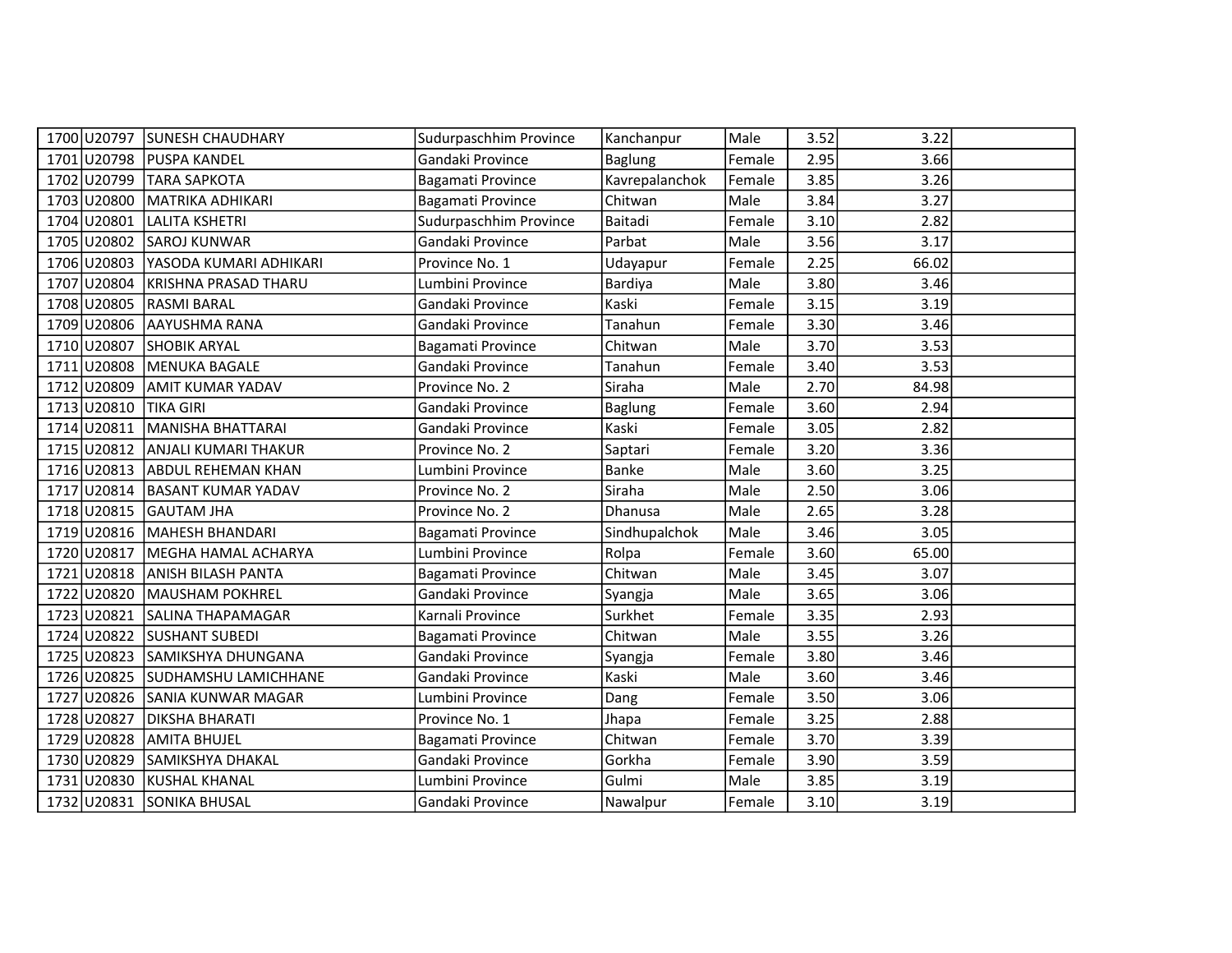|                          | 1733 U20832 MUNA PAHADI             | Karnali Province       | Salyan       | Female | 50.80 | 53.90 |  |
|--------------------------|-------------------------------------|------------------------|--------------|--------|-------|-------|--|
| 1734 U20833 LUSAN RANA   |                                     | Gandaki Province       | Lamjung      | Male   | 3.35  | 3.06  |  |
|                          | 1735 U20834 SUPRAVA SHRESTHA        | Bagamati Province      | Chitwan      | Female | 3.60  | 3.59  |  |
|                          | 1736 U20836 MANISHA ACHARYA         | Sudurpaschhim Province | Rupandehi    | Female | 3.65  | 3.53  |  |
| 1737 U20837              | NEHA KUMARI DAS                     | Province No. 2         | Parsa        | Female | 3.45  | 3.06  |  |
|                          | 1738 U20839 AAKRITI RANABHAT        | Gandaki Province       | Tanahun      | Female | 3.30  | 3.33  |  |
|                          | 1739 U20840 BARUN YADAV             | Lumbini Province       | <b>Banke</b> | Male   | 3.30  | 2.93  |  |
|                          | 1740 U20842 SUMINA PAUDEL           | Province No. 1         | Jhapa        | Female | 3.60  | 3.02  |  |
|                          | 1741 U20843 SHOVA PAUDEL            | Lumbini Province       | Bardiya      | Female | 3.50  | 3.59  |  |
|                          | 1742 U20844 KRIYASHA POUDEL         | Bagamati Province      | Chitwan      | Female | 3.60  | 3.53  |  |
|                          | 1743 U20845 AAYUSHA NIRAULA         | Bagamati Province      | Chitwan      | Female | 3.45  | 3.33  |  |
|                          | 1744 U20847 SUBODH DEVKOTA          | Gandaki Province       | Tanahun      | Female | 3.75  | 3.13  |  |
|                          | 1745 U20849 ARCHANA SUBEDI          | Bagamati Province      | Chitwan      | Female | 3.45  | 3.19  |  |
|                          | 1746 U20850 SANDESH KANDEL          | Bagamati Province      | Chitwan      | Male   | 3.80  | 3.46  |  |
|                          | 1747 U20851 PRATIKSHYA PANDEY       | Province No. 1         | Ilam         | Female | 3.70  | 2.93  |  |
|                          | 1748 U20852 AYUSHMA ADHIKARI        | Province No. 1         | Ilam         | Female | 3.40  | 2.86  |  |
|                          | 1749 U20853 KAMAN DAHAL KHATRI      | Province No. 1         | Bhojpur      | Male   | 3.50  | 3.59  |  |
|                          | 1750 U20854 KRITIKA THAPA           | Province No. 1         | Morang       | Female | 3.40  | 3.13  |  |
|                          | 1751 U20855 ARCHANA GAIRE           | Bagamati Province      | Chitwan      | Female | 3.60  | 3.33  |  |
| 1752 U20856              | LAXMI SAPKOTA                       | Gandaki Province       | Kaski        | Female | 3.60  | 3.39  |  |
|                          | 1753 U20857 SRIJAN KSHETRI          | Lumbini Province       | Bardiya      | Male   | 3.75  | 3.33  |  |
|                          | 1754 U20858 CHANDRAMA G.C.          | Lumbini Province       | Banke        | Female | 3.45  | 3.26  |  |
|                          | 1755 U20859 BINAYA KUMAR MANSAPURIA | Province No. 1         | Udayapur     | Male   | 3.80  | 2.64  |  |
|                          | 1756 U20860 SHITAL NEUPANE          | Lumbini Province       | Rolpa        | Male   | 3.45  | 3.39  |  |
|                          | 1757 U20861 AISHWARYA KUMARI THAKUR | Province No. 2         | Dhanusa      | Female | 3.20  | 3.59  |  |
|                          | 1758 U20862 ASMITA BHATTARAI        | Province No. 1         | Jhapa        | Female | 3.35  | 2.73  |  |
| 1759 U20863              | <b>BIBISHA SHARMA</b>               | Bagamati Province      | Chitwan      | Female | 3.70  | 3.39  |  |
| 1760 U20864              | <b>ARTHAMA PAUDEL</b>               | Lumbini Province       | Arghakhanchi | Female | 3.40  | 3.39  |  |
|                          | 1761 U20865 HIMAL RAJ BHUSAL        | Gandaki Province       | Parbat       | Male   | 2.95  | 3.06  |  |
| 1762 U20866 TILAK KHATRI |                                     | Lumbini Province       | Bardiya      | Male   | 2.70  | 3.10  |  |
| 1763 U20868              | UNISHA POUDEL                       | Bagamati Province      | Chitwan      | Female | 3.55  | 3.39  |  |
| 1764 U20869              | OMKAR CHAUDHARY                     | Sudurpaschhim Province | Kailali      | Male   | 2.90  | 2.66  |  |
|                          | 1765 U20871 PRABISHA ADHIKARI THAPA | Lumbini Province       | Nawalparasi  | Female | 3.25  | 2.69  |  |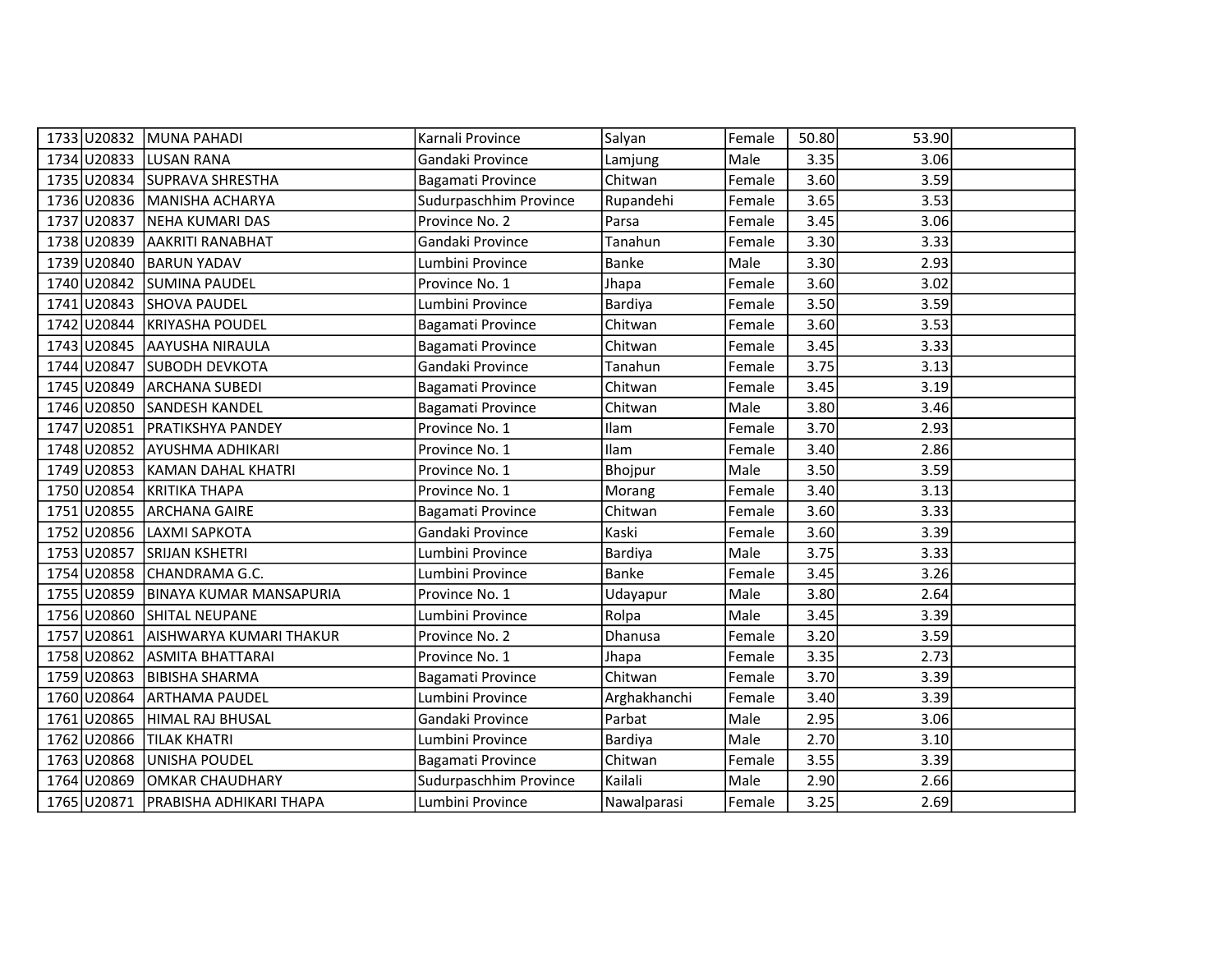|             | 1766 U20872 SUSHIL THAKUR    | Province No. 2         | Rautahat          | Male   | 3.65  | 3.33  |  |
|-------------|------------------------------|------------------------|-------------------|--------|-------|-------|--|
| 1767 U20873 | <b>GAGAN KHATRI</b>          | Karnali Province       | Jumla             | Male   | 61.25 | 61.50 |  |
| 1768 U20874 | <b>SHIKSHA SUBEDI</b>        | Bagamati Province      | Chitwan           | Female | 3.45  | 3.19  |  |
|             | 1769 U20876 SUSMITA SHRESTHA | Bagamati Province      | Chitwan           | Female | 3.45  | 3.53  |  |
| 1770 U20878 | JAYA KRISHNA KHATRI          | Karnali Province       | Jumla             | Male   | 3.40  | 3.37  |  |
| 1771 U20880 | <b>DIKSHYA KHADKA</b>        | Karnali Province       | Dailekh           | Female | 3.30  | 3.24  |  |
| 1772 U20881 | <b>VIDYA LEKHAK</b>          | Sudurpaschhim Province | Kanchanpur        | Female | 3.35  | 3.33  |  |
| 1773 U20882 | <b>ANU POUDEL</b>            | Bagamati Province      | Kathmandu         | Female | 3.04  | 3.26  |  |
| 1774 U20883 | KABITA PHUYAL                | Province No. 1         | Dhankuta          | Female | 3.95  | 3.06  |  |
| 1775 U20884 | NITU KUMARI MAHATO           | Province No. 2         | Mahottari         | Female | 3.15  | 2.86  |  |
| 1776 U20885 | NITU KUMARI YADAV            | Province No. 2         | Siraha            | Female | 2.15  | 2.83  |  |
| 1777 U20886 | <b>RAJU PRIYADARSHI</b>      | Province No. 2         | Rautahat          | Male   | 2.65  | 2.72  |  |
| 1778 U20887 | SALAJ CHAUDHARY              | Province No. 2         | Siraha            | Male   | 3.50  | 2.78  |  |
| 1779 U20888 | <b>AMAN JOSHI</b>            | Sudurpaschhim Province | Kailali           | Male   | 3.40  | 3.13  |  |
| 1780 U20889 | <b>ELINA DHITAL</b>          | Bagamati Province      | Chitwan           | Female | 3.00  | 2.86  |  |
| 1781 U20890 | SHRISTI BISHWAKARMA          | Province No. 1         | Dhankuta          | Female | 3.75  | 3.59  |  |
| 1782 U20891 | <b>RASHMI MALLA</b>          | Gandaki Province       | Nawalparasi       | Female | 3.95  | 3.59  |  |
| 1783 U20892 | <b>BIPASA SHARMA</b>         | Karnali Province       | <b>Rukum West</b> | Female | 3.45  | 2.86  |  |
| 1784 U20893 | <b>PRASHINA PAUDEL</b>       | Bagamati Province      | Chitwan           | Female | 3.45  | 3.46  |  |
| 1785 U20894 | PRASHANT TARAMI MAGAR        | Lumbini Province       | Bardiya           | Male   | 3.15  | 2.97  |  |
| 1786 U20895 | <b>SWEEKRITI POUDEL</b>      | Bagamati Province      | Chitwan           | Female | 3.65  | 3.39  |  |
|             | 1787 U20896 DIYA ADHIKARI    | Bagamati Province      | Chitwan           | Female | 3.25  | 3.53  |  |
|             | 1788 U20897 SACHIN CHAUDHARY | Lumbini Province       | Bardiya           | Male   | 2.45  | 2.94  |  |
| 1789 U20898 | <b>PRATIKSHYA THAPA</b>      | Bagamati Province      | Chitwan           | Female | 3.40  | 3.33  |  |
| 1790 U20899 | <b>KRIPA DAHAL</b>           | Bagamati Province      | Chitwan           | Female | 2.90  | 3.19  |  |
| 1791 U20900 | DURGA ADHIKARI               | Bagamati Province      | Chitwan           | Female | 3.10  | 3.39  |  |
| 1792 U20901 | <b>BHUWAN BHATTA</b>         | Sudurpaschhim Province | Kailali           | Male   | 3.00  | 2.99  |  |
| 1793 U20902 | <b>DIKSHYA THAPA</b>         | Gandaki Province       | Nawalpur          | Female | 3.30  | 3.13  |  |
| 1794 U20903 | <b>CHANDRIKA CHAND</b>       | Lumbini Province       | Banke             | Female | 3.55  | 3.33  |  |
| 1795 U20904 | NAMRATA GHIMIRE              | Bagamati Province      | Chitwan           | Female | 3.65  | 3.33  |  |
| 1796 U20905 | NIRAJ CHAUDHARY              | Sudurpaschhim Province | Kailali           | Male   | 3.75  | 3.64  |  |
| 1797 U20906 | <b>AMAN KUMAR POUDEL</b>     | Gandaki Province       | Syangja           | Male   | 3.55  | 3.71  |  |
|             | 1798 U20907 NIRDESH SHRESTHA | Bagamati Province      | Chitwan           | Male   | 3.40  | 3.01  |  |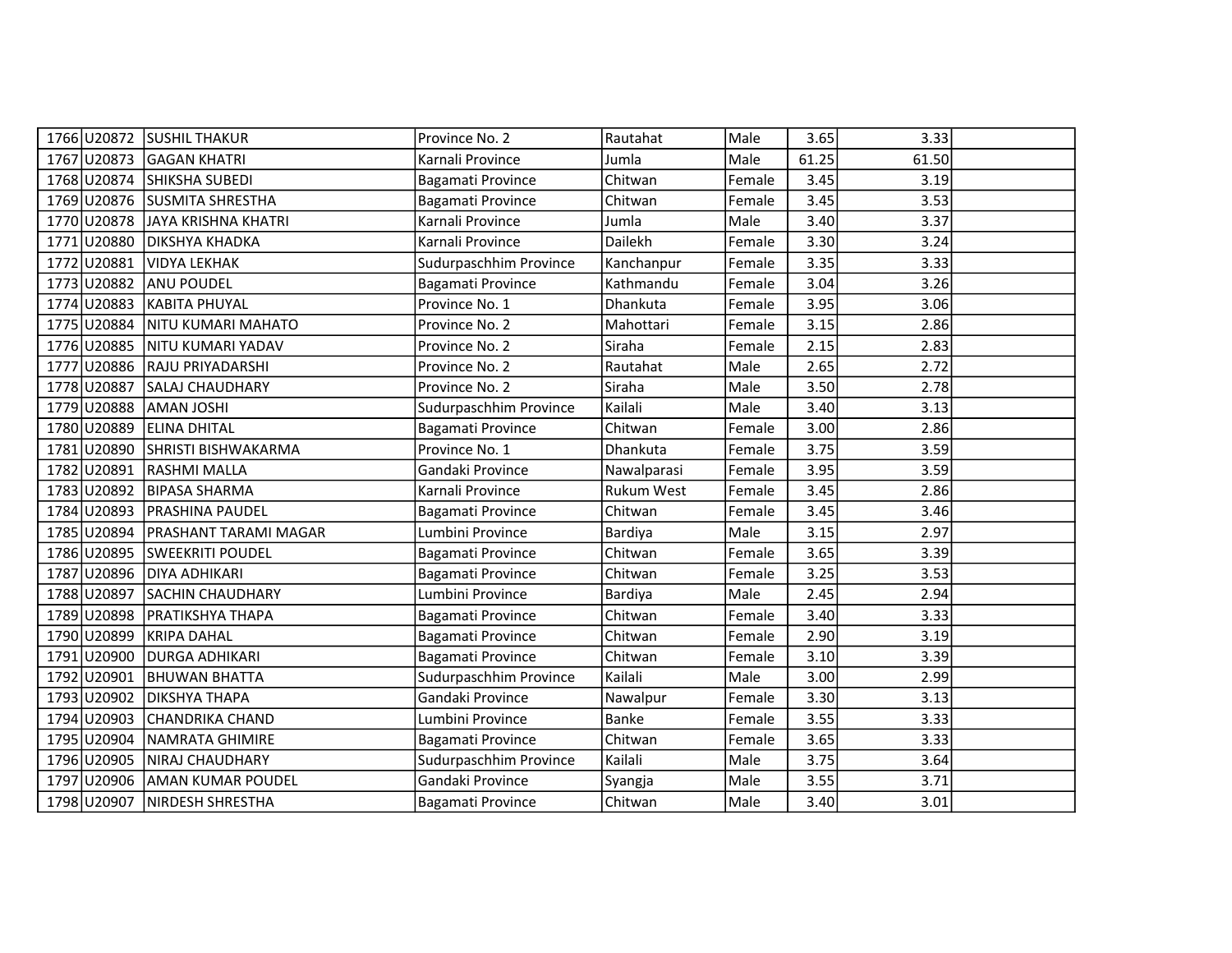| 1799 U20908 KAPIL RANA |                                | Sudurpaschhim Province | Kanchanpur     | Male   | 3.50 | 3.26    |  |
|------------------------|--------------------------------|------------------------|----------------|--------|------|---------|--|
| 1800 U20909            | <b>KRITI PANDIT</b>            | Bagamati Province      | Chitwan        | Female | 3.40 | 3.39    |  |
|                        | 1801 U20910 SARITA WAIBA       | Bagamati Province      | Makwanpur      | Female | 2.85 | 3.33    |  |
| 1802 U20911            | <b>PRADEEP PAUDEL</b>          | Gandaki Province       | <b>Baglung</b> | Male   | 3.64 | 2.98    |  |
| 1803 U20912            | <b>SABINA SAPKOTA</b>          | Bagamati Province      | Chitwan        | Female | 3.45 | 2.99    |  |
| 1804 U20913            | <b>NIRUPA RIJAL</b>            | Province No. 1         | Dhankuta       | Female | 3.30 | 3.13    |  |
|                        | 1805 U20914 ASHMA BHANDARI     | Bagamati Province      | Chitwan        | Female | 3.05 | 3.15    |  |
|                        | 1806 U20915 ARCHANA SAPKOTA    | Bagamati Province      | Chitwan        | Female | 3.50 | 2.86    |  |
|                        | 1807 U20916 SANDES MAHAT       | Gandaki Province       | Gorkha         | Male   | 3.10 | 3.46    |  |
|                        | 1808 U20917 KRITIKA GHIMIRE    | Gandaki Province       | Lamjung        | Female | 3.50 | 3.59    |  |
|                        | 1809 U20918 ANUSKA LAMICHHANE  | Bagamati Province      | Chitwan        | Female | 3.75 | 3.46    |  |
| 1810 U20919            | <b>DIKSHYA PAUDEL</b>          | Bagamati Province      | Chitwan        | Female | 3.50 | 2.99    |  |
| 1811 U20920            | <b>DEEPISHA WAGLE</b>          | Bagamati Province      | Chitwan        | Female | 3.35 | 3.39    |  |
| 1812 U20921            | JAYA KANDEL                    | Bagamati Province      | Chitwan        | Female | 3.25 | 2.59    |  |
|                        | 1813 U20922 SABITA PARIYAR     | Gandaki Province       | Kaski          | Female | 3.10 | 3.22    |  |
|                        | 1814 U20923 BIBEK CHAUDHARY    | Bagamati Province      | Chitwan        | Male   | 3.20 | 2.59    |  |
|                        | 1815 U20924 SWOSTIKA ARYAL     | Bagamati Province      | Chitwan        | Female | 3.55 | 3.19    |  |
|                        | 1816 U20925 PRAJWAL RANABHAT   | Gandaki Province       | Tanahun        | Male   | 3.65 | 3.53    |  |
|                        | 1817 U20926 BISHAL GUPTA       | Lumbini Province       | Kapilvastu     | Male   | 3.80 | 3.41    |  |
| 1818 U20927            | lanmol CHAND                   | Karnali Province       | Salyan         | Male   | 3.80 | 3.53    |  |
|                        | 1819 U20928 SWASTEEKA REGMI    | Bagamati Province      | Chitwan        | Female | 3.45 | 3.62    |  |
|                        | 1820 U20929 ARCHITA LAMICHHANE | Gandaki Province       | Nawalpur       | Female | 3.20 | 2.79    |  |
| 1821 U20931            | <b>SAKRIYA POUDEL</b>          | Bagamati Province      | Chitwan        | Female | 3.50 | 3.59    |  |
|                        | 1822 U20932 DIPAK KANDEL       | Gandaki Province       | <b>Baglung</b> | Male   | 3.15 | 3.39    |  |
|                        | 1823 U20933 ANJALI CHAUDHARY   | Province No. 2         | Parsa          | Female | 3.60 | 3.39    |  |
|                        | 1824 U20934 ASMITA MAHATO      | Gandaki Province       | Nawalparasi    | Female | 3.45 | 2078.00 |  |
| 1825 U20935            | HEM NARAYAN RASAILY            | Province No. 1         | Udayapur       | Male   | 3.35 | 3.46    |  |
| 1826 U20936            | NIRJU CHHETRI                  | Gandaki Province       | Parbat         | Female | 3.25 | 3.66    |  |
| 1827 U20937            | <b>PABINA PANTA</b>            | Gandaki Province       | Lamjung        | Female | 3.55 | 3.33    |  |
|                        | 1828 U20938 KUSHAL ACHARYA     | Bagamati Province      | Chitwan        | Male   | 3.20 | 2.89    |  |
|                        | 1829 U20939 SURAJ UPADHAYA     | Province No. 2         | Rautahat       | Male   | 3.15 | 3.46    |  |
| 1830 U20940            | MUNA GAULI                     | Bagamati Province      | Chitwan        | Female | 3.40 | 3.59    |  |
|                        | 1831 U20942   BISHISTA SUBEDI  | Bagamati Province      | Chitwan        | Male   | 3.30 | 2.93    |  |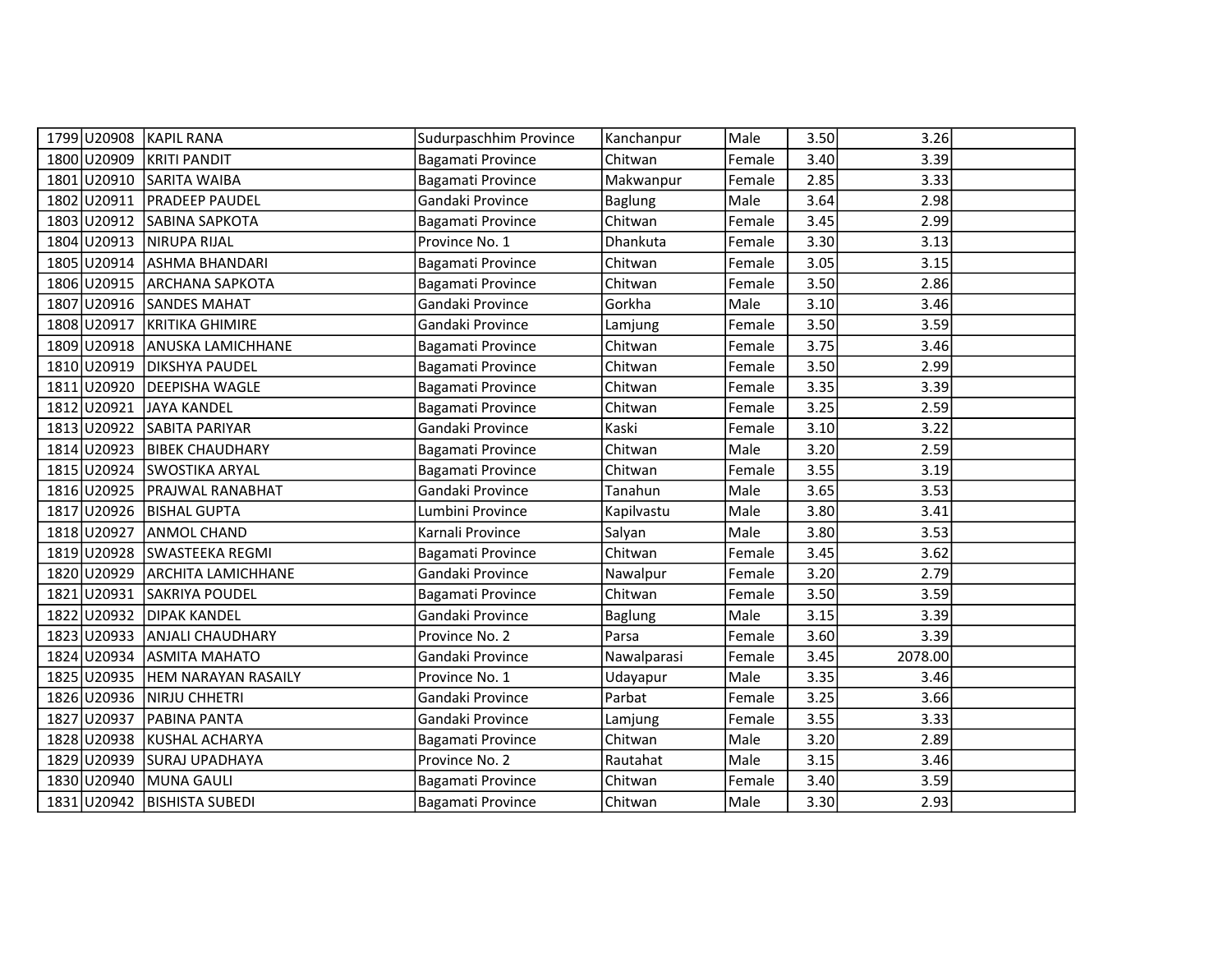| 1832 U20943 | <b>SUSHANT BHATTA</b>        | Sudurpaschhim Province | Kailali        | Male   | 3.20 | 2.51  |  |
|-------------|------------------------------|------------------------|----------------|--------|------|-------|--|
| 1833 U20944 | <b>BINITA TIMILSINA</b>      | Gandaki Province       | Nawalpur       | Female | 3.80 | 3.19  |  |
| 1834 U20945 | <b>SAGAR KHANAL</b>          | Lumbini Province       | Arghakhanchi   | Male   | 3.12 | 2.84  |  |
| 1835 U20946 | <b>SEEMA KUNWAR</b>          | Bagamati Province      | Chitwan        | Female | 3.20 | 3.33  |  |
| 1836 U20947 | SARITA BHAT                  | Bagamati Province      | Chitwan        | Female | 3.25 | 2.93  |  |
| 1837 U20948 | <b>PRAMISHA SUYAL</b>        | Gandaki Province       | Lamjung        | Female | 3.55 | 3.46  |  |
| 1838 U20949 | BARSHA SHARMA                | Gandaki Province       | <b>Baglung</b> | Female | 3.65 | 3.43  |  |
| 1839 U20950 | RABINA ADHIKARI              | Gandaki Province       | Gorkha         | Female | 2.65 | 75.84 |  |
| 1840 U20951 | DEVENDRA MANDAL              | Province No. 2         | Saptari        | Male   | 3.05 | 3.36  |  |
| 1841 U20952 | SMRITI ACHARYA               | Bagamati Province      | Chitwan        | Female | 3.30 | 3.13  |  |
|             | 1842 U20953 SADIKSHA TIWARI  | Bagamati Province      | Chitwan        | Female | 3.40 | 3.46  |  |
| 1843 U20954 | <b>ALISHA BHUJEL</b>         | Bagamati Province      | Chitwan        | Female | 3.70 | 3.53  |  |
| 1844 U20955 | <b>AMISHA GURUNG</b>         | Bagamati Province      | Chitwan        | Female | 3.60 | 3.59  |  |
| 1845 U20956 | <b>SARINA BASEL</b>          | Bagamati Province      | Chitwan        | Female | 3.70 | 3.13  |  |
| 1846 U20957 | <b>RITU ARYAL</b>            | Bagamati Province      | Chitwan        | Female | 3.50 | 3.53  |  |
| 1847 U20958 | RESHMA KUMARI GAHA MAGAR     | Gandaki Province       | Nawalparasi    | Female | 3.55 | 3.33  |  |
|             | 1848 U20959 SUSHMITA KALIRAJ | Lumbini Province       | Gulmi          | Female | 3.65 | 3.46  |  |
| 1849 U20960 | <b>AARYA POUDEL</b>          | Bagamati Province      | Chitwan        | Female | 3.95 | 3.26  |  |
| 1850 U20961 | SADIKSHA SAPKOTA             | Bagamati Province      | Chitwan        | Female | 3.60 | 3.39  |  |
| 1851 U20962 | <b>BIDHAN DAWADI</b>         | Bagamati Province      | Chitwan        | Male   | 3.35 | 3.39  |  |
| 1852 U20963 | <b>SARITA KUMAL</b>          | Gandaki Province       | Nawalparasi    | Female | 3.35 | 2.93  |  |
| 1853 U20965 | <b>SRIJANA TIMALSENA</b>     | Bagamati Province      | Chitwan        | Female | 3.80 | 3.19  |  |
| 1854 U20967 | <b>RAHUL KUMAR SAH</b>       | Province No. 2         | Saptari        | Male   | 3.30 | 3.24  |  |
|             | 1855 U20968 SUMITA POUDEL    | Bagamati Province      | Chitwan        | Female | 3.35 | 3.06  |  |
| 1856 U20969 | <b>SIMRAN KUNWAR</b>         | Bagamati Province      | Chitwan        | Female | 3.95 | 3.39  |  |
| 1857 U20970 | <b>ANITA KHATRI</b>          | Gandaki Province       | Lamjung        | Female | 2.95 | 3.19  |  |
| 1858 U20971 | SAPANA ADHIKARI              | Gandaki Province       | Kaski          | Female | 2.95 | 2.66  |  |
| 1859 U20972 | KRITIKA CHHETRI              | Gandaki Province       | Gorkha         | Female | 3.35 | 2.83  |  |
| 1860 U20973 | MANITA GAIRE                 | Lumbini Province       | Kapilvastu     | Female | 3.35 | 3.13  |  |
| 1861 U20974 | <b>DIPIKA BHUSAL</b>         | Bagamati Province      | Chitwan        | Female | 3.20 | 2.97  |  |
| 1862 U20975 | <b>SAGUN DURA</b>            | Gandaki Province       | Lamjung        | Female | 3.25 | 3.53  |  |
| 1863 U20976 | <b>SNEHA TRIPATHI</b>        | Bagamati Province      | <b>Dhading</b> | Female | 3.95 | 3.46  |  |
| 1864 U20977 | <b>BIDHYA GAIHRE</b>         | Gandaki Province       | Nawalpur       | Female | 3.40 | 3.13  |  |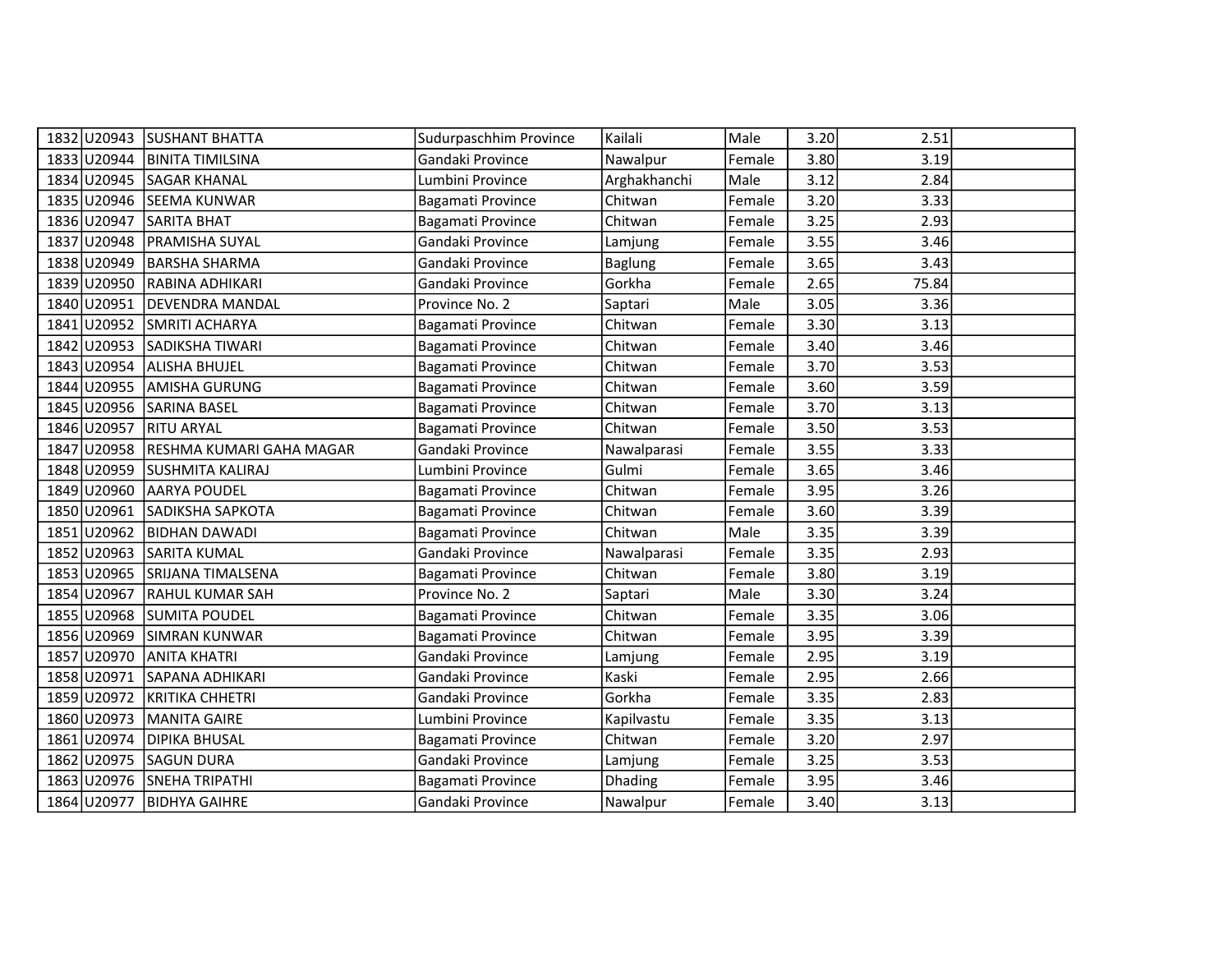|                         | 1865 U20978 NIRUTA RAJBANSHI       | Province No. 1         | Jhapa          | Female | 3.75  | 3.46  |  |
|-------------------------|------------------------------------|------------------------|----------------|--------|-------|-------|--|
| 1866 U20979 ANIL B.K    |                                    | Gandaki Province       | Nawalpur       | Male   | 3.65  | 3.39  |  |
|                         | 1867 U20980 SIMAN SUNAR            | Karnali Province       | Surkhet        | Male   | 3.20  | 3.33  |  |
| 1868 U20981             | <b>BINIT KC</b>                    | Bagamati Province      | Chitwan        | Male   | 3.55  | 3.39  |  |
| 1869 U20982             | AJINA KUMARI MAHATO                | Bagamati Province      | Chitwan        | Female | 3.60  | 2.94  |  |
| 1870 U20983             | <b>DIPAK KUMAR YADAV</b>           | Province No. 2         | Siraha         | Male   | 3.45  | 3.44  |  |
|                         | 1871 U20984 RAJENDRA BARAL         | Karnali Province       | Kalikot        | Male   | 3.30  | 3.37  |  |
|                         | 1872 U20985 MANJU AMMAI            | Gandaki Province       | <b>Baglung</b> | Female | 3.50  | 3.33  |  |
|                         | 1873 U20986 SAMITA KANDEL          | Bagamati Province      | Chitwan        | Female | 3.55  | 3.26  |  |
| 1874 U20987 AJIB DAHAL  |                                    | Bagamati Province      | Dolakha        | Male   | 3.05  | 3.53  |  |
|                         | 1875 U20988   BISHNU PRASAD KHANAL | Lumbini Province       | Rupandehi      | Male   | 3.35  | 3.53  |  |
| 1876 U20989             | RAMHARI ACHARYA                    | Karnali Province       | Jumla          | Male   | 2.95  | 67.92 |  |
| 1877 U20990             | <b>DIPESH KUMAR JHA</b>            | Province No. 2         | Siraha         | Male   | 3.15  | 3.46  |  |
| 1878 U20991             | POOJA ARYAL                        | Gandaki Province       | Syangja        | Female | 3.72  | 2.86  |  |
|                         | 1879 U20992 DAMODAR KUMAR GELAL    | Province No. 1         | Udayapur       | Male   | 3.50  | 2.97  |  |
| 1880 U20993             | GAYATRI ADHIKARI                   | Bagamati Province      | Chitwan        | Female | 3.20  | 2.93  |  |
| 1881 U20994 DILMAYA OLI |                                    | Lumbini Province       | Dang           | Female | 3.45  | 3.26  |  |
|                         | 1882 U20995 SALINA SHRESTHA        | Bagamati Province      | Chitwan        | Female | 3.75  | 3.66  |  |
|                         | 1883 U20996 SHINJA SHRESTHA        | Gandaki Province       | Tanahun        | Female | 3.40  | 3.19  |  |
| 1884 U20998             | NARESH SHAH                        | Province No. 1         | Sunsari        | Male   | 3.05  | 3.26  |  |
|                         | 1885 U20999 RABI ROSAN THARU       | Lumbini Province       | <b>Banke</b>   | Male   | 3.01  | 3.39  |  |
| 1886 U21000 BIJAY OJHA  |                                    | Bagamati Province      | Chitwan        | Male   | 3.50  | 3.79  |  |
|                         | 1887 U21001 BISHNU BHAKTA DANGOL   | Bagamati Province      | Lalitpur       | Male   | 3.30  | 3.59  |  |
|                         | 1888 U21002 AAYUSH DHUNGANA        | Province No. 1         | Terhathum      | Male   | 3.15  | 2.86  |  |
|                         | 1889 U21003 SAGAR KUMAR SINGH      | Sudurpaschhim Province | Bajhang        | Male   | 3.00  | 3.46  |  |
|                         | 1890 U21004   PUSHKAL ALE MAGAR    | Province No. 1         | Khotang        | Male   | 3.65  | 2.95  |  |
| 1891 U21005             | <b>BIBASH KC</b>                   | Karnali Province       | Jumla          | Male   | 3.25  | 3.66  |  |
|                         | 1892 U21006 ABINASH PRASAD KURMI   | Province No. 2         | Parsa          | Male   | 3.35  | 3.59  |  |
|                         | 1893 U21007 SARISHMA NEUPANE       | Lumbini Province       | Rupandehi      | Female | 3.60  | 3.46  |  |
|                         | 1894 U21009 UTSAVI DHAKAL          | Lumbini Province       | Palpa          | Female | 3.25  | 2.82  |  |
| 1895 U21010             | LOKENDRA B.C.                      | Karnali Province       | Jajarkot       | Male   | 63.38 | 54.00 |  |
| 1896 U21011             | JUNU MAGAR                         | Province No. 1         | Sankhuwasabha  | Female | 3.40  | 3.08  |  |
|                         | 1897 U21012 SONIYA YADAV           | Province No. 2         | Dhanusa        | Female | 3.60  | 3.51  |  |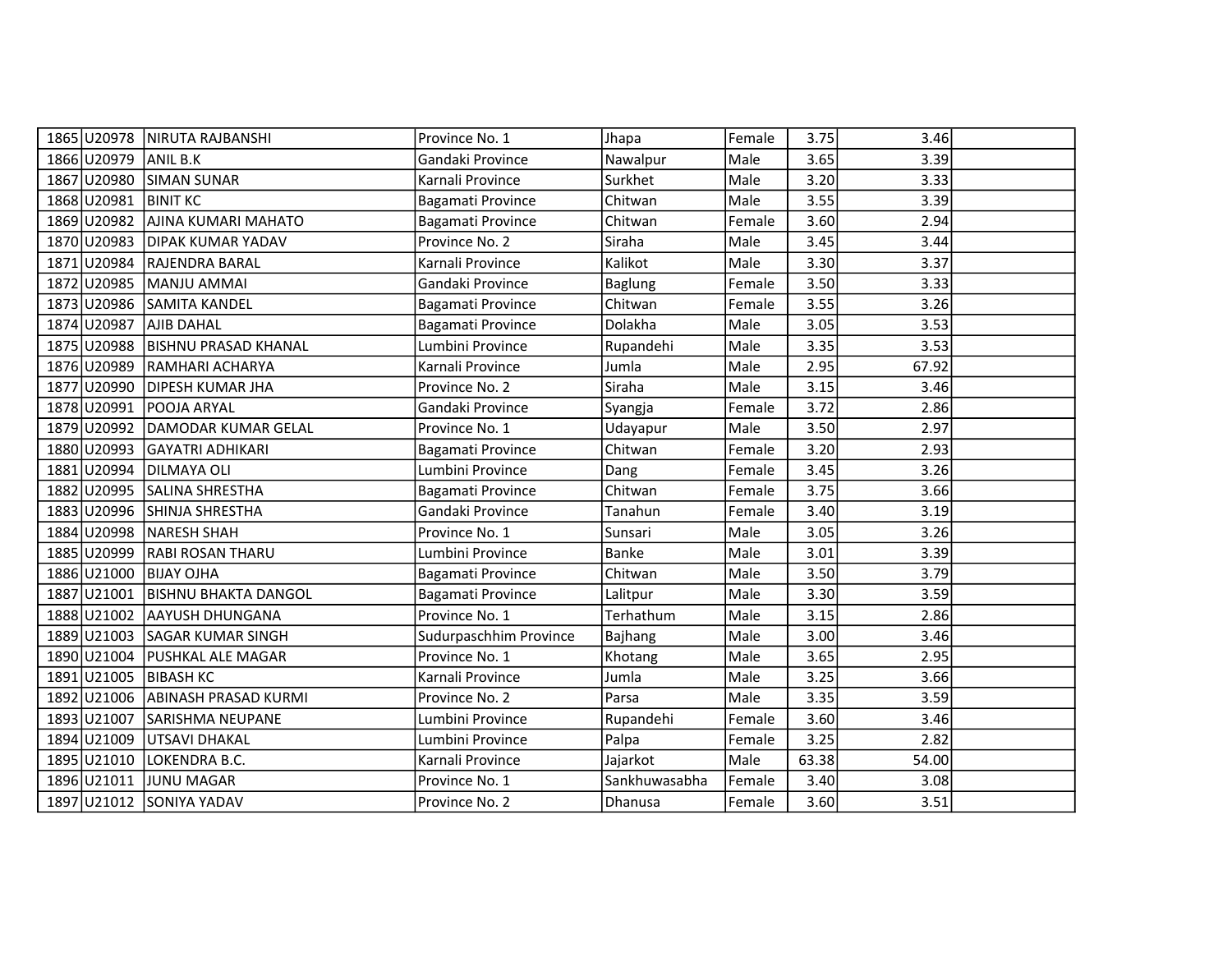|                        | 1898 U21013 KISHOR DHAKAL       | Gandaki Province       | Nawalpur       | Male   | 3.50 | 3.13  |  |
|------------------------|---------------------------------|------------------------|----------------|--------|------|-------|--|
|                        | 1899 U21014 SANDEEP BASTOLA     | Gandaki Province       | Kaski          | Male   | 3.68 | 3.44  |  |
|                        | 1900 U21015 KUSHAL PAUDEL       | Gandaki Province       | Kaski          | Male   | 3.48 | 3.28  |  |
|                        | 1901 U21016 CHETANA JOSHI       | Sudurpaschhim Province | <b>Bajhang</b> | Female | 3.40 | 3.13  |  |
| 1902 U21017            | MAHIMA GIRI                     | Lumbini Province       | Banke          | Female | 3.72 | 3.46  |  |
| 1903 U21018            | <b>ANJALI SYANGTAN</b>          | Bagamati Province      | Makwanpur      | Female | 3.16 | 2.82  |  |
|                        | 1904 U21019 RAJ KUSHWAHA        | Bagamati Province      | Chitwan        | Male   | 3.65 | 3.06  |  |
| 1905 U21020 ANUP BHATT |                                 | Sudurpaschhim Province | Kanchanpur     | Male   | 3.55 | 3.46  |  |
| 1906 U21021            | <b>BISHAL SHREESH</b>           | Karnali Province       | Surkhet        | Male   | 3.15 | 3.26  |  |
| 1907 U21022            | SABINA BADUWAL                  | Lumbini Province       | Banke          | Female | 2.50 | 3.24  |  |
|                        | 1908 U21024 ROHAN CHAUDHARY     | Lumbini Province       | Kapilvastu     | Male   | 2.80 | 3.30  |  |
| 1909 U21025            | <b>ANSHU KUNWAR</b>             | Bagamati Province      | Chitwan        | Female | 3.45 | 3.26  |  |
|                        | 1910 U21026 SABINA SHRESTHA     | Gandaki Province       | Gorkha         | Female | 3.55 | 2.86  |  |
| 1911 U21027            | <b>BIBESH GAULI</b>             | Bagamati Province      | <b>Dhading</b> | Male   | 3.72 | 3.39  |  |
|                        | 1912 U21028 SANDESH BOHARA      | Sudurpaschhim Province | Bajura         | Male   | 3.20 | 3.53  |  |
| 1913 U21029            | <b>SANDIP KHANAL</b>            | Lumbini Province       | Arghakhanchi   | Male   | 3.40 | 3.33  |  |
|                        | 1914 U21030 SAGAR TANDAN        | Lumbini Province       | Arghakhanchi   | Male   | 3.65 | 3.46  |  |
|                        | 1915 U21032 PRASHANT CHAUDHARY  | Province No. 2         | Saptari        | Male   | 3.35 | 2.82  |  |
|                        | 1916 U21033 SUMAN ACHHAMI       | Gandaki Province       | Lamjung        | Male   | 3.40 | 3.26  |  |
| 1917 U21034            | NISHA BHUSAL                    | Gandaki Province       | Parbat         | Female | 3.55 | 3.06  |  |
|                        | 1918 U21035 DAMANTA LIMBU       | Province No. 1         | Morang         | Female | 2.76 | 2.92  |  |
|                        | 1919 U21036 PAPPU CHAUDHARY     | Province No. 2         | <b>Bara</b>    | Male   | 3.80 | 3.59  |  |
| 1920 U21037            | <b>SOBAN BOHORA</b>             | Karnali Province       | Humla          | Male   | 2.45 | 74.27 |  |
|                        | 1921 U21038 SUJIT KUMAR MANDAL  | Province No. 2         | Dhanusa        | Male   | 2.85 | 2.93  |  |
|                        | 1922 U21039 SITARAM SHARMA      | Bagamati Province      | Sindhupalchok  | Male   | 2.84 | 2.96  |  |
|                        | 1923 U21040 RISHIKESH YADAV     | Lumbini Province       | Kapilvastu     | Male   | 3.30 | 2.89  |  |
| 1924 U21041            | <b>PRIYA PANDEY</b>             | Province No. 2         | Mahottari      | Female | 3.15 | 3.13  |  |
| 1925 U21042            | KIRTIKA OJHA                    | Sudurpaschhim Province | Kailali        | Female | 2.95 | 2.73  |  |
| 1926 U21043            | <b>TRIPTI NEUPANE</b>           | Bagamati Province      | Nuwakot        | Female | 3.45 | 3.46  |  |
|                        | 1927 U21044 GOPI MANDAL KEBAT   | Province No. 1         | Morang         | Male   | 3.20 | 3.42  |  |
| 1928 U21045            | <b>SHYAM DEV SINGH KUSHWAHA</b> | Province No. 2         | Sarlahi        | Male   | 3.55 | 2.77  |  |
|                        | 1929 U21046 SWIKRITI DHITAL     | Bagamati Province      | Chitwan        | Female | 3.45 | 3.59  |  |
|                        | 1930 U21047 ASWASTA KARKI       | Province No. 1         | Udayapur       | Female | 2.90 | 3.11  |  |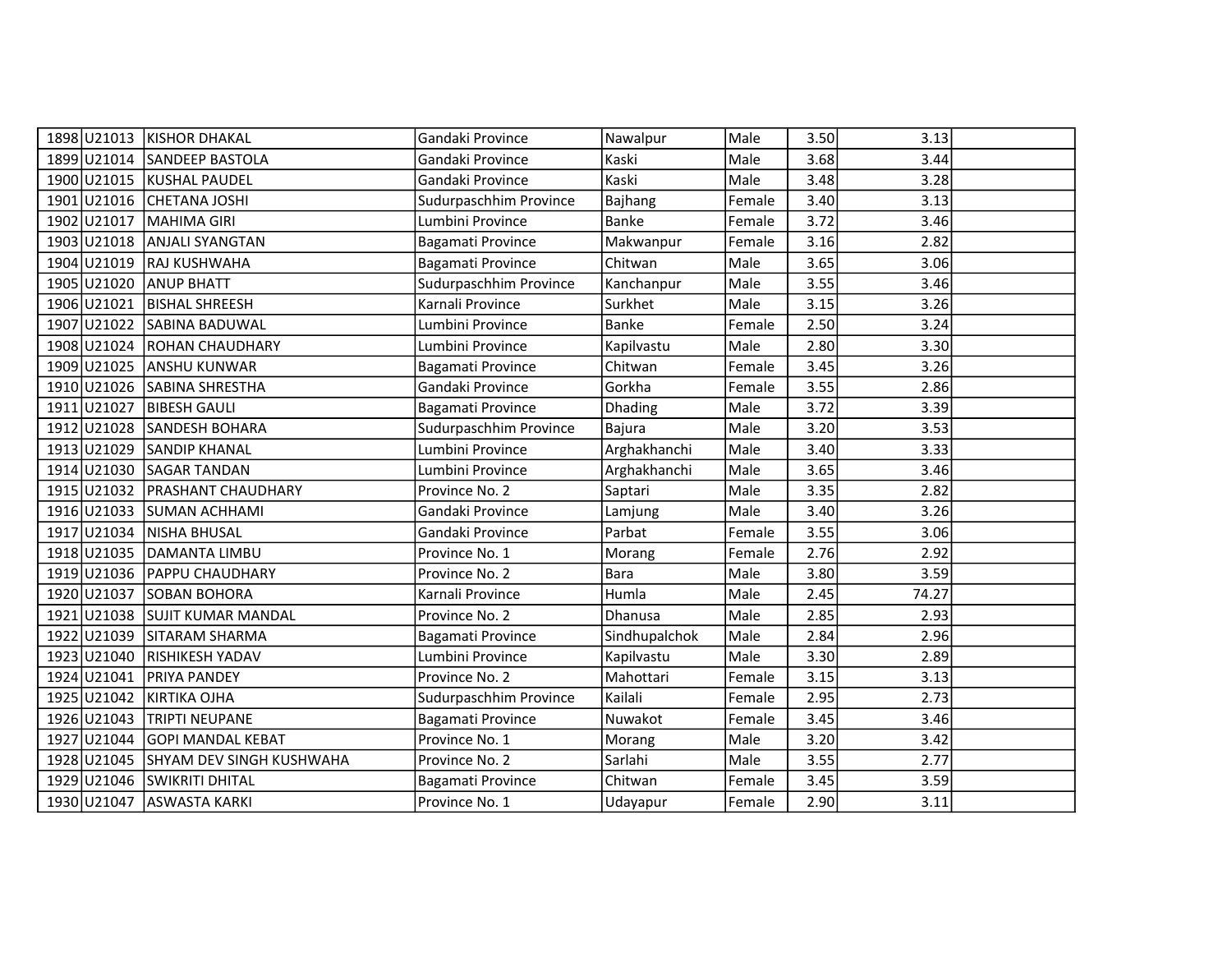|                        | 1931 U21048 SUBEKSHA PAUDEL      | Gandaki Province  | Parbat         | Female | 3.60  | 3.53  |  |
|------------------------|----------------------------------|-------------------|----------------|--------|-------|-------|--|
|                        | 1932 U21049 ANISHA SHARMA        | Gandaki Province  | Parbat         | Female | 3.65  | 3.46  |  |
|                        | 1933 U21051 BHUMI PUN MAGAR      | Lumbini Province  | Pyuthan        | Female | 3.15  | 3.08  |  |
|                        | 1934 U21052 MONIKA PATHAK        | Province No. 2    | Parsa          | Female | 3.40  | 3.66  |  |
| 1935 U21053            | <b>BASHUDEV UPADHYAYA</b>        | Karnali Province  | Jumla          | Male   | 56.25 | 66.23 |  |
| 1936 U21054            | <b>JENISHA HUMAGAIN</b>          | Bagamati Province | Nuwakot        | Female | 3.60  | 3.21  |  |
| 1937 U21055            | <b>HEMRAJ PUN MAGAR</b>          | Karnali Province  | Salyan         | Male   | 3.20  | 2.62  |  |
| 1938 U21057            | <b>ANUSHA PARIYAR</b>            | Gandaki Province  | Gorkha         | Female | 3.65  | 2.93  |  |
| 1939 U21058            | <b>ANJIL DHAKAL</b>              | Bagamati Province | Chitwan        | Male   | 3.75  | 3.43  |  |
|                        | 1940 U21059 AAYUSH GHIMIRE (B.K) | Bagamati Province | Chitwan        | Male   | 3.30  | 3.26  |  |
|                        | 1941 U21060 ASHISH PAUDEL        | Gandaki Province  | <b>Baglung</b> | Male   | 2.90  | 2.93  |  |
| 1942 U21061            | <b>CRYSTAL BHATTARAI</b>         | Province No. 1    | Morang         | Male   | 3.35  | 3.28  |  |
| 1943 U21062            | <b>AAYUSH POUDEL</b>             | Province No. 1    | Morang         | Male   | 3.45  | 3.35  |  |
| 1944 U21063            | <b>UJJWOL PAUDEL</b>             | Gandaki Province  | Syangja        | Male   | 3.60  | 3.15  |  |
|                        | 1945 U21064 MANOJ THAPA          | Karnali Province  | Dailekh        | Male   | 3.30  | 3.53  |  |
| 1946 U21065            | <b>PURNIMA THAPA</b>             | Gandaki Province  | Nawalparasi    | Female | 3.24  | 3.11  |  |
| 1947 U21066            | <b>PARIBESH LAMSAL</b>           | Gandaki Province  | Nawalparasi    | Male   | 3.65  | 2.93  |  |
| 1948 U21067            | <b>SUDIP NEPAL</b>               | Bagamati Province | Sindhupalchok  | Male   | 3.28  | 2.69  |  |
|                        | 1949 U21068 SUSHMA SUNAR         | Gandaki Province  | <b>Baglung</b> | Female | 3.50  | 3.33  |  |
| 1950 U21069            | PURNIMA BHUSAL                   | Bagamati Province | Chitwan        | Female | 3.70  | 3.79  |  |
| 1951 U21070            | <b>RITESH CHAUDHARY THARU</b>    | Province No. 2    | Saptari        | Male   | 3.40  | 3.19  |  |
|                        | 1952 U21071 NISHA GAUTAM         | Bagamati Province | Chitwan        | Female | 3.55  | 3.59  |  |
| 1953 U21072            | <b>ISHWOR SHRESTHA</b>           | Bagamati Province | Chitwan        | Male   | 3.55  | 3.46  |  |
| 1954 U21073            | <b>ANJILA BHANDARI</b>           | Province No. 2    | Dhanusa        | Female | 3.20  | 3.46  |  |
|                        | 1955 U21074 RANJANA PANDIT       | Gandaki Province  | Tanahun        | Female | 2.90  | 2.57  |  |
| 1956 U21075            | <b>BIBEK ACHARYA</b>             | Bagamati Province | Chitwan        | Male   | 3.95  | 3.39  |  |
| 1957 U21077            | <b>DIKSHA PATHAK</b>             | Bagamati Province | Chitwan        | Female | 3.35  | 3.46  |  |
|                        | 1958 U21078 SUNITA POUDEL        | Province No. 1    | Dhankuta       | Female | 3.35  | 3.53  |  |
| 1959 U21079            | KUSUM SAPKOTA                    | Bagamati Province | Chitwan        | Female | 3.80  | 3.26  |  |
| 1960 U21080 RITU YADAV |                                  | Province No. 2    | Sarlahi        | Female | 3.35  | 3.06  |  |
| 1961 U21082            | <b>SUSAN DAWADI</b>              | Bagamati Province | Chitwan        | Male   | 3.60  | 3.43  |  |
| 1962 U21083            | MANISHA PARAJULI                 | Gandaki Province  | Lamjung        | Female | 3.30  | 2.93  |  |
|                        | 1963 U21084 DIPESH PARAJULI      | Gandaki Province  | Lamjung        | Male   | 3.45  | 3.37  |  |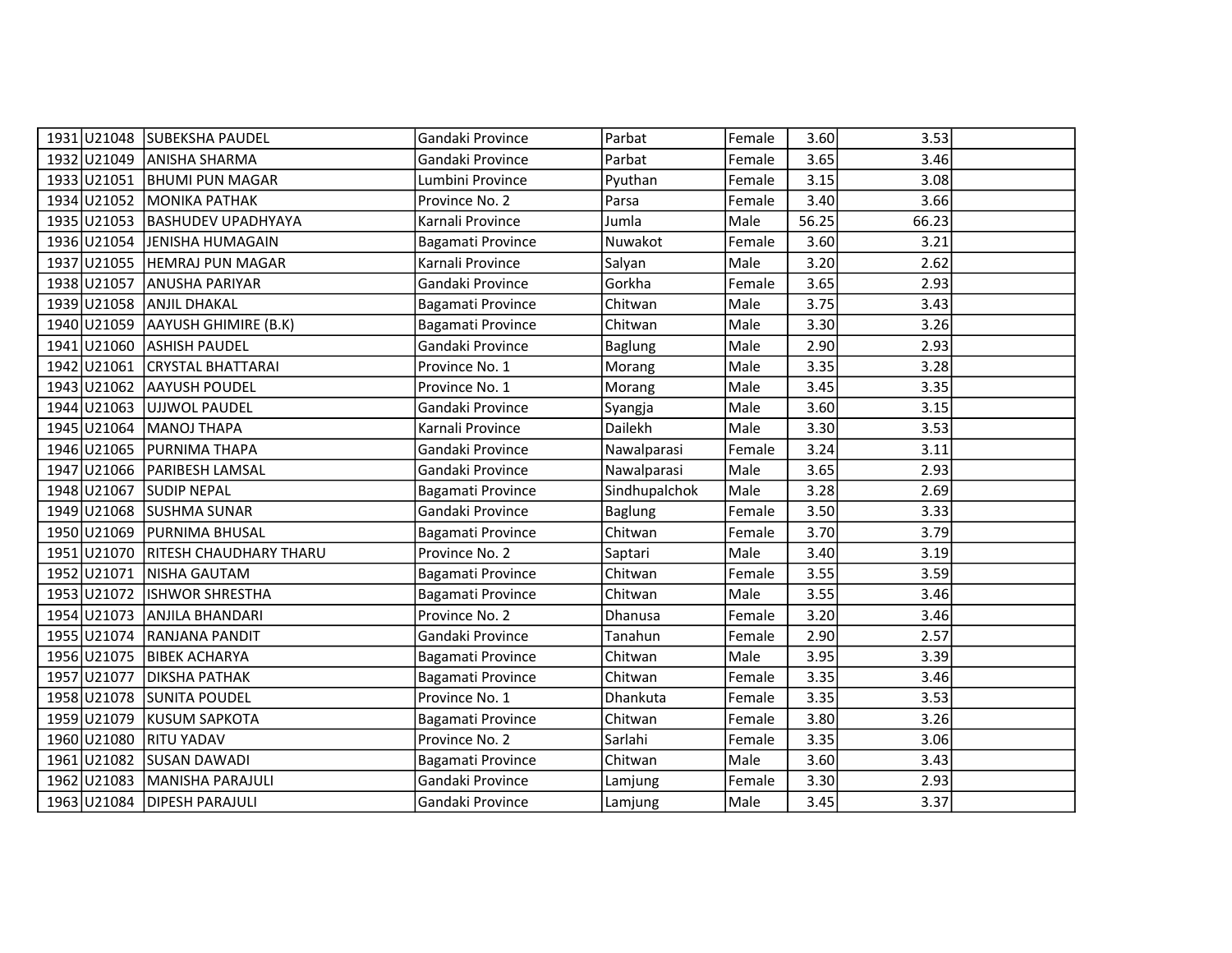|                        | 1964 U21085 NISTA BASNET         | Lumbini Province       | Dang          | Female | 3.35 | 3.26  |  |
|------------------------|----------------------------------|------------------------|---------------|--------|------|-------|--|
|                        | 1965 U21086 NISHA PYAKUREL       | Karnali Province       | Dailekh       | Female | 3.10 | 68.14 |  |
| 1966 U21087            | <b>PASHUPATI CHAUDHARY</b>       | Sudurpaschhim Province | Kanchanpur    | Female | 3.25 | 2.73  |  |
| 1967 U21088            | <b>AJAYA JNAWALI</b>             | Lumbini Province       | Arghakhanchi  | Male   | 3.15 | 3.24  |  |
| 1968 U21089            | ANJANA ADHIKARI                  | Gandaki Province       | Parbat        | Female | 3.30 | 2.95  |  |
| 1969 U21090            | RABIKA MUKHIYA                   | Province No. 2         | Dhanusa       | Female | 2.90 | 3.31  |  |
|                        | 1970 U21091 SADIKSHA ADHIKARI    | Bagamati Province      | Chitwan       | Female | 3.85 | 3.46  |  |
|                        | 1971 U21092 KAMAL KARKI          | Karnali Province       | Kalikot       | Male   | 3.75 | 3.39  |  |
|                        | 1972 U21095 ANISHMA ADHIKARI     | Province No. 1         | Jhapa         | Female | 3.45 | 3.19  |  |
|                        | 1973 U21096 ADESH THARU          | Lumbini Province       | Bardiya       | Male   | 3.55 | 2.93  |  |
|                        | 1974 U21097 ROHAN SHAHI          | Bagamati Province      | Ramechhap     | Male   | 3.45 | 2.72  |  |
| 1975 U21099            | <b>AMIT GHIMIRE</b>              | Province No. 1         | Okhaldhunga   | Male   | 3.05 | 2.44  |  |
| 1976 U21100            | JAMBU SHERPA                     | Province No. 1         | Sankhuwasabha | Male   | 3.00 | 2.90  |  |
| 1977 U21101            | SHANTA THAPA                     | Province No. 1         | Sankhuwasabha | Female | 3.45 | 3.20  |  |
|                        | 1978 U21102 AKANKSHA DAS         | Province No. 1         | Morang        | Female | 3.60 | 3.46  |  |
| 1979 U21103            | SHAMJHANA DAHAL                  | Bagamati Province      | Dolakha       | Female | 2.30 | 68.12 |  |
| 1980 U21104            | <b>AKRITI KHATRI</b>             | Gandaki Province       | Myagdi        | Female | 2.90 | 2.82  |  |
| 1981 U21105            | <b>ASMITA KOIRALA</b>            | Province No. 1         | Bhojpur       | Female | 2.95 | 72.51 |  |
|                        | 1982 U21107 NARAYAN BHUSAL       | Lumbini Province       | Gulmi         | Male   | 3.60 | 3.73  |  |
| 1983 U21108            | ANUSHA ADHIKARI                  | Bagamati Province      | Chitwan       | Female | 3.44 | 3.13  |  |
|                        | 1984 U21109 RADHESHYAM NAYAK     | Province No. 2         | Dhanusa       | Male   | 3.30 | 2.66  |  |
|                        | 1985 U21110 REBIKA KUNWAR        | Sudurpaschhim Province | Darchula      | Female | 3.15 | 2.78  |  |
|                        | 1986 U21111 UMESH THARU          | Lumbini Province       | Bardiya       | Male   | 3.30 | 3.15  |  |
|                        | 1987 U21112 SUVEKSHYA LAMICHHANE | Bagamati Province      | Chitwan       | Female | 3.45 | 3.19  |  |
|                        | 1988 U21113 ASMITA GYAWALI       | Lumbini Province       | Gulmi         | Female | 3.70 | 3.06  |  |
|                        | 1989 U21114 SABHYATA HUMAGAIN    | Bagamati Province      | Chitwan       | Female | 3.35 | 3.33  |  |
|                        | 1990 U21115 SUNIR SHRESTHA       | Bagamati Province      | Chitwan       | Male   | 3.95 | 3.33  |  |
|                        | 1991 U21116 SABINA CHHETRI       | Gandaki Province       | Parbat        | Female | 3.75 | 3.26  |  |
| 1992 U21117            | <b>ASHISH CHAUHAN</b>            | Province No. 1         | Morang        | Male   | 3.40 | 2.59  |  |
| 1993 U21118 RAJU KARKI |                                  | Province No. 1         | Morang        | Male   | 3.40 | 2.88  |  |
| 1994 U21119            | <b>SALINA BUDHA</b>              | Karnali Province       | Jajarkot      | Female | 3.60 | 3.39  |  |
| 1995 U21120            | <b>SIJAN ITANI</b>               | Bagamati Province      | Chitwan       | Female | 2.90 | 3.19  |  |
|                        | 1996 U21121 SRIJANA SAUD         | Sudurpaschhim Province | Kailali       | Female | 3.05 | 64.63 |  |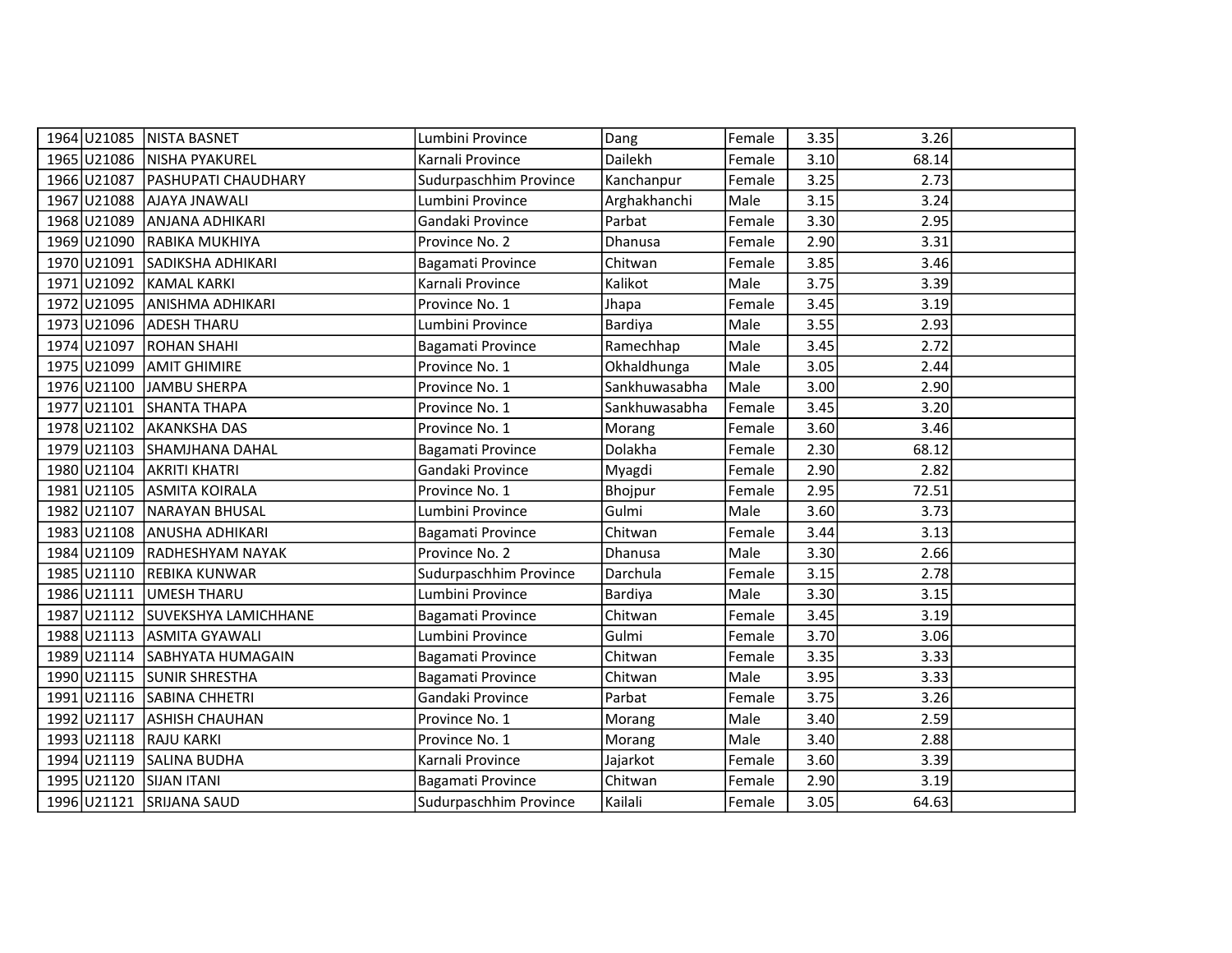|                         | 1997 U21122 BABITA BHUSAL       | Gandaki Province       | Parbat         | Female | 3.30     | 3.19  |  |
|-------------------------|---------------------------------|------------------------|----------------|--------|----------|-------|--|
|                         | 1998 U21123 ANUPAMA RANABHAT    | Bagamati Province      | Chitwan        | Female | 3.70     | 3.39  |  |
|                         | 1999 U21124 ANJITA CHAUDHARY    | Sudurpaschhim Province | Kailali        | Female | 58.38    | 67.71 |  |
|                         | 2000 U21125 BARSHA KHANAL       | Gandaki Province       | Gorkha         | Female | 3.20     | 2.95  |  |
| 2001 U21126             | NIRMALA PARAJULI                | Province No. 1         | Morang         | Female | 3.50     | 2.82  |  |
| 2002 U21127             | SANJAYA THAPA                   | Sudurpaschhim Province | Bajhang        | Male   | 3.40     | 72.16 |  |
|                         | 2003 U21128   BIBEK LAMICHHANE  | Gandaki Province       | Kaski          | Male   | 3.90     | 3.66  |  |
|                         | 2004 U21129 BINOD GHIMIRE       | Gandaki Province       | Nawalpur       | Male   | $C$ 3.06 | 3.60  |  |
|                         | 2005 U21130 SARBAGYA POUDEL     | Bagamati Province      | Chitwan        | Female | 3.80     | 2.99  |  |
| 2006 U21131             | MONIKA BELBASE                  | Lumbini Province       | Rupandehi      | Female | 3.45     | 3.45  |  |
|                         | 2007 U21132 AASHISH KHATIWADA   | Bagamati Province      | Nuwakot        | Male   | 3.75     | 3.33  |  |
| 2008 U21133             | AAYUSHMA BASTAKOTI              | Bagamati Province      | Chitwan        | Female | 3.80     | 3.66  |  |
|                         | 2009 U21134 RABIN SINGH THAKURI | Karnali Province       | Jajarkot       | Male   | 3.40     | 3.18  |  |
|                         | 2010 U21135 BINITA ACHARYA      | Province No. 2         | Rautahat       | Female | 3.20     | 3.26  |  |
|                         | 2011 U21136 KRISHAL RAJ MAHAT   | Province No. 1         | Sunsari        | Male   | 3.40     | 3.22  |  |
| 2012 U21137             | <b>SABINA KANDEL</b>            | Lumbini Province       | Palpa          | Female | 3.40     | 2.86  |  |
|                         | 2013 U21138 SWACHHANDA POUDYAL  | Lumbini Province       | Nawalparasi    | Male   | 3.80     | 3.56  |  |
|                         | 2014 U21139 SRIJANA YADAV       | Province No. 2         | Mahottari      | Female | 3.50     | 2.93  |  |
|                         | 2015 U21140 SWASTIKA MAGAR      | Province No. 1         | Udayapur       | Female | 3.50     | 3.26  |  |
| 2016 U21141             | MITHLESH KUMAR PAIKRA           | Province No. 2         | Saptari        | Male   | 3.15     | 3.10  |  |
|                         | 2017 U21142 SARITA KUMARI GUPTA | Lumbini Province       | Nawalparasi    | Female | 2.76     | 2.65  |  |
|                         | 2018 U21144 MANISHA PANGALI     | Karnali Province       | Surkhet        | Female | 78.51    | 78.51 |  |
|                         | 2019 U21145 SUMIT KHATRI        | Bagamati Province      | Bhaktapur      | Male   | 3.70     | 2.99  |  |
| 2020 U21146 GITA BASNET |                                 | Bagamati Province      | Sindhupalchok  | Female | 63.00    | 67.45 |  |
|                         | 2021 U21147 SONIKA YADAV        | Lumbini Province       | Dang           | Female | 71.88    | 78.55 |  |
| 2022 U21148 SONU K.C.   |                                 | Bagamati Province      | Kavrepalanchok | Female | 3.30     | 3.08  |  |
| 2023 U21149             | <b>SAURAV POUDEL</b>            | Gandaki Province       | Syangja        | Male   | 3.70     | 3.73  |  |
| 2024 U21150             | <b>ANISH KATUWAL</b>            | Province No. 1         | Morang         | Male   | 3.70     | 3.02  |  |
|                         | 2025 U21152 JANAK RAYAMAJHI     | Lumbini Province       | Arghakhanchi   | Male   | 3.10     | 75.98 |  |
|                         | 2026 U21153 AAYUSHMA BHATTA     | Gandaki Province       | Gorkha         | Female | 3.25     | 3.46  |  |
| 2027 U21154             | <b>ANUP KHATRI</b>              | Gandaki Province       | Gorkha         | Male   | 3.45     | 3.26  |  |
|                         | 2028 U21155 RANJANA BHATTARAI   | Lumbini Province       | Banke          | Female | 3.10     | 2.71  |  |
|                         | 2029 U21156 DHAN LAXMI KHADKA   | Karnali Province       | Mugu           | Female | 3.25     | 2.86  |  |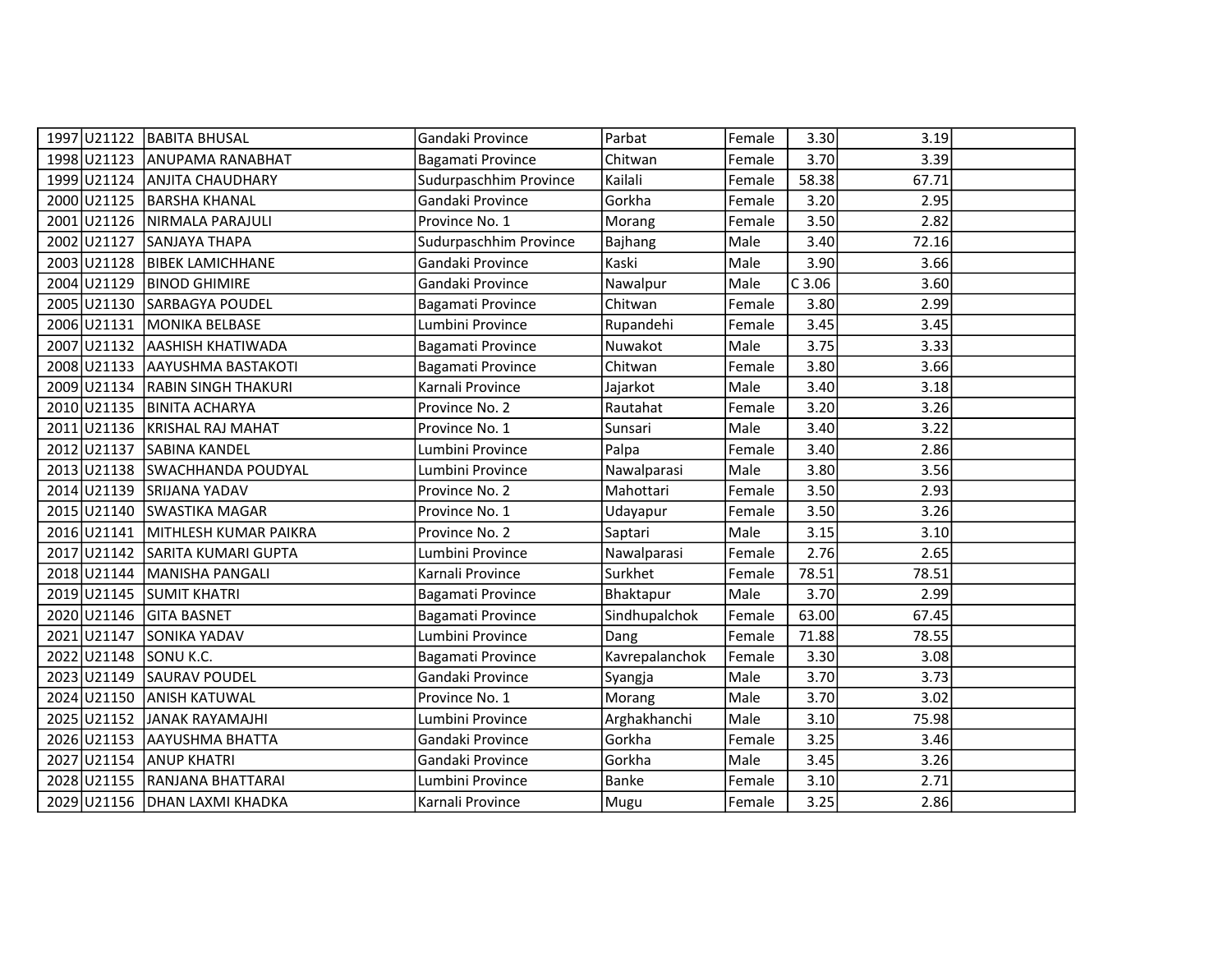|                           | 2030 U21157 ROHAN MANDAL          | Province No. 2         | Mahottari      | Male   | 3.40  | 3.26     |  |
|---------------------------|-----------------------------------|------------------------|----------------|--------|-------|----------|--|
|                           | 2031 U21158 CHHEMRAJ SAWAD        | Sudurpaschhim Province | Achham         | Male   | 3.45  | 3.53     |  |
|                           | 2032 U21159 SHASHANK SAPKOTA      | Gandaki Province       | Kaski          | Male   | 3.35  | 2.86     |  |
|                           | 2033 U21160 DINESH YADAV          | Lumbini Province       | Kapilvastu     | Male   | 3.45  | 3.33     |  |
| 2034 U21161               | <b>SUYOG MISHRA</b>               | Gandaki Province       | Tanahun        | Male   | 3.85  | 3.73     |  |
| 2035 U21162               | <b>PRIYANKA BHATTA</b>            | Sudurpaschhim Province | Kailali        | Female | 3.50  | 3.11     |  |
| 2036 U21164 JIYA NIROULA  |                                   | Province No. 1         | Dhankuta       | Female | 3.50  | 2.93     |  |
|                           | 2037 U21165 SHAILESH SHRESTHA     | Bagamati Province      | <b>Dhading</b> | Male   | 3.20  | 3.17     |  |
|                           | 2038 U21166 SUJAN PAUDEL          | Gandaki Province       | Parbat         | Male   | 3.70  | 2.93     |  |
|                           | 2039 U21167 BIR CHAUDHARY         | Province No. 2         | Rautahat       | Male   | 3.40  | 2.64     |  |
|                           | 2040 U21168 SURAKSHYA KUNWAR      | Gandaki Province       | Gorkha         | Female | 3.60  | 3.73     |  |
|                           | 2041 U21169 GAURAB SUBEDI         | Bagamati Province      | Chitwan        | Male   | 3.65  | 3.46     |  |
|                           | 2042 U21170 SHAISHAV ADHIKARI     | Bagamati Province      | Chitwan        | Male   | 3.35  | 3.46     |  |
| 2043 U21171               | <b>PREKSHYA ADHIKARI</b>          | Gandaki Province       | Nawalparasi    | Female | 3.25  | 33013.00 |  |
|                           | 2044 U21172 CHIRANJIBI ACHARYA    | Lumbini Province       | Rupandehi      | Male   | 2.90  | 3.13     |  |
|                           | 2045 U21173 ANJU KUMARI           | Province No. 2         | Rautahat       | Female | 2.90  | 2.75     |  |
|                           | 2046 U21174 NISHA TAMANG          | Bagamati Province      | Kavrepalanchok | Female | 3.15  | 81.59    |  |
| 2047 U21175 SUMIT GUPTA   |                                   | Province No. 2         | Saptari        | Male   | 3.55  | 3.51     |  |
|                           | 2048 U21176 SULOCHANA JARGHA      | Province No. 2         | Mahottari      | Female | 49.13 | 67.47    |  |
| 2049 U21177               | <b>KISHOR PARAJULI</b>            | Lumbini Province       | Palpa          | Male   | 3.70  | 3.33     |  |
| 2050 U21178 SRISTI SIGDEL |                                   | Gandaki Province       | Tanahun        | Female | 3.85  | 3.66     |  |
|                           | 2051 U21179 ARPANA CHAUDHARY      | Province No. 1         | Sunsari        | Female | 3.00  | 2.79     |  |
|                           | 2052 U21180 NIRBHAY YADAV         | Province No. 2         | Parsa          | Male   | 2.90  | 2.66     |  |
|                           | 2053 U21181 SUKRA RAJ SHRESTHA    | Province No. 1         | Sankhuwasabha  | Male   | 2.85  | 2.97     |  |
|                           | 2054 U21182 MONIKA ITANI          | Bagamati Province      | Dhading        | Female | 3.55  | 3.39     |  |
|                           | 2055 U21184 MAHESH KUMAR BHANDARI | Province No. 1         | Sankhuwasabha  | Male   | 2.88  | 2.71     |  |
| 2056 U21185               | <b>PUSPA KUMARI</b>               | Province No. 2         | Rautahat       | Female | 2.95  | 2.53     |  |
| 2057 U21186 SURYA K.C.    |                                   | Lumbini Province       | Nawalparasi    | Male   | 3.75  | 3.66     |  |
| 2058 U21187               | NIKESH TIMSINA                    | Province No. 1         | Jhapa          | Male   | 3.30  | 2.79     |  |
|                           | 2059 U21188 JITENDRA KUMAR SHARMA | Province No. 2         | Dhanusa        | Male   | 3.20  | 2.89     |  |
| 2060 U21189               | AAYUSHMA NEUPANE                  | Gandaki Province       | Tanahun        | Female | 3.55  | 3.13     |  |
|                           | 2061 U21190 SUSHMA YADAV          | Province No. 1         | Sunsari        | Female | 3.20  | 3.06     |  |
|                           | 2062 U21191 BINITA MAHATO         | Lumbini Province       | Banke          | Female | 3.15  | 3.13     |  |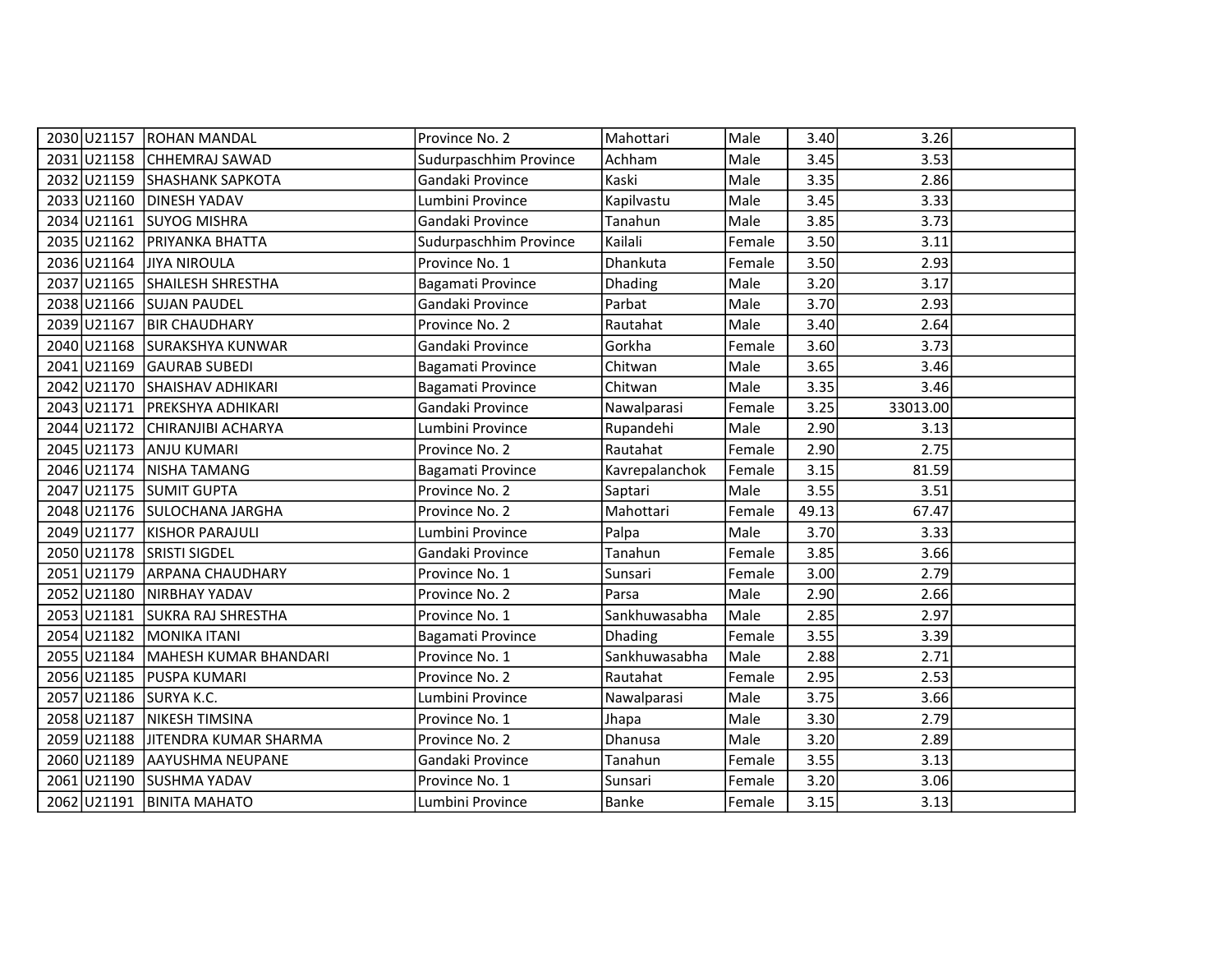|                        | 2063 U21194   DIKSHA GAUTAM          | Province No. 1         | Morang         | Female | 3.70  | 2.99    |  |
|------------------------|--------------------------------------|------------------------|----------------|--------|-------|---------|--|
|                        | 2064 U21195 BISHAL POKHAREL          | Gandaki Province       | <b>Baglung</b> | Male   | 3.95  | 3.57    |  |
|                        | 2065 U21196 SAROJ CHAUDHARY          | Bagamati Province      | Chitwan        | Male   | 2.90  | 3.19    |  |
|                        | 2066 U21197   PREM PRASHAD CHAUDHARY | Lumbini Province       | Dang           | Male   | 3.15  | 78.63   |  |
| 2067 U21198            | PHULJYOTI BUDHA MAGAR                | Lumbini Province       | Rolpa          | Female | 3.52  | 3.15    |  |
| 2068 U21199            | <b>DREESHYA ADHIKARI</b>             | Gandaki Province       | Gorkha         | Female | 3.80  | 3.66    |  |
| 2069 U21200            | LAXMI KUMARI SHAH                    | Province No. 2         | Saptari        | Female | 3.45  | 3.46    |  |
|                        | 2070 U21201 SANTOSH JOSHI            | Sudurpaschhim Province | Doti           | Male   | 3.44  | 2.60    |  |
| 2071 U21202            | <b>ANUMATI DHAKAL</b>                | Lumbini Province       | Gulmi          | Female | 3.65  | 3.26    |  |
| 2072 U21203            | LAXUMAN SHAH                         | Province No. 1         | Jhapa          | Male   | 3.30  | 3.19    |  |
|                        | 2073 U21204 SAMIRA PARIYAR           | Sudurpaschhim Province | Bajura         | Female | 3.35  | 2.65    |  |
| 2074 U21205            | <b>ADITI RAI</b>                     | Province No. 1         | Dhankuta       | Female | 3.50  | 3.26    |  |
|                        | 2075 U21206 SABINA GHIMIRE           | Bagamati Province      | Kavrepalanchok | Female | 3.24  | 3.43    |  |
| 2076 U21207            | VEDIKA BHANDARI                      | Bagamati Province      | Nuwakot        | Female | 3.60  | 2.85    |  |
|                        | 2077 U21208 ANJILA KAFLE             | Gandaki Province       | Syangja        | Female | 3.30  | 3.26    |  |
| 2078 U21209            | <b>PRAKRITI SHRESTHA</b>             | Gandaki Province       | <b>Baglung</b> | Female | 3.80  | 3.52    |  |
|                        | 2079 U21210 SANJIB LIMBU             | Province No. 1         | Taplejung      | Male   | 3.50  | 3325.00 |  |
|                        | 2080 U21211 ABINASH BASTAKOTI        | Bagamati Province      | Chitwan        | Male   | 3.75  | 3.39    |  |
|                        | 2081 U21212   BABITA SAPKOTA         | Lumbini Province       | Gulmi          | Female | 3.40  | 3.39    |  |
| 2082 U21213            | SAMIKSHA TIMSINA                     | Province No. 1         | Morang         | Female | 3.65  | 3.29    |  |
|                        | 2083 U21214 SAROJ BABAL MAGAR        | Karnali Province       | Salyan         | Male   | 3.50  | 3.06    |  |
|                        | 2084 U21215 AAYUSHMA GAUTAM          | Bagamati Province      | Chitwan        | Female | 3.35  | 3.53    |  |
|                        | 2085 U21216 NEELAM LIMBU             | Province No. 1         | Terhathum      | Female | 3.50  | 3.56    |  |
| 2086 U21217            | KHIMRAJ PANTHI                       | Lumbini Province       | Gulmi          | Male   | 3.50  | 3.13    |  |
|                        | 2087 U21218 KANCHAN DUWADI           | Bagamati Province      | Dhading        | Male   | 3.00  | 69.75   |  |
|                        | 2088 U21219 SANDHYA DAWADI           | Bagamati Province      | Chitwan        | Female | 3.45  | 3.39    |  |
| 2089 U21220            | <b>DIP KIRAN SUBEDI</b>              | Lumbini Province       | Pyuthan        | Male   | 2.50  | 76.27   |  |
| 2090 U21221            | SANTOSH ROKAYA                       | Karnali Province       | Jumla          | Male   | 59.75 | 53.70   |  |
| 2091 U21223            | JANUKA KUMARI PUN MAGAR              | Province No. 2         | Mahottari      | Female | 76.38 | 79.89   |  |
| 2092 U21224 TASHI LAMA |                                      | Bagamati Province      | Chitwan        | Female | 3.65  | 3.53    |  |
| 2093 U21225            | NISHA BHANDARI                       | Gandaki Province       | Tanahun        | Female | 3.50  | 3.33    |  |
| 2094 U21226            | <b>SHASIN DAHAL</b>                  | Province No. 1         | Dhankuta       | Male   | 2.50  | 70.65   |  |
|                        | 2095 U21227 SUNIL DAHAL              | Province No. 1         | Dhankuta       | Male   | 3.10  | 66.82   |  |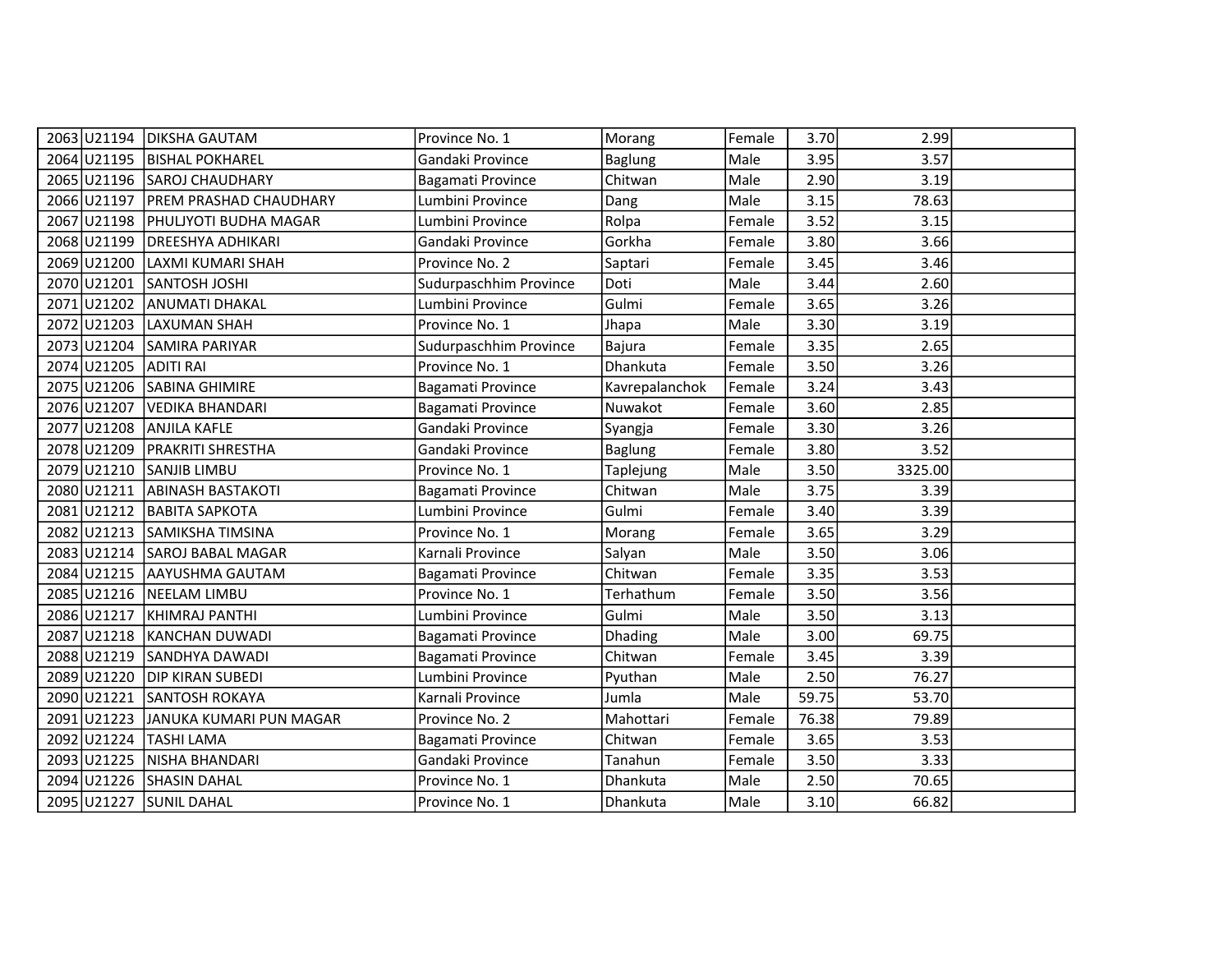|                         | 2096 U21228 SUVASANA SEDHAI            | Bagamati Province | Dhading        | Female | 3.76  | 3.53                |  |
|-------------------------|----------------------------------------|-------------------|----------------|--------|-------|---------------------|--|
| 2097 U21229             | <b>BINOD DHITAL</b>                    | Bagamati Province | Chitwan        | Male   | 3.65  | 3.39                |  |
|                         | 2098 U21230 SURAKSHYA PHUYAL           | Bagamati Province | Kathmandu      | Female | 3.76  | 3.62                |  |
|                         | 2099 U21231 DEVIDATTA ROKAYA           | Karnali Province  | Jumla          | Male   | 3.40  | 85.84               |  |
| 2100 U21232             | SAMIP KANDEL                           | Bagamati Province | <b>Dhading</b> | Male   | 3.52  | 3.01                |  |
|                         | 2101 U21233 SADHANA GAUTAM             | Lumbini Province  | Kapilvastu     | Female | 2.95  | 75.73               |  |
|                         | 2102 U21234 SHARADA POUDEL             | Gandaki Province  | Syangja        | Female | 3.70  | 3.39                |  |
| 2103 U21235 SUSMI DEULA |                                        | Bagamati Province | Makwanpur      | Female | 3.10  | 71.76               |  |
|                         | 2104 U21236 DEEPA KUMARI B.K           | Province No. 2    | Mahottari      | Female | 3.05  | 73.65               |  |
|                         | 2105 U21237 DIKSHA BISURAL             | Bagamati Province | Dhading        | Female | 3.52  | 3.07                |  |
|                         | 2106 U21238 ALIJA SHARMA               | Gandaki Province  | Nawalparasi    | Male   | 3.10  | 3.02                |  |
| 2107 U21239             | <b>BIGYAN GHIMIRE</b>                  | Bagamati Province | Chitwan        | Male   | 3.85  | 3.46                |  |
| 2108 U21240             | <b>ARCHANA RIJAL</b>                   | Province No. 1    | Morang         | Female | 3.32  | 3.00                |  |
| 2109 U21241             | SARASWATI SILWAL                       | Bagamati Province | Dhading        | Female | 3.24  | 3.03                |  |
|                         | 2110 U21242 SHRISTI THAMI              | Lumbini Province  | Palpa          | Male   | 2.65  | 69.65               |  |
| 2111 U21243             | <b>BIJAN ADHIKARI</b>                  | Bagamati Province | Chitwan        | Male   | 3.85  | 3.46                |  |
|                         | 2112 U21244 PRATISTHA KANDEL           | Bagamati Province | Chitwan        | Female | 3.65  | 3.53                |  |
| 2113 U21245             | <b>BIPUL THAPALIYA</b>                 | Bagamati Province | Dhading        | Male   | 3.22  | 3.16                |  |
|                         | 2114 U21246 ANISH DEVKOTA              | Bagamati Province | Chitwan        | Male   | 3.75  | 3.59                |  |
| 2115 U21247             | USHA KIRAN BOHARA                      | Gandaki Province  | Lamjung        | Female |       | 3.25 79.2% / 75.33% |  |
| 2116 U21248             | JYOTSANA HUMAGAIN                      | Bagamati Province | Sindhuli       | Female | 3.05  | 78.94               |  |
|                         | 2117 U21249 SARMILA SANKHI             | Gandaki Province  | Lamjung        | Female | 3.10  | 82.39               |  |
|                         | 2118 U21250 NAVRATNA KUMAR PRIYARANJAN | Province No. 2    | Sarlahi        | Male   | 3.35  | 2.66                |  |
| 2119 U21251             | JYOTI KUMARI YADAV                     | Province No. 2    | Saptari        | Female | 3.05  | 2.88                |  |
|                         | 2120 U21252 AAYUSHA SHRESTHA           | Lumbini Province  | Bardiya        | Female | 2.84  | 2.65                |  |
|                         | 2121 U21253 MANISHA KARKI              | Province No. 1    | Dhankuta       | Female | 75.00 | 2.55                |  |
| 2122 U21254             | SARINA SHRESTHA                        | Gandaki Province  | Gorkha         | Female | 3.35  | 2.69                |  |
| 2123 U21255             | JITENDRA PAJIYAR                       | Province No. 2    | Dhanusa        | Male   | 3.45  | 3.23                |  |
|                         | 2124 U21256 SUSHANT SHRESTHA           | Lumbini Province  | Bardiya        | Male   | 2.80  | 2.28                |  |
|                         | 2125 U21257 NIRUTA KADEL               | Bagamati Province | Dhading        | Female | 3.75  | 3.36                |  |
| 2126 U21258             | PUNAM SHRESTHA                         | Lumbini Province  | Bardiya        | Female | 3.32  | 3.20                |  |
| 2127 U21259             | LOKENDRA MAN K.C.                      | Lumbini Province  | Kapilvastu     | Male   | 3.65  | 3.39                |  |
|                         | 2128 U21260 SIDDHI VINAYAK PAUDEL      | Lumbini Province  | Bardiya        | Male   | 3.12  | 2.83                |  |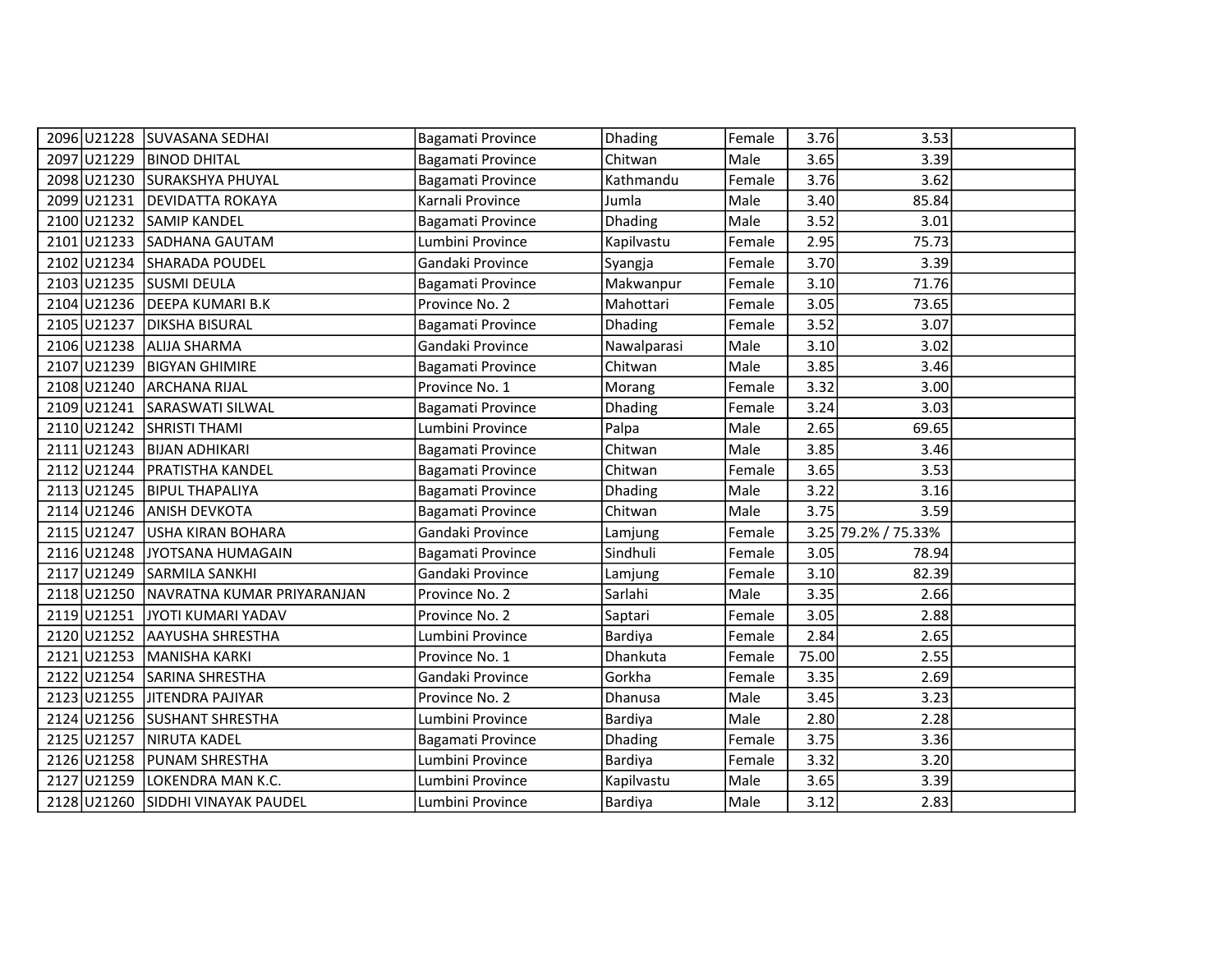|                         | 2129 U21261 ABHIYAN PAUDEL           | Gandaki Province       | Parbat         | Male   | 2.85  | 2.79  |  |
|-------------------------|--------------------------------------|------------------------|----------------|--------|-------|-------|--|
|                         | 2130 U21262 ABHILASHA RASALI         | Lumbini Province       | Palpa          | Female | 3.90  | 3.53  |  |
| 2131 U21263 SONU YADAV  |                                      | Province No. 2         | Saptari        | Male   | 3.35  | 3.33  |  |
|                         | 2132 U21264 SUPRIYA BHUSAL           | Lumbini Province       | Arghakhanchi   | Female | 3.65  | 3.59  |  |
| 2133 U21265             | <b>PRUSHOTTAM KAFLE</b>              | Bagamati Province      | Chitwan        | Male   | 3.45  | 3.48  |  |
|                         | 2134 U21266 ASMITA PAUDEL            | Gandaki Province       | Parbat         | Female | 3.75  | 3.53  |  |
|                         | 2135 U21267 AVHISHEKH GURUNG         | Lumbini Province       | Bardiya        | Male   | 3.28  | 2.90  |  |
|                         | 2136 U21268 AYUSHA BHUSAL            | Lumbini Province       | Palpa          | Female | 3.65  | 3.46  |  |
|                         | 2137 U21269 AJAY KUMAR MANDAL        | Province No. 2         | Parsa          | Male   | 61.20 | 68.05 |  |
|                         | 2138 U21270 ANSU BHANDARI            | Bagamati Province      | Chitwan        | Female | 3.55  | 3.53  |  |
| 2139 U21271 SUMIT DEO   |                                      | Province No. 2         | Saptari        | Male   | 3.50  | 3.26  |  |
| 2140 U21272             | NARENDRA MEHTA                       | Province No. 1         | Sunsari        | Male   | 61.00 | 67.65 |  |
| 2141 U21273 RUPA ARYAL  |                                      | Lumbini Province       | Kapilvastu     | Female | 3.65  | 3.65  |  |
|                         | 2142 U21274 DRISHTI RAYAMAJHI        | Gandaki Province       | <b>Baglung</b> | Female | 3.55  | 3.59  |  |
|                         | 2143 U21275 PRAKASH MISHRA           | Province No. 2         | Mahottari      | Male   | 3.45  | 2.86  |  |
|                         | 2144 U21276 AARATI BOHARA            | Sudurpaschhim Province | Achham         | Female | 3.25  | 3.19  |  |
|                         | 2145 U21277 ANKITA THAPA             | Karnali Province       | Jumla          | Female | 3.00  | 74.67 |  |
|                         | 2146 U21278 RAHUL CHAUDHARY          | Province No. 2         | Mahottari      | Male   | 3.45  | 3.21  |  |
|                         | 2147 U21279 KRISHNA THAKUR           | Province No. 2         | Mahottari      | Male   | 2.65  | 2.44  |  |
| 2148 U21280             | <b>STUTI CHAUDHARY</b>               | Province No. 2         | <b>Bara</b>    | Female | 3.75  | 3.53  |  |
|                         | 2149 U21281 SHRABAN KUMAR SHRESTHA   | Bagamati Province      | Ramechhap      | Male   | 3.25  | 3.19  |  |
|                         | 2150 U21282 SAMIR SUBEDI             | Gandaki Province       | Parbat         | Male   | 3.65  | 3.06  |  |
|                         | 2151 U21283 MITHILESH KUMAR PAIKRA   | Province No. 2         | Saptari        | Male   | 3.15  | 3.10  |  |
|                         | 2152 U21284 MANISHA KUSHWAHA         | Province No. 2         | <b>Bara</b>    | Female | 3.45  | 3.79  |  |
|                         | 2153 U21285 BAIJANATH LODH           | Lumbini Province       | Rupandehi      | Male   | 3.70  | 3.70  |  |
|                         | 2154 U21286 KAUSHAL KISHOR RAM       | Province No. 2         | Rautahat       | Male   | 2.75  | 2.49  |  |
| 2155 U21287             | <b>RACHANA GAUTAM</b>                | Gandaki Province       | Nawalpur       | Female | 56.00 | 67.00 |  |
|                         | 2156 U21288 SKANDA KUMAR GUPTA       | Lumbini Province       | Rupandehi      | Male   | 3.05  | 3.09  |  |
|                         | 2157 U21289 SARSWATI KUMARI ADHIKARI | Province No. 2         | Saptari        | Female | 3.08  | 2.89  |  |
|                         | 2158 U21290 ASMITA YADAV             | Province No. 2         | Saptari        | Female | 3.35  | 3.26  |  |
| 2159 U21291             | PRAKASH KUMAR SHAH                   | Province No. 2         | Dhanusa        | Male   | 3.60  | 2.72  |  |
| 2160 U21292             | <b>DIKSHA RANA</b>                   | Bagamati Province      | Chitwan        | Female | 65.50 | 52.20 |  |
| 2161 U21293 SUJAN BAIJU |                                      | Bagamati Province      | Sindhupalchok  | Male   | 3.04  | 3.12  |  |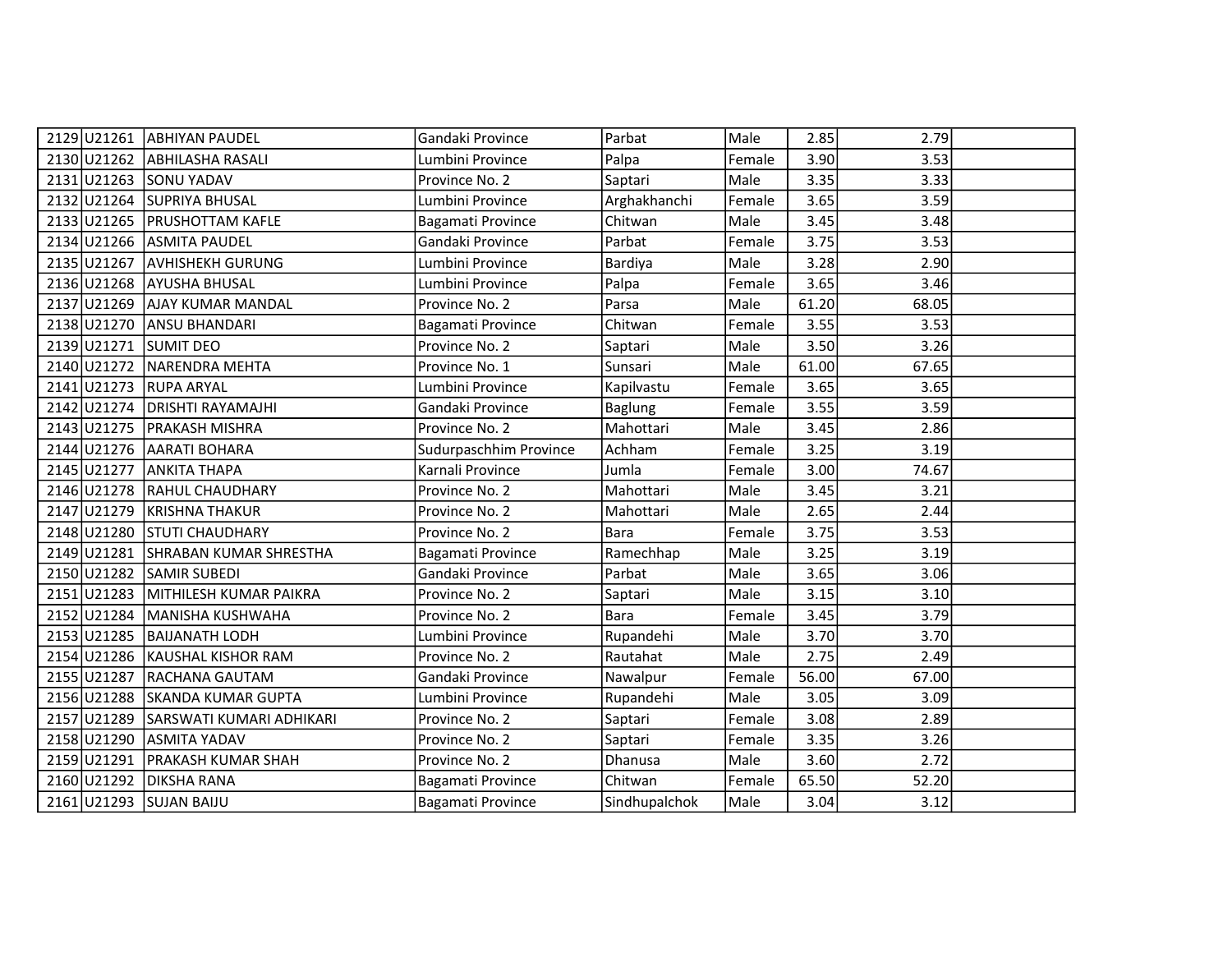|                         | 2162 U21294 RUPA SAH TELI            | Province No. 2         | Saptari        | Female | 3.20 | 3.33  |  |
|-------------------------|--------------------------------------|------------------------|----------------|--------|------|-------|--|
|                         | 2163 U21295 AASTHA MAINALI           | Province No. 2         | Sarlahi        | Female | 2.95 | 2.63  |  |
|                         | 2164 U21296 SARSWOTI GAIRE           | Gandaki Province       | Lamjung        | Female | 3.45 | 2.63  |  |
|                         | 2165 U21297 SIDDARTH CHAUDHARY       | Province No. 2         | Sarlahi        | Male   | 3.00 | 2.46  |  |
|                         | 2166 U21298 PARASH TIMILSENA         | Karnali Province       | Dailekh        | Male   | 3.25 | 2.50  |  |
| 2167 U21299 SAMIR GIRI  |                                      | Karnali Province       | Surkhet        | Male   | 2.90 | 74.31 |  |
|                         | 2168 U21300 MOHAN KULUNG             | Province No. 1         | Sankhuwasabha  | Male   | 2.85 | 3.03  |  |
|                         | 2169 U21301 KARUNA SAPKOTA UPADHYAYA | Lumbini Province       | Rupandehi      | Female | 3.20 | 2.66  |  |
| 2170 U21302 ROSHAN K.C  |                                      | Lumbini Province       | Rupandehi      | Male   | 3.50 | 3.43  |  |
| 2171 U21303 BIPANA RAI  |                                      | Province No. 1         | Panchthar      | Female | 2.25 | 68.02 |  |
|                         | 2172 U21304 CHANDANI TAMANG          | Province No. 1         | Okhaldhunga    | Female | 3.45 | 3.06  |  |
|                         | 2173 U21305 SUNITA SHARMA            | Gandaki Province       | Parbat         | Female | 3.10 | 2.66  |  |
|                         | 2174 U21307 RADHA BHANDARI           | Bagamati Province      | Chitwan        | Female | 3.65 | 3.06  |  |
| 2175 U21308 DEEVYA K.C. |                                      | Bagamati Province      | Kathmandu      | Female | 3.60 | 3.26  |  |
|                         | 2176 U21309 GOPAL SHARMA             | Province No. 2         | Sarlahi        | Male   | 3.00 | 2.62  |  |
|                         | 2177 U21311 SRIJANA BAJGAIN          | Sudurpaschhim Province | Kailali        | Female | 2.75 | 3.11  |  |
| 2178 U21312 UNIK SINGH  |                                      | Province No. 2         | Siraha         | Male   | 3.30 | 2.99  |  |
|                         | 2179 U21313 NARESH BASNET            | Karnali Province       | Salyan         | Male   | 3.60 | 3.24  |  |
|                         | 2180 U21314 AADITYA YADAV            | Province No. 2         | Sarlahi        | Male   | 3.30 | 3.13  |  |
|                         | 2181 U21315 PRASHANT BIKRAM SHAH     | Bagamati Province      | Kathmandu      | Male   | 3.50 | 3.09  |  |
|                         | 2182 U21316   INGNUMA LIMBU          | Province No. 1         | Terhathum      | Female | 3.50 | 3.57  |  |
|                         | 2183 U21317 SONI SHARMA              | Gandaki Province       | Parbat         | Female | 3.90 | 3.19  |  |
|                         | 2184 U21318 SHIWANI RAUNIYAR         | Province No. 2         | Parsa          | Female | 2.65 | 3.26  |  |
|                         | 2185 U21319 SAMIKSHA YADAV           | Province No. 2         | Saptari        | Female | 2.70 | 2.99  |  |
|                         | 2186 U21320 LALIJAN THAKULLA         | Sudurpaschhim Province | Achham         | Male   | 3.28 | 3.17  |  |
|                         | 2187 U21321 AASTHA CHAUDHARY         | Province No. 2         | Saptari        | Female | 3.35 | 3.19  |  |
|                         | 2188 U21322 RAJ THAPA MAGAR          | Bagamati Province      | Kavrepalanchok | Male   | 3.05 | 3.06  |  |
|                         | 2189 U21323 MAMATA KARKI             | Province No. 1         | Morang         | Female | 3.40 | 3.40  |  |
|                         | 2190 U21324 SANSKARIKA JOSHI         | Bagamati Province      | Chitwan        | Female | 3.75 | 3.68  |  |
|                         | 2191 U21325   DHRAM DEV THAKUR HAJAM | Province No. 2         | Dhanusa        | Male   | 3.00 | 3.39  |  |
|                         | 2192 U21326 NARESH CHAUDHARY         | Sudurpaschhim Province | Kailali        | Male   | 3.20 | 3.20  |  |
| 2193 U21327             | <b>BENDEEP GAUTAM</b>                | Lumbini Province       | Rupandehi      | Male   | 3.65 | 3.59  |  |
|                         | 2194 U21328 AASHISH BHANDARI         | Sudurpaschhim Province | Kanchanpur     | Male   | 3.00 | 2.66  |  |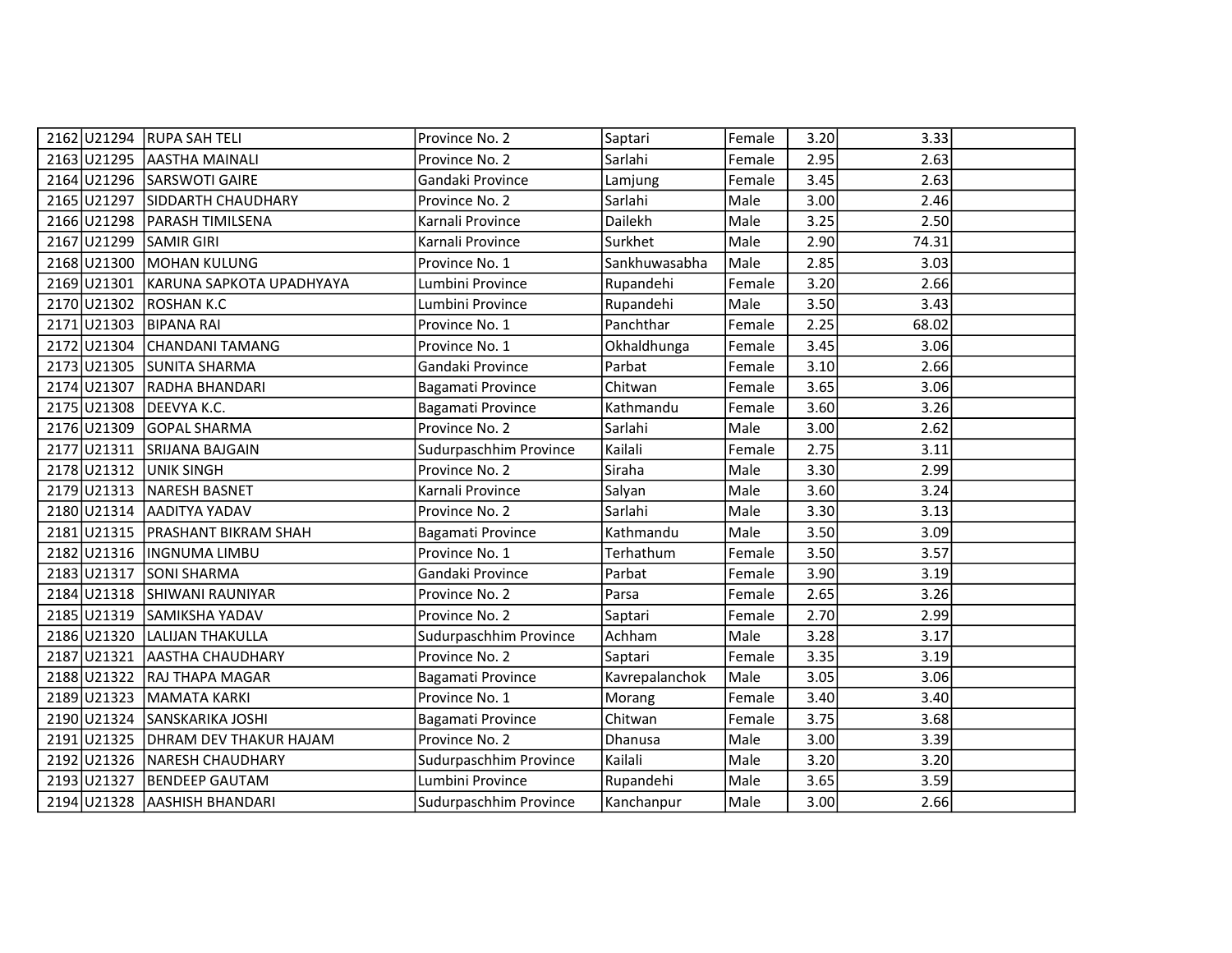| 2195 U21329 SANTOSHI KC |                                       | Bagamati Province      | Dolakha        | Female | 2.70  | 72.08 |  |
|-------------------------|---------------------------------------|------------------------|----------------|--------|-------|-------|--|
|                         | 2196 U21330 ANKIT POKHAREL            | Province No. 2         | Siraha         | Male   | 3.80  | 3.59  |  |
|                         | 2197 U21331 HARDIK POUDEL             | Bagamati Province      | Chitwan        | Male   | 3.40  | 3.39  |  |
| 2198 U21332             | <b>PUSHPA YADAV</b>                   | Lumbini Province       | Kapilvastu     | Female | 3.10  | 3.22  |  |
| 2199 U21333             | SURENDRA THARU                        | Lumbini Province       | Bardiya        | Male   | 2.65  | 62.10 |  |
|                         | 2200 U21334 MANDIRA K.C.              | Lumbini Province       | Bardiya        | Female | 3.60  | 3.06  |  |
| 2201 U21335             | REKHA KUMARI SAH                      | Province No. 2         | Mahottari      | Female | 3.04  | 2.69  |  |
|                         | 2202 U21336 SUDIP CHAUDHARY           | Province No. 2         | Saptari        | Male   | 2.70  | 69.00 |  |
|                         | 2203 U21338 PURUSHOTAM KUMAR SAH KANU | Province No. 2         | Sarlahi        | Male   | 2.80  | 2.55  |  |
| 2204 U21340             | <b>PRITAM GURUNG</b>                  | Gandaki Province       | Lamjung        | Male   | 3.65  | 3.19  |  |
|                         | 2205 U21341 SHIKSHA KAFLE             | Lumbini Province       | Rupandehi      | Female | 3.80  | 3.53  |  |
| 2206 U21342             | <b>ABDUL SALAM GADDI</b>              | Lumbini Province       | Kapilvastu     | Male   | 3.64  | 3.57  |  |
|                         | 2207 U21343 SAGAR ADHIKARI            | Province No. 2         | Sarlahi        | Male   | 3.08  | 2.94  |  |
|                         | 2208 U21344 ROSHAN KUMAL              | Gandaki Province       | Nawalpur       | Male   | 3.45  | 3.33  |  |
|                         | 2209 U21345 SUSKRITI PANDEY           | Karnali Province       | Surkhet        | Female | 3.50  | 3.19  |  |
|                         | 2210 U21346 RIYA BHANDARI             | Sudurpaschhim Province | Doti           | Female | 3.35  | 2.99  |  |
| 2211 U21347             | <b>RAJINA THAPA</b>                   | Gandaki Province       | Syangja        | Female | 3.50  | 3.39  |  |
|                         | 2212 U21348 NITESH NEPAL              | Province No. 1         | Okhaldhunga    | Male   | 3.35  | 2.52  |  |
| 2213 U21349             | <b>KRITI HADKHOLE</b>                 | Bagamati Province      | Chitwan        | Female | 3.15  | 3.59  |  |
| 2214 U21350             | Itulsi khati                          | Lumbini Province       | Palpa          | Female | 3.68  | 3.15  |  |
| 2215 U21351             | <b>PRABESH BUDHATHOKI</b>             | Bagamati Province      | Kathmandu      | Male   | 2.85  | 2.85  |  |
| 2216 U21352 SAGAR JOSHI |                                       | Sudurpaschhim Province | Kanchanpur     | Male   | 2.70  | 78.08 |  |
|                         | 2217 U21353 SUMITRA KUMARI YADAV      | Lumbini Province       | Banke          | Female | 2.80  | 2.99  |  |
|                         | 2218 U21354 PRAVIN DEVKOTA            | Lumbini Province       | Dang           | Male   | 3.00  | 2.91  |  |
|                         | 2219 U21355 GYAN PRASAD BHANDARI      | Lumbini Province       | Gulmi          | Male   | 3.64  | 3.37  |  |
|                         | 2220 U21356 AJAY MANDAL AMATYA        | Province No. 2         | Saptari        | Male   | 2.90  | 2.71  |  |
| 2221 U21357             | <b>AYUSH POKHREL</b>                  | Gandaki Province       | Syangja        | Male   | 3.70  | 3.57  |  |
|                         | 2222 U21358 SANDHYA TUMSA LIMBU       | Province No. 1         | Dhankuta       | Female | 3.70  | 3.53  |  |
| 2223 U21359             | <b>PRABIN SAPKOTA</b>                 | Bagamati Province      | Chitwan        | Male   | 62.63 | 66.05 |  |
|                         | 2224 U21360 AAYUSHMA RAI              | Province No. 1         | Ilam           | Female | 3.20  | 2.93  |  |
| 2225 U21362             | NARAYANI TIMALSINA                    | Bagamati Province      | Kavrepalanchok | Female | 3.25  | 2.87  |  |
| 2226 U21363             | SAMEER CHAPAGAIN                      | Sudurpaschhim Province | Kailali        | Male   | 3.30  | 3.59  |  |
|                         | 2227 U21364 SANTOSIKA TAMANG          | Bagamati Province      | Chitwan        | Female | 3.20  | 2.93  |  |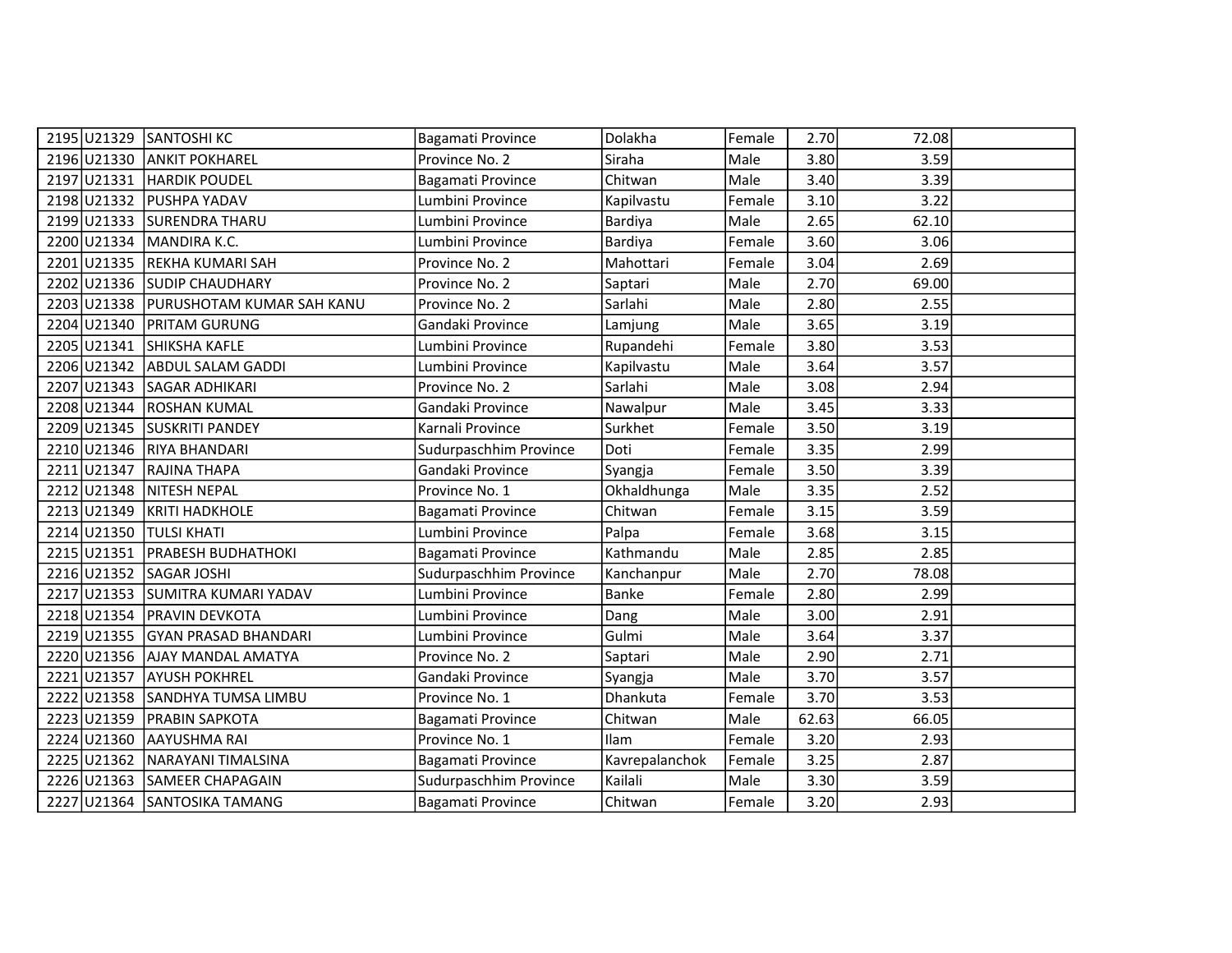|                          | 2228 U21365 SAGAR POUDEL        | Bagamati Province      | Chitwan     | Male   | 3.80 | 3.64  |  |
|--------------------------|---------------------------------|------------------------|-------------|--------|------|-------|--|
|                          | 2229 U21368 DURGA CHAPAGAIN     | Gandaki Province       | Syangja     | Male   | 3.75 | 3.63  |  |
|                          | 2230 U21369 SUMESH KUMAR YADAV  | Province No. 2         | Siraha      | Male   | 3.15 | 3.53  |  |
| 2231 U21370 BIGYAN PURI  |                                 | Lumbini Province       | Gulmi       | Male   | 3.46 | 3.46  |  |
| 2232 U21371              | <b>PRASHANT KUMAR CHAUDHARY</b> | Province No. 2         | Saptari     | Male   | 3.15 | 2.91  |  |
| 2233 U21372              | <b>RASHMI SHRESTHA</b>          | Gandaki Province       | Lamjung     | Female | 3.15 | 2.99  |  |
|                          | 2234 U21373 SUVASH YADAV        | Province No. 2         | Dhanusa     | Male   | 3.15 | 3.26  |  |
|                          | 2235 U21374 ALISHA POKHREL      | Province No. 1         | Jhapa       | Female | 3.00 | 2.77  |  |
|                          | 2236 U21375 NAWRAJ BHANDARI     | Province No. 1         | Taplejung   | Male   | 3.25 | 2.72  |  |
|                          | 2237 U21376 KARUNA LAMSAL       | Lumbini Province       | Nawalparasi | Female | 3.65 | 3.59  |  |
|                          | 2238 U21377 SUBASH GYAWALI      | Lumbini Province       | Gulmi       | Male   | 3.64 | 3.43  |  |
|                          | 2239 U21378 BIDHYA GYAWALI      | Lumbini Province       | Gulmi       | Female | 3.50 | 3.19  |  |
| 2240 U21379              | <b>BARSHA YADAV</b>             | Province No. 2         | Sarlahi     | Female | 3.40 | 3.13  |  |
| 2241 U21380              | <b>PRAMOD KUMAR YADAV</b>       | Province No. 2         | Saptari     | Male   | 3.30 | 75.80 |  |
|                          | 2242 U21381 ANUSUYA PAUDEL      | Bagamati Province      | Chitwan     | Female | 3.50 | 3.59  |  |
| 2243 U21382 NIRJAL NEPAL |                                 | Province No. 1         | Sunsari     | Male   | 3.40 | 2.79  |  |
|                          | 2244 U21383 SAMIR KUMAR THARU   | Lumbini Province       | Bardiya     | Male   | 3.35 | 2.71  |  |
|                          | 2245 U21384 RUPESH KUMAR YADAV  | Province No. 2         | Sarlahi     | Male   | :3.3 | :2.79 |  |
|                          | 2246 U21385 SAGUN POUDEL        | Gandaki Province       | Lamjung     | Female | 3.30 | 3.53  |  |
| 2247 U21386              | <b>SAURAV UPRETI</b>            | Province No. 1         | Jhapa       | Male   | 3.15 | 2.84  |  |
| 2248 U21387              | KAMAL PRASAD KHANAL             | Sudurpaschhim Province | Kailali     | Male   | 3.30 | 3.33  |  |
| 2249 U21388 KHUSBU GIRI  |                                 | Province No. 1         | Jhapa       | Female | 3.35 | 3.33  |  |
| 2250 U21389              | <b>SUMINA BASNET</b>            | Gandaki Province       | Tanahun     | Female | 3.12 | 3.12  |  |
|                          | 2251 U21390 ANISHA KANDEL       | Lumbini Province       | Rupandehi   | Female | 3.60 | 3.31  |  |
|                          | 2252 U21391 PRAJJWAL KARKI      | Province No. 1         | Morang      | Male   | 3.65 | 2.96  |  |
|                          | 2253 U21393 NIRISHA SHRESTHA    | Bagamati Province      | Kathmandu   | Female | 3.55 | 3.73  |  |
| 2254 U21394              | <b>SAURAV KHANAL</b>            | Province No. 1         | Morang      | Male   | 3.20 | 2.92  |  |
| 2255 U21395              | PRISHA KHADKA                   | Province No. 1         | Morang      | Female | 2.65 | 3.13  |  |
|                          | 2256 U21396 BINITA ACHARYA      | Province No. 1         | Khotang     | Female | 3.36 | 3.58  |  |
|                          | 2257 U21397 SAGAR GYAWALI       | Lumbini Province       | Gulmi       | Male   | 3.64 | 3.36  |  |
|                          | 2258 U21398 RANJAN KUMAR MEHTA  | Province No. 1         | Sunsari     | Male   | 3.25 | 3.19  |  |
|                          | 2259 U21399 MAMATA GHARTI       | Gandaki Province       | Tanahun     | Female | 3.60 | 2.97  |  |
|                          | 2260 U21401 GAURAV KHATIWADA    | Province No. 1         | Ilam        | Male   | 3.40 | 3.08  |  |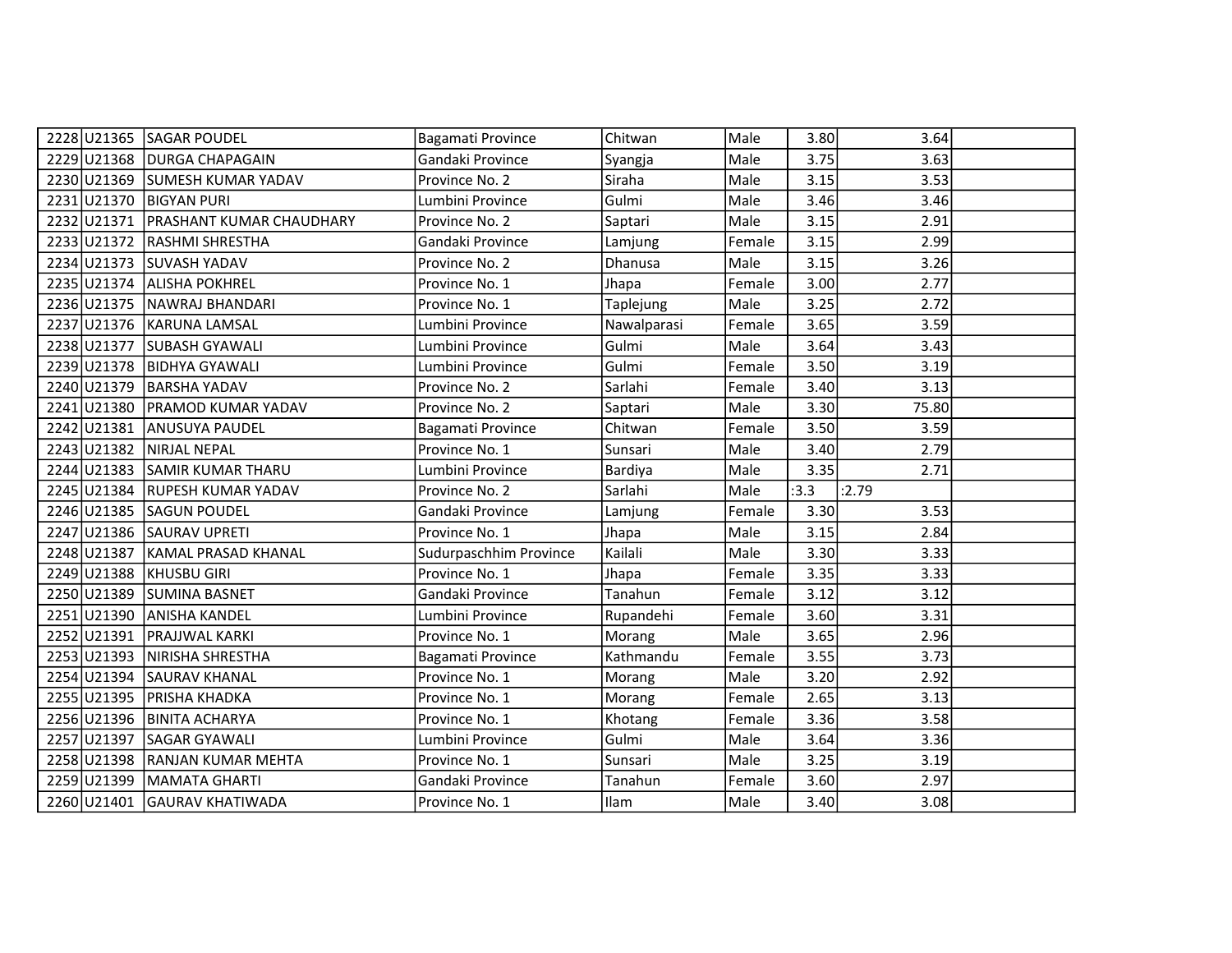|                         | 2261 U21404 PRAGYA CHAPAGAIN        | Province No. 1         | Jhapa          | Female | 3.65  | 3.11  |  |
|-------------------------|-------------------------------------|------------------------|----------------|--------|-------|-------|--|
| 2262 U21405             | <b>SUMAN RAWAT</b>                  | Karnali Province       | Jumla          | Male   | 65.75 | 61.80 |  |
| 2263 U21406             | <b>ARJUN BK</b>                     | Bagamati Province      | Chitwan        | Male   | 3.40  | 3.39  |  |
| 2264 U21407             | <b>BASAN LIMBU</b>                  | Province No. 1         | Morang         | Male   | 3.20  | 2.82  |  |
| 2265 U21409             | <b>PRAMILA THAPA</b>                | Gandaki Province       | Tanahun        | Female | 3.72  | 3.55  |  |
| 2266 U21410             | <b>BIJAYA PANDEY</b>                | Gandaki Province       | Gorkha         | Female | 2.64  | 3.23  |  |
| 2267 U21411             | <b>PRAGATI KHATRI</b>               | Province No. 1         | Sunsari        | Female | 3.85  | 3.51  |  |
| 2268 U21412             | <b>RASHMI KANDEL</b>                | Bagamati Province      | Chitwan        | Female | 2.80  | 3.28  |  |
| 2269 U21413             | MENUKA POUDEL                       | Bagamati Province      | Chitwan        | Female | 3.52  | 3.55  |  |
|                         | 2270 U21414 DIKSHA NEUPANE          | Lumbini Province       | Nawalparasi    | Female | 3.20  | 3.06  |  |
|                         | 2271 U21415 KEBAL PURUSH ARYAL      | Bagamati Province      | Chitwan        | Male   | 3.80  | 3.66  |  |
|                         | 2272 U21416 CHHALI MAYA POUDEL      | Gandaki Province       | Syangja        | Female | 3.36  | 3.46  |  |
| 2273 U21417             | <b>AASHIKA SUBEDI</b>               | Bagamati Province      | Chitwan        | Female | 3.12  | 3.46  |  |
|                         | 2274 U21419 ALISHA CHAPAGAIN        | Bagamati Province      | Chitwan        | Female | 3.40  | 3.46  |  |
|                         | 2275 U21421 BASANT CHAUDHARY THARU  | Lumbini Province       | Rupandehi      | Male   | 3.45  | 3.79  |  |
|                         | 2276 U21423 SARINA SHARMA TIMILSINA | Gandaki Province       | Parbat         | Female | 3.30  | 3.06  |  |
|                         | 2277 U21424 SHARMILA BHATTARAI      | Gandaki Province       | Myagdi         | Female | 2.85  | 70.10 |  |
| 2278 U21425             | <b>SEBIKA CHAUDHARY</b>             | Province No. 1         | Sunsari        | Female | 3.45  | 2.95  |  |
| 2279 U21426 DROPATA OLI |                                     | Lumbini Province       | Dang           | Female | 3.30  | 3.27  |  |
| 2280 U21427             | AARTI KUMARI MALI                   | Province No. 2         | Dhanusa        | Female | 2.50  | 3.33  |  |
| 2281 U21428             | <b>SURYA NARAYAN SAH</b>            | Province No. 1         | Sunsari        | Male   | 3.10  | 3.59  |  |
| 2282 U21429             | <b>PRADEEP PAUDEL</b>               | Gandaki Province       | Kaski          | Male   | 3.75  | 3.57  |  |
| 2283 U21430             | <b>ANUPRIYA PODDAR</b>              | Province No. 1         | Sunsari        | Female | 2.80  | 68.88 |  |
|                         | 2284 U21431 NITESH KUMAR SAINI      | Lumbini Province       | Nawalparasi    | Male   | 3.35  | 2.96  |  |
|                         | 2285 U21432 ABIRAL DAHAL            | Bagamati Province      | Lalitpur       | Male   | 68.00 | 79.65 |  |
|                         | 2286 U21433   PRASHAMSA GAUTAM      | Gandaki Province       | Lamjung        | Female | 3.65  | 3.53  |  |
|                         | 2287 U21434 RUCHITA KHATTRI         | Lumbini Province       | Rupandehi      | Female | 3.30  | 3.44  |  |
| 2288U21435              | <b>RAJESH KUMAR SHAHANI</b>         | Sudurpaschhim Province | Bajhang        | Male   | 61.63 | 52.50 |  |
|                         | 2289 U21436 SIMRAN CHAUDHARY THARU  | Lumbini Province       | Rupandehi      | Female | 3.30  | 3.53  |  |
|                         | 2290 U21437 SABNAM GAUTAM           | Bagamati Province      | Kavrepalanchok | Female | 3.75  | 3.53  |  |
| 2291 U21438             | <b>RAMESH AYER</b>                  | Sudurpaschhim Province | Kailali        | Male   | 3.15  | 2.42  |  |
| 2292 U21439             | MUNA KHANAL                         | Gandaki Province       | Tanahun        | Female | 3.80  | 3.38  |  |
|                         | 2293 U21440 SANDESH RAJ POUDEL      | Gandaki Province       | Kaski          | Male   | 3.75  | 3.13  |  |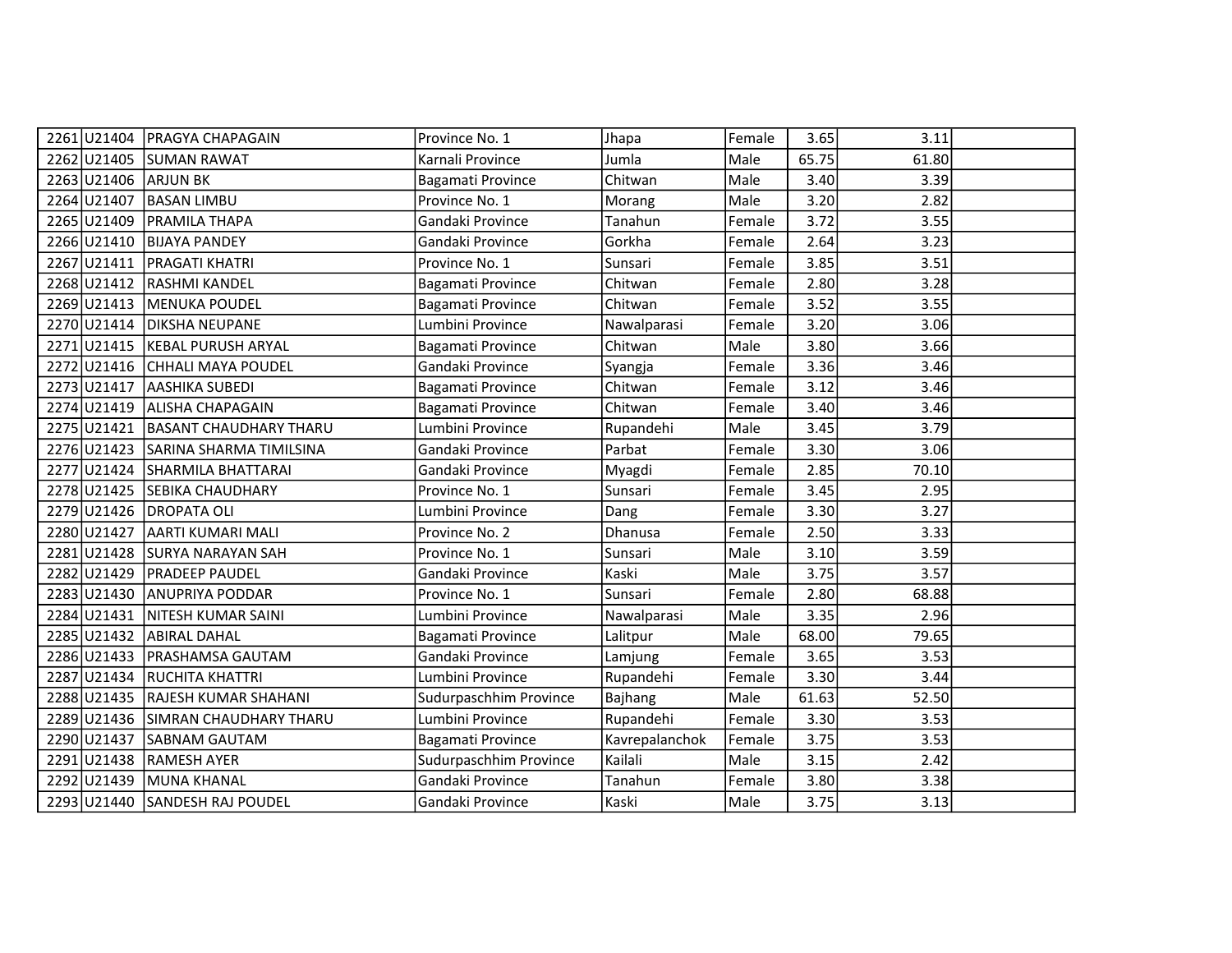|                         | 2294 U21441 AAKASH GAUTAM       | Lumbini Province       | Kapilvastu     | Male   | 3.64  | 3.33  |  |
|-------------------------|---------------------------------|------------------------|----------------|--------|-------|-------|--|
| 2295 U21442 SANGAM GIRI |                                 | Lumbini Province       | Gulmi          | Male   | 3.55  | 3.26  |  |
| 2296 U21443 LUCKY SAH   |                                 | Province No. 2         | Dhanusa        | Male   | 3.45  | 2.79  |  |
| 2297 U21444             | <b>PRATIK GYAWALI</b>           | Lumbini Province       | Palpa          | Male   | 3.30  | 2.96  |  |
| 2298 U21445             | USHA GHIMIRE                    | Bagamati Province      | Lalitpur       | Female | 3.80  | 3.17  |  |
|                         | 2299 U21446 SHREERAM GUPTA      | Province No. 2         | Rautahat       | Male   | 3.55  | 3.33  |  |
| 2300 U21447             | <b>TUALASHA DEVI GAUTAM</b>     | Province No. 1         | Jhapa          | Female | 2.80  | 2.94  |  |
|                         | 2301 U21448 PRATIMA DEVKOTA     | Lumbini Province       | Palpa          | Female | 3.28  | 3.35  |  |
| 2302 U21449             | <b>SHRISTI SHARMA</b>           | Lumbini Province       | Rupandehi      | Female | 3.60  | 3.44  |  |
|                         | 2303 U21450 OM PRAKASH KHANAL   | Lumbini Province       | Kapilvastu     | Male   | 3.24  | 3.29  |  |
|                         | 2304 U21451 RAMESH KHANAL       | Lumbini Province       | Palpa          | Male   | 3.04  | 3.27  |  |
|                         | 2305 U21452 ASHOK SINGH THAKURI | Karnali Province       | Dailekh        | Male   | 3.00  | 3.13  |  |
|                         | 2306 U21453 NISHA BHATTA        | Sudurpaschhim Province | Baitadi        | Female | 3.60  | 3.26  |  |
|                         | 2307 U21454 JAGADISH KHANAL     | Gandaki Province       | Syangja        | Male   | 3.55  | 2.93  |  |
|                         | 2308 U21455   PRAJJWAL GAIRE    | Bagamati Province      | Chitwan        | Male   | 3.40  | 3.64  |  |
|                         | 2309 U21456 GAYTRI KUMARI       | Province No. 2         | Rautahat       | Female | 3.75  | 3.59  |  |
| 2310 U21457             | <b>BIBEK KHANAL</b>             | Lumbini Province       | Kapilvastu     | Male   | 3.36  | 3.43  |  |
|                         | 2311 U21458 SAMIR POUDEL        | Gandaki Province       | Parbat         | Male   | 3.60  | 3.19  |  |
|                         | 2312 U21459 SUMAN SHARMA        | Lumbini Province       | Gulmi          | Male   | 3.36  | 3.37  |  |
| 2313 U21460             | <b>BIJAYA B.K.</b>              | Lumbini Province       | Palpa          | Male   | 3.40  | 3.45  |  |
| 2314 U21461             | KUSHUM CHAUDHARY                | Sudurpaschhim Province | Kailali        | Female | 48.25 | 70.00 |  |
| 2315 U21462 ISHA BASNET |                                 | Province No. 1         | Morang         | Female | 3.75  | 3.53  |  |
| 2316 U21463 PUJA BALAL  |                                 | Gandaki Province       | <b>Baglung</b> | Female | 3.40  | 2.91  |  |
| 2317 U21464             | <b>PRALHAAD GAUTAM</b>          | Bagamati Province      | Chitwan        | Male   | 3.65  | 3.08  |  |
| 2318 U21465             | <b>BIDHYA SHRESTHA</b>          | Bagamati Province      | Sindhuli       | Female | 3.90  | 3.36  |  |
|                         | 2319 U21466   PUSKAR KANDEL     | Gandaki Province       | <b>Baglung</b> | Male   | 3.28  | 2.83  |  |
| 2320 U21467             | <b>JHARANA RANA</b>             | Lumbini Province       | Rupandehi      | Female | 3.30  | 2.96  |  |
|                         | 2321 U21468 RAM MILAN GUPTA     | Lumbini Province       | Rupandehi      | Male   | 3.40  | 2.73  |  |
| 2322 U21469             | <b>SANDHYA POKHREL</b>          | Lumbini Province       | Dang           | Female | 3.36  | 3.04  |  |
|                         | 2323 U21471 RIPU KUMAR THAKUR   | Province No. 2         | Dhanusa        | Male   | 2.55  | 2.76  |  |
| 2324 U21472             | <b>SOHAIL HASSAN</b>            | Province No. 2         | <b>Bara</b>    | Male   | 3.55  | 2.52  |  |
|                         | 2325 U21473 NIRA PARAJULI       | Bagamati Province      | Chitwan        | Female | 3.30  | 2.68  |  |
|                         | 2326 U21474 KRITI CHAPAGAIN     | Bagamati Province      | Chitwan        | Female | 3.45  | 3.39  |  |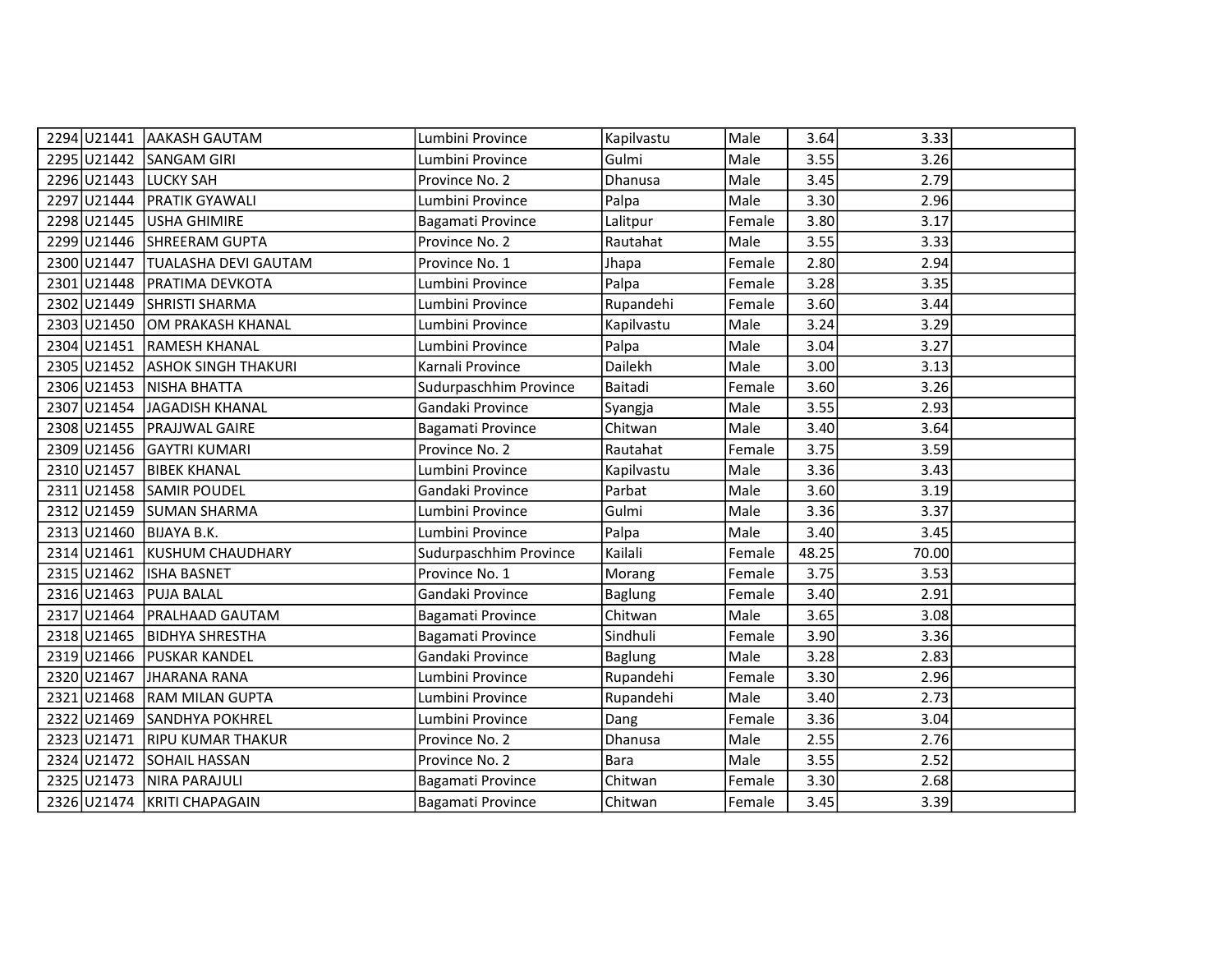|                         | 2327 U21476 SADIKSHYA NEUPANE      | Lumbini Province       | Dang        | Female | 3.48  | 3.25  |  |
|-------------------------|------------------------------------|------------------------|-------------|--------|-------|-------|--|
|                         | 2328 U21477 PRAKASH KHARAL         | Lumbini Province       | Gulmi       | Male   | 3.20  | 3.12  |  |
|                         | 2329 U21478 ABINASH KUMAR MANDAL   | Province No. 2         | Saptari     | Male   | 3.15  | 2.63  |  |
|                         | 2330 U21479 RANJIV KUMAR YADAV     | Province No. 2         | Siraha      | Male   | 3.40  | 3.11  |  |
| 2331 U21480             | <b>AVISHEK CHAUDHARY</b>           | Sudurpaschhim Province | Kailali     | Male   | 2.75  | 2.58  |  |
| 2332 U21481             | MUNA PATHAK                        | Lumbini Province       | Nawalparasi | Female | 3.40  | 3.12  |  |
| 2333 U21483             | NIKITA PARAJULI                    | Bagamati Province      | Chitwan     | Female | 3.35  | 2.75  |  |
| 2334 U21484             | <b>NISHA GAUTAM</b>                | Lumbini Province       | Rukum East  | Female | 3.25  | 2.82  |  |
| 2335 U21485             | <b>IROJI DALLAKOTI</b>             | Bagamati Province      | Chitwan     | Male   | 3.40  | 3.39  |  |
|                         | 2336 U21486 BRAMAH DEV YADAV       | Province No. 2         | Siraha      | Male   | 3.10  | 3.33  |  |
| 2337 U21487             | JAGRITEE BOHARA                    | Bagamati Province      | Makwanpur   | Female | 3.40  | 2.73  |  |
|                         | 2338 U21488 SADIKSHYA BASHYAL      | Lumbini Province       | Palpa       | Female | 3.52  | 3.21  |  |
| 2339 U21489             | <b>RABIN KUMAR YADAV</b>           | Province No. 2         | Sarlahi     | Male   | 3.05  | 2.74  |  |
| 2340 U21490             | MILAN NATH                         | Karnali Province       | Jajarkot    | Male   | 3.25  | 2.99  |  |
|                         | 2341 U21492 SISAM B.K. (GHIMIRE)   | Province No. 1         | Sunsari     | Female | 2.65  | 64.98 |  |
|                         | 2342 U21493 PARSAN GHIMIRE         | Province No. 1         | Morang      | Male   | 2.70  | 77.90 |  |
|                         | 2343 U21494 JENISHA CHAUDHARY      | Lumbini Province       | Dang        | Female | 60.38 | 68.53 |  |
|                         | 2344 U21496 SHIKSHYA BISTA         | Gandaki Province       | Lamjung     | Female | 3.80  | 3.46  |  |
|                         | 2345 U21497 NIRAJAN SUBEDI         | Gandaki Province       | Parbat      | Male   | 3.30  | 3.13  |  |
|                         | 2346 U21498 CHANDRAKALA KAFLE      | Gandaki Province       | Syangja     | Female | 3.10  | 2.75  |  |
|                         | 2347 U21499 RUBI NEUPANE           | Lumbini Province       | Rupandehi   | Female | 3.10  | 3.64  |  |
|                         | 2348 U21500 GAURAV SHRIWASTAVA     | Province No. 2         | Dhanusa     | Male   | 3.60  | 3.33  |  |
|                         | 2349 U21501 AAKASH UPADHYAY PAUDEL | Lumbini Province       | Kapilvastu  | Male   | 3.70  | 3.19  |  |
|                         | 2350 U21502 MADAN NEPALI           | Karnali Province       | Dailekh     | Male   | 76.00 | 71.22 |  |
|                         | 2351 U21503 AAKRITI SINGH K C      | Lumbini Province       | Rupandehi   | Female | 3.30  | 2.73  |  |
|                         | 2352 U21505 LUV BAHADUR NEPALI     | Gandaki Province       | Kaski       | Male   | 3.60  | 3.06  |  |
| 2353 U21506             | KAMAL PARSAD BHANDARI              | Gandaki Province       | Syangja     | Male   | 2.95  | 2.86  |  |
|                         | 2354 U21508 ASHMITA BHANDARI       | Lumbini Province       | Gulmi       | Female | 3.59  | 3.70  |  |
| 2355 U21509             | <b>PHIROZ KHAN</b>                 | Province No. 2         | Mahottari   | Male   | 3.10  | 2.72  |  |
| 2356 U21510 KRISHNA JHA |                                    | Province No. 2         | Dhanusa     | Male   | 3.20  | 2.99  |  |
|                         | 2357 U21511 SWASTIKA MUKHIYA       | Gandaki Province       | Nawalpur    | Female | 3.90  | 3.76  |  |
|                         | 2358 U21512 MANISHA SHAH           | Province No. 2         | Dhanusa     | Female | 66.25 | 51.40 |  |
|                         | 2359 U21513   PRATISTHA SAPKOTA    | Bagamati Province      | Chitwan     | Female | 3.75  | 3.59  |  |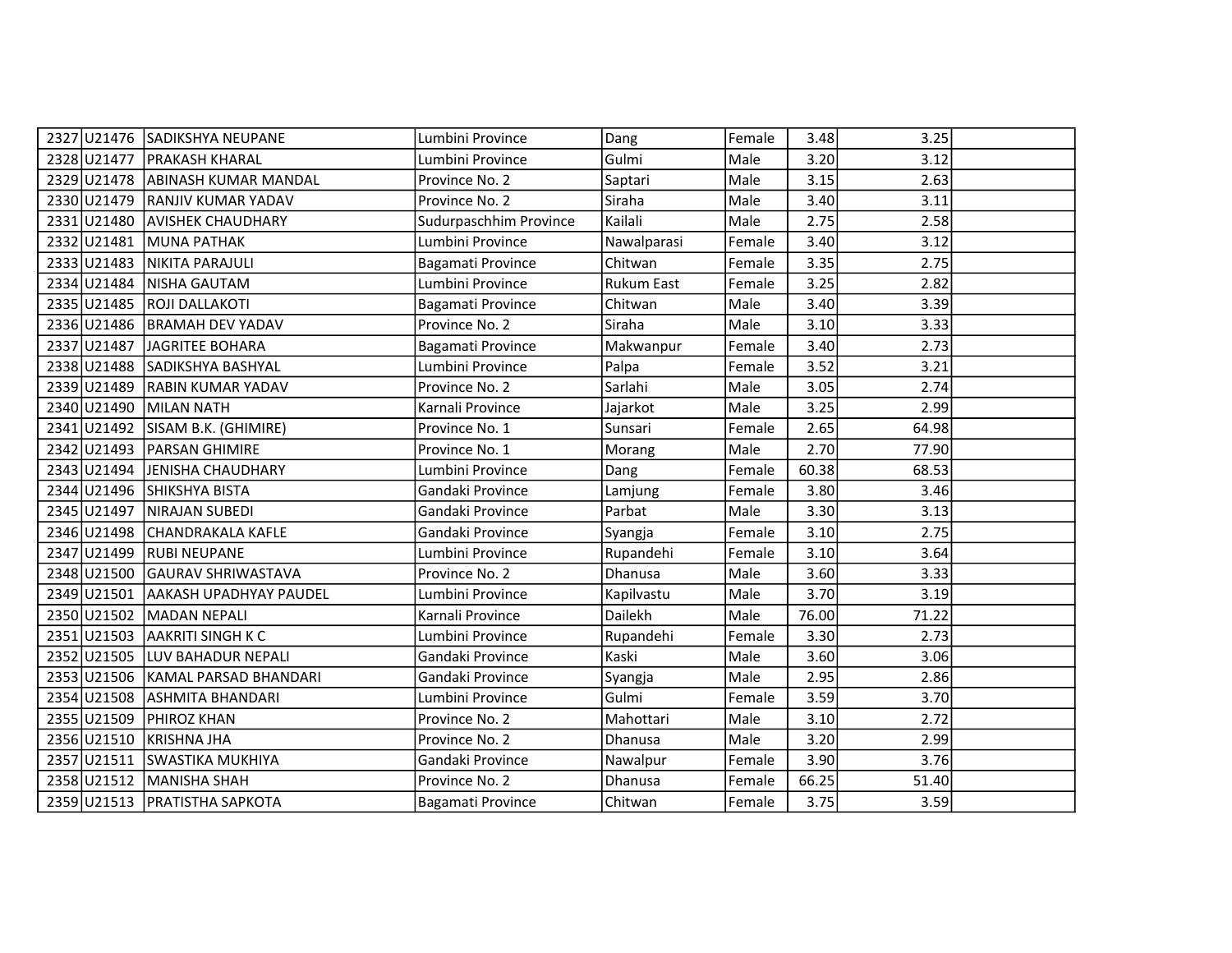|             | 2360 U21514   PRAKRITI ARYAL        | Gandaki Province       | Syangja     | Female | 2.60  | 65.53 |  |
|-------------|-------------------------------------|------------------------|-------------|--------|-------|-------|--|
|             | 2361 U21515 RAKSHYA GAUTAM          | Gandaki Province       | Parbat      | Female | 3.30  | 3.46  |  |
|             | 2362 U21516 SAURAV BISHOWKARMA      | Sudurpaschhim Province | Achham      | Male   | 3.14  | 3.14  |  |
|             | 2363 U21517 BIGYA LAXMI ROKAYA      | Karnali Province       | Mugu        | Female | 2.66  | 2.66  |  |
|             | 2364 U21518 RISHAV RAI BHATTTARAI   | Province No. 1         | Morang      | Male   | 3.00  | 3.00  |  |
|             | 2365 U21519 SAROJ SHARMA            | Province No. 2         | Siraha      | Male   | 3.50  | 3.19  |  |
| 2366 U21520 | <b>ILAXMI THAPA CHHETRI</b>         | Lumbini Province       | Rupandehi   | Female | 3.50  | 3.06  |  |
|             | 2367 U21521 PUSHPA POUDEL           | Lumbini Province       | Dang        | Female | 2.88  | 2.93  |  |
|             | 2368 U21522 RIKITA KUMARI CHAUDHARY | Province No. 2         | Saptari     | Female | 3.15  | 3.33  |  |
|             | 2369 U21523 ANUSKA RIJAL            | Lumbini Province       | Rupandehi   | Female | 3.52  | 2.97  |  |
|             | 2370 U21524 PRAKASH PULAMI          | Bagamati Province      | Makwanpur   | Male   | 58.57 | 56.20 |  |
|             | 2371 U21525 KRISHNA POUDEL          | Lumbini Province       | Pyuthan     | Male   | 3.80  | 3.41  |  |
|             | 2372 U21526 SWOSTIKA KARKI KARKI    | Province No. 1         | Okhaldhunga | Female | 3.65  | 3.60  |  |
|             | 2373 U21529 MAHESHMAN BHUL          | Sudurpaschhim Province | Kailali     | Male   | 58.88 | 66.39 |  |
|             | 2374 U21530 DIPESH KUMAR MANDAL     | Province No. 1         | Sunsari     | Male   | 2.80  | 2.91  |  |
|             | 2375 U21531 SANTOSH RAJ JAISHI      | Karnali Province       | Jumla       | Male   | 3.05  | 71.96 |  |
|             | 2376 U21532 SUJATA ADHIKARI         | Gandaki Province       | Syangja     | Female | 61.50 | 66.24 |  |
|             | 2377 U21533 KANCHAN MAHATO          | Bagamati Province      | Chitwan     | Female | 3.70  | 3.64  |  |
|             | 2378 U21535 ANNU GOSHWAMI           | Province No. 2         | Saptari     | Female | 3.19  | 3.19  |  |
| 2379 U21536 | ANJU BHANDARI                       | Lumbini Province       | Rupandehi   | Female | 3.20  | 3.39  |  |
| 2380 U21537 | <b>BINITA K.C.</b>                  | Lumbini Province       | Dang        | Female | 3.15  | 2.89  |  |
|             | 2381 U21538 BIPANA OLI              | Lumbini Province       | Pyuthan     | Female | 3.20  | 3.28  |  |
|             | 2382 U21539 AYUSH PANDEY            | Lumbini Province       | Palpa       | Male   | 3.35  | 2.59  |  |
|             | 2383 U21540 ARPANA KHADKA           | Province No. 1         | Okhaldhunga | Female | 3.50  | 3.59  |  |
|             | 2384 U21541 SABINA SHRESTHA         | Sudurpaschhim Province | Kanchanpur  | Female | 2.55  | 2.53  |  |
|             | 2385 U21542 BINITA CHAUDHARY        | Sudurpaschhim Province | Kailali     | Female | 3.36  | 3.26  |  |
| 2386 U21543 | MONIKA SHARMA                       | Lumbini Province       | Gulmi       | Female | 3.72  | 3.23  |  |
| 2387 U21544 | USHA DAHAL                          | Province No. 1         | Sunsari     | Female | 67.75 | 81.84 |  |
|             | 2388 U21545 PUJA KUMARI CHAUDHARY   | Province No. 2         | Saptari     | Female | 3.50  | 80.75 |  |
|             | 2389 U21547 RIYA THAPA              | Lumbini Province       | Palpa       | Female | 3.70  | 2.99  |  |
| 2390 U21548 | <b>PRAVIN POKHREL</b>               | Lumbini Province       | Bardiya     | Male   | 3.65  | 3.48  |  |
|             | 2391 U21549 HIMAL KC                | Lumbini Province       | Pyuthan     | Male   | 3.88  | 3.27  |  |
|             | 2392 U21550 SITA SARU               | Lumbini Province       | Rupandehi   | Female | 3.76  | 3.35  |  |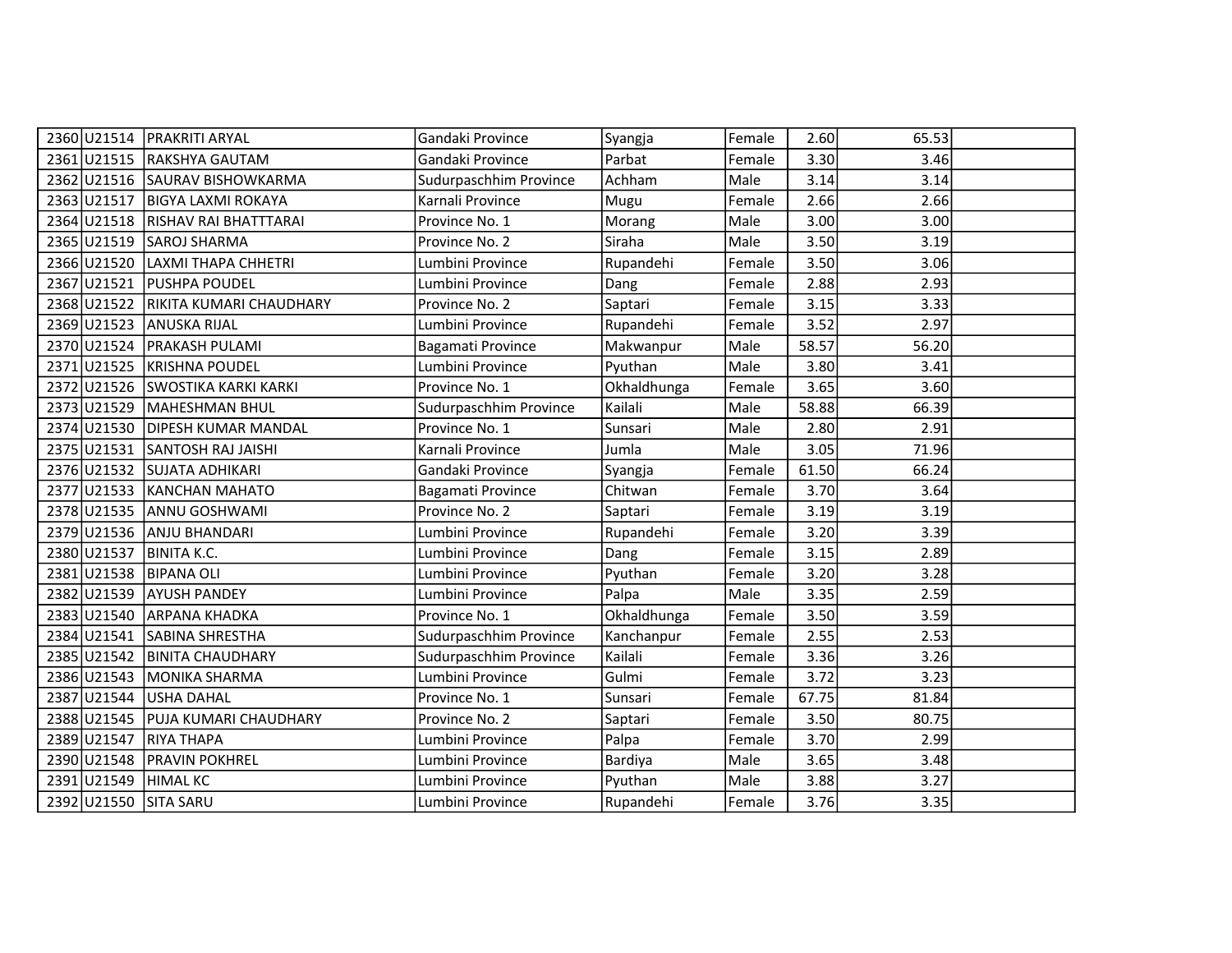|                           | 2393 U21551 KARNAKHAR BHATTRAI        | Karnali Province       | Kalikot        | Male   | 72.13 | 76.43 |  |
|---------------------------|---------------------------------------|------------------------|----------------|--------|-------|-------|--|
| 2394 U21552 AGNI SUBEDI   |                                       | Gandaki Province       | Syangja        | Male   | 3.55  | 3.33  |  |
|                           | 2395 U21553 BHAGAWATI CHHETRI         | Lumbini Province       | Rupandehi      | Female | 3.72  | 3.35  |  |
|                           | 2396 U21554 SHISHTATA CHAUDHARY       | Province No. 1         | Sunsari        | Female | 3.20  | 3.26  |  |
| 2397 U21555               | KHADAK ROKAYA                         | Karnali Province       | Surkhet        | Male   | 2.70  | 73.45 |  |
|                           | 2398 U21556 DAVID PAUDEL              | Lumbini Province       | Dang           | Male   | 3.45  | 3.06  |  |
| 2399 U21557               | <b>PRAKASH SUNAR</b>                  | Karnali Province       | Surkhet        | Male   | 3.15  | 2.57  |  |
|                           | 2400 U21558 PRASHANT THAPA            | Province No. 1         | Dhankuta       | Male   | 3.40  | 2.78  |  |
| 2401 U21559               | <b>ALINA NARAL</b>                    | Gandaki Province       | Gorkha         | Female | 3.60  | 3.13  |  |
|                           | 2402 U21560 JEEVAN PANDEY             | Bagamati Province      | Dhading        | Male   | 3.75  | 3.73  |  |
|                           | 2403 U21561 CHANDANI KUMARI CHAUDHARY | Province No. 2         | Saptari        | Female | 2.75  | 78.08 |  |
|                           | 2404 U21562 KUMAR SUBEDI              | Lumbini Province       | Pyuthan        | Male   | 57.75 | 67.95 |  |
|                           | 2405 U21563 ANISHA KUMARI CHAUDHARY   | Province No. 1         | Sunsari        | Female | 3.20  | 2.99  |  |
| 2406 U21564 MIRA KHULAL   |                                       | Bagamati Province      | Dolakha        | Female | 61.88 | 81.04 |  |
|                           | 2407 U21565 CHIRAG THAPA              | Province No. 1         | Morang         | Male   | 3.48  | 3.53  |  |
|                           | 2408 U21566 DEEPTI SUBEDI             | Bagamati Province      | Kathmandu      | Female | 3.45  | 3.19  |  |
| 2409 U21567 SANDEEP B.K.  |                                       | Sudurpaschhim Province | Kanchanpur     | Male   | 3.20  | 3.44  |  |
|                           | 2410 U21568 APSARA GHIMIRE            | Lumbini Province       | Gulmi          | Female | 3.10  | 3.13  |  |
|                           | 2411 U21569 SHOVA GAUTAM              | Lumbini Province       | Gulmi          | Female | 2.86  | 2.86  |  |
| 2412 U21570               | <b>GANGA KUMARI MANDAL</b>            | Province No. 2         | Saptari        | Female | 2.80  | 2.95  |  |
| 2413 U21571               | <b>RABI PAUDEL</b>                    | Bagamati Province      | Chitwan        | Male   | 3.90  | 3.66  |  |
| 2414 U21572 BHUWAN OD     |                                       | Sudurpaschhim Province | Doti           | Male   | 3.15  | 2.51  |  |
|                           | 2415 U21573 SURESH KUMAR YADAV        | Province No. 2         | Siraha         | Male   | 2.80  | 2.67  |  |
|                           | 2416 U21574 AMRITA PATEL              | Province No. 2         | <b>Bara</b>    | Female | 3.05  | 2.71  |  |
| 2417 U21576 KSHITIJ ROKA  |                                       | Lumbini Province       | Pyuthan        | Male   | 3.68  | 2.76  |  |
| 2418 U21577   DIYA SHAKYA |                                       | Gandaki Province       | <b>Baglung</b> | Female | 3.10  | 2.79  |  |
| 2419 U21578               | <b>NISHA NEPAL</b>                    | Bagamati Province      | Chitwan        | Female | 3.60  | 3.06  |  |
| 2420 U21579               | <b>SHISIR BHATTARAI</b>               | Lumbini Province       | Arghakhanchi   | Male   | 3.20  | 3.36  |  |
| 2421 U21580               | MUKESH KUMAR YADAV                    | Province No. 2         | Siraha         | Male   | 2.66  | 3.25  |  |
|                           | 2422 U21581 DAKSHINA POUDEL           | Lumbini Province       | Dang           | Female | 2.92  | 3.13  |  |
| 2423 U21582               | <b>ANAK KARKI</b>                     | Bagamati Province      | Sindhuli       | Male   | 3.05  | 68.16 |  |
| 2424 U21583               | <b>DIPESH BOHORA</b>                  | Sudurpaschhim Province | Kanchanpur     | Male   | 2.55  | 2.21  |  |
|                           | 2425 U21584 SAMIKSHYA SIDGEL          | Gandaki Province       | Tanahun        | Female | 3.30  | 3.53  |  |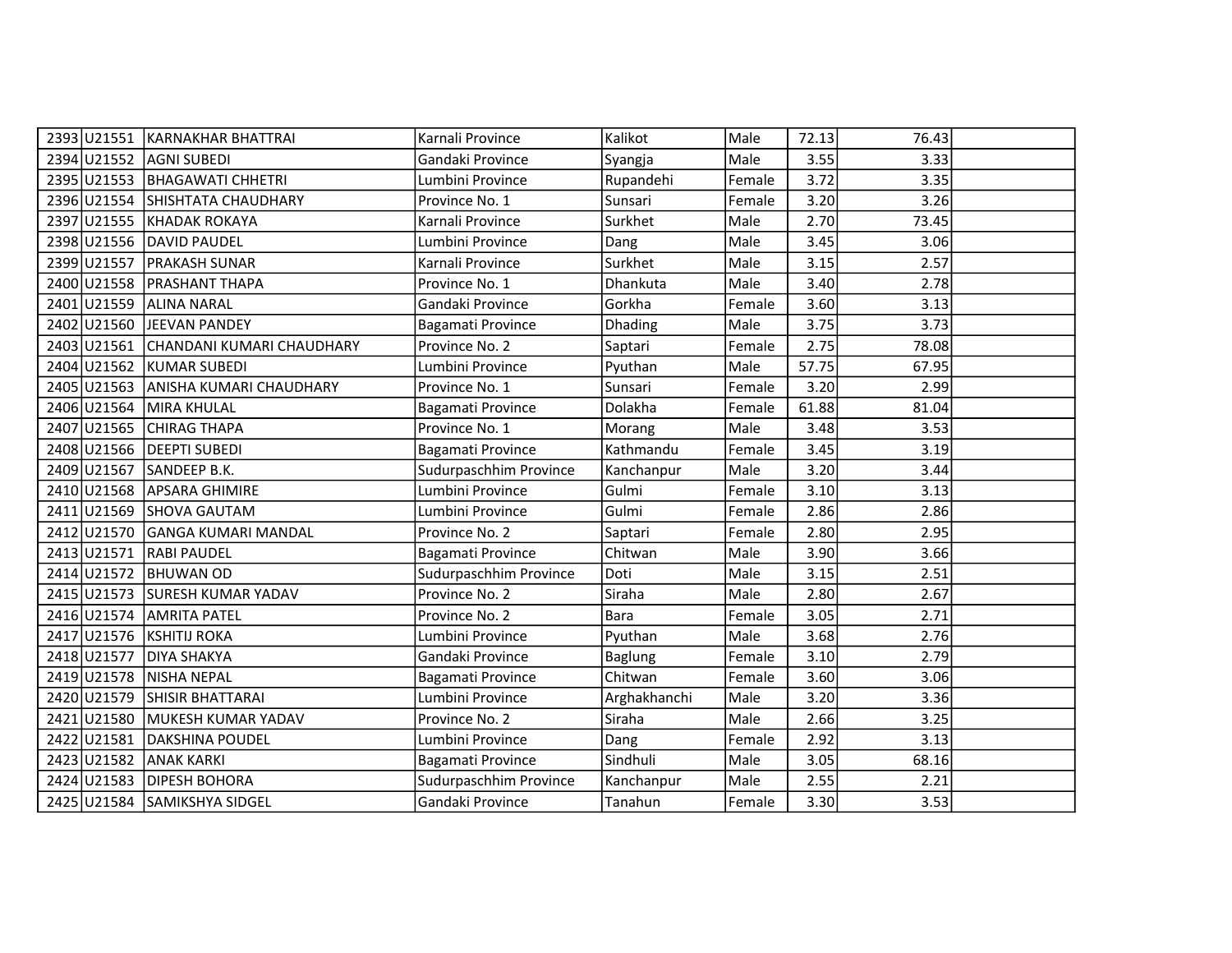| 2426 U21585               | <b>RABIN KARKI</b>                 | Lumbini Province       | Palpa          | Male   | 3.45 | 3.57  |  |
|---------------------------|------------------------------------|------------------------|----------------|--------|------|-------|--|
|                           | 2427 U21586 PRATIK KHATRI          |                        | Gorkha         |        |      |       |  |
|                           |                                    | Gandaki Province       |                | Male   | 3.40 | 3.23  |  |
| 2428 U21587               | <b>PRAMAN POUDEL</b>               | Bagamati Province      | Chitwan        | Male   | 3.05 | 66.43 |  |
| 2429 U21588               | <b>TENZIN RAPKE TAMANG</b>         | Karnali Province       | Humla          | Male   | 3.05 | 2.93  |  |
| 2430 U21589               | <b>BHUMIKA SEDAI</b>               | Gandaki Province       | Gorkha         | Female | 3.60 | 3.53  |  |
| 2431 U21590               | SHREEYA SEDAI                      | Gandaki Province       | Gorkha         | Female | 3.35 | 3.26  |  |
|                           | 2432 U21591 YADAV KUMAR BASNET     | Province No. 2         | Sarlahi        | Male   | 3.65 | 3.14  |  |
| 2433 U21592               | <b>PRAKASH SAPKOTA</b>             | Gandaki Province       | <b>Baglung</b> | Male   | 3.23 | 3.23  |  |
|                           | 2434 U21593 ANJANA KHATI           | Province No. 2         | Saptari        | Female | 3.15 | 69.49 |  |
|                           | 2435 U21594 MONIKA SHREESH         | Gandaki Province       | <b>Baglung</b> | Female | 3.32 | 3.02  |  |
| 2436 U21595               | JEEVAN SHAHI                       | Karnali Province       | Dailekh        | Male   | 3.50 | 3.26  |  |
| 2437 U21596               | NIMA TAMANG                        | Bagamati Province      | <b>Dhading</b> | Female | 3.20 | 3.30  |  |
|                           | 2438 U21597 SAMUNNAT PANDEYA       | Gandaki Province       | Parbat         | Male   | 3.25 | 3.36  |  |
|                           | 2439 U21598 LAXMAN BHATTA          | Sudurpaschhim Province | Kailali        | Male   | 3.00 | 2.93  |  |
|                           | 2440 U21600 SABITA THAPA CHHETRI   | Gandaki Province       | <b>Baglung</b> | Female | 3.30 | 3.66  |  |
| 2441 U21601               | KENISHA KARKI                      | Gandaki Province       | Kaski          | Female | 3.65 | 3.19  |  |
| 2442 U21602               | <b>RIYA BARAL</b>                  | Gandaki Province       | Kaski          | Female | 3.80 | 3.13  |  |
|                           | 2443 U21603 PRAVIN PANDEY          | Lumbini Province       | Rupandehi      | Male   | 3.60 | 2.86  |  |
|                           | 2444 U21604 AMRIT DEVKOTA          | Province No. 2         | Sarlahi        | Male   | 3.65 | 2.96  |  |
| 2445 U21605               | <b>BHUMIKA BOHARA</b>              | Karnali Province       | Surkhet        | Female | 3.50 | 3.39  |  |
| 2446 U21606               | <b>BARSHA BAM</b>                  | Sudurpaschhim Province | Kailali        | Female | 2.65 | 75.22 |  |
| 2447 U21607               | <b>AKASH CHAUDHARY</b>             | Province No. 2         | Rautahat       | Male   | 3.35 | 2.66  |  |
| 2448 U21608               | <b>ANISHA LOHO</b>                 | Province No. 1         | Ilam           | Female | 2.55 | 69.65 |  |
| 2449 U21609               | KHAGENDRA PRASHAD BHATTA           | Sudurpaschhim Province | Kailali        | Male   | 2.85 | 2.75  |  |
| 2450 U21610               | MAHESH KUMAR BHATTA                | Sudurpaschhim Province | Kailali        | Male   | 3.16 | 2.65  |  |
|                           | 2451 U21611 SURAJ NEUPANE          | Lumbini Province       | Kapilvastu     | Male   | 3.15 | 2.99  |  |
| 2452 U21612               | <b>SRISHTI POUDEL</b>              | Bagamati Province      | Chitwan        | Female | 3.55 | 3.19  |  |
|                           | 2453 U21614 BHIMKANTA BHANDARI     | Lumbini Province       | Gulmi          | Male   | 3.35 | 2.94  |  |
| 2454 U21615   DIPAK YADAV |                                    | Province No. 2         | Mahottari      | Male   | 3.25 | 2.86  |  |
|                           | 2455 U21616 YOGNATH UPADHAYA       | Bagamati Province      | Chitwan        | Male   | 3.70 | 2.93  |  |
| 2456 U21617               | <b>IJA DHAKAL</b>                  | Bagamati Province      | Chitwan        | Female | 3.50 | 3.59  |  |
|                           | 2457 U21618 KRISHNA PRASAD SAPKOTA | Bagamati Province      | Makwanpur      | Male   | 3.40 | 70.00 |  |
|                           | 2458 U21619   DEBAKI KHATRI        | Gandaki Province       | Gorkha         | Female | 3.60 | 3.36  |  |